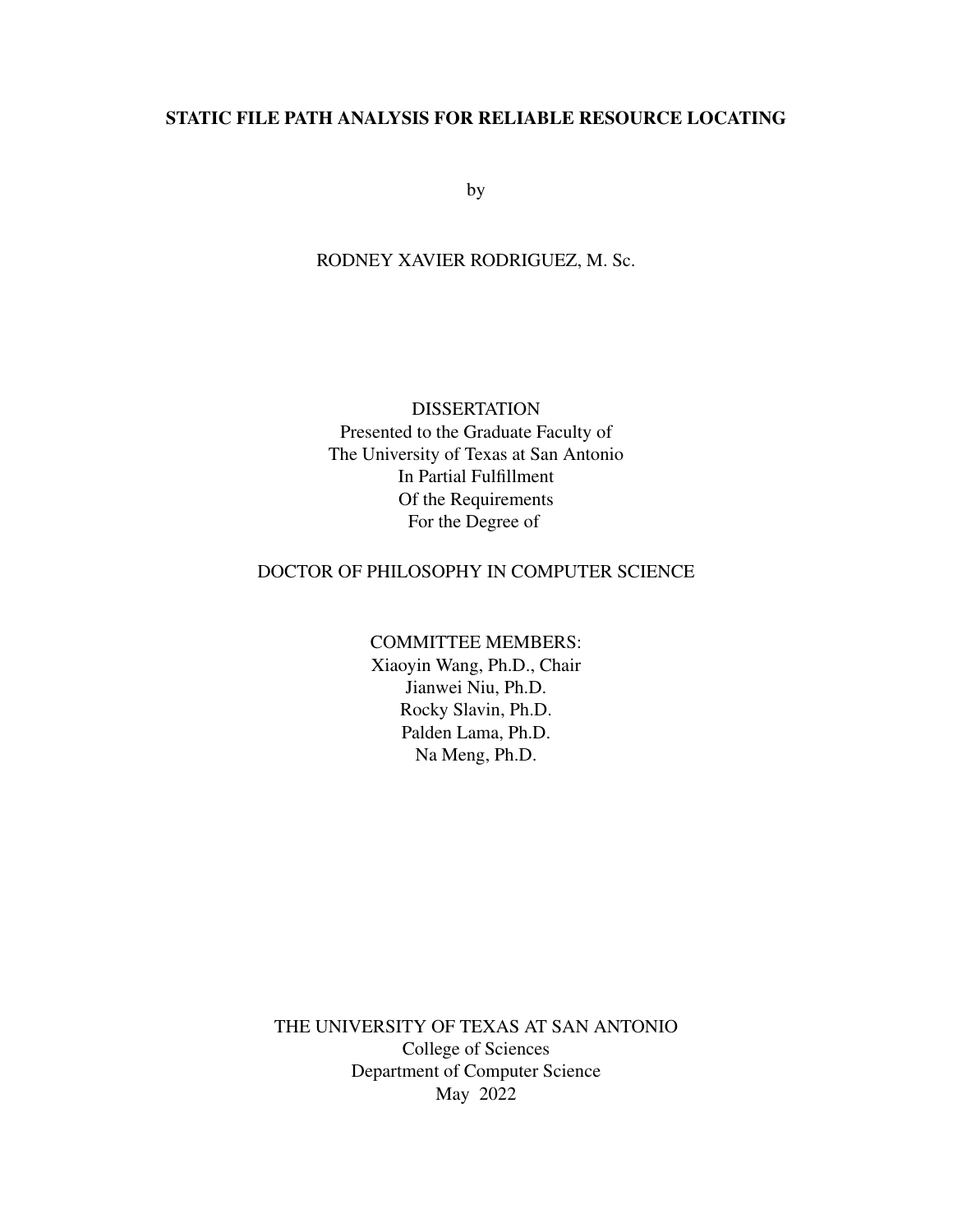Copyright 2022 Rodney Rodriguez All rights reserved.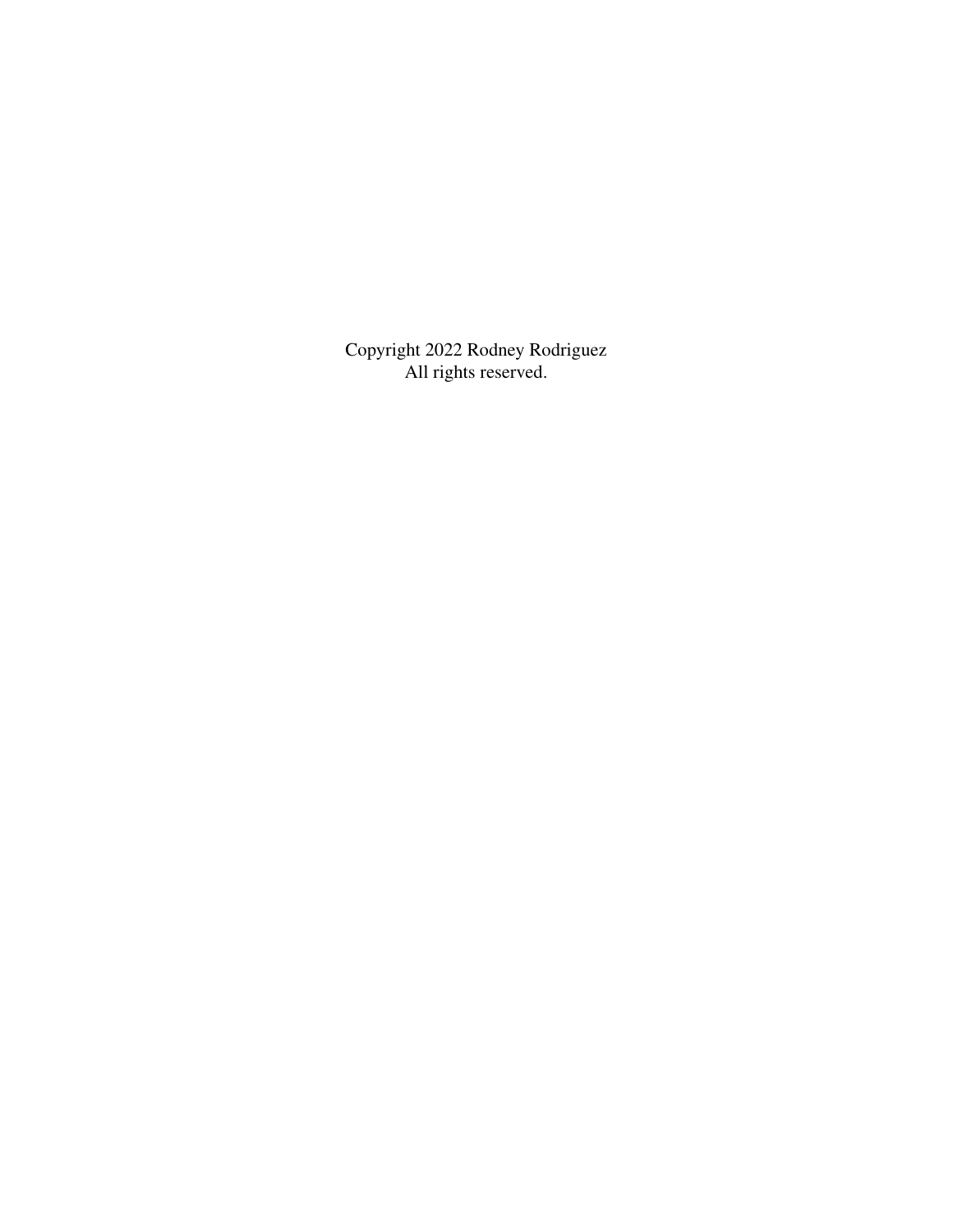# DEDICATION

*This thesis is dedicated to my brother, David Charles Rodriguez II, who battled leukemia for nearly a year before passing away due to complications. Thank you for showing me what it means to never stop trying.*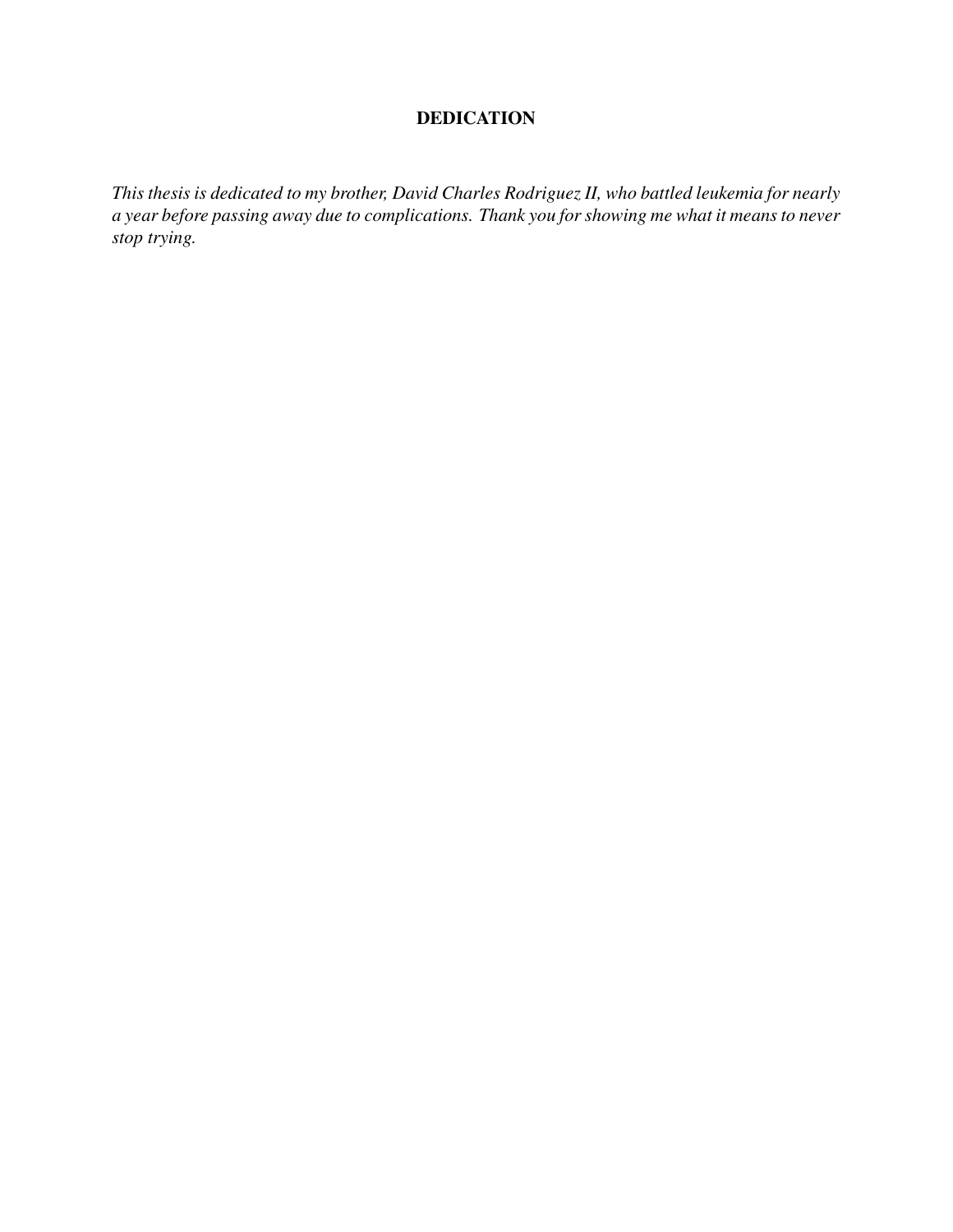#### ACKNOWLEDGEMENTS

I would like to acknowledge my advisor Dr. Xiaoyin Wang, who provided me with the opportunity of working with him as a research assistant as an undergraduate and graduate student. I have gained so much knowledge from him and he has helped me accomplish so much more than I thought was possible. I would also like to thank my other thesis committee members Dr. Xiaoyin Wang, Dr. Jianwei Niu, Dr. Rocky Slavin, and Dr. Palden Lama for their support and feedback on my thesis.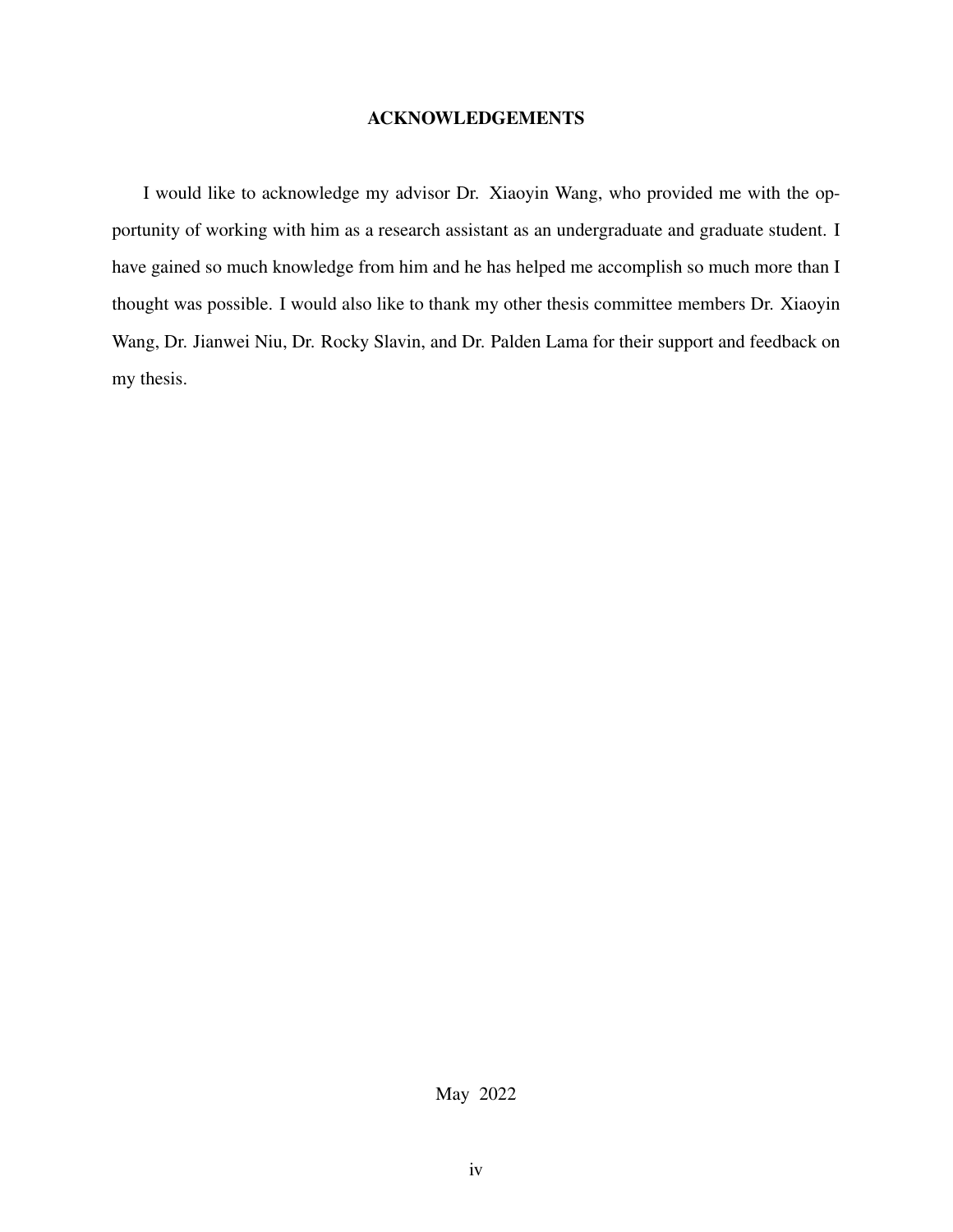#### STATIC FILE PATH ANALYSIS FOR RELIABLE RESOURCE LOCATING

Rodney Xavier Rodriguez, Ph. D. The University of Texas at San Antonio, 2022

Supervising Professors: Xiaoyin Wang, Ph.D.

Modern software systems are becoming more complex as their growing software dependencies and resources continue to inflate with each advancement; often requiring a vast collection of thirdparty API references, OS level dependencies, configuration files, and much more. Maintaining all of these resources can be a difficult task, especially when software supports multiple system configurations and a wide range of dependency versions. Multiple potential issues arise when software refers to these resources, such as: invalid or out-of-date URLs, file path errors, or invalid file manipulations in scripts. We are able to use static analysis to observe the flow of resources and determine the validity of operation upon these resources. This dissertation introduces an analysis framework that abstracts possible values of resource path references which can be used to help software developers maintain different types of resource referencing code. By utilizing the results produced by our framework it is possible to ensure successful execution, code transplantation, identify dependency issues and warn against potential errors. This dissertation also describes how we applied our framework to summarize the network behaviors of applications, support repairing of errors in Dockerfiles, and summarize a file system state resulting from shell script execution.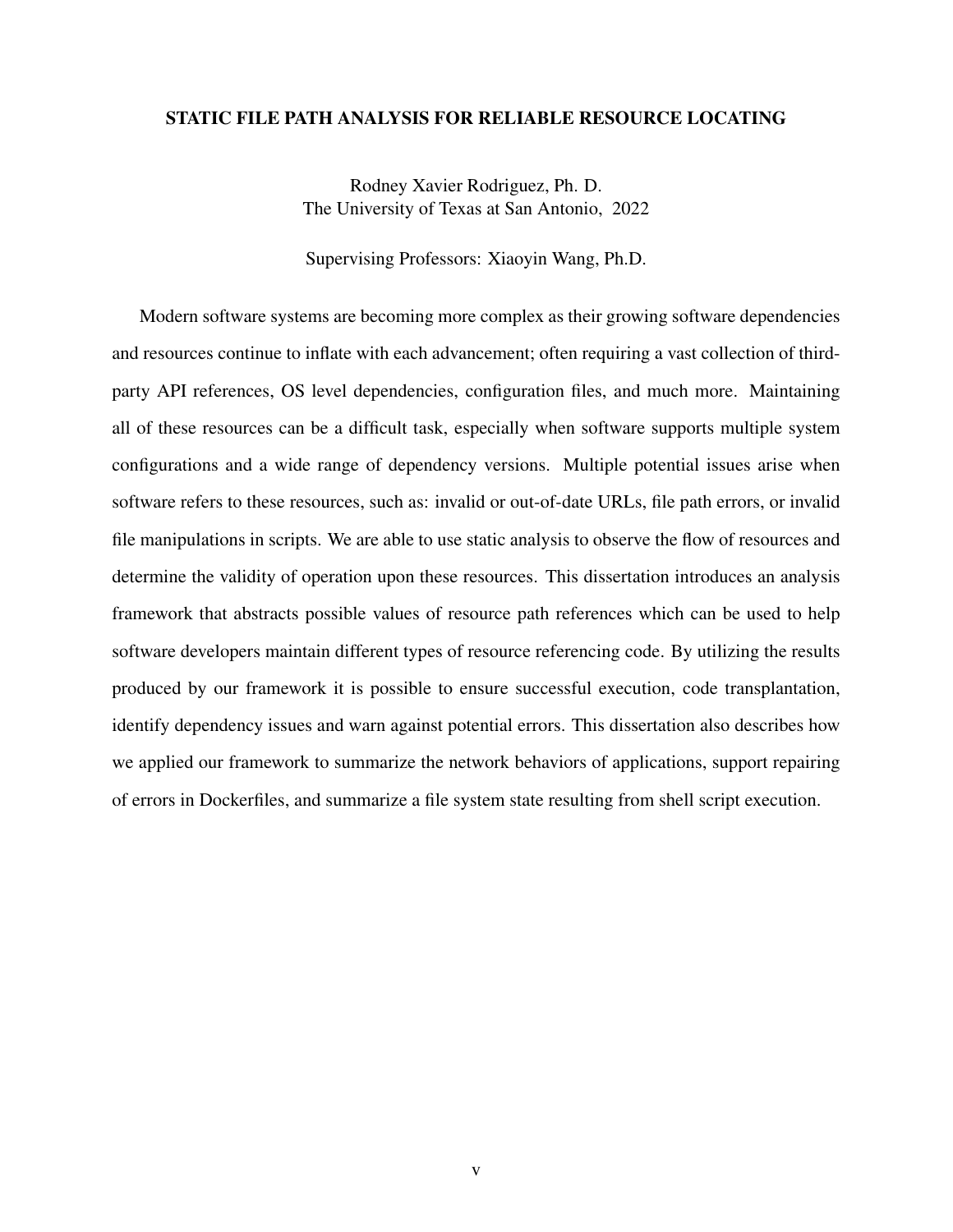# TABLE OF CONTENTS

<span id="page-5-0"></span>

| 1.1 |                                                                                         |                |
|-----|-----------------------------------------------------------------------------------------|----------------|
| 1.2 |                                                                                         |                |
| 1.3 |                                                                                         | $\overline{2}$ |
| 1.4 |                                                                                         |                |
|     |                                                                                         |                |
| 2.1 |                                                                                         | 3              |
|     | 2.1.1                                                                                   | 3              |
|     | 2.1.2                                                                                   | 5              |
| 2.2 |                                                                                         | 5              |
|     | 2.2.1                                                                                   | 5              |
|     | 2.2.2                                                                                   |                |
| 2.3 | Analysis and Study of Build and Deployment Failures                                     | 6              |
| 2.4 |                                                                                         | 7              |
|     | 2.4.1                                                                                   | 8              |
|     | <b>Chapter 3: Summarizing Network Behavior of Android Apps for Network Code Mainte-</b> |                |
|     |                                                                                         | 9              |
| 3.1 |                                                                                         | 9              |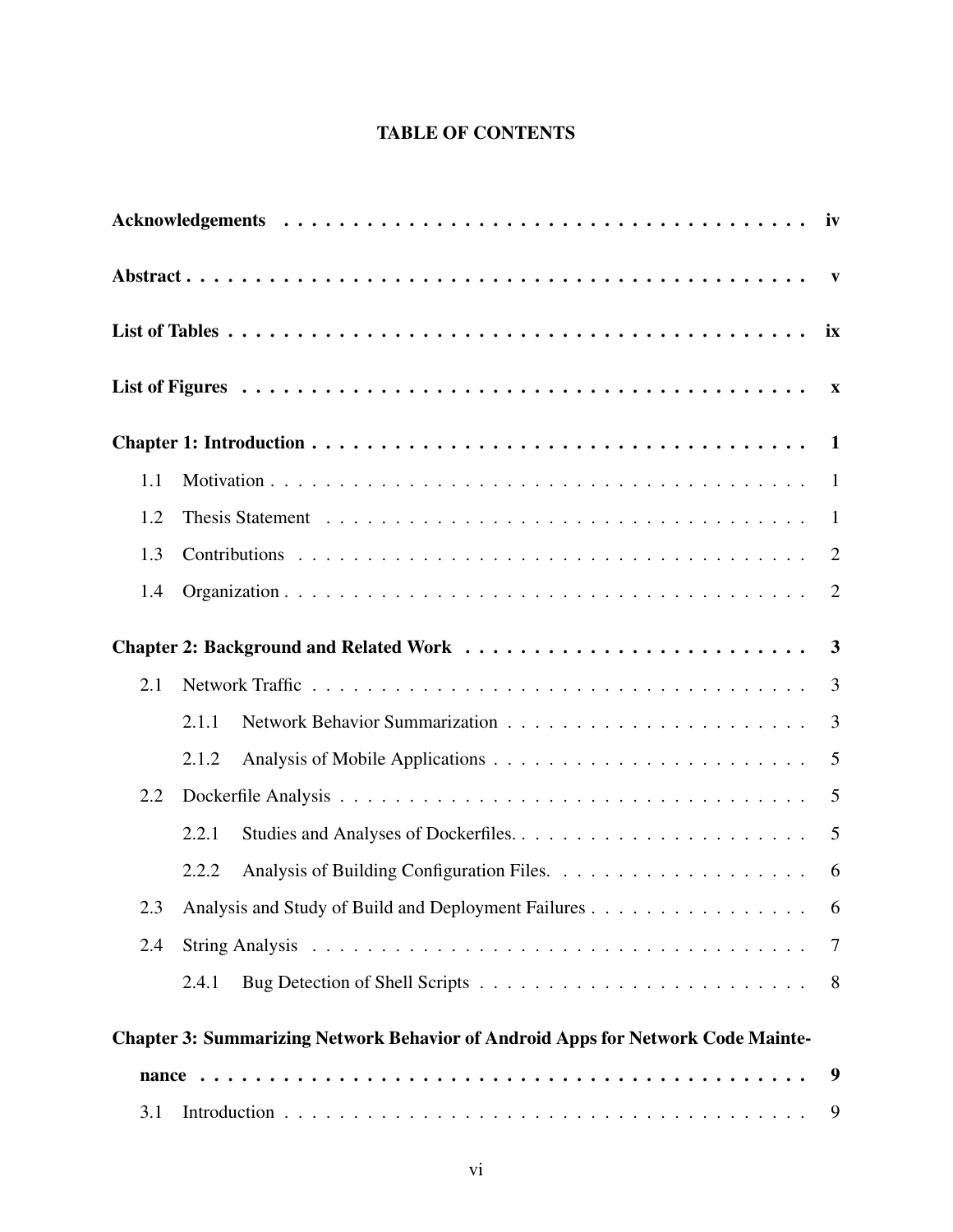| 3.2 |       |                                                                                         |    |
|-----|-------|-----------------------------------------------------------------------------------------|----|
| 3.3 |       |                                                                                         | 15 |
|     | 3.3.1 |                                                                                         |    |
|     | 3.3.2 | Handling Network-API-Method Invocations 16                                              |    |
|     | 3.3.3 |                                                                                         | 22 |
|     | 3.3.4 |                                                                                         | 23 |
|     | 3.3.5 |                                                                                         | 23 |
|     | 3.3.6 |                                                                                         | 24 |
| 3.4 |       |                                                                                         | 24 |
|     | 3.4.1 |                                                                                         | 25 |
|     | 3.4.2 |                                                                                         | 25 |
|     | 3.4.3 |                                                                                         | 27 |
|     | 3.4.4 |                                                                                         | 29 |
| 3.5 |       |                                                                                         | 30 |
|     | 3.5.1 |                                                                                         | 30 |
|     | 3.5.2 | Dynamic Approaches to Network Behavior Summarization                                    | 30 |
|     |       | <b>Chapter 4: Recommending Updates of Dockerfiles via Software Environment Analysis</b> | 31 |
| 4.1 |       |                                                                                         | 31 |
|     |       |                                                                                         | 33 |
| 4.3 |       |                                                                                         | 34 |
|     | 4.3.1 |                                                                                         | 35 |
|     | 4.3.2 |                                                                                         | 38 |
|     | 4.3.3 |                                                                                         | 41 |
| 4.4 |       |                                                                                         | 41 |
|     | 4.4.1 |                                                                                         | 42 |
|     | 4.4.2 |                                                                                         | 43 |
|     | 4.4.3 |                                                                                         |    |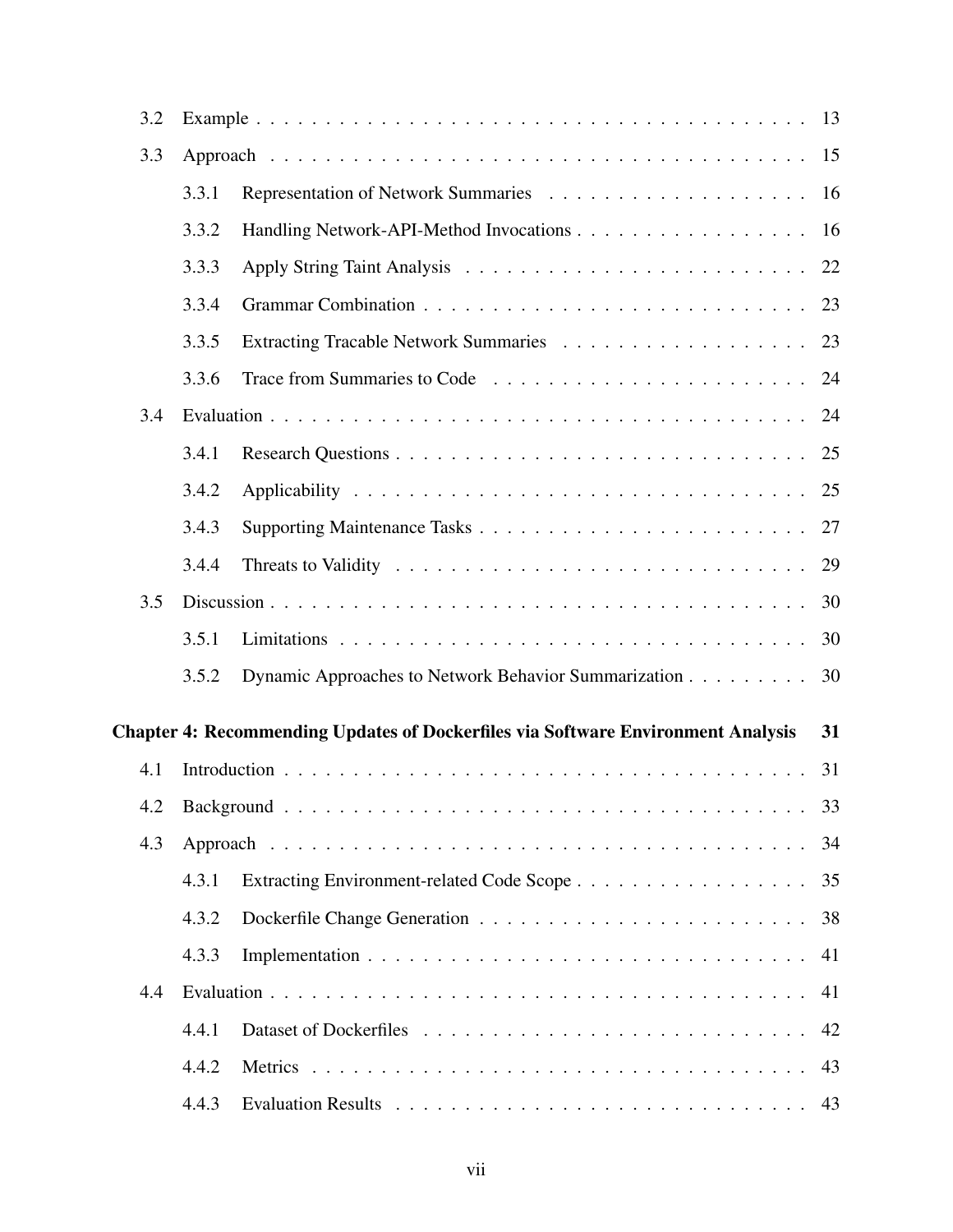|     | 4.4.4 | 44 |
|-----|-------|----|
|     | 4.4.5 | 45 |
|     | 4.4.6 | 45 |
|     |       | 47 |
| 5.1 |       | 47 |
| 5.2 |       | 49 |
| 5.3 |       | 50 |
| 5.4 |       | 51 |
|     | 5.4.1 |    |
|     | 5.4.2 | 51 |
| 5.5 |       |    |
|     | 5.5.1 | 55 |
|     | 5.5.2 | 56 |
|     | 5.5.3 | 59 |
|     | 5.5.4 | 60 |
|     |       | 69 |
| 6.1 |       | 69 |
| 6.2 |       | 70 |
| 6.3 |       | 70 |
|     |       | 71 |

[Vita](#page-80-0)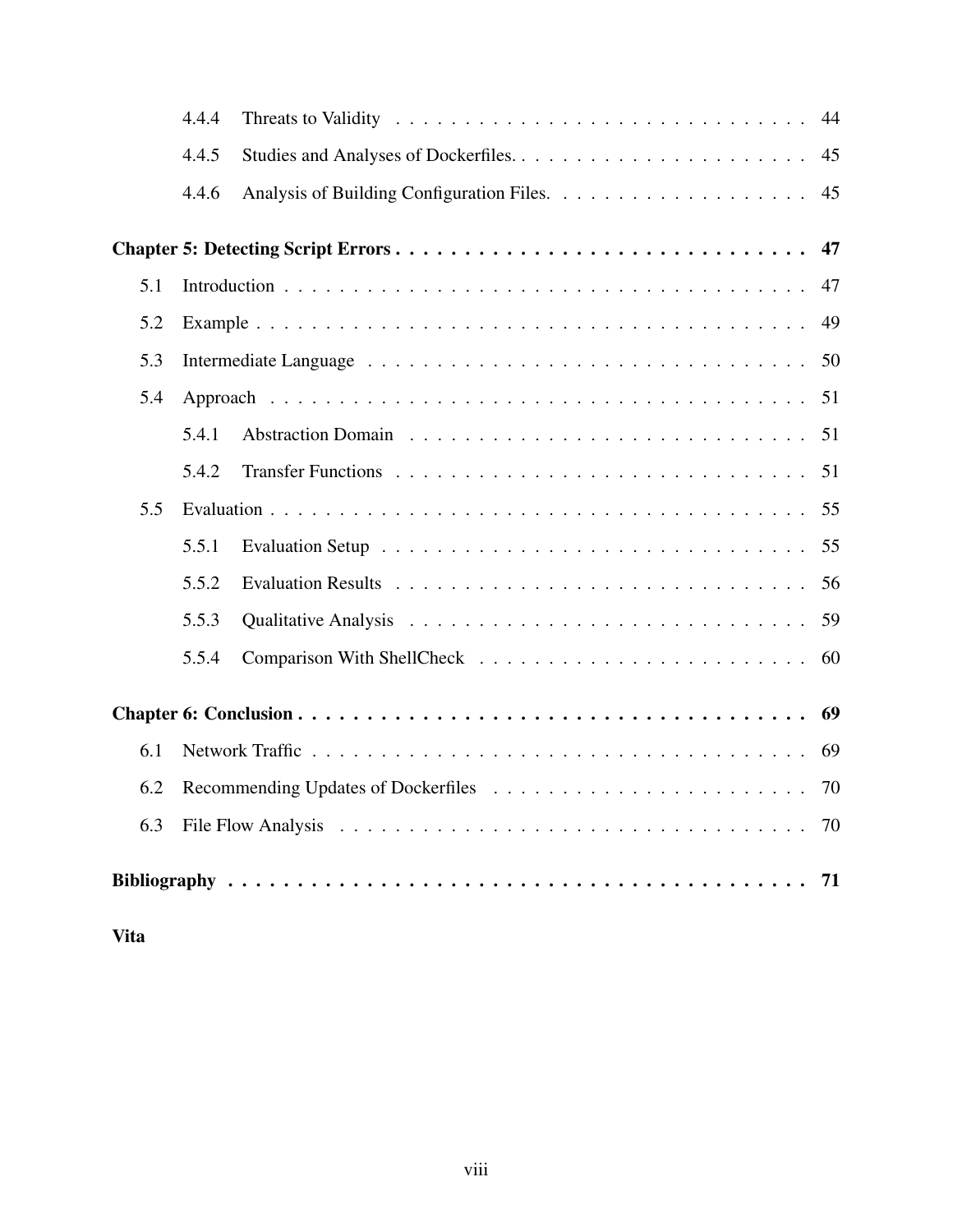# LIST OF TABLES

<span id="page-8-0"></span>

| 3.1       | Examples of Network API methods in Android system 17        |  |
|-----------|-------------------------------------------------------------|--|
| 3.2       |                                                             |  |
| 3.3       |                                                             |  |
| 4.1       | Effectiveness of RUDSEA on recommending update locations 43 |  |
| 4.2       | Effectiveness of RUDSEA on recommending updates 44          |  |
| Table 5.1 | Execution Time and Sizes of Automatons (ms) 58              |  |
| Table 5.2 |                                                             |  |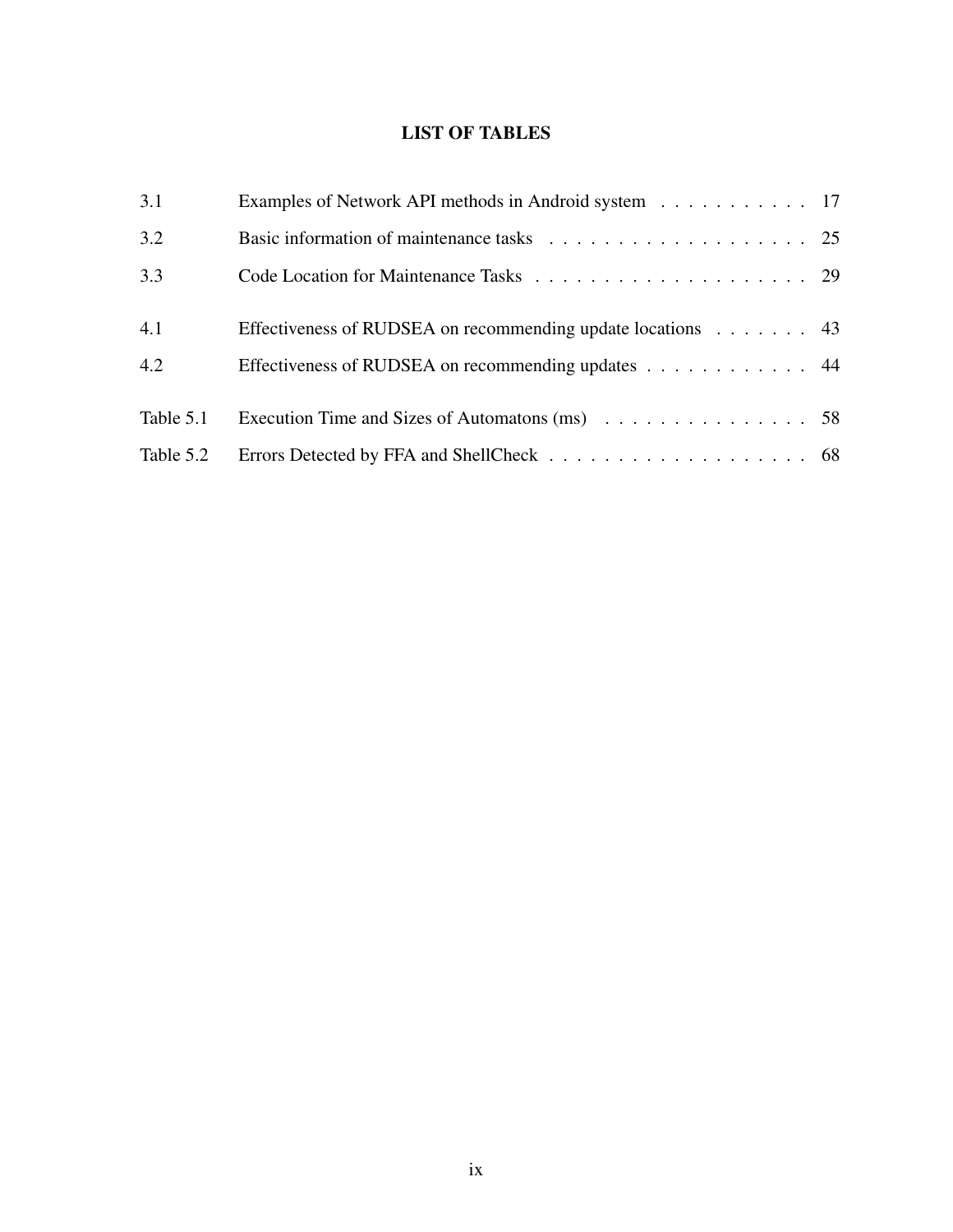# LIST OF FIGURES

| 3.1 | The overview of our approach $\ldots \ldots \ldots \ldots \ldots \ldots \ldots \ldots \ldots 17$ |  |
|-----|--------------------------------------------------------------------------------------------------|--|
| 3.2 | An example of tree-based network summary for Flister 24                                          |  |
| 4.1 |                                                                                                  |  |
| 5.1 |                                                                                                  |  |
| 5.2 |                                                                                                  |  |
| 5.3 |                                                                                                  |  |
| 5.4 |                                                                                                  |  |
| 5.5 | FST to remove the last file path separator $\ldots \ldots \ldots \ldots \ldots \ldots 55$        |  |
| 5.6 |                                                                                                  |  |
| 5.7 |                                                                                                  |  |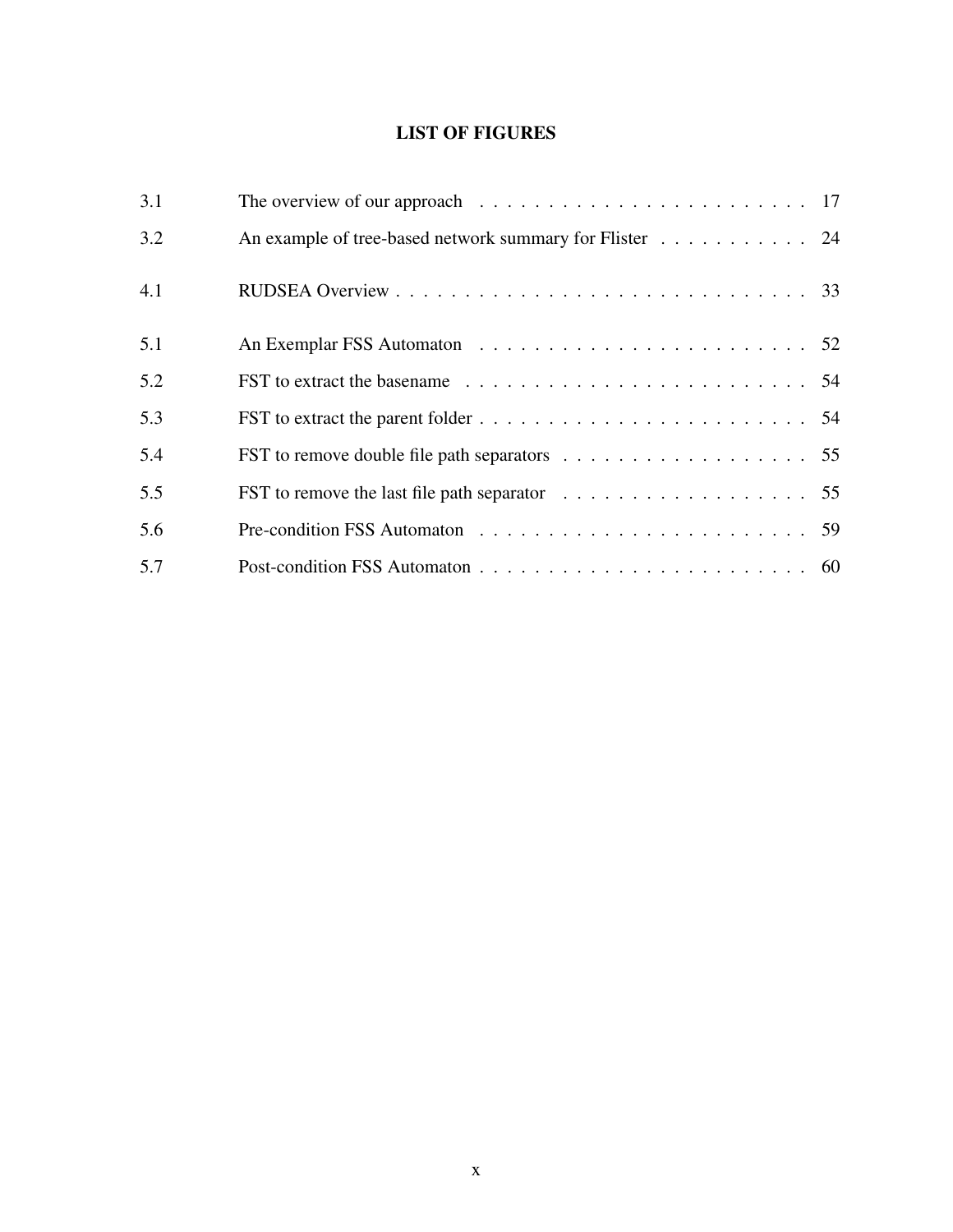### Chapter 1: INTRODUCTION

### <span id="page-10-1"></span><span id="page-10-0"></span>1.1 Motivation

It is common for developers to experience build issues when attempting to build software from an online repository. It is likely the case that the downloaded software was developed on a system with a different configuration. If the creators of the software have their libraries installed in a specific location or are using remote dependencies but fail to include them in their project then developers may have trouble getting the software to build successfully on their systems. It is also possible that build scripts are erroneous which may make the process of building software more difficult. It is often difficult to debug build scripts with errors in them because missing dependencies are difficult to track down especially if a specific version is required. Additionally, it is possible for build scripts to take a few seconds to a few hours to execute and may end up failing near the end of that time resulting in wasted time and a more difficult time getting the software to compile successfully. The goal of this thesis is to develop a build script analysis tool that is able identify these dependency issues and notify users of any other errors in build scripts that are related to file manipulation.

### <span id="page-10-2"></span>1.2 Thesis Statement

The goal of this dissertation is to develop an analysis framework that abstracts possible values of file path references and helps developers maintain different types of resource referencing code.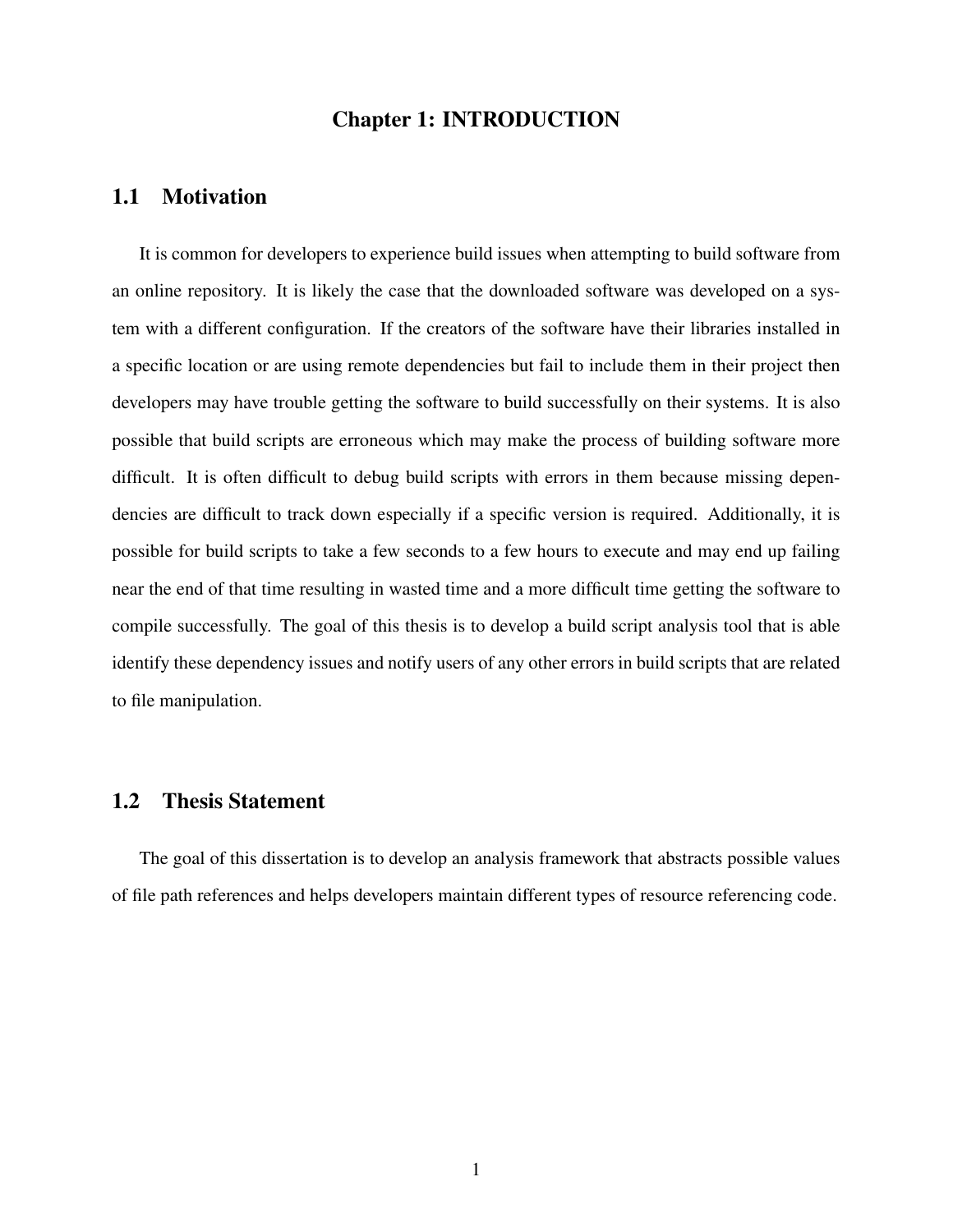# <span id="page-11-0"></span>1.3 Contributions

In this dissertation, we present an approach for analyzing and detecting errors in build scripts using file flow analysis and abstract interpretation. We strive to save developers and researchers time in building software so that they may focus on debugging, development, dynamic analysis and utilization of the software. This is especially useful where one may wish to automatically build multiple software projects.

We have developed an extensible framework that can traverse a build script's flow of control while providing hooks at each point allowing us to create a variety of analysis. We have developed three extensions for the framework including, two extensions that calculate the prefix and postfix, respectively for each variable used in a build script, and a third extension that will catch errors in build scripts and notify a user of potential issues with a build script. We also developed a grammar for our framework so that we can express all build scripts in a uniform way. We have manually and automatically converted various real-world build scripts to our universal language and generated some results using our framework.

# <span id="page-11-1"></span>1.4 Organization

This dissertation is organized as follows. Chapter 2 introduces the background and related work. Chapter 3 describes our empirical study on the usage of a tool that summarizes network behavior of Android applications built on our flow analysis framework. Chapter 4 shows how we applied our framework to support recommending update of Dockerfiles. Chapter 5 demonstrates how we can use path analysis to predict precondition and postcondition of scripts to detect errors. In chapter 6 we conclude by summarizing the lessons learned and our major contributions in the paper.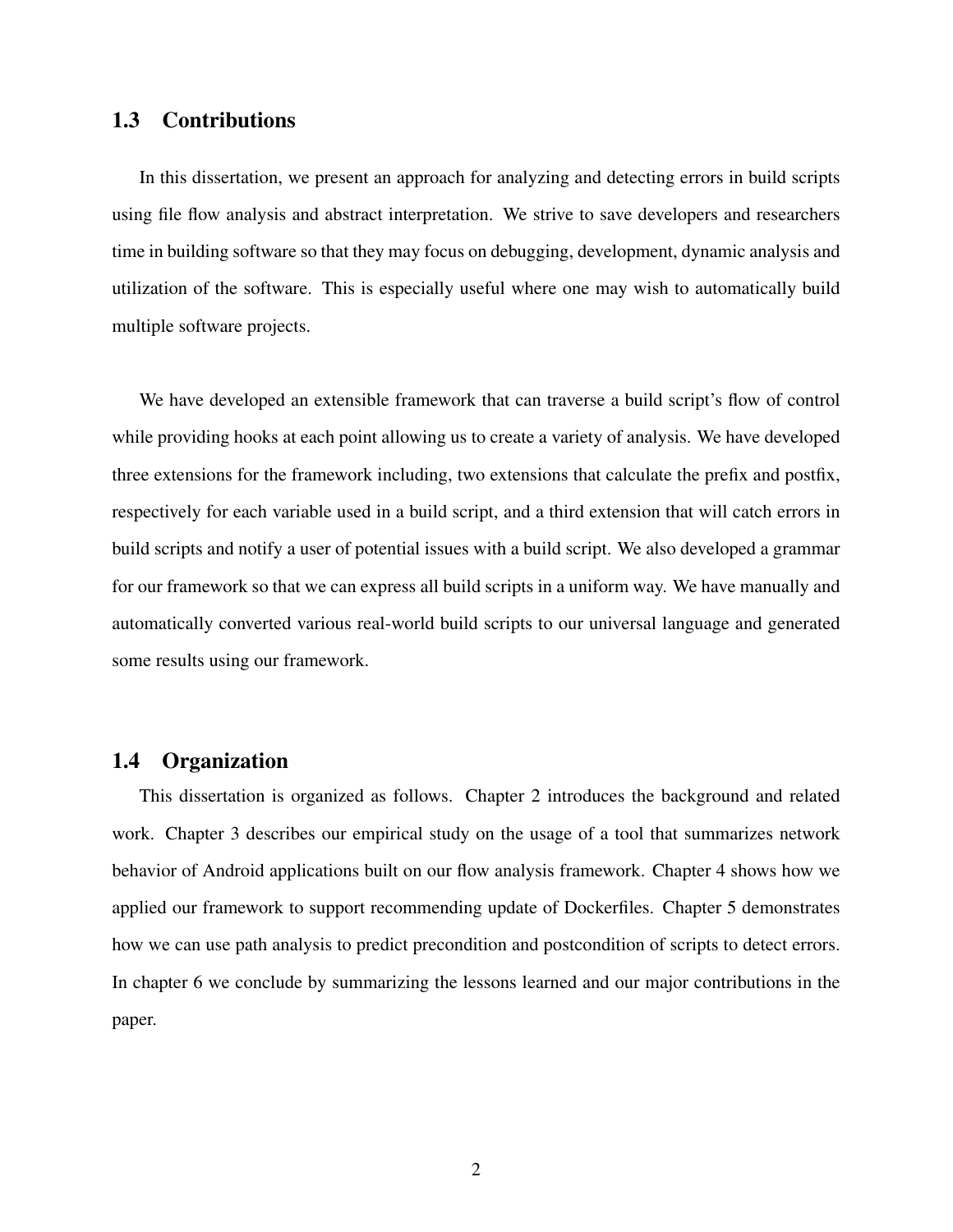## Chapter 2: BACKGROUND AND RELATED WORK

<span id="page-12-0"></span>The purpose of this section is to provide the background of this study and a review of related literature.

# <span id="page-12-1"></span>2.1 Network Traffic

In this section, we discuss the related works of our papers. These research efforts mainly fall into three categories: network behavior summarization, android code analysis, and string analysis.

### <span id="page-12-2"></span>2.1.1 Network Behavior Summarization

In the area of network security, an important problem is to identify which application is generating the traffic on the network. Therefore, various techniques are developed to summarize network behaviors of applications. Though the techniques are for a totally different purpose, they are relevant to the research in this paper.

Statistical-information based approaches [\[49\]](#page-85-0) [\[32\]](#page-83-0) [\[13\]](#page-81-0) mainly use the statistical information or the contents of the network traffic (e.g., packet size, data transferring rate, packet intervals) to perform a protocol/domain classification of network traffic. These approaches are able to identify network traffic belonging to applications of certain domains, such as database applications, video players, etc. However, similar to port-based approaches, these approaches are also coarse-grain and cannot support application-level network-traffic classification.

Content-based approaches are able to support application-level network-traffic classification by matching the payload of network packets with pre-generated signatures of specific applications. One necessary and challenging step in these approaches is to generate signatures for large number of applications. Sen et al. [\[59\]](#page-86-0) proposed to use content-based signatures to identify the P2P network traffic of different P2P applications. These signatures are constructed manually through careful reverse engineering the P2P applications. The other group of approaches try to extract content based network signatures of an application from a large amount of network traffic of the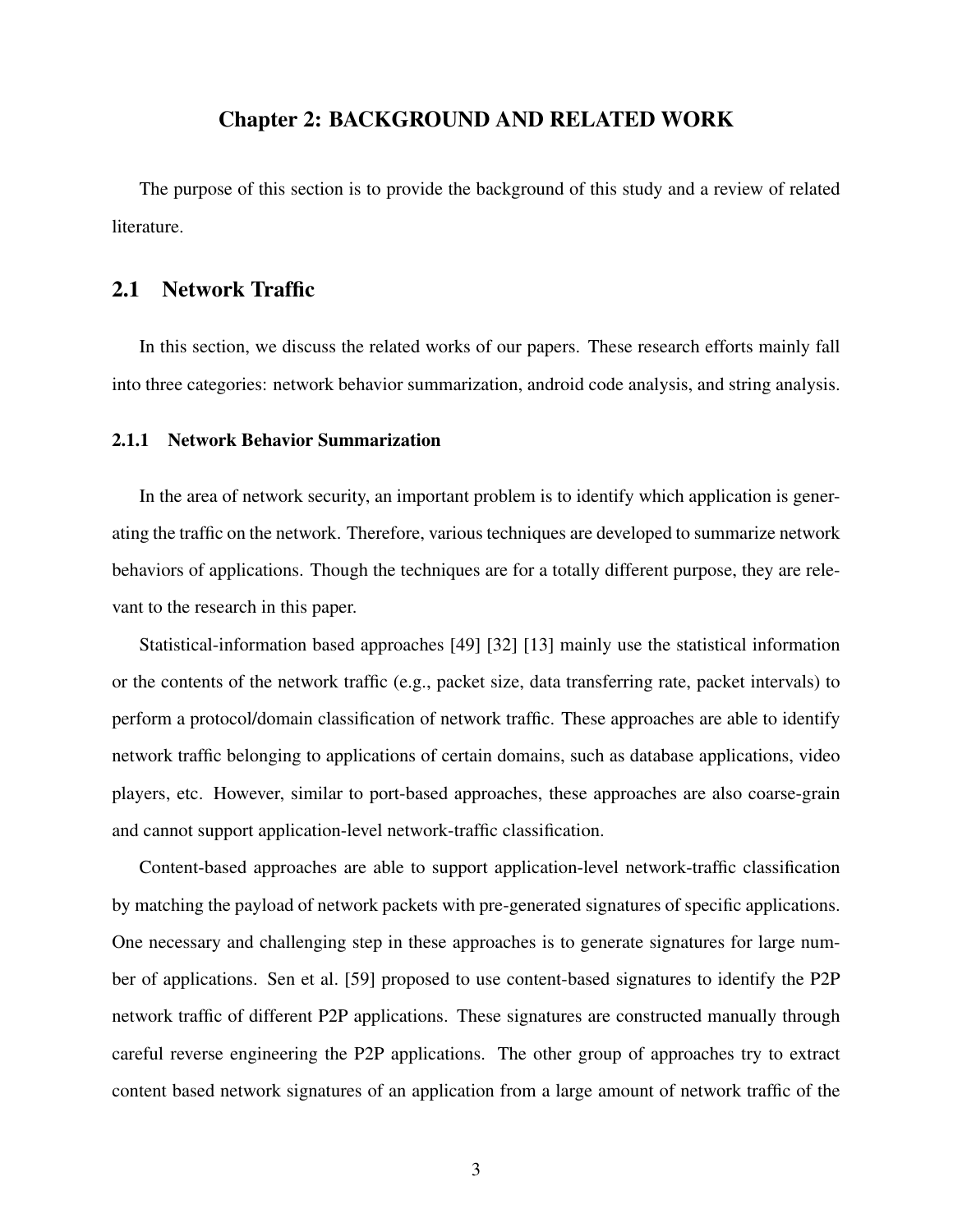application. There have been many efforts in this part focusing on generating the network signatures of worms from their collected network traffic. These efforts (e.g., Autograph [\[43\]](#page-84-0), Early-Bird [\[63\]](#page-87-0), PolyGraph [\[38\]](#page-84-1)) basically extract common byte flows in worms' network traffic and generate a content-based signature (in the form of a string or a regular expression) for a certain worm or a group of worms. More recently, Park et al. [\[54\]](#page-85-1) proposed to use the Longest Common Subsequence (LCS) alogrithm to generate a fingerprint of an application from the packets' content in the application's network traffic. Recently, Perdisci et al. [\[55\]](#page-86-1) proposed a clusteringbased approach to generate a signature for a group of malware sharing similar network behavior. This approach generates signatures for various HTTP-based software (not limited to worms, but also include other software applications such as adware, spyware). Dai et al. [\[24\]](#page-82-0) further extends this approach to Android apps. Although the above network-traces based signature-generation approaches are fully automatic during the signature-extraction phase. All of these efforts require a large amount of annotated representative network traffic for the application under study. Therefore, they all need manual generation of network traffic or the accumulation of network traffic from a monitored network, both of which require a relatively long time and much cost. Compared with the above approaches, our approach leverages and adapts string analysis techniques to statically generate the content-based signatures of android apps without requiring any annotated network traffic. This advantage is especially important for the signature generation of android apps because of the huge number of existing android apps and the rapid development of new android apps.

Network behavior summarization of applications based on system level behavior (e.g., system calls) is another well studied area. Most of the approaches in this area execute the application under monitored environment and collect system event sequences as the behavior signature of the application [\[15\]](#page-81-1) [\[58\]](#page-86-2). Therefore, usually, network accesses are recorded as simple system calls without considering the content sent to or received from the network. Recently, Bayer et al. [\[12\]](#page-81-2) proposed an approach to cluster malware based on system behavior. Their approach take into account more detailed network traffic information but the considered information still only limited high-level information such as the names of downloaded files.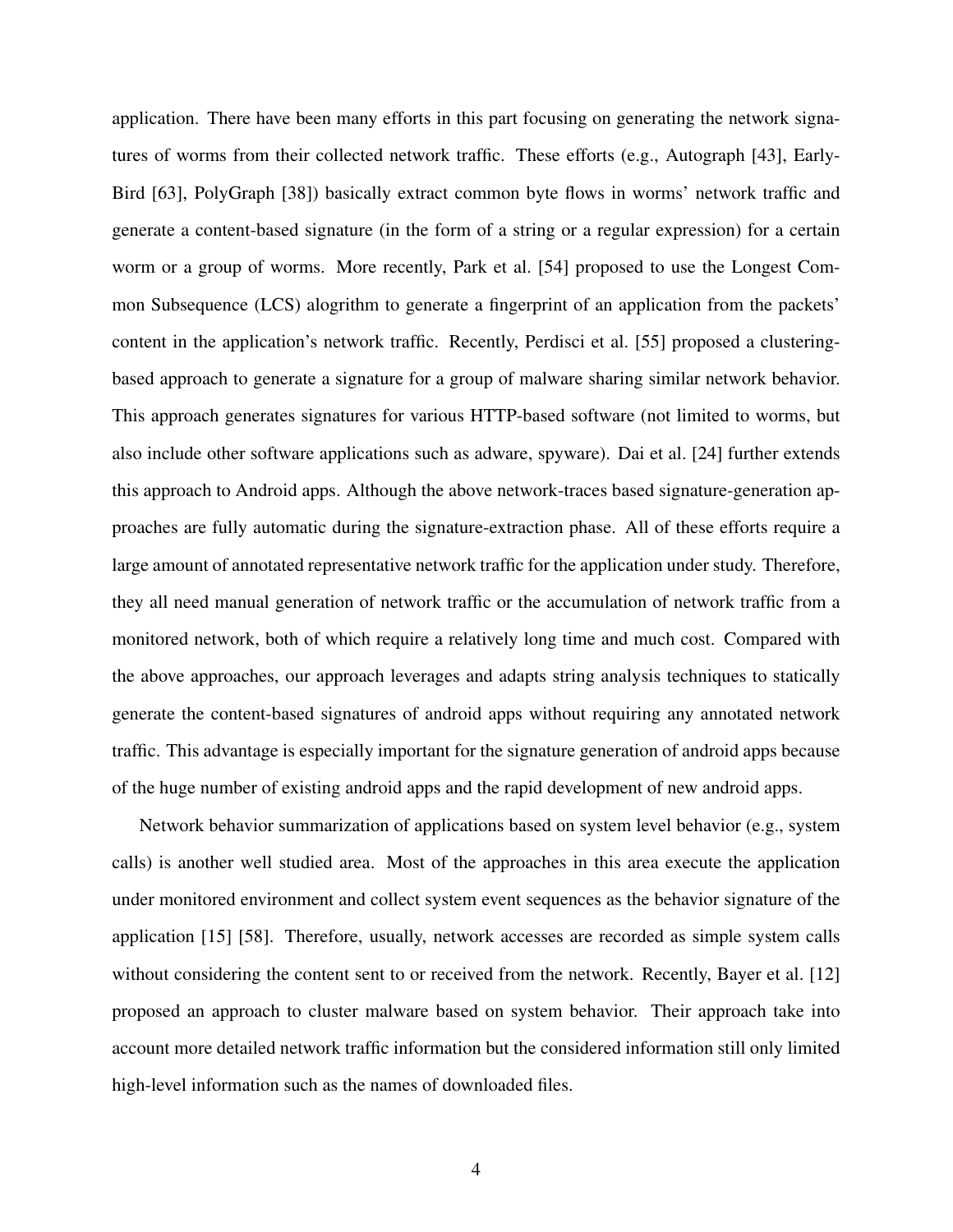### <span id="page-14-0"></span>2.1.2 Analysis of Mobile Applications

Our work is also related to the security analysis of mobile applications. This area is an emerging field in academic research, and some of the recent representative research efforts are presented as below. PiOS [\[26\]](#page-82-1) is static analysis framework for iOS, which is able to check the leaking of sensitive information by combining data flow analysis and slicing techniques. Stowaway [\[30\]](#page-83-1) is a automatic tool that is able to determine whether an Android application requests more permissions than it actually requires. The tool is based on a pre-generated mapping from Android system APIs to Android permissions. Enck et al. [\[29\]](#page-83-2) analyzed the permission system and the permission combinations of Android System to collect a list of dangerous permission patterns and developed Kirin, a service which identifies Android application requesting dangerous permission, so that the users can be warned when installing them. Later, Enck et al. [\[28\]](#page-82-2) further proposed ded, a de-compiler for Android application, which is able to convert Dalvik Virtual Machine code to JVM code, and then decompile the JVM code using existing Java de-compilers. As for dynamic techniques, TaintDroid [\[27\]](#page-82-3) dynamically monitors the information flow in Android applications by tracking the propagation of taints throughout the android system. Apex [\[52\]](#page-85-2) and TISSA [\[83\]](#page-89-0) are two recent advancements over the current Android permission system to provide more finegrained permission control and dynamic permission adjustability. These works mainly focus on information leaking or permissions instead of network analysis, and none of these efforts are able to generate network signatures for android apps.

# <span id="page-14-1"></span>2.2 Dockerfile Analysis

#### <span id="page-14-2"></span>2.2.1 Studies and Analyses of Dockerfiles.

With the increase of software complexity and components, managing of software dependencies [\[50\]](#page-85-3) and test dependencies [\[51\]](#page-85-4) has become an important problem. Tufano et al. [\[67\]](#page-87-1) studied on broken snapshots and likely causes behind broken snapshots. Recent research work on scientific artifact reproduction [\[14\]](#page-81-3) discussed about the uses of Docker to address the challenge of operat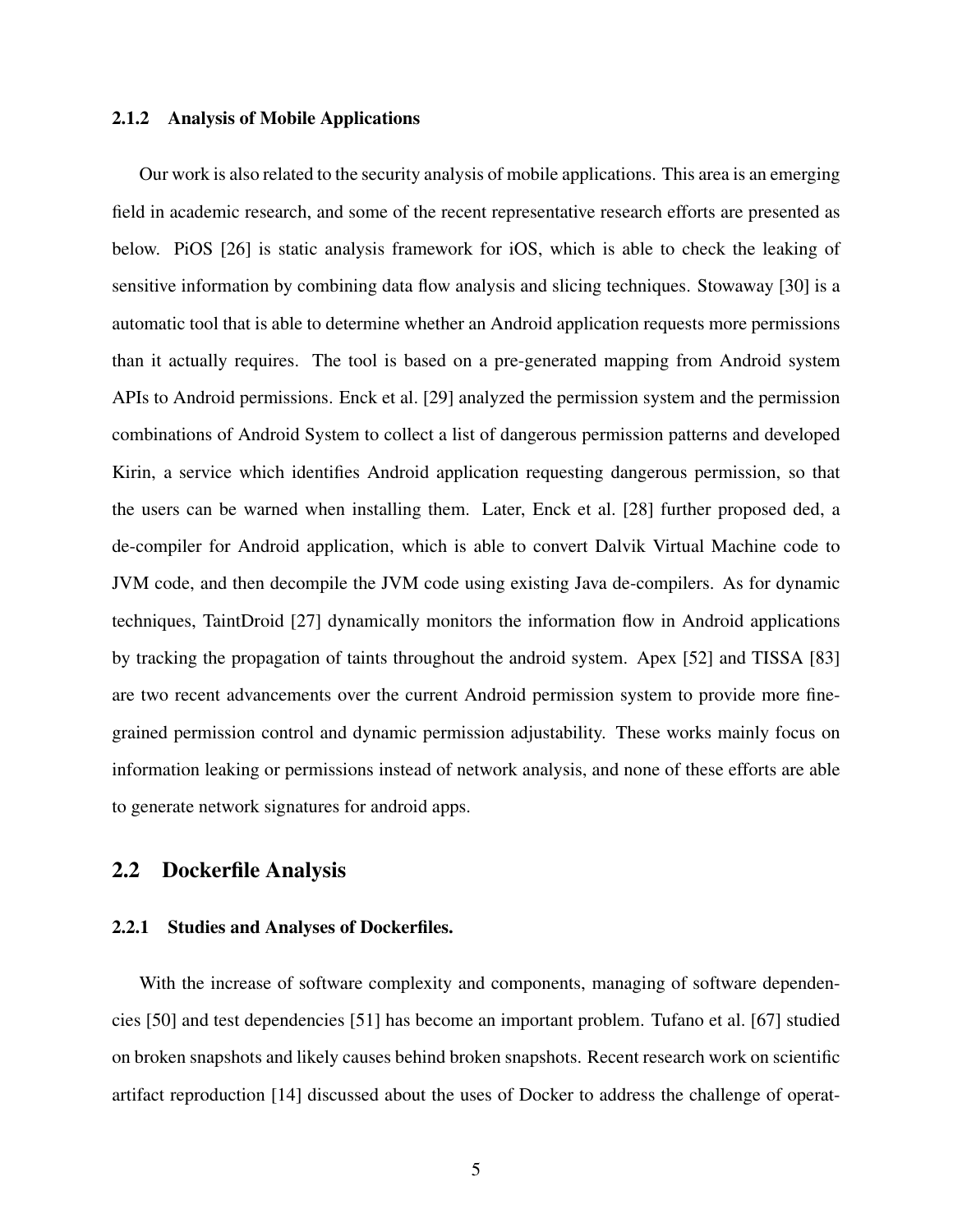ing system virtualization, cross-platform portability, and reusable software components. Cito et al. [\[20\]](#page-82-4) discussed about the rise of Docker adoption in industry, and performed an empirical study on dockerfiles [\[21\]](#page-82-5). Rahman and Williams [\[56\]](#page-86-3) performed an empirical study on the type of defects in dockerfiles. Docker is also used for lightweight virtualization for developers for distributed application development, build and ship [\[39\]](#page-84-2).

#### <span id="page-15-0"></span>2.2.2 Analysis of Building Configuration Files.

As build configuration files are getting complex and diverse, research on build configuration file is getting importance that includes dependency analysis, migration of build systems and empirical studies. To keep consistency during revision, Adams et al. [\[6\]](#page-80-1) proposed a framework to generate dependency graph of build configuration files. Al-Kofahi et al. [\[9\]](#page-80-2) proposed a fault localization technique for make files, and SYMake [\[66\]](#page-87-2) uses a symbolic-evaluation-based technique to detect common errors in Makefile. Following works by Zhou et al. [\[82\]](#page-89-1) and Al-Kofahi et al. [\[10\]](#page-80-3) try to find configuration values exercising different parts of makefiles. Shambaugh [\[60\]](#page-86-4) developed a verifier for puppet configuration script, and Sharma et al. [\[62\]](#page-86-5) proposed techniques to detect bad smells in configuration files. Recently, Hassan et al. studied the reproduction of building environments [\[34,](#page-83-3) [35\]](#page-83-4), and performed AST level analysis to generate fix patch for build configuration files [\[36\]](#page-83-5) .

# <span id="page-15-1"></span>2.3 Analysis and Study of Build and Deployment Failures

Xia et al. [\[79\]](#page-88-0) studied bugs in software build systems. The paper studies how often bugs appear in software build systems. It also puts the bugs into 11 categories, compares how many bugs are found per kLOC, the severity of each bug, and the duration of time during which the bugs were found. The paper focuses on Ant, Maven, CMake and QMake. The study performed in this paper serves as a great example for why our application would be useful. A similar study may be conducted with projects that utilize a similar tool to ours. Horton and Parnin developed a technique [\[37\]](#page-84-3) that aims to solve the dependency resolution problem by taking a runnable code snippet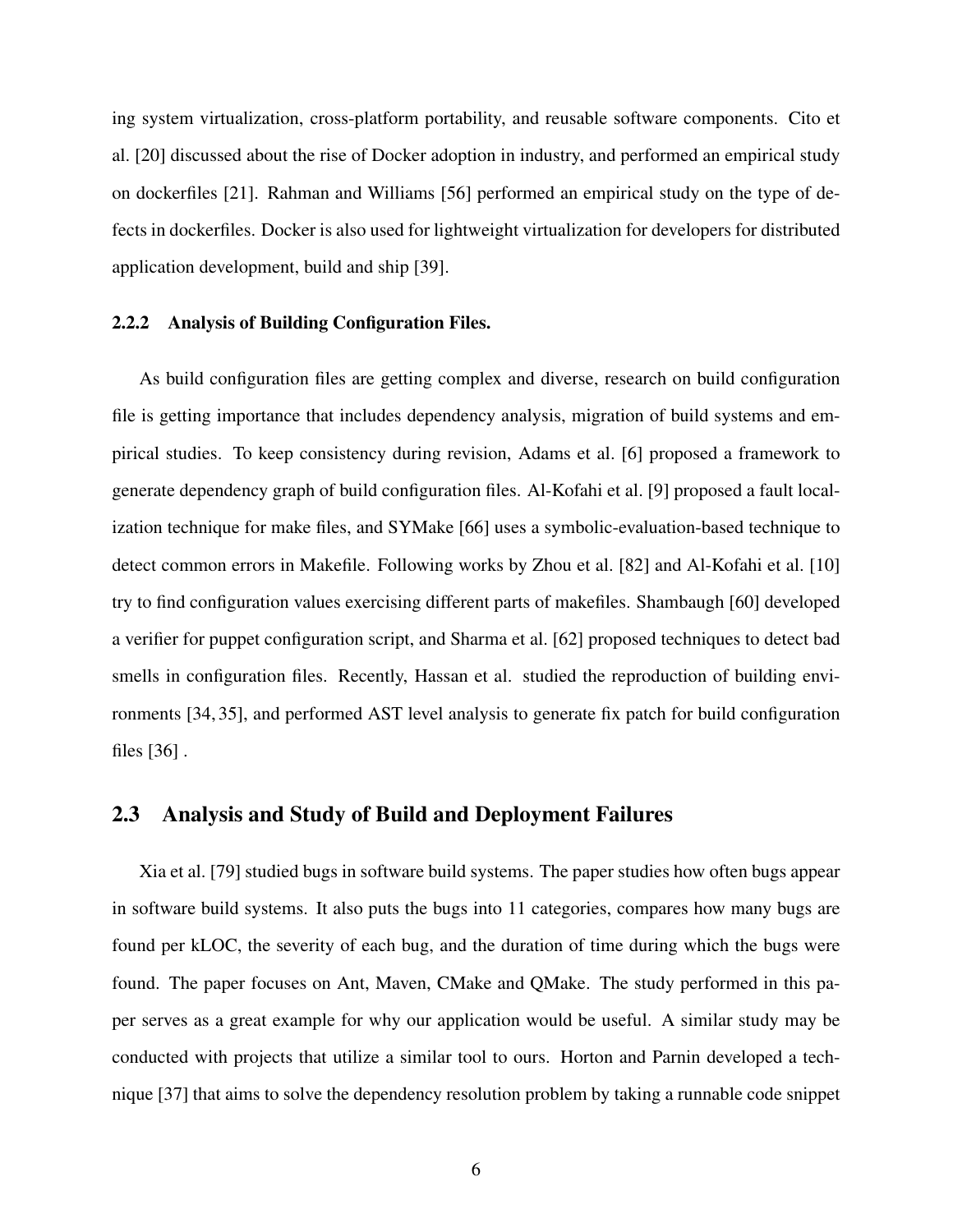and installing all language-level and system-level dependencies so that we may execute the snippet without any import errors. It parses the snippet and generates a Dockerfile to install the required dependencies to install and compile package from the PyPI repository. Wolf et al. proposed an approach [\[78\]](#page-88-1) to predict build errors from the social relationship among developers. McIntosh et al. [\[45\]](#page-84-4) carried out an empirical study on the efforts developers spend on the building configurations of projects. Tamrawi et al. [\[64\]](#page-87-3) proposed a symbolic-execution-based technique to analyze Make files and detect bad smells / common errors. Downs et al. [\[25\]](#page-82-6) proposed an approach to remind developers in a development team about the building status of the project. Al-Kofahi et al. proposed an approach [\[11\]](#page-81-4) to detect semantic changes in Make files, and later proposed an a fault localization approach [\[8\]](#page-80-4) for Make files, which provides the suspiciousness scores of each statement in a Make file for a build error. Rehearsal [\[61\]](#page-86-6) is a verification framework for configurations written in puppet. In particular, Rehearsal uses several static analyses to shrink the puppet abstraction models to a tractable size, and then frames determinism-checking as decidable formulas for an SMT solver. Tamrawi et al. [\[65\]](#page-87-4) developed a symbolic execution framework, SYMAKE, for analysing make files and detect errors. SYMake first produces a symbolic dependency graph (SDG), which represents the dependencies among files during the building process. After that, for each string value in the SDG, SYMAKE provides an acyclic graph to represent its symbolic evaluation process. Adams et al. [\[7\]](#page-80-5) presented a design and implementation of a reverse-engineering framework for build systems. Their implementation is able to build dependency graphs that can be visualized and queried for build-related data. They also discuss how we can use the build-related data for refactoring and validation of a build system.

### <span id="page-16-0"></span>2.4 String Analysis

Our research is also closely related to string analysis. String analysis is an improvement over data-flow analysis [\[40\]](#page-84-5). String analysis [\[18\]](#page-81-5) is a static analysis technique to estimate possible values of string variables. String analysis has been applied to detecting vulnerabilities [\[73,](#page-88-2) [81\]](#page-89-2), repair web interfaces [\[72\]](#page-88-3), software internationalization [\[70\]](#page-87-5), inter-component communication anal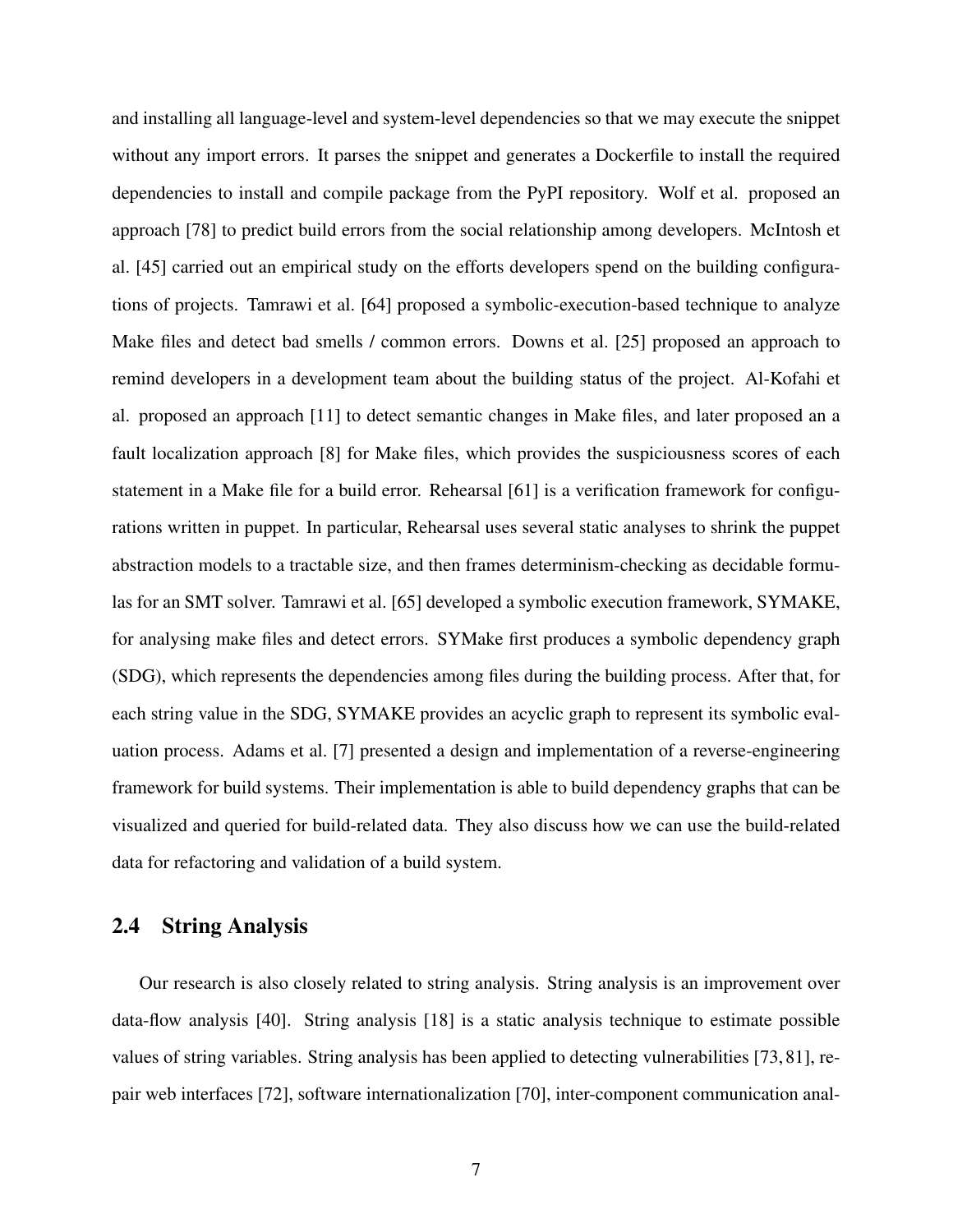ysis [\[53\]](#page-85-5), etc. Christensen et al. [\[19\]](#page-81-6) first suggested string analysis, which is an approach for obtaining possible values of a string variable. Then, string analysis is widely used in various areas, especially for detecting and sanitizing SQL Injection vulnerabilities and Cross-Site-Scripting vulnerabilities. Halfond and Orso [\[33\]](#page-83-6) used string analysis to detect and neutralize SQL injection attacks. Livshits and Lam [\[44\]](#page-84-6) also applied string analysis to detect SQL injection attacks and other vulnerabilities. Later, Wassermann and Su first developed string-taint analysis [\[73\]](#page-88-2) to more precisely detect security vulnerabilities. Kieyzun et.al. [\[42\]](#page-84-7) further improved their approach by considering strings that flow through the database.

Minamide [\[46\]](#page-85-6) first applied string analysis on web applications. He also first suggested to simulate string operations in the extended CFG with FSTs, and implemented a string analyzer on PHP code to predict the possible values of dynamically generated web pages. Later, Wassermann and Su first developed string-taint analysis [\[74\]](#page-88-4) to more precisely detect the above two kinds of vulnerabilities [\[75\]](#page-88-5). After that, Wassermann and Su [\[76\]](#page-88-6) further extended their work, and developed an approach to generating test cases for security vulnerabilities. Our previous work [\[71\]](#page-88-7) [\[72\]](#page-88-3) extends string taint analysis with conditional and dynamic features. Kieyzun et.al. [\[41\]](#page-84-8) further improved their approach by considering strings that flow through the database. Compared to these approaches, we apply string analysis on statically generating network signatures, which is a totally different problem. We further proposed techniques to handle obfuscation and various network APIs.

### <span id="page-17-0"></span>2.4.1 Bug Detection of Shell Scripts

Similar to Lint [\[4\]](#page-80-6) for C and Findbugs [\[3\]](#page-80-7) for Java, people have also developed bug detection tools for shell scripts. These tools such as BashLint [\[1\]](#page-80-8) and ShellCheck [\[5\]](#page-80-9) focus on coding style issues and provide suggestions to developers. However, they are not able to detect the type of bugs that our techniques can detect.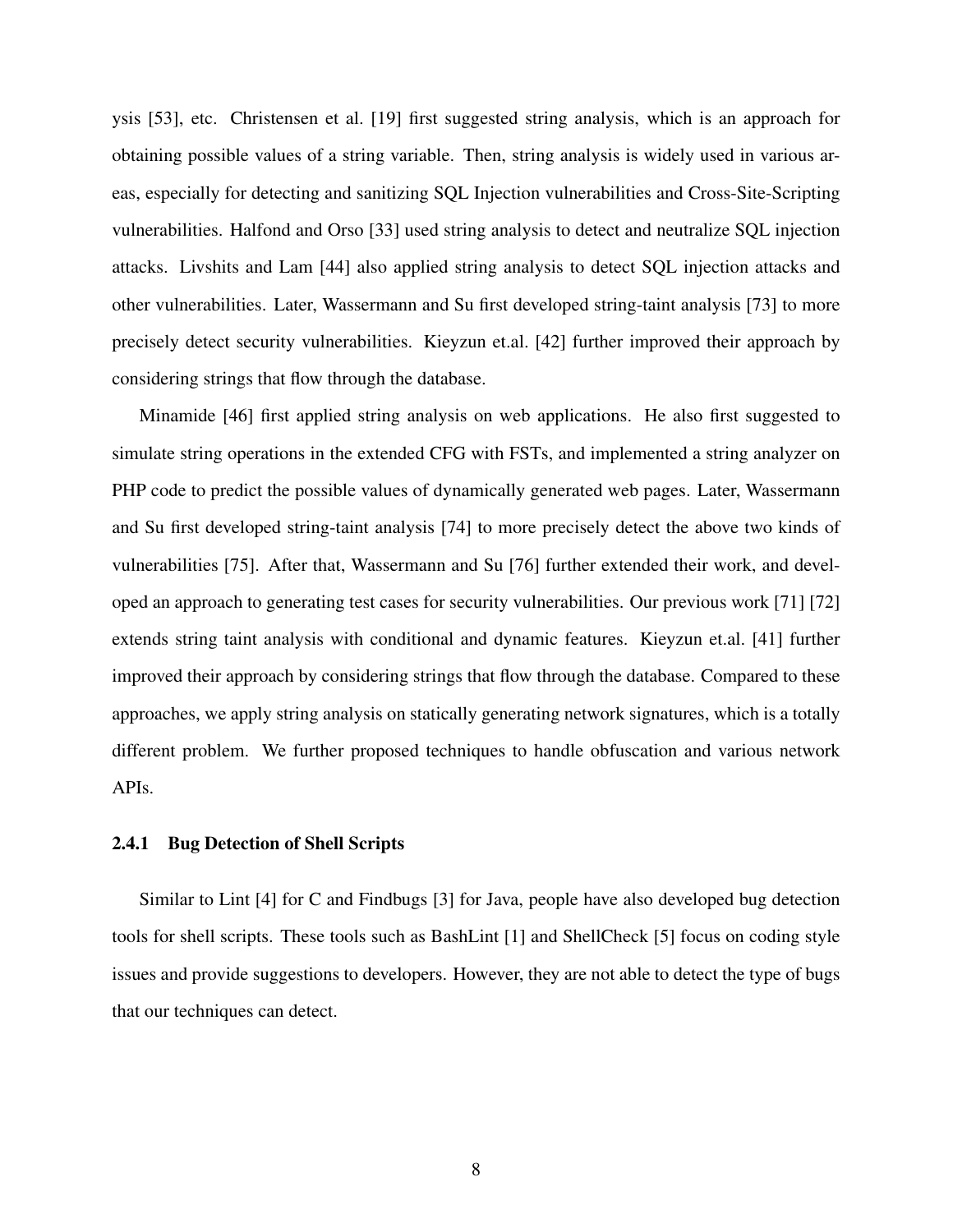# <span id="page-18-0"></span>Chapter 3: SUMMARIZING NETWORK BEHAVIOR OF ANDROID APPS FOR NETWORK CODE MAINTENANCE

Network access is one of the most common features of Android applications. Statistics show that almost 80% of Android apps ask for network permission and thus may have some networkrelated features. Android apps may access multiple servers to retrieve or post various types of data, and the code to handle such network features often needs to change as a result of server API evolution or the content change of data transferred. Since various network code is used by multiple features, maintenance of network-related code is often difficult because the code may scatter in different places in the code base, and it may not be easy to predict the impact of a code change to the network behavior of an Android app. In this chapter, we present an approach to statically summarize network behavior from the byte code of Android apps. Our approach is based on string taint analysis, and generates a summary of network requests by statically estimating the possible values of network API arguments. To evaluate our technique, we applied our technique to top 500 android apps from the official Google Play market, and the result shows that our approach is able to summarize network behavior for most apps efficiently (averagely less than 50 second for an app). Furthermore, we performed an empirical evaluation on 8 real-world maintenance tasks extracted from bug reports of open-source Android projects on Github. The empirical evaluation shows that our technique is effective in locating relevant network code.

# <span id="page-18-1"></span>3.1 Introduction

In this network era, most software access remote servers for various reasons, and mobile apps, such as Android apps, often extensively use network due to the limited computation power of mobile devices and requirements to access real-time data. For example, travel apps such as  $Orbitz<sup>1</sup>$  $Orbitz<sup>1</sup>$  $Orbitz<sup>1</sup>$ and Expedia<sup>[2](#page-18-3)</sup> need to request availability information of hotel rooms and air tickets; messaging

<span id="page-18-2"></span><sup>1</sup><https://play.google.com/store/apps/details?id=com.orbitz>

<span id="page-18-3"></span><sup>2</sup><https://play.google.com/store/apps/details?id=com.expedia.bookings>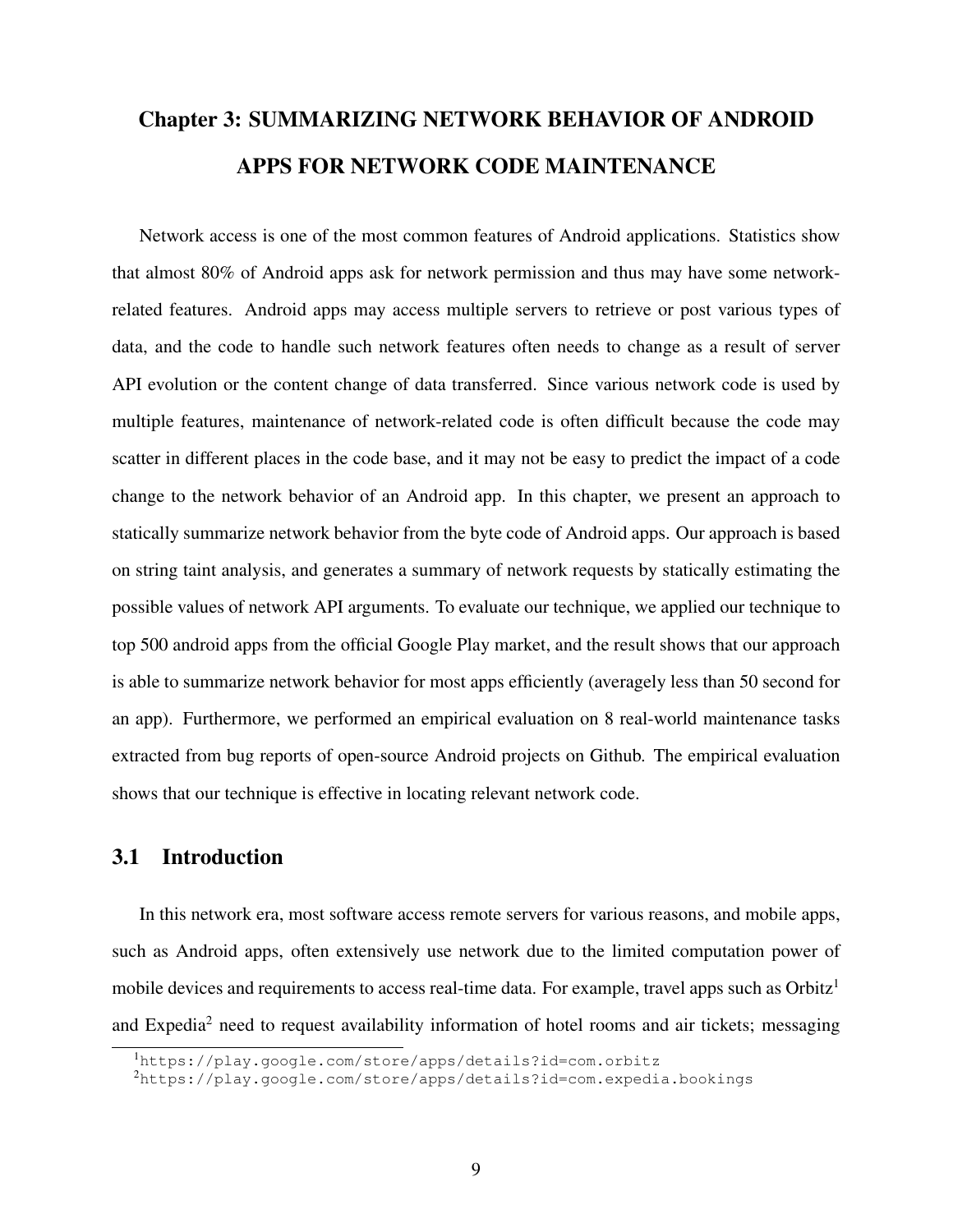apps such as SnapChat<sup>[3](#page-19-0)</sup> and FaceBook Messenger<sup>[4](#page-19-1)</sup> need to exchange text / multi-media messages through network servers; even simple flashlight apps such as Tiny Flashlight<sup>[5](#page-19-2)</sup> collect user data and send them to remote servers for usage-pattern study and advertisement. Actually, statistics on Android permissions [\[80\]](#page-89-3) show that, the network permission is the most popular permission among Android apps, and about 80% Android apps request the network permission.

When Android apps evolve, the maintenance of network-related code is often an important task in the maintenance process. First of all, due to various app features related to the network, a substantial portion of code in Android apps is often about sending network requests and processing network responses. Furthermore, as client-side code, Android application and server-side code on the remote servers form a whole system. However, the two portions of code often do not evolve simultaneously. It is common that Android app code and server-side code are maintained by different development groups, especially when the server-side code is also responding to web user interfaces. In many other cases, an Android app my use various third-party web services (e.g., Google and Facebook services for related features, Admob services for advertisement), and the evolution of third-party services is usually out of the control of Android app developers. Client developers often use mocking techniques [\[51\]](#page-85-4) to keep some control on these dependencies during development phase, but they finally need to adapt their code to accommodate changes in third party services.

The maintenance of network related code in Android apps is often tedious and error-prone due to two major reasons. First of all, since lots of software features in Android apps require interaction with network, network-related code often scatters in different components, and thus it is difficult to locate the code to be revised. Second, for better flexibility and re-usability of code, developers often have to dynamically concatenate constant strings and user inputs to generate a network request. The generation process often involves complicated string operations and invocations to networkrelated APIs. In such a scenario, developers may not have an intuitive understanding of the network

<span id="page-19-0"></span><sup>3</sup><https://play.google.com/store/apps/details?id=com.snapchat.android>

<span id="page-19-1"></span><sup>4</sup><https://play.google.com/store/apps/details?id=com.facebook.orca>

<span id="page-19-2"></span><sup>5</sup><https://play.google.com/store/apps/details?id=com.devuni.flashlight>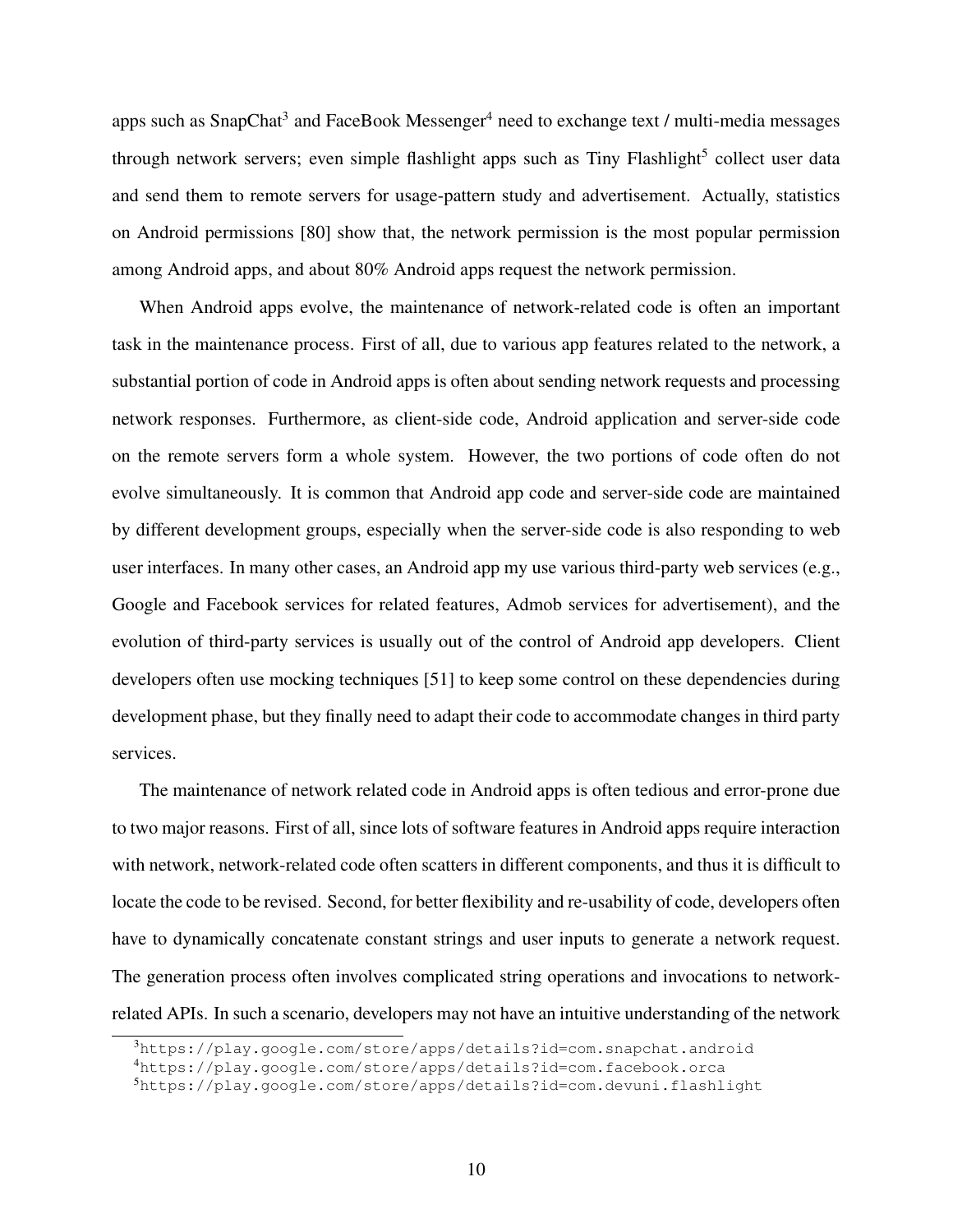requests generated by the code, as well as how their changes may affect network behaviors of the app.

To sum up, maintenance of network code is an important task in the evolution of Android apps, and developers can benefit a lot from techniques that can summarize network behaviors of android apps as more intuitive models, and techniques that can provide traceability from intuitive models to the code base. In this chapter, we propose a novel fully-automatic approach to generate such models (we referred to them as *traceable network summaries*) for an Android app. In our approach, the traceable network summary of an app describes all possible network requests with a sequence of string constants extracted from the source code.

Examples of such summaries are presented at the end of Section [3.2.](#page-22-0) All the string constants in the signatures have their code-location information attached with them so that it is easy to trace from a string in the summary to the corresponding code location. The basic idea of our approach is to statically analyzes the byte code of an android app, and to use string analysis to estimate the possible contents of the requests sent to the network<sup>[6](#page-20-0)</sup>. Our approach is based on the observation that, the content of the sent network request are usually generated with one or more request-generating API methods (which we refer to as *network API methods* in the rest of this paper) by concatenating the arguments of these API methods. Therefore, we will be able to estimate the content of network requests, if we are able to estimate the possible values of the arguments of network APIs, and to model the network API methods on how they generate the contents of network requests.

In particular, our approach consists of the following five steps. First, for a given android app, we translate the Dalvik byte code in its apk file to Java byte code using dex2Jar [\[2\]](#page-80-10), an off-theshelf tool. Second, we locate in the Java byte code all the invocations of the network API methods that are in our pre-defined network API method list. It should be noted that this list is generated manually only once and then used when generating network summaries for all android apps, and for each network API method, we prepare an *API grammar template* which presents how the

<span id="page-20-0"></span><sup>&</sup>lt;sup>6</sup>It should be noted that although the detailed design and implementation of our approach is for android apps, the basic idea of our approach may be applicable to other mobile apps or even PC applications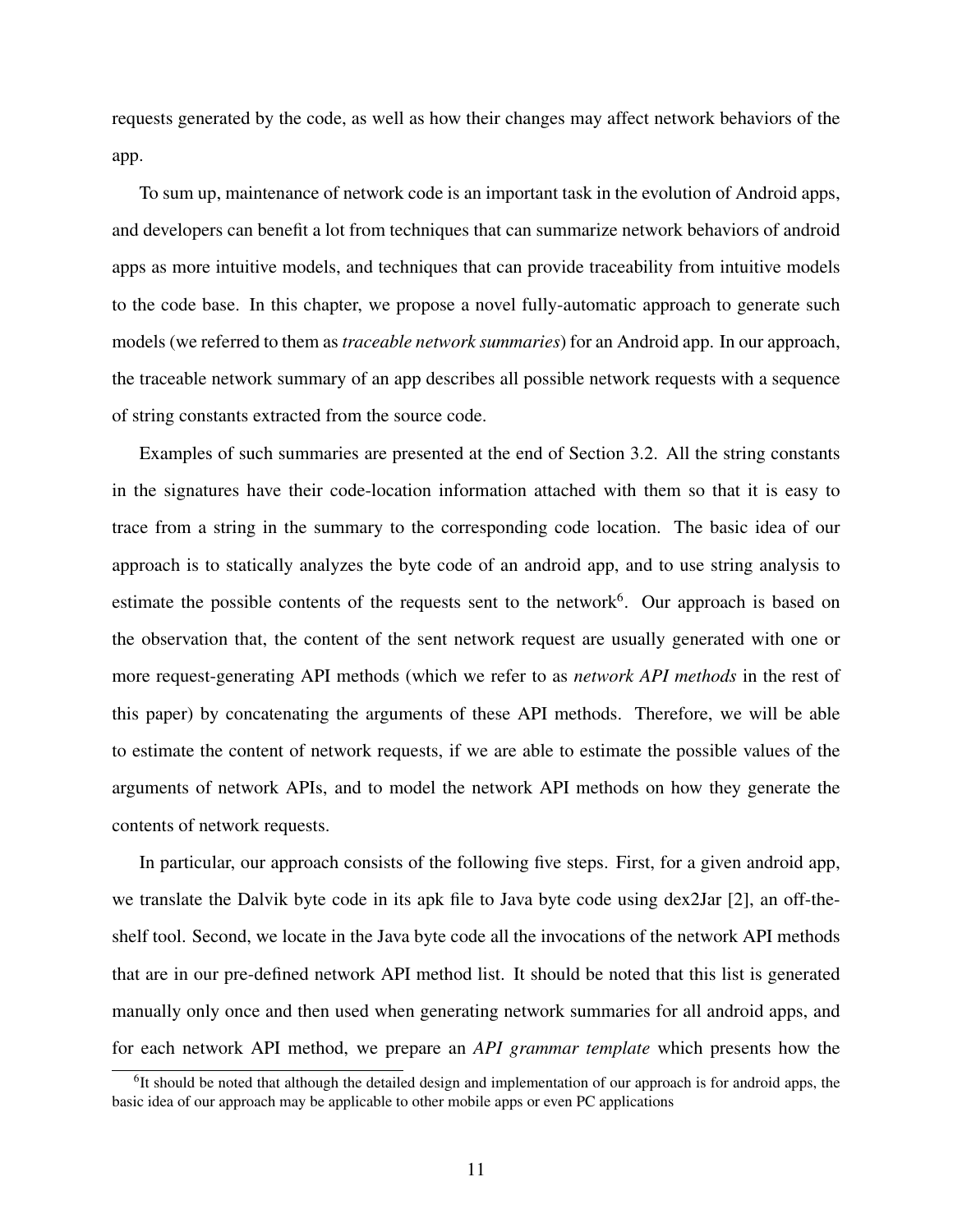API manipulates its arguments to generate a network request. Third, we set each argument  $arg$ of these located network-API-method invocations as the input of string taint analysis [\[74\]](#page-88-4) and perform the analysis on Java byte code to generate a string-operation grammar that estimates the possible values of arg. Fourth, for each invocation of a network API method, we combine the API method's API grammar template with the string-operation grammars of all of its arguments, to generate a *combined grammar* that is able to estimate the network-request content generated by this network-API-method invocation. Fifth, we generate the network summary of an app as a set of constant-string sequences, from combined grammars of all network-method-invocations in the app.

In this chapter, we focus on the HTTP-based network requests, which is the most popular network traffic sent by android apps. Previous statistics [\[80\]](#page-89-3) show that, on 35,000 apps with network access permission, more than 31,000 are using HTTP/HTTPS. Furthermore, more than 70% of these apps use only HTTP, and some of the apps that use HTTPS also use HTTP and generates HTTP traffic. Therefore, when preparing the list of network API methods and grammar templates, we only consider API methods that participate in the generation of the HTTP-request contents. However, our approach is general and can be applied to other network protocols as long as we can prepare the API-method lists and grammar templates for a network protocol.

To evaluate the applicability and efficiency of our approach, we implemented a prototype tool called NetDroid, and applied the tool on top 500 android apps (requesting the network permission). Among these apps, NetDroid is able to generate signatures for 455 of them with an average processing time of 49 seconds. Furthermore, to evaluate the effectiveness of the generated network signatures, we collected 8 real-world maintenance tasks of network code from open source Android projects in Github. NetDroid was able to generate signatures for all the involved projects, and the generated signatures successfully located 11 of 14 code revision locations.

This paper makes the following main contributions.

• We identify and demonstrate the complexities in summarizing network behavior and maintaining network-related code.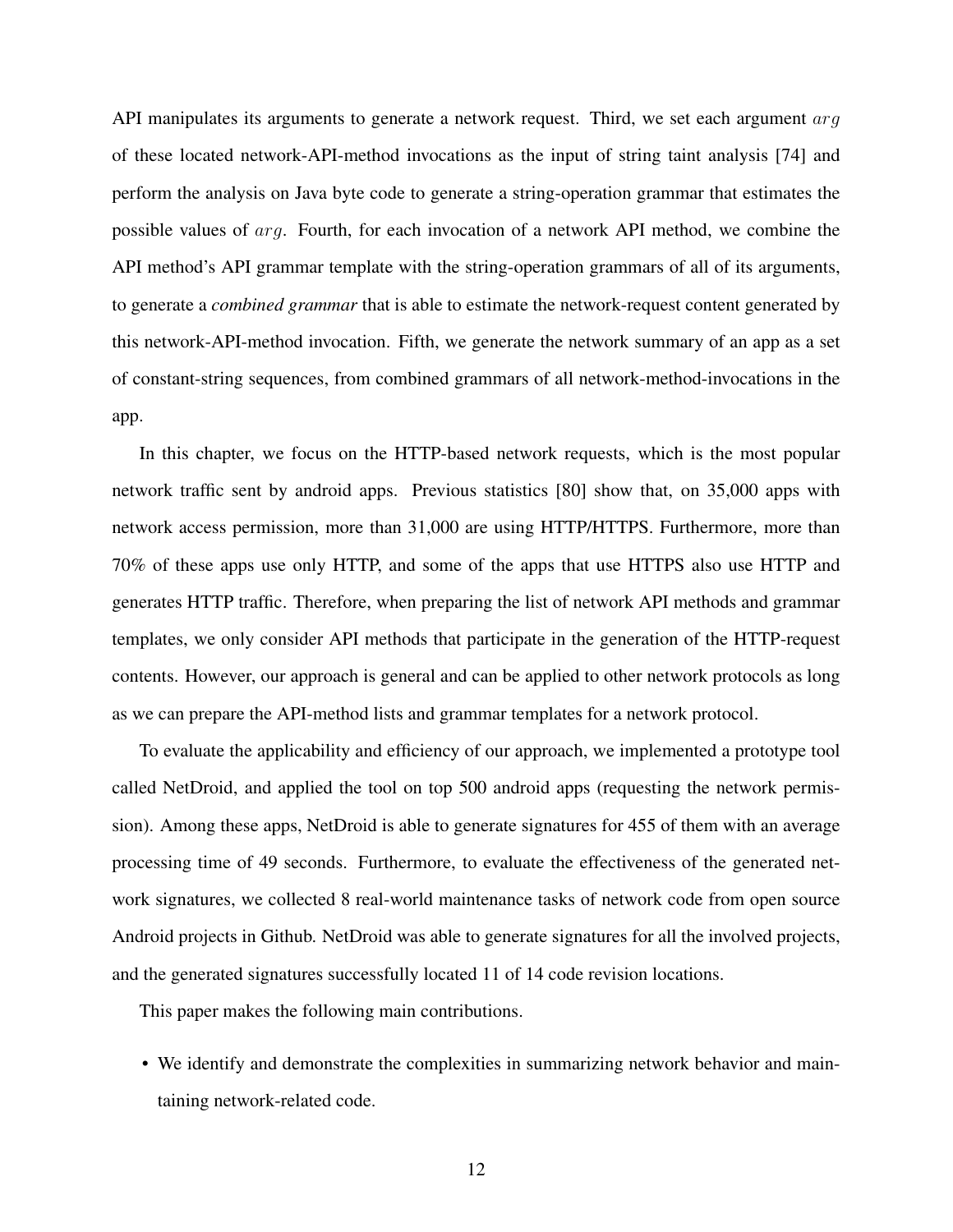- We propose a novel approach based on string analysis to statically generating tracable network summaries for android apps.
- We implement our approach as NetDroid, an automatic prototype tool.
- We apply NetDroid on top 500 real-world android apps in the official Google Play Market to evaluate its applicability and efficiency, and evaluated the quality of generated summaries with 8 real-world maintenance tasks on network code.

The rest of this chapter is organized as below. Section [3.2](#page-22-0) presents two real-world examples to better explain the challenges and motivate our technical choice. Section [3.3](#page-24-0) presents the overview and details of our approach. Section [3.4](#page-33-1) presents the evaluation of our approach. Then we discuss some important issues in Section [3.5.](#page-39-0)

### <span id="page-22-0"></span>3.2 Example

In this section, we present two examples to better explain our problem and how our approach works.

The first code sample is from HomeActivity.class of the app t4t.power.management, that manages the power level of an Android phone, collects certain messages, and sends the content to the server. To get the code shown below, we first convert the apk file to a Jar file using dex2jar tool, and then decompiled the Jar file using  $JD^7$  $JD^7$ . The following code sample first concatenates the constant strings "http://ggtrack.org/SM1c?device\_id=", "&adv\_sub", with the phone number get from getPhoneNumber(), to generate a string URL. Then, the code initiates an HttpGet object with the URL.

```
1 Object localObject7 = new java/lang/StringBuilder;
2 String str5 = "http://ggtrack.org/SM1c?device_id=";
3 ((StringBuilder)localObject7).<init>(str5);
4 str5 = getPhoneNumber();
5 localObject7 = ((StringBuilder)localObject7)
```
<span id="page-22-1"></span> $7$ <http://java.decompiler.free.fr/>. We do not decompile the Jar file but directly use the Java byte code in our approach, we decompile the code here only for the ease of understanding.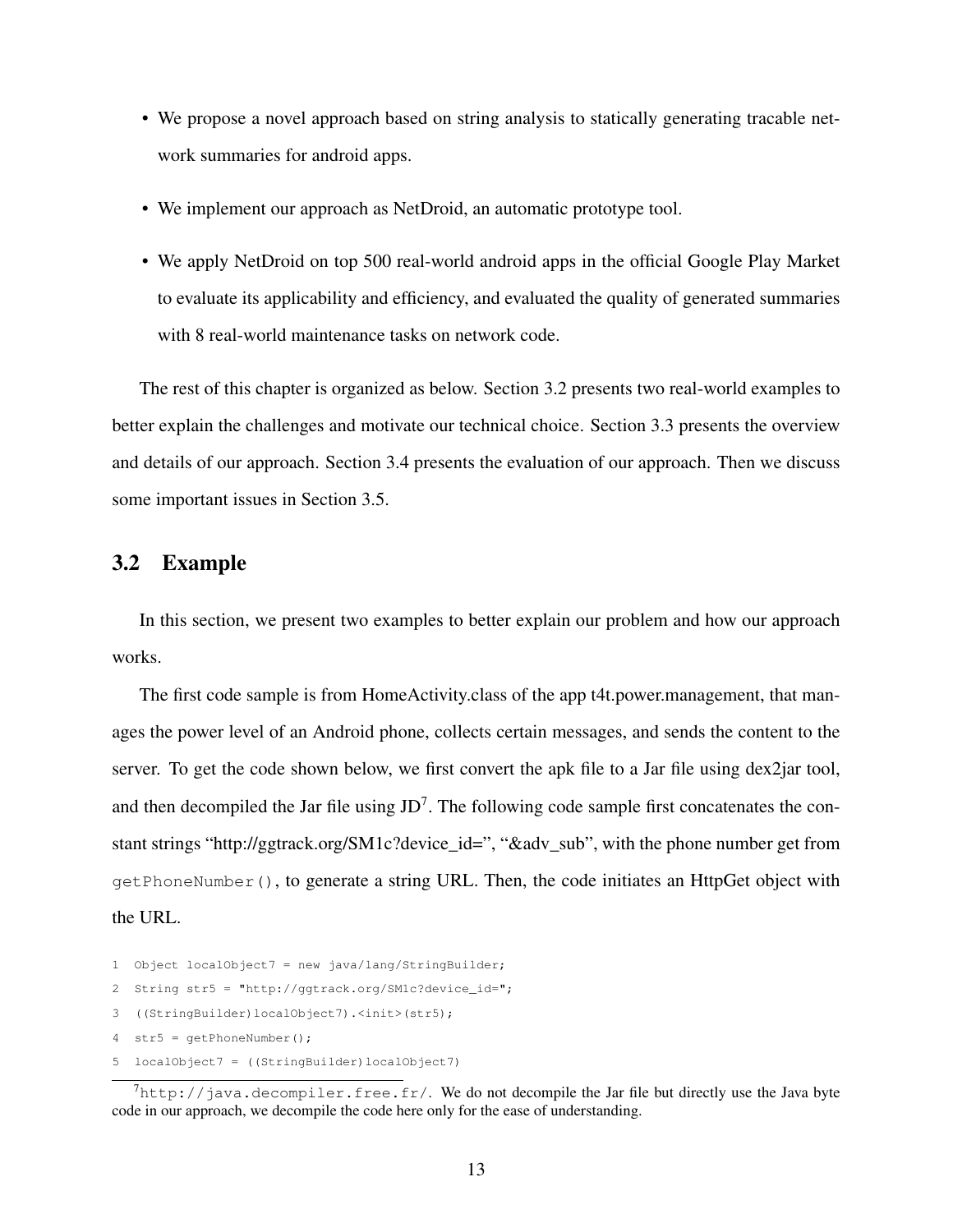```
.append(str5);
6 str5 = "\&adv_sub=";
7 localObject7 = ((StringBuilder)localObject7)
       .append(str5);
8 str5 = getPhoneNumber();
9 localObject7 = ((StringBuilder)localObject7)
       .append(str5);
10 localObject7 = ((StringBuilder)localObject7)
       .toString();
11 localStringBuilder.<init>((String)localObject7);
12 HttpGet localHttpGet =
       new org/apache/http/client/methods/HttpGet;
13 localObject7 = localStringBuilder.toString();
14 localObject1 = localHttpGet;
15 localObject2 = localObject7;
16 ((HttpGet)localObject1).<init>((String)localObject2);
```
The second code sample is from Y.class<sup>[8](#page-23-0)</sup> of the app Youtube. The function of the following code is to generate a URI, which is later packaged and sent to the Internet.

```
...
1 Object localObject1 = new android/net/Uri$Builder;
2 ((Uri.Builder)localObject1).<init>();
3 String str1 = "http";
4 localObject1 = ((Uri.Builder)localObject1)
        .scheme(str1);
5 str1 = "gdata.youtube.com";
6 localObject1 = ((Uri.Builder)localObject1)
        .authority(str1);
7 str1 = "feedback";9 localObject1 = ((Uri.Builder)localObject1)
        .appendPath(str1);
10 str1 = "api";
11 localObject1 = ((Uri.Builder)localObject1)
        .appendPath(str1);
12 localObject1 = ((Uri.Builder)localObject1).build();
13 b = (Uri) localObject1;...
```
From the two code samples above, we have the following observations. First of all, developers

<span id="page-23-0"></span><sup>&</sup>lt;sup>8</sup>The class name is renamed due to obfuscation in the standard Android build process.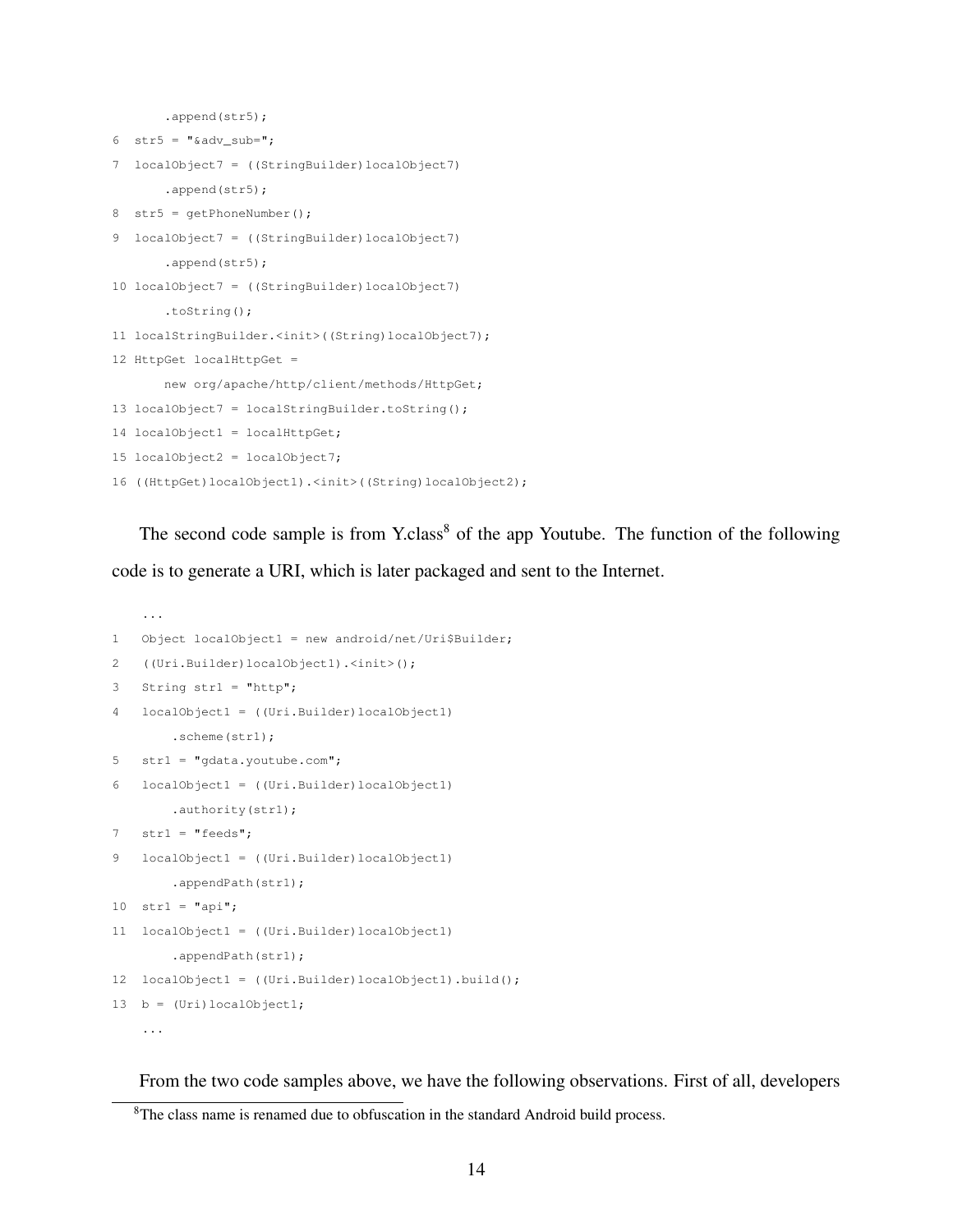do manipulate strings in the code to generate the content of network requests. Second, the second code sample shows that some of the packet generation APIs (e.g. Uri.Builder) can be more complex than taking a method that takes a single string argument (e.g., ( $HttpGet)q$ ).  $\langle init \rangle$  ("...");). In particular, when using such API methods to generate the content of network requests, an object will take multiple string arguments in multiple method invocations, and generate the content by concatenating the arguments. Based on the above observations, we choose to leverage string analysis as the basic technique in our approach. Furthermore, we propose techniques to handle various complex request-generation APIs. For the above example, our approach is able to generate two constant-string sequences (as a part of the summaries of the two apps) as below:

```
Sequence 1:
Host:ggtrack.org
START -> http://ggtrack.org/SM1c?device_id=
    -> &adv_sub -> END
Sequence 2:
Host:gdata.youtube.com
START -> http:// -> gdata.youtube.com
    -> /feeds -> /api -> END
```
# <span id="page-24-0"></span>3.3 Approach

The overview of our approach is presented in Figure [4.1.](#page-42-1) From the figure, we can see that the input of our approach is an apk file and a prepared list of network API methods with their grammar templates. The output of our approach is a network summary, which is in the form a set of string constant sequences. As mentioned in introduction, the 5 major components of our approach are Dex2Jar, network invocation handling, string taint analysis, grammar combination, and summary generation. In this section, we will first introduce the representation of tracable network summaries, and then describe in detail the design of last 4 components.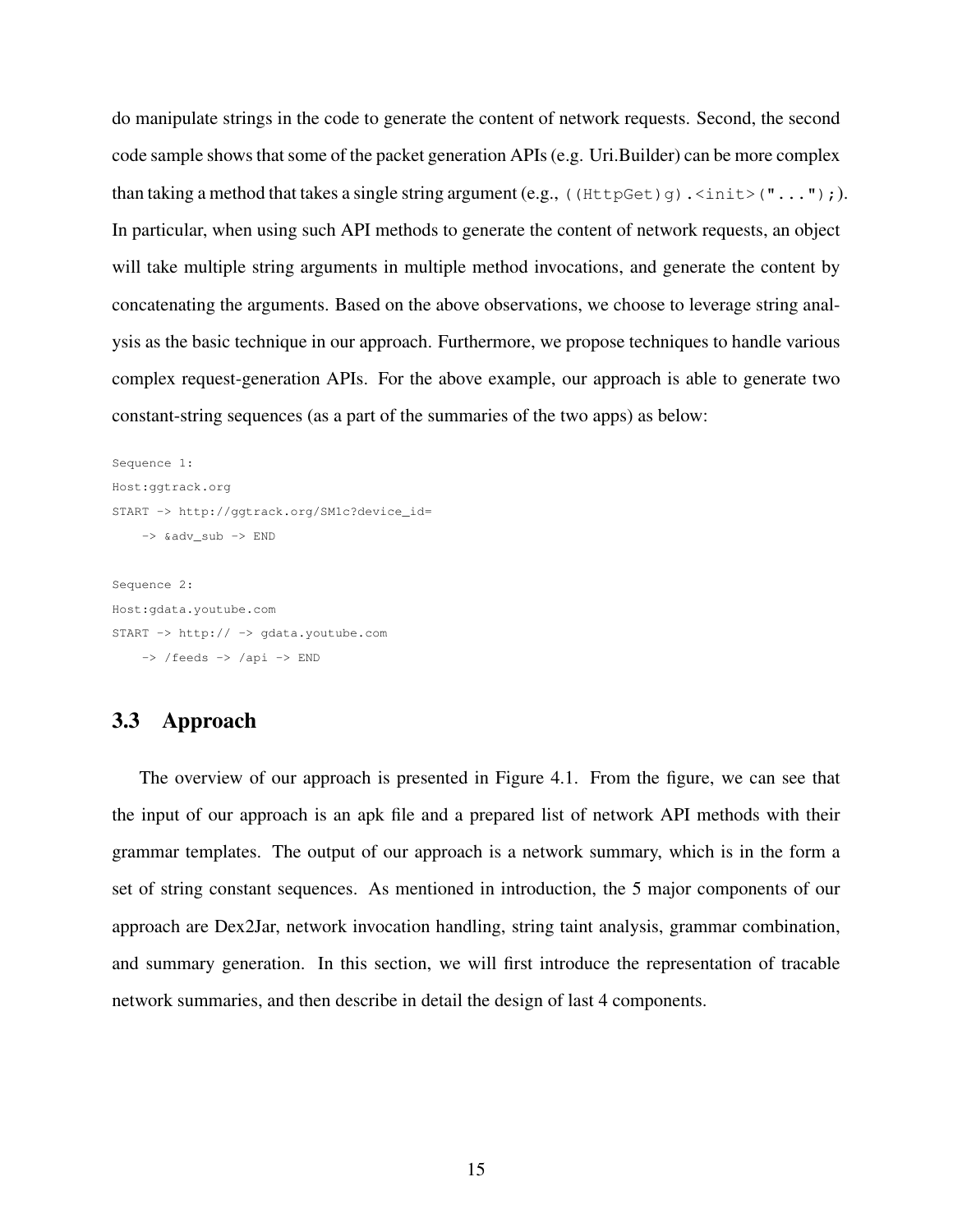### <span id="page-25-0"></span>3.3.1 Representation of Network Summaries

In our paper, a traceable network summary is represented as a set of constant string sequences. Each constant string sequence has two reserved constants "START", and "END" to be the beginning and ending constants, and is in the form as below.

$$
START \to C_1 \to \dots \to C_i \to \dots \to C_n \to END
$$
\n(3.1)

It should be noted that, in our approach, we use such a sequence to present all network requests that contains  $C_1$ , ...,  $C_i$ , ...  $C_n$  in sequence. In other words, if the alphabet of characters in all network requests is  $\Sigma$ , the sequence in Formula 1 represents all network requests in the form as below.

$$
\Sigma^* C_1 \Sigma^* \dots \Sigma^* C_i \Sigma^* \dots \Sigma^* C_n \Sigma^*
$$
\n
$$
(3.2)
$$

Compared with arbitrary automata used in existing string (taint) analyses [\[17\]](#page-81-7) for value summarization, the restricted form in Formula 1 has better readability for developers, because the former often consists of hundreds of states and transitions (as illustrated in TransVis [\[74\]](#page-88-4)), while the latter is restricted by the number of constants defined in the program. Furthermore, the summary of an app is the union of all sequences. Therefore, it is possible to map one or several sequences to a certain restful API at the server side. For multiple sequences with common prefixes, it is straightforward to combine them as a tree.

#### <span id="page-25-1"></span>3.3.2 Handling Network-API-Method Invocations

In this subsection, we introduce how we handle network-API-method invocations. Our work includes two parts. The first part is building a list of network API specifications that are able to model the semantics of these APIs (i.e., modeling how they generate the network-packet contents by concatenating their arguments). We use *API grammar templates*to specify the semantics of each API. An API grammar template is a context-free grammar with parameters. The parameters repre-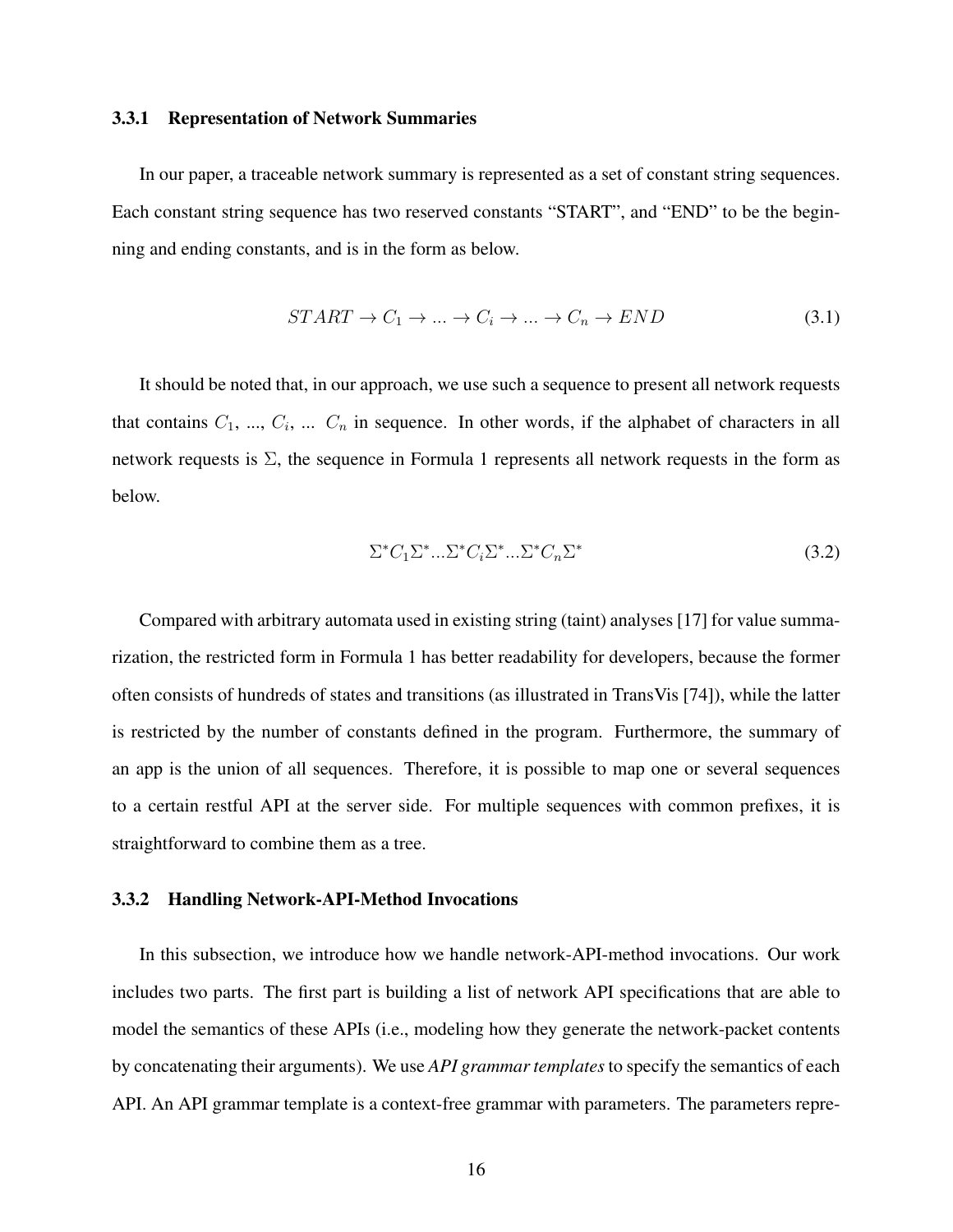<span id="page-26-1"></span>

Figure 3.1: The overview of our approach

Table 3.1: Examples of Network API methods in Android system

<span id="page-26-0"></span>

| <b>API</b>                                                          | <b>Type</b> |
|---------------------------------------------------------------------|-------------|
| android.net.Uri\$Builder: android.net.Uri\$Builder scheme           | combining   |
| android.net.Uri\$Builder: android.net.Uri\$Builder authority        | combining   |
| android.net.Uri\$Builder: android.net.Uri\$Builder appendPath       | combining   |
| java.io.OutputStream: void write                                    | conditional |
| java.io.ObjectOutputStream: void writeObject                        | conditional |
| java.io.ObjectOutputStream: void writeChars                         | conditional |
| java.io.ObjectOutputStream: void writeUTF                           | conditional |
| org.apache.http.client.methods.HttpGet: void <init></init>          | simple      |
| org.apache.http.client.methods.HttpPost: void <init></init>         | simple      |
| org.apache.http.client.methods.HttpPut: void <init></init>          | simple      |
| org.apache.http.client.methods.HttpDelete: void <init></init>       | simple      |
| org.apache.http.client.methods.BasicHttpRequest: void <init></init> | simple      |
|                                                                     |             |

sent the parameters of the API, the start variable of the grammar template represents the generated content of network request, and the productions in the template help to model the semantics of the API method. For example, the API grammar template for the API method: "java.net.url(String protocol, String host, String path)" is shown as below.

S0 -> S1 S2 S1  $\rightarrow$  <protocol> "://"  $S2 \rightarrow$  <host> <path>

The grammar shows that, in the generated URL, the value of host will appear before path, and the constant string "://" will be added to format the request. When NetDroid locates a invocation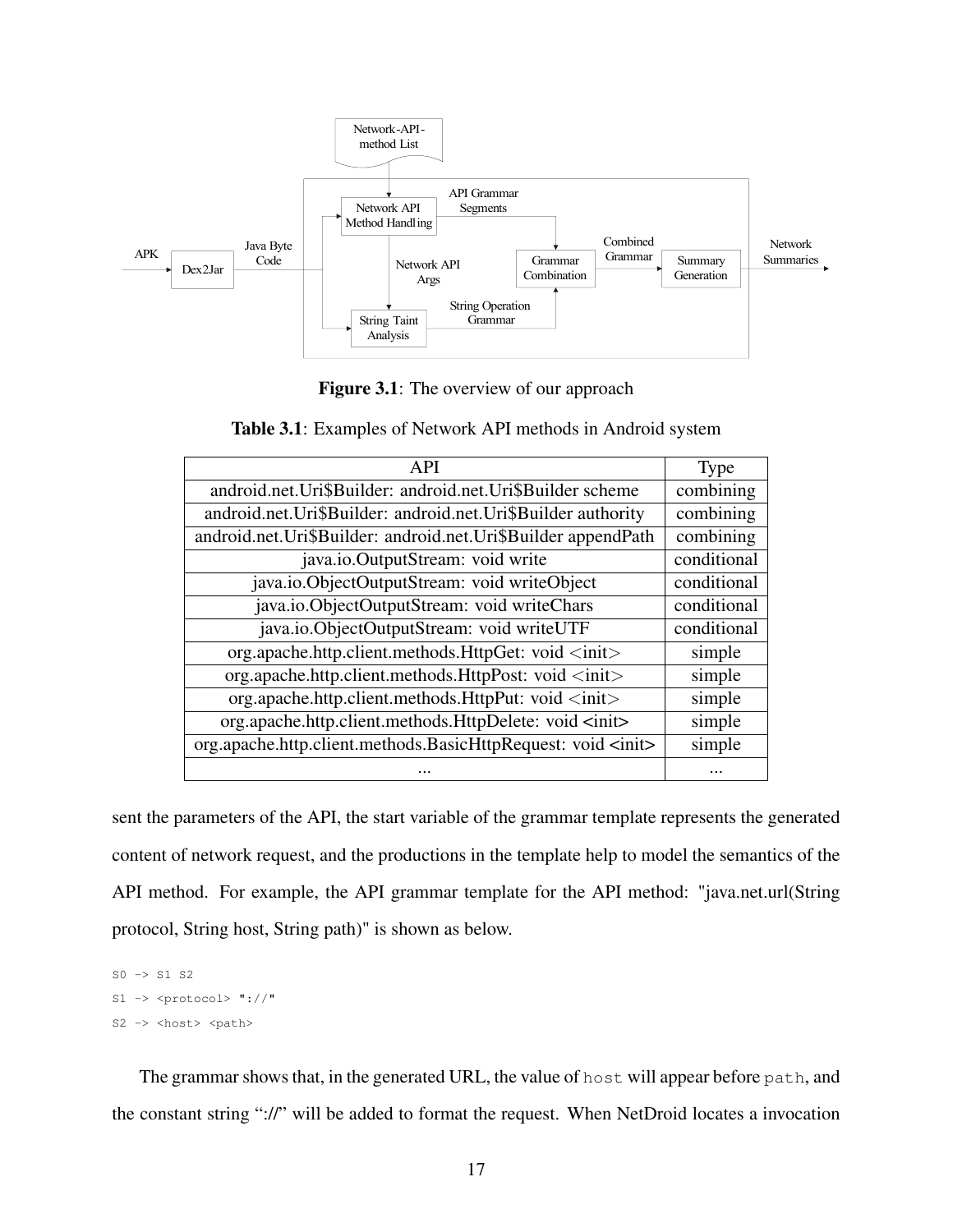of the API, it will replace "protocol", "host" and "path" in the grammar with their corresponding real arguments in the API invocation.

To generate the list of API grammar templates, we need to manually study the possible network libraries in android system. Since we focus on HTTP requests in this chapter, we consider only the network API methods that may generate HTTP requests. In the android system, there are three sources of network API methods: Java network libraries, Apache network libraries, and android network libraries. It should be noted that, for each android app, the android system requires all its required third-party libraries to be packaged within the app. This design decision is made to help separate apps at runtime into sandboxes for better system security. It also means that it is sufficient for us to collect the network API methods in the android system. Because the byte code of all third-party network libraries must be packaged within the apk, and can be directly analyzed.

Given the list of network API methods and their grammar templates, our network-API-method handling component locates network API invocations, and binds arguments to parameters in the grammar templates. For each network API method, we refer to the grammar template with binded arguments as *API grammar segments*. When we locate an invocation of the API, such as URL u = new URL("http", str1, str2), we will generate an API grammar segment for the invocation as below. In the API grammar segment, the parameters are replaced with arguments, so that we can later calculate the context-free grammar  $g1$ , and  $g2$  for the arguments  $str1$  and  $str2$  with string taint analysis, and combine the API grammar segment with  $g1$  and  $g2$ . In the grammar segment, we use  $\langle \cdot | str1 \rangle$  to represent an argument str1.

S0 -> S1 S2  $S1$  -> "http" "://" S2 -> <:str1> <:str2>

The API grammar segment can handle simple network API methods that take all arguments at one time. However, as we shown in Section [3.2,](#page-22-0) there are some more complicated network API methods. We divide these API methods into two categories: combining network APIs, and conditional network APIs. Combining network APIs are those network APIs that may generate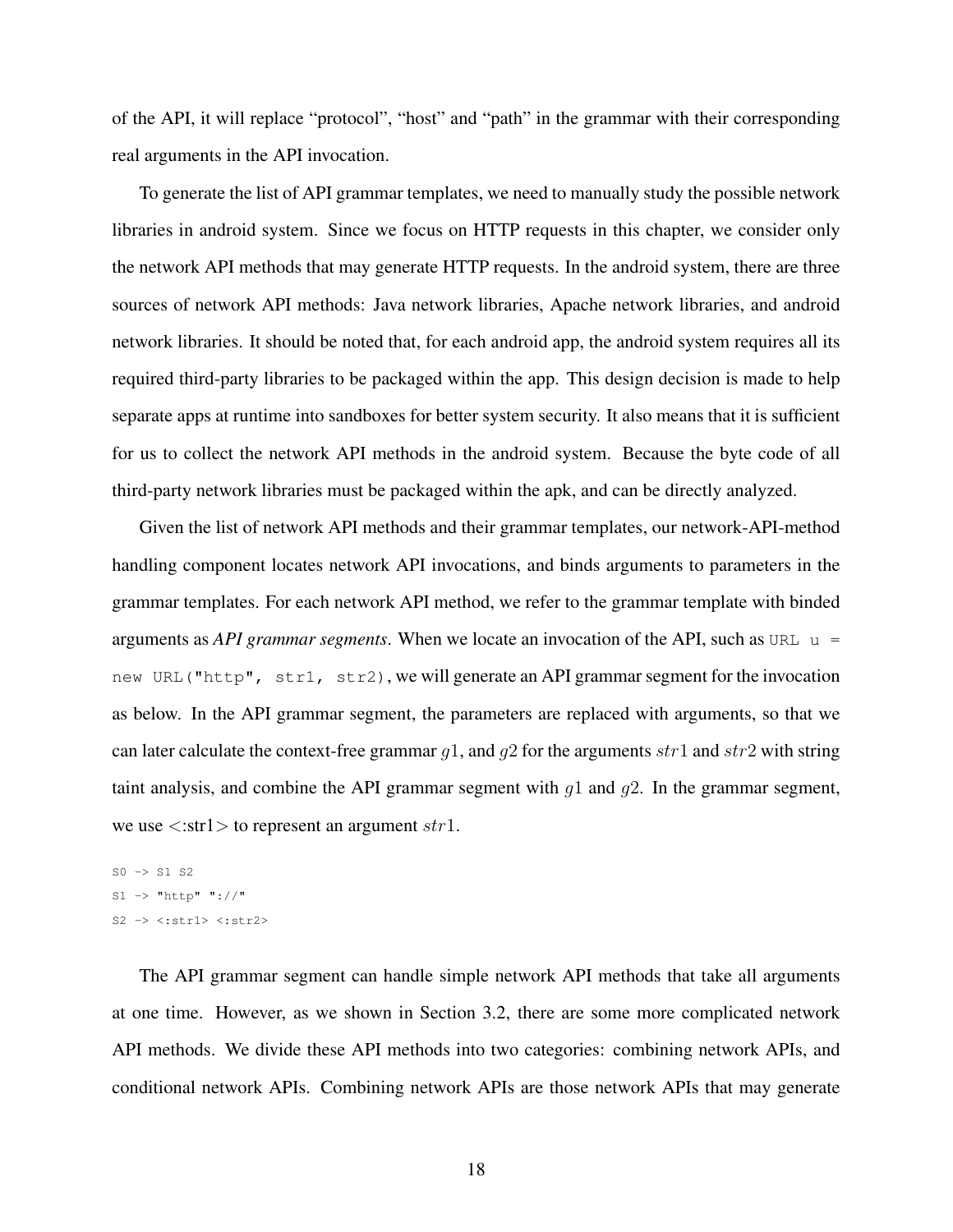a network packet by concatenating multiple arguments from multiple invocation sites. For example, in the our second code sample in Section [3.2,](#page-22-0) the class Uri.builder can generate a URL by sequentially invoke three methods: scheme(String str), authority(String str), and appendPath(String str). Then a URI is generated based on the arguments of all the method invocations. Conditional network APIs are usually general IO API methods, and whether their arguments will be sent as the content of a network request depends on the code context. For example, the method write(byte[] bytes) defined in the class java.io.OutputStream can be used to send data to either network or the file system. Whether the method sends data to the network or to the file system depends on whether the OutputStream belongs to a socket or a file. In our work, we manually examined the API documentation<sup>[9](#page-28-0)</sup> of Android SDK, and identified the network API methods based on whether at least one of their parameters are sent to the network. Table [3.1](#page-26-0) lists some popular API-methods of each type, and we introduce as follows how we handle these two types of complicated network API methods in Section [3.3.2,](#page-28-1) and Section [3.3.2,](#page-30-0) respectively.

#### <span id="page-28-1"></span>Combining Network API Methods

Combining network API methods are typically a group of methods defined in a request-generating class (e.g. Uri.builder). An instance (object) of the class, after initiated, will call methods in this group for one or more times to acquire all the data to be put into a network request. Therefore, to handle combining network API methods, we need to trace the life cycle of request generation instances, and build an API grammar segment for the instance as a whole. Therefore, the API grammar templates for combining network API methods need to consider the current state of the request-generating object. We present the API grammar templates of the methods in Uri.builder as below. In the template, the parameter <head> denotes the start variable of the current grammar, and represents the current state of the packet-generating object. In the grammar, S[i] denotes a new nonterminal that is different from all existing nonterminals.

<init>:

 $SO \rightarrow$  ""

<span id="page-28-0"></span><sup>9</sup><https://developer.android.com/reference/packages.html>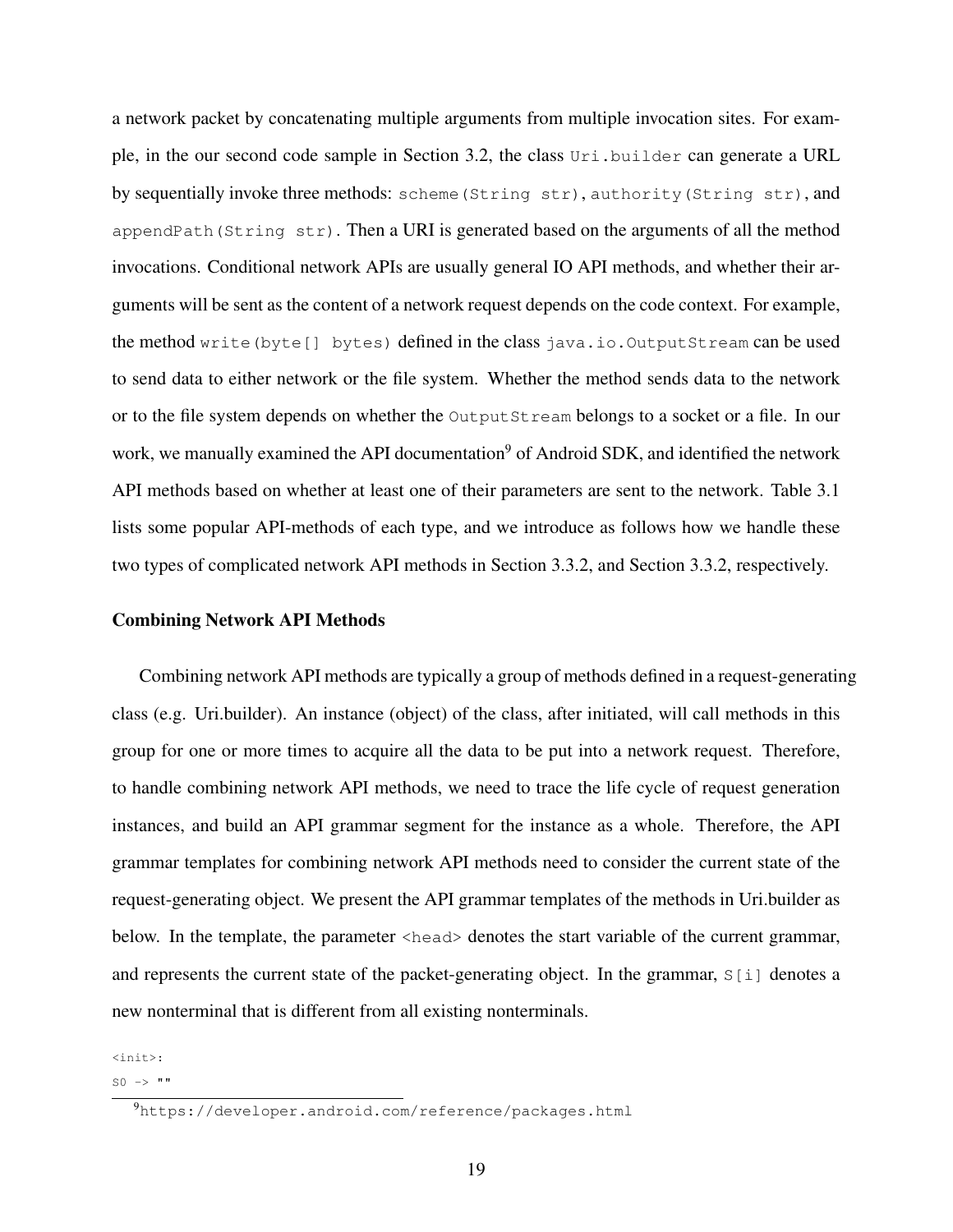Algorithm 1: Concatenation of Grammar Segments for Combining Network API methods

### Require:

G is the inter-procedure control flow graph

 $M$  is a map from network-API-methods to grammar templates

start is an initialization statement of a network-request-generating instance

### Ensure:

 $S$  is the concatenated grammar segment for  $start$ 

```
1: worklist \leftarrow \emptyset
```
- 2: worklist.enqueue(start)
- 3: while  $worklist \neq \emptyset$  do
- 4:  $current = worklist.pop()$
- $5:$  $S' \leftarrow S \cup M.get(current)$
- 6: if  $S' = S$  then
- 7:  $suc \leftarrow G.successors(current)$
- 8: worklist.enqueueAll(suc)
- $9:$  end if
- 10: end while

scheme(String scheme): S1 -> <head> <scheme> "://" authority(String authority): S2 -> <head> <authority> appendPath(String path):  $S[i]$  -> <head> "/" <path>

Algorithm 1 shows the worklist-based algorithm we use to concatenate grammar segments of combining Network API methods.

During the analysis, we first locate all initializations of the request-generating objects (e.g., the invocation of  $Uri$ . builder.  $\langle$ init $\rangle$  at Line 2 of code sample 2 in Section [3.2\)](#page-22-0). Then we use the initialization statement as the starting node for our algorithm. We first generate an API grammar segment for it according to the API grammar template. For example, we generate S0->"" for Uri.builder.<init>. Then, we leverage standard context-sensitive inter-procedure data flow analysis [\[57\]](#page-86-7) to trace the generated object  $obj$ . Along the data flow, when  $obj$  invokes a combining network API method (e.g., schema(String scheme)), we will merge the API grammar segment of the combining network API invocation with the current grammar segment of  $obj$ . As an example, for the code sample 2 in Section [3.2,](#page-22-0) we will have the following API grammar segment.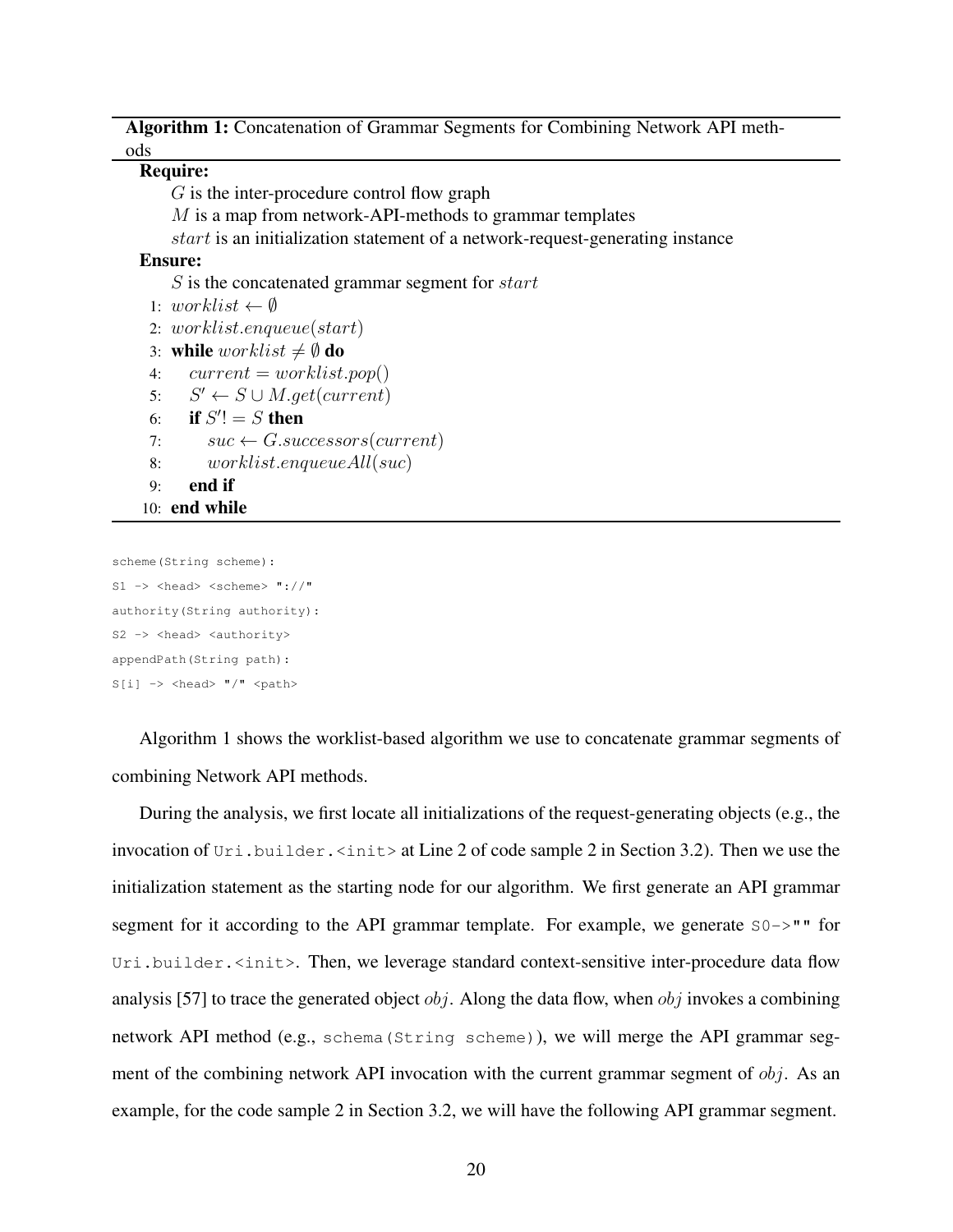```
SO \rightarrow ""
S1 -> S0 <:str1-3> "://"
S2 -> S1 <:str1-5>
S3 -> S2 "/" <:str1-7>
S4 \rightarrow S3 "/" <: str1-10>
```
When there are branches, there can be multiple start variables for  $obj$  because we will add start variables (i.e.,  $S[i]$ ) along all paths. In this case, we will add a final start variable into the grammar segment of *obj* that deduces all the current start variables of the grammars. Furthermore, we add a new non-terminal for each method invocation at a different location, so a same non-terminal will be added when a method invocation is analyzed for the second time, and the analysis will converge with the existence of loops in the data flow. As an example, when our analysis goes through the following code sample, it will add  $\text{SO-}$ "" to the grammar segment at Line 1, and add  $\text{S1-}>$   $\text{SO}$ <:str1> to the grammar segment the first time it goes through Line 3. The second time it goes through Line 3,  $S1 - S1$  <:  $S1 - S1$  will be added, because  $S1$  is the current <head>, and the new non-terminal will still be S1. Apparently, the analysis will reach a fixed point the third time Line 3 is processed.

```
1 ((Uri.Builder)localObject1).<init>();
2 while(...)3 localObject1 = ((Uri.Builder)localObject1)
          .appendPath(str1);
4
```
### <span id="page-30-0"></span>Conditional Network API Methods

To handle conditional network API methods, we need to determine whether the object that invokes a conditional network API method is under a network-related context (e.g., determine whether an output stream belongs to a socket). The API grammar templates for such APIs are not special, but we must correctly differentiate the network-API-method invocations that are under a network-related context and the invocations that are not. NetDroid leverages data dependence analysis on the objects that invokes conditional network APIs. Specifically, NetDroid checks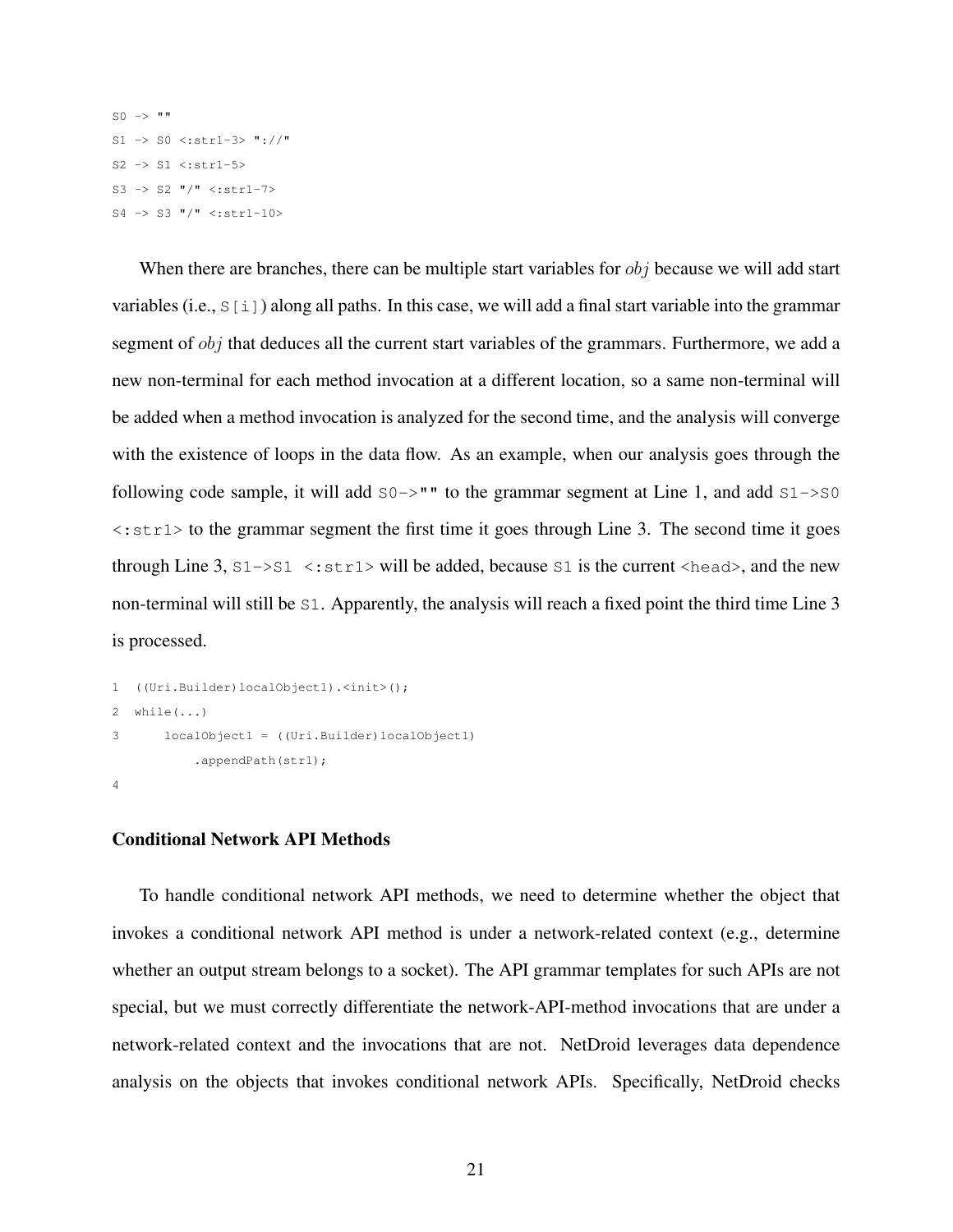whether the data flow of the object reaches any point in the byte code, where the object is related to another indication API (which indicates a network-related context). For example, when an OutputStream object ob has data dependency with an invocation of the API  $\beta$  java.net.Socket: getOutputStream(), NetDroid will determine that all the conditional network API invocations of ob are real network API invocations. In the network API handling step, NetDroid will consider only the located real network API invocations, while ignore all other conditional network API invocations.

#### <span id="page-31-0"></span>3.3.3 Apply String Taint Analysis

The third component of NetDroid uses string taint analysis to estimate the possible values of all the network arguments in the located network API invocations. String taint analysis [\[74\]](#page-88-4) [\[69\]](#page-87-6) is able to estimate the possible values of a given string variable in the code, and trace values back their origins in the code. By analyzing the data flow of string variables and string concatenations, for a given string variable  $v$ , string taint analysis is able to generate a context-free grammar, whose language represents the possible values of  $v$ , and whose code-location attributes on the terminals record the origin of values.

After string taint analysis is applied, NetDroid is able to generate a context-free grammar for each argument of each network-API-method invocation. As an example, for the argument localObject2 in Line 16 of code sample 1, after this step, we can generate a grammar for it as below. The language of this grammar actually represents the possible values of  $localObject2$ . In the grammar, " $\langle$ ??? $\rangle$ " denotes any string, because the phone number is read from the phone storage, and string taint analysis is not able to estimate it.

```
S0 -> "http://ggtrack.org/SM1c?device_id="
S1 - > S0 < ???S2 \rightarrow S1 " \& adv_sub"
S3 -> S2 <???>
```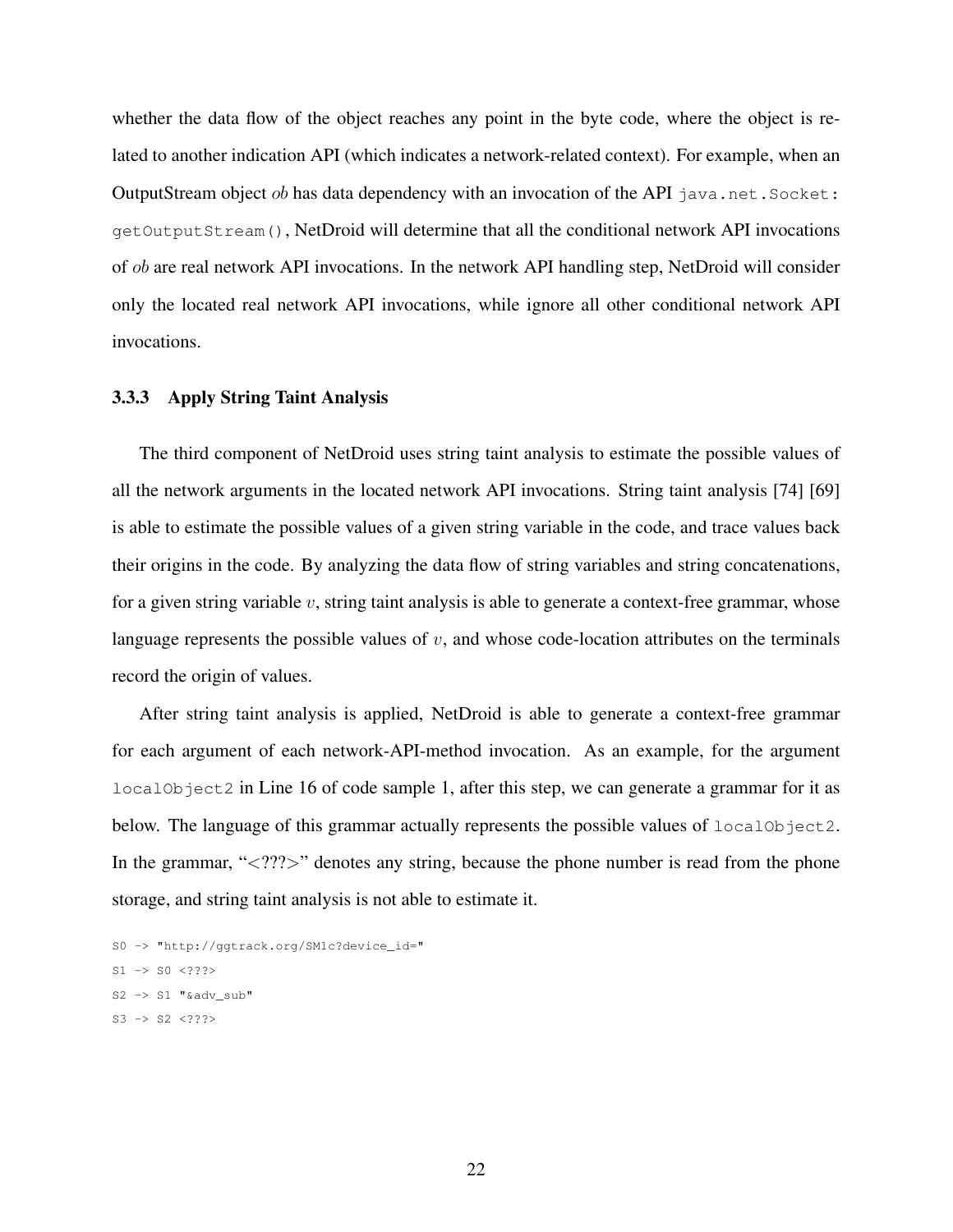### <span id="page-32-0"></span>3.3.4 Grammar Combination

The component of grammar combination, for each network API invocation  $inv$ , combines the API grammar summary of *inv* with the grammar of each argument of *inv*. This process is straightforward. We just replace the arguments in the API grammar summary of *inv* with the start variables of the grammar of each argument. For example, in the code sample 2, we can combine the API grammar segment shown in Section [3.3.2](#page-28-1) with four simple grammars generated by string taint analysis, and get the combined grammar as below.

 $SO \Rightarrow$  ""  $S1$  ->  $S0$   $S1-3$  "://" S2 -> S1 S1-5  $S3 \rightarrow S2$  "/"  $S1-7$  $S4 \rightarrow S3$  "/"  $S1-10$  $S1-3$   $\rightarrow$  "http" S1-5 -> "gdata.youtube.com"  $S1-7$  -> "feeds"  $S1-10$  -> "api"

### <span id="page-32-1"></span>3.3.5 Extracting Tracable Network Summaries

Finally, we need to extract the network summaries from a set of combined grammars generated from the grammar combination component. To generate signatures of constant string sequences, we enumerate all the limited deduction trees of the grammar (i.e., we deduce only once for recursive nonterminals). Therefore, for each deduction tree, we generate a sequence of constant strings by ignoring the terminals which are not constant strings (i.e., "<???>"). It should be noted that, according to our definition in Section [3.3.1,](#page-25-0) ignoring non-constant strings and deducing only once for recursive nonterminals actually generates a conservative approximation of the original grammar.

Using the approach above, we can generate a set of constant-string sequences from each combined grammar. Then, we merge all these sets, and compare all these constant-string sequences to remove all the duplicate constant-string sequences. If we can find common prefixes (e.g., host names), we merge all the constant-string sequences with a common prefix as a tree for better pre-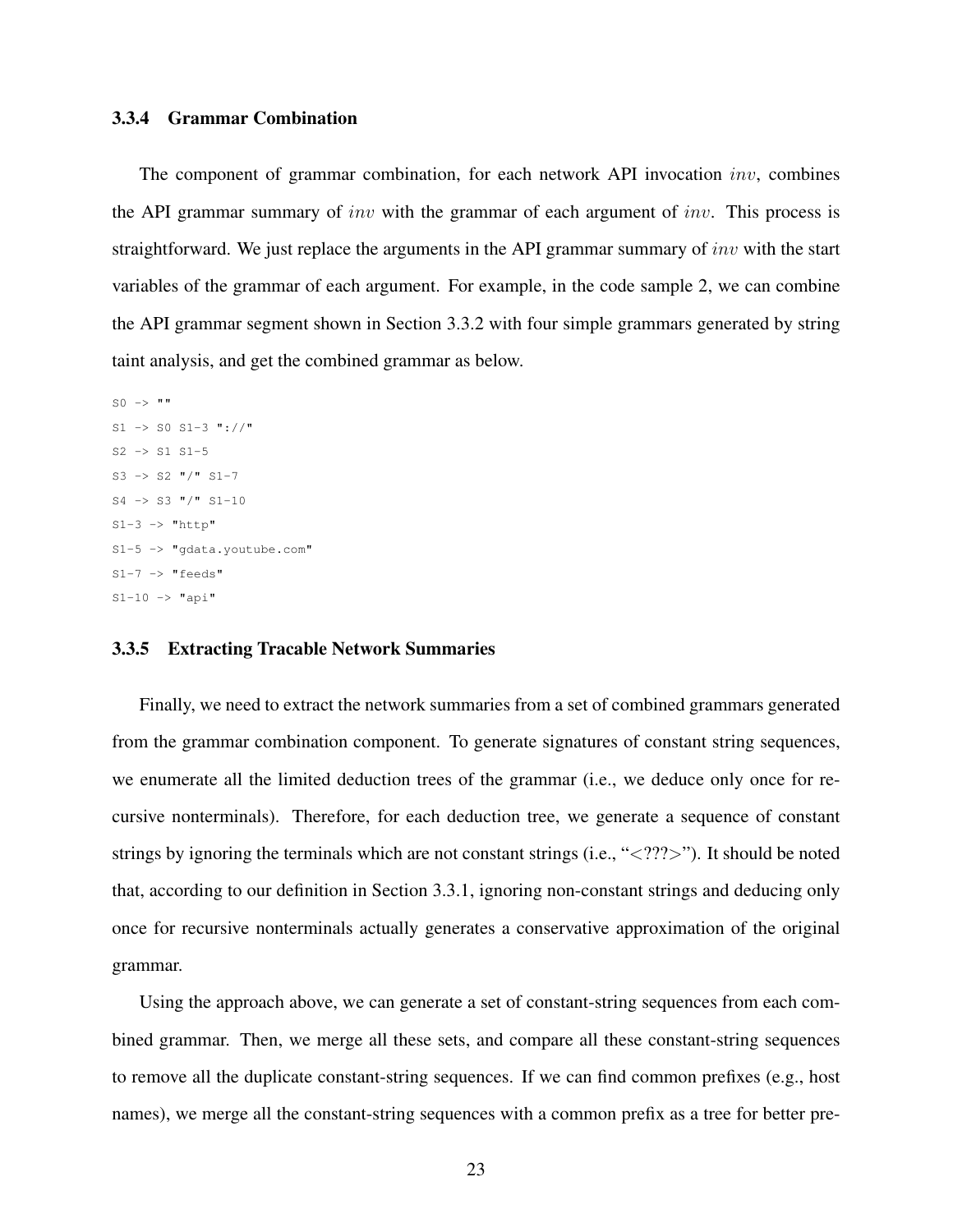<span id="page-33-2"></span>

Figure 3.2: An example of tree-based network summary for Flister

sentation. Figure [3.2](#page-33-2) shows part of a prefix tree summary generated from Flister app. This part of the summary shows that the app is accessing 3 domains, and for each domain, the summary provides the paths and parameter templates used. Thus if the parameter names or paths are changed, it would be easy for Flister developers to find what needs to be changed.

### <span id="page-33-0"></span>3.3.6 Trace from Summaries to Code

After a summary is generated, since all the string constants involved in the summary have their code location recorded, it is straightforward to trace from the constant strings in the summary to code locations. When the network request format needs to be changed due to server-side code changes or API changes, developers can simply trace from the string constants in the affected string-constant sequences.

# <span id="page-33-1"></span>3.4 Evaluation

To evaluate our approach, we implemented our approach as a prototype called NetDroid<sup>[10](#page-33-3)</sup> base on the Soot framework [\[68\]](#page-87-7), and carried out an experiment on the real-world apps from android market.

<span id="page-33-3"></span><sup>10</sup>Available at <http://xywang.100871.net/netdroid>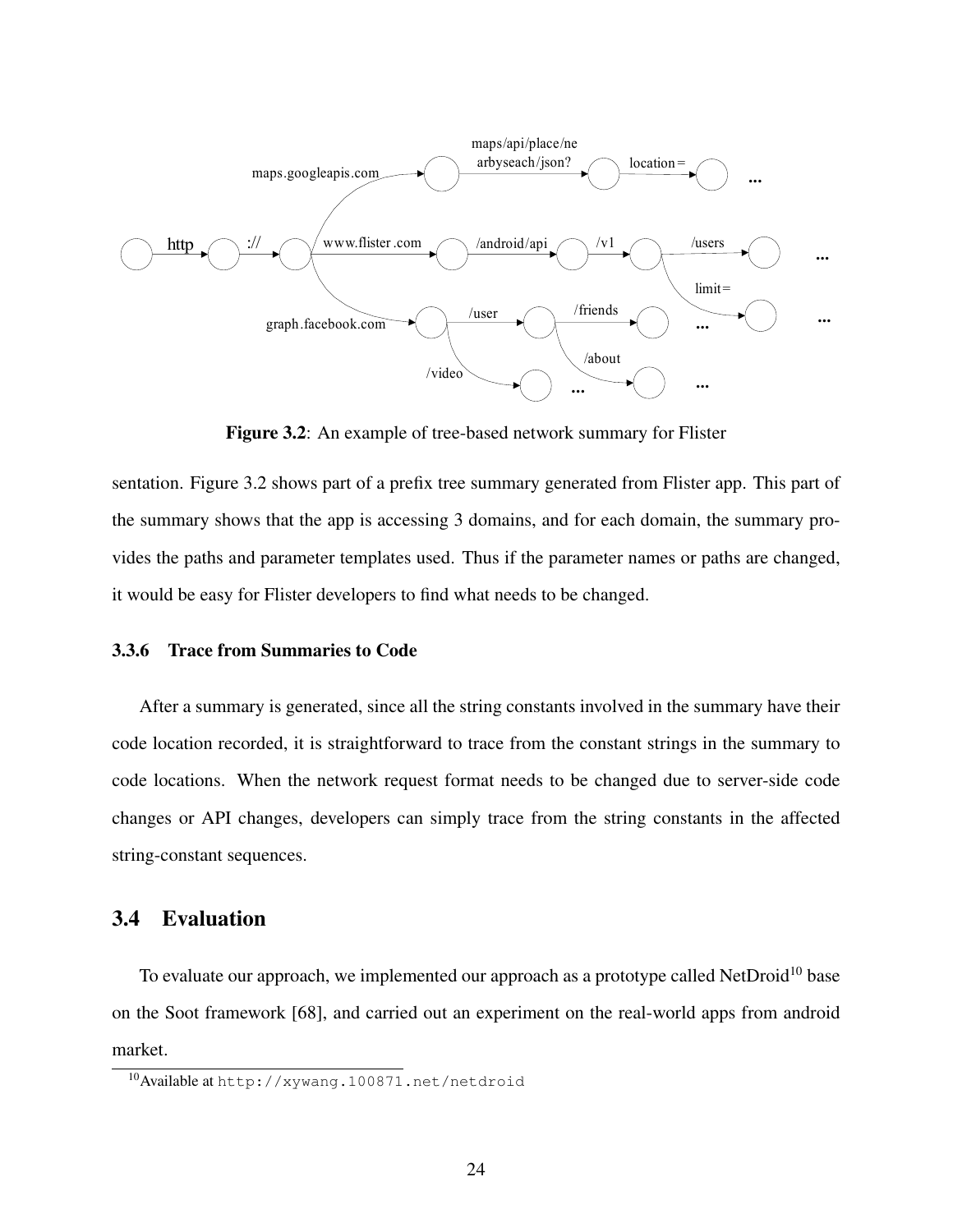<span id="page-34-2"></span>

| Task           | Project                 | Issue No. | Description                   | <b>KLOC</b> | <b>API</b>         | $#$ co |
|----------------|-------------------------|-----------|-------------------------------|-------------|--------------------|--------|
|                | spring-social           | 178       | parameter deleted             | 35          | FaceBook API       |        |
| $\overline{2}$ | restfb                  | 201       | change name of a parameter    | 66          | FaceBook API       |        |
| 3              | Wizcorp                 | 1051      | change parameter value format | 122         | <b>Twitter API</b> |        |
| 4              | android-simple-facebook | 197       | change method name            | 13          | FaceBook API       |        |
|                | socialauth              | 249       | parameter deleted             |             | <b>Twitter API</b> |        |
| 6              | Jasig                   | 886       | parameter becomes required    | 69          | Github API         |        |
| $\mathbf{r}$   | caskdata                | 3356      | id field deprecated           | 23          | <b>CDAP API</b>    |        |
| 8              | dotCMS                  | 386       | method name change            | 13          | <b>CMS API</b>     |        |

Table 3.2: Basic information of maintenance tasks

### <span id="page-34-0"></span>3.4.1 Research Questions

To evaluate the effectiveness of our approach, we first need to study whether our approach is applicable and efficient on real-world apps. Then we need to evaluate the quality of the summaries generated by our approach. Specifically, we should evaluate the quality of the generated summaries in real-world maintenance tasks of network code. Therefore, we try to answer the following three research questions.

- RQ1: Is our approach robust and efficient enough to handle most Android projects?
- RQ2: Is our approach able to generate meaningful network summaries?
- RQ3: How effective our generated network summaries are in helping developers doing realworld network-code related maintenance tasks?

### <span id="page-34-1"></span>3.4.2 Applicability

To answer the first research question, we applied our prototype NetDroid on 500 android apps from the Google Play Market. The 500 apps are top ranked in Google market and request network access permission. We refer to this set of android apps as Top-500-Set below. The size of apk files in Top-500-Set ranges from 30KB to 120.6MB, and the total size of the 500 apk files is 5.7GB. We also report the size of the Jar file translated from the apk file, because the apk file usually contains not only code, but also supporting files such as figures or even video snippets. Therefore,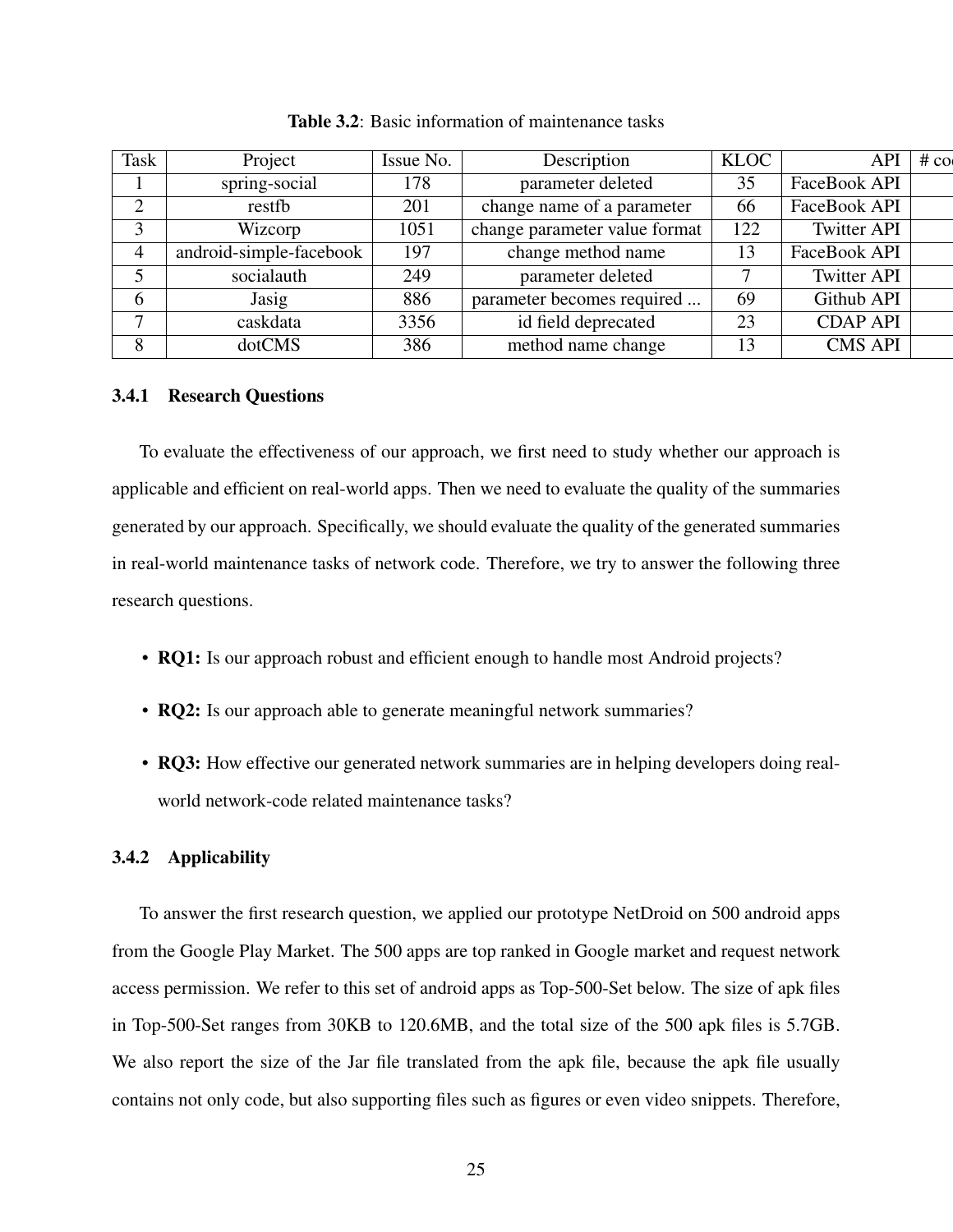the sizes of apk files may not be precise indications of the scalability of our approach. In contrast, the generated Jar File is more precise because it contains only Java byte code. The size of the translated jar files ranges from 7kB to 8.9MB, and the total size is 346MB.

NetDroid is able to successfully process 455 android apps, which takes a proportion of 91.0% of all the 500 android apps. For all the 45 apps, the reason why NetDroid can not process them is failure in the translation from apk files to jar files with Dex2Jar, or the loading phase of Soot (due to errors in the translated Java byte code). We further investigate the Java byte code of these classes and found that some Java byte code fails to pass the type check of Soot. Such failures are due to the imprecision in the process of translating Dalvik byte code to Java byte code. Actually, since our tool is designed for developers, such failures may not happen in reality, because developers can choose to compile their project to Java byte code and directly apply NetDroid on it without translation. We integrate the translation from apk files to Jar files in our tool because developers do not have to change their building configuration, and we are able to evaluate our tool on top android apps which we do not have source code for.

Among the 455 apps that NetDroid can successfully process, NetDroid generates an invalid summary for 33 of the apps. A summary is invalid if it does not have any constant string sequence, or all of its constant string sequences are empty. The reason for invalid network summaries is that, the value of the network arguments in the located network API invocations come from android system library so that they are estimated as any string by string taint analysis, and therefore an invalid summary will be generated. It may be helpful to build an android system model and further trace to the constant strings in the android system. However, if the values of network arguments eventually come from user input, it maybe impossible to generate precise network summaries for those parts statically.

To sum up, NetDroid is able to successfully generate valid network summaries for 422 apps from the Top-500-Set, which makes a proportion of 84.4%. Furthermore, the failing reasons of the 88 apps show that our approach has the potential to perform better in reality when source code is available.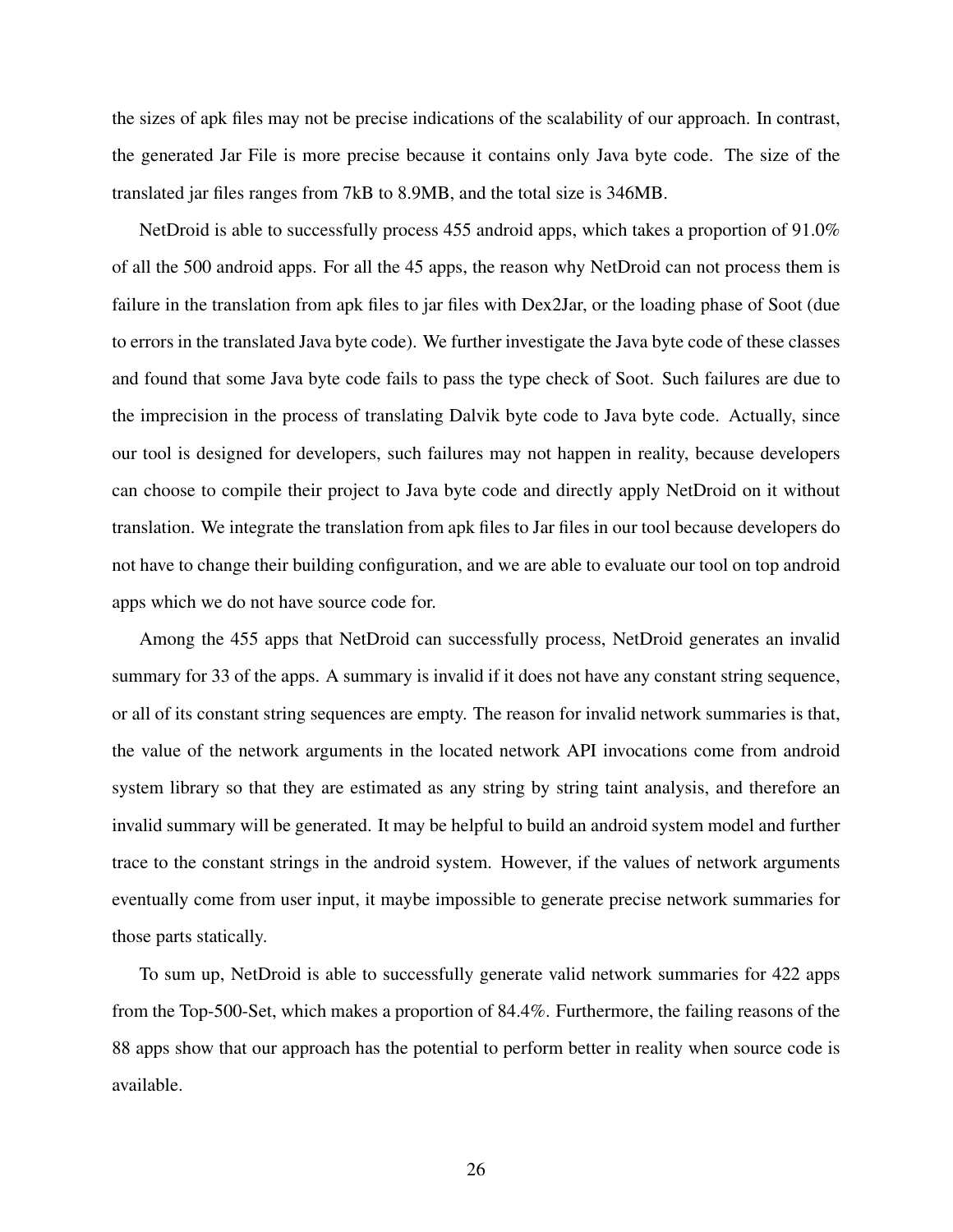#### 3.4.3 Supporting Maintenance Tasks

Although we can use the top apps downloaded from the official Google Play Market to evaluate the efficiency and robustness of NetDroid, we can evaluate the helpfulness of the generated summaries only with open source Android projects, because the latter have public available version history for us to collect real-world maintenance tasks.

To perform our study, we first collected 8 real-world maintenance tasks related to network code. It should be noted that, although maintenance of network code is common, it is difficult to identify such tasks for two reasons. First of all, a lot of network code maintenance tasks are not bug fixes, because when the developers know about the changes on server-side code or third-party web services, they may direct change the code so that the error is not released to public available versions. However, Github does not allow search on code commit messages, so it is not possible for us to search for network-code-related code commits directly. By contrast, we have to search in the bug reports (Github allows searching of bug reports) to find network-code-related bug fixes. Second, network-related code is often used in various features so the bug reports related to network code may be of various forms, and it is difficult to find them with specific keywords. During our searching, we found that the API change of third-party web services is one common reason of network-code related maintenance, so we search Github bug reports with names of popular thirdparty web services such as Twitter, Facebook, and Google.

The collected tasks are presented in Table [3.2.](#page-34-0) In the table, columns 1-7 present the task ID, the project where the bug report is from, the bug report number, a description of the change on the RESTful API, the size of the source code base, the relevant RESTful API, and the code change locations in the code version history. We use the code revision locations in the version history as the ground truth of our empirical study.

The result of our study is presented in Table [3.3.](#page-38-0) Columns 1-9 present the task id, number of code locations reported by the summary, number of code locations actually revised, the number of true positives, false negatives, false positives, precision, recall, and F score. From the results, we have the following observations.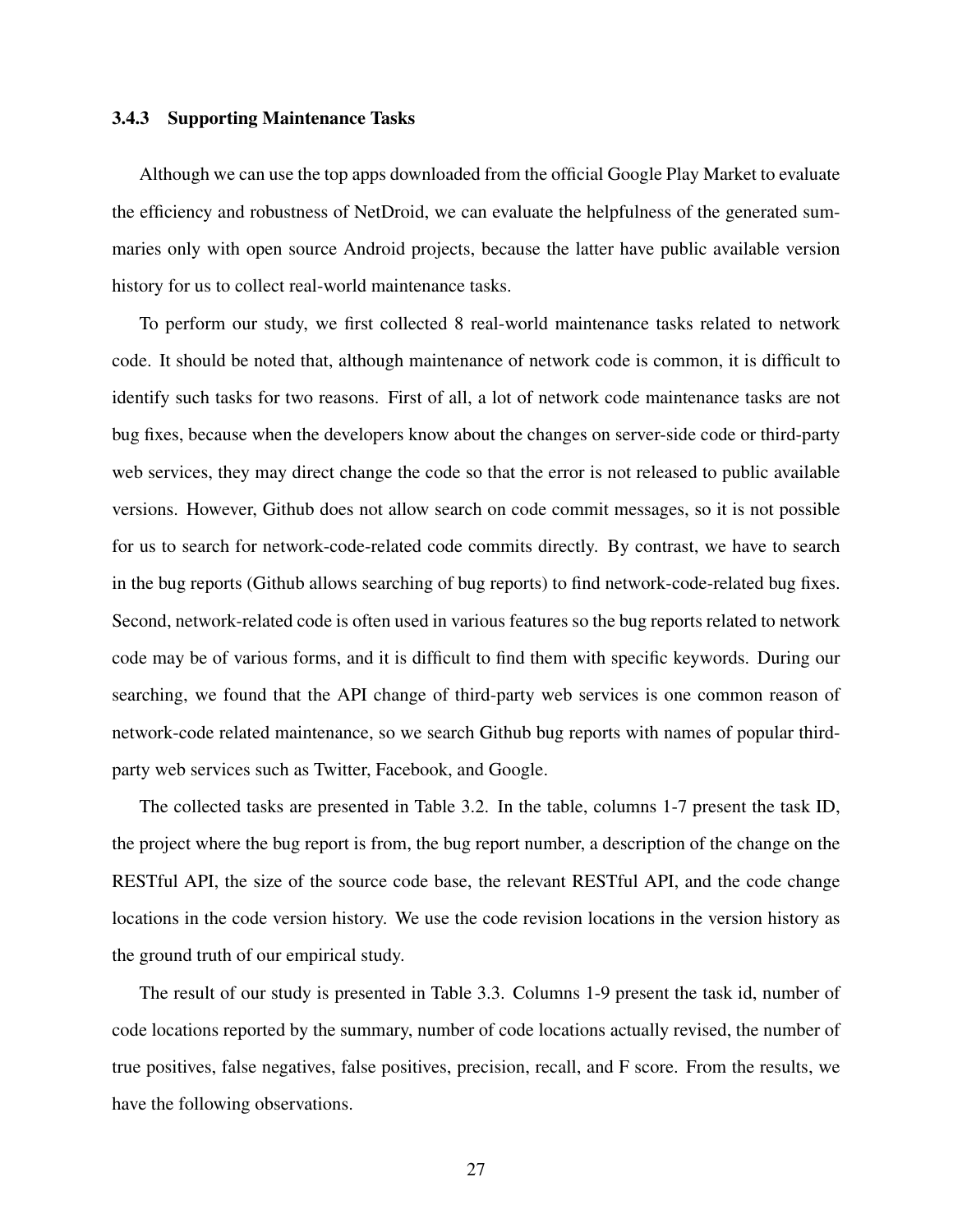First of all, our approach is able to generate summaries for all the 8 apps involved in the maintenance tasks. Second, by tracing from the summaries to code, our technique is able to cover 11 of 14 revised code locations, with 47 false positive code locations in total. This indicates that, when a server restful API is changed, the developers need to examine about 5 code locations to find the actual code location to be changed, which is very reasonable in a debugging process.

It should be noted that, when tracing from constant strings in our summaries back to the code, developers may actually not revise the string constant itself, but perform the change at a specific point on the data flow from the string constant to the network packet. Therefore, NetDroid provides all code locations along the data flow path from the code location of the string constant to the network request generation APIs. Such a strategy will cause some false positives, but it will largely reduce the number of false negatives. Furthermore, since the reported code locations are still few and along the same data flow, they should not cause big burden on the developers to identify the correct location to perform the change.

We further studied the reason of false positives and false negatives generated by our approach and describe them as follows.

**False Positives.** Our approach generates 47 false positives in total. Among these false positives, 40 are along the data flow path from the string constant to the network API. As we mentioned above, these false positives are not very harmful because they help developers to understand how the network request is generated and decide where to change the code. The rest 7 false positives are due the imprecision of our analysis. Since our analysis uses approximation when analyzing string operations, it may mistakenly involve irrelevant string constants to the network summary.

False Negatives. Our approach generates only 3 false negatives. 1 of the false negatives in task 8 is due to the usage of reflection to perform network method calls, which we cannot handle for now. The rest 2 false negatives are due to the concatenation of user input. Our analysis reports only code locations between the code location of the affected string constants and the network API. Therefore, user input is traced only after they are concatenated with string constants. In the two false negatives, the two revised code locations are simply on the code processing just user input,

28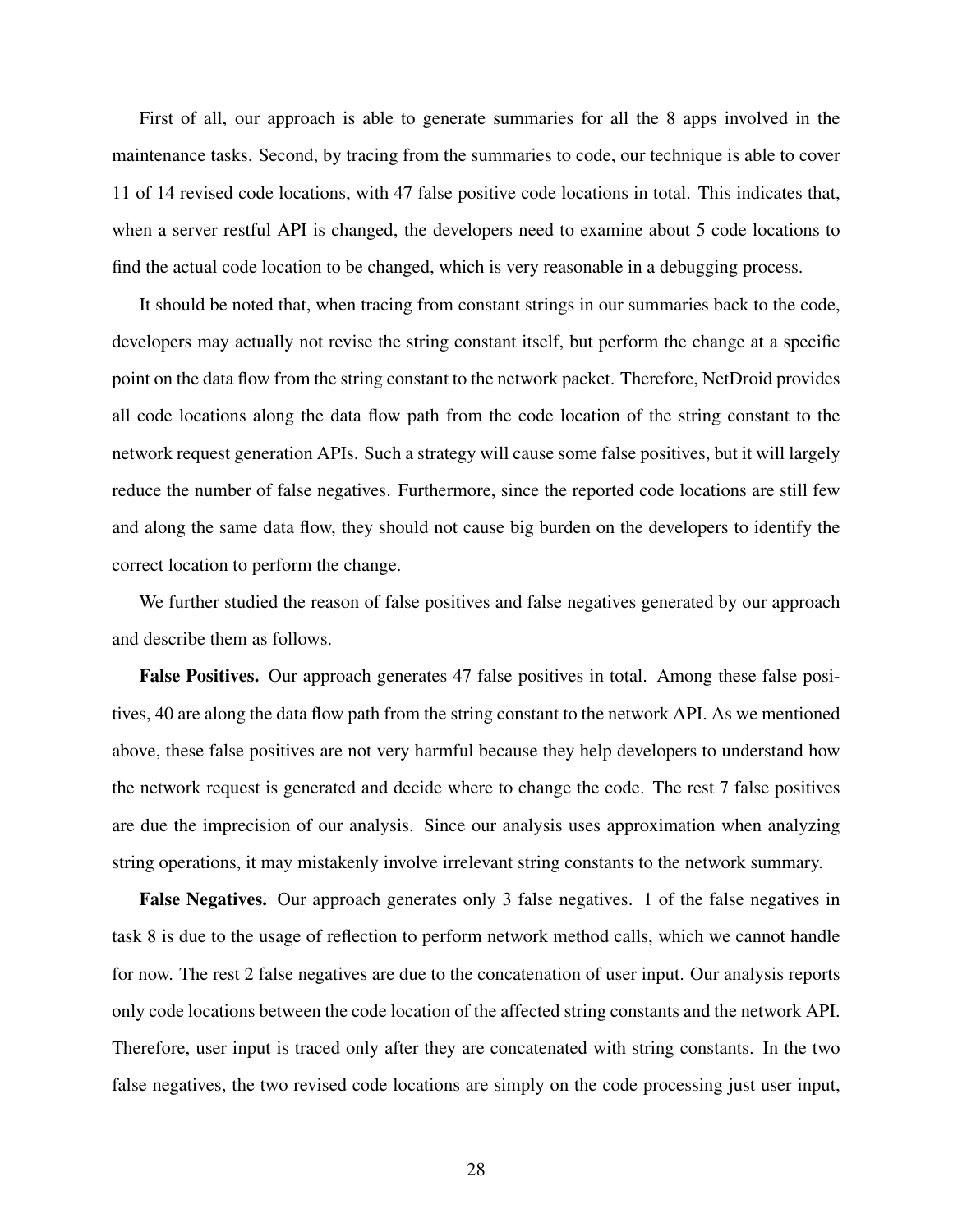<span id="page-38-0"></span>

| <b>Task</b>    | Located        | Changed        | <b>TP</b>      | FN             | FP             | $P(\%)$ | $R(\%)$ | $F(\%)$ |
|----------------|----------------|----------------|----------------|----------------|----------------|---------|---------|---------|
|                | 13             | $\overline{2}$ | $\overline{2}$ | 0              |                | 15.4    | 100     | 26.7    |
| $\overline{2}$ | 5              |                |                | 0              | 4              | 20      | 100     | 33.3    |
| 3              | 7              |                |                | 0              | 6              | 14.2    | 100     | 24.9    |
| 4              | $\overline{2}$ |                |                | 0              |                | 50      | 100     | 66.7    |
| 5              |                |                |                | 0              | 0              | 100     | 100     | 100     |
| 6              | 21             | $\overline{2}$ |                |                | 20             | 4.8     | 50      | 8.8     |
|                | 3              |                |                | 0              | $\overline{2}$ | 33.3    | 100     | 50.0    |
| 8              | 6              | 5              | 3              | $\overline{2}$ | 3              | 33.3    | 40      | 36.3    |

Table 3.3: Code Location for Maintenance Tasks

so our approach was not able to locate them.

#### 3.4.4 Threats to Validity

The main threats to the construct validity is that, in our empirical evaluation on software maintenance tasks, our assumption of developers' knowledge may be different the developers' actual knowledge. To reduce this threat, we assume developers know only the name of changed parameters / methods in the Restful API, and we then search the network summaries and trace back to the code based on only that name. Therefore, the usage scenario of NetDroid in our empirical should not be easier than the actual scenario. The main threats to the internal validity is that, the reported evaluation results may be only applicable to the apps used in our evaluation. We use keywords of popular web services such as Facebook and Twitter to more effectively find network-code-related bug fixes. We note that these keywords may cause our results biased to maintenance tasks involving third-party web services, but we believe that such maintenance tasks are common and they are not significantly different from the network-related code maintenance tasks that do not involve third-party web services. To reduce this threat, we use a large set of top apps to generate network summaries. Furthermore, we choose apps from different domains in the study on software maintenance tasks, so that it is more likely that our results are also applicable to other apps.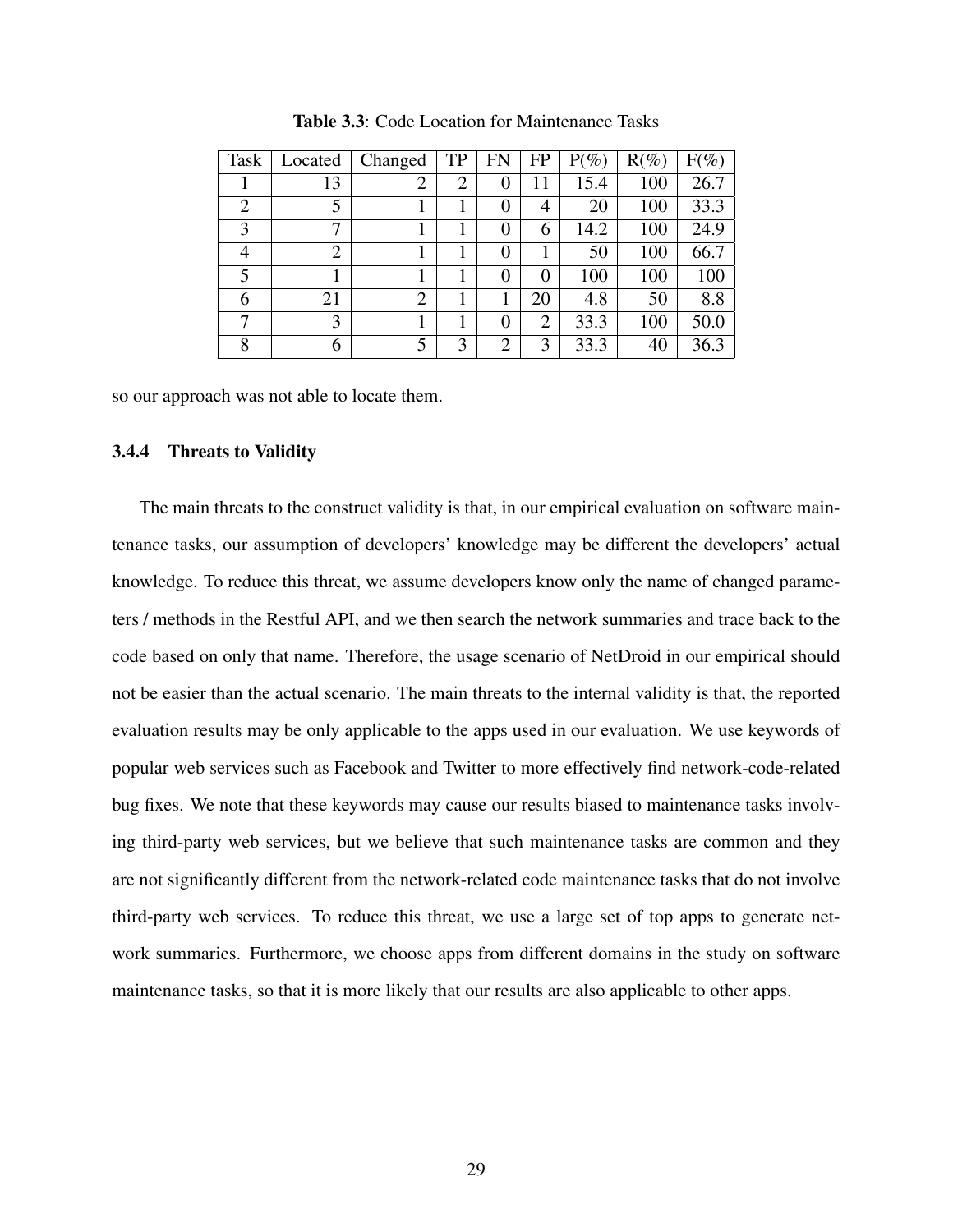## 3.5 Discussion

#### 3.5.1 Limitations

Our current approach to generate network summaries has the following major limitations.

First of all, our approach is based on the network-related API methods presented in Table [3.1.](#page-26-0) Therefore, our approach cannot handle the cases where a different set of network APIs are used. This limitation can be overcome by extending our API set.

Second, since our approach is based on static analysis of Java code, it cannot handle the Android apps that send out network request with native code. Additionally, it cannot handle dynamic code features such as runtime code loading and reflection, as shown in our evaluation.

Third, our approach focuses on the generation of network requests. However, there are another portion of code that parses network responses and process the data. Such code are also network related and may evolve frequently due to evolution of server-side code or third-party web services. Our current approach is not able to support maintenance of such code.

#### 3.5.2 Dynamic Approaches to Network Behavior Summarization

From our evaluation, we can see that, our static approach is able to automatically generate network summaries for most of the apps, and it is able to cover the whole code base of the app, so it is able to find some network behaviors that are very difficult to be revealed dynamically. However, the static approach may be not precise enough in some apps, may generate lots of false positives, some invalid summaries, and cannot handle dynamically loaded code. Therefore, dynamic approach to network behavior summarization may well complement our approach. With proper testing of the Android apps, network traffic collection, as well as tainting of data sent to the network, dynamically generated traceable network summaries may resolve some limitations of our approach.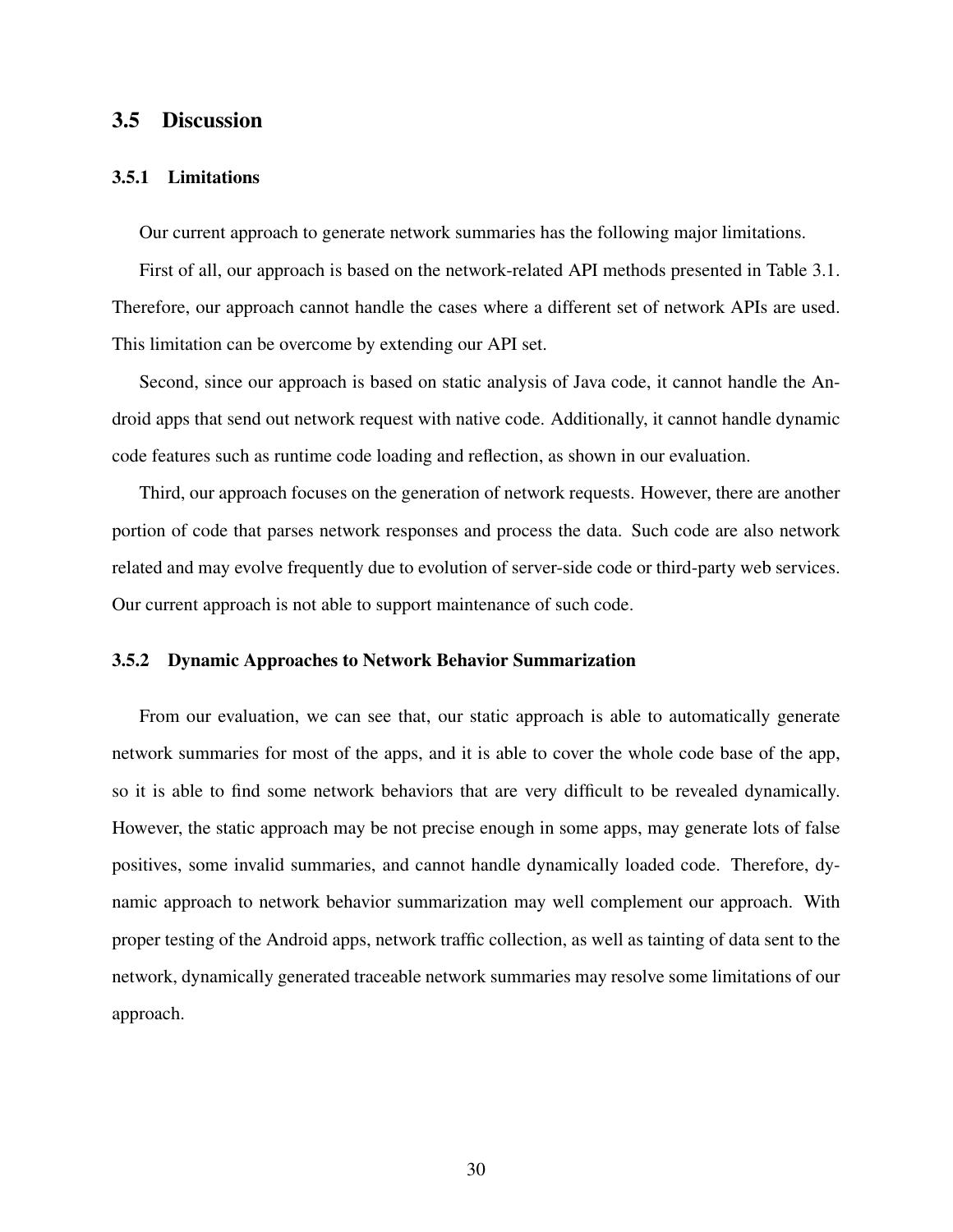# Chapter 4: RECOMMENDING UPDATES OF DOCKERFILES VIA SOFTWARE ENVIRONMENT ANALYSIS

Dockerfiles are configuration files of docker images which package all dependencies of a software to enable convenient software deployment and porting. In other words, dockerfiles list all environment assumptions of a software application's build and / or execution, so they need to be frequently updated when the environment assumptions change during fast software evolution. In this chapter, we propose RUDSEA, a novel approach to recommend updates of dockerfiles to developers based on analyzing changes on software environment assumptions and their impacts. Our evaluation on 1,199 real-world instruction updates shows that RUDSEA can recommend correct update locations for 78.5% of the updates, and correct code changes for 44.1% of the updates.

# 4.1 Introduction

Modern software often depends on a large variety of environment dependencies to be properly deployed and operated on production machines. Databases, application servers, system tools, thirdparty libraries, and supporting files often need to be well installed and configured before software execution, and thus may cause tremendous effort and high risks during software deployment. This is not one-time but continuous cost due to the fast software evolution and delivery nowadays.

A practical approach to alleviate this effort is to use container images. A container image is a stand-alone and executable package of a piece of software with all its environment dependencies, including code, runtime, system tools, libraries, file structures, settings, etc. It can be easily ported and deployed to other machines, but is much lighter-weight than traditional virtual machines which can achieve similar goals.

Despite the large benefit brought by container images during software deployment, they also increase the effort of software developers because they need to generate and maintain the image configuration files which describe how the container images can be constructed with all environment dependencies, such as what tools and libraries should be installed and how the file structure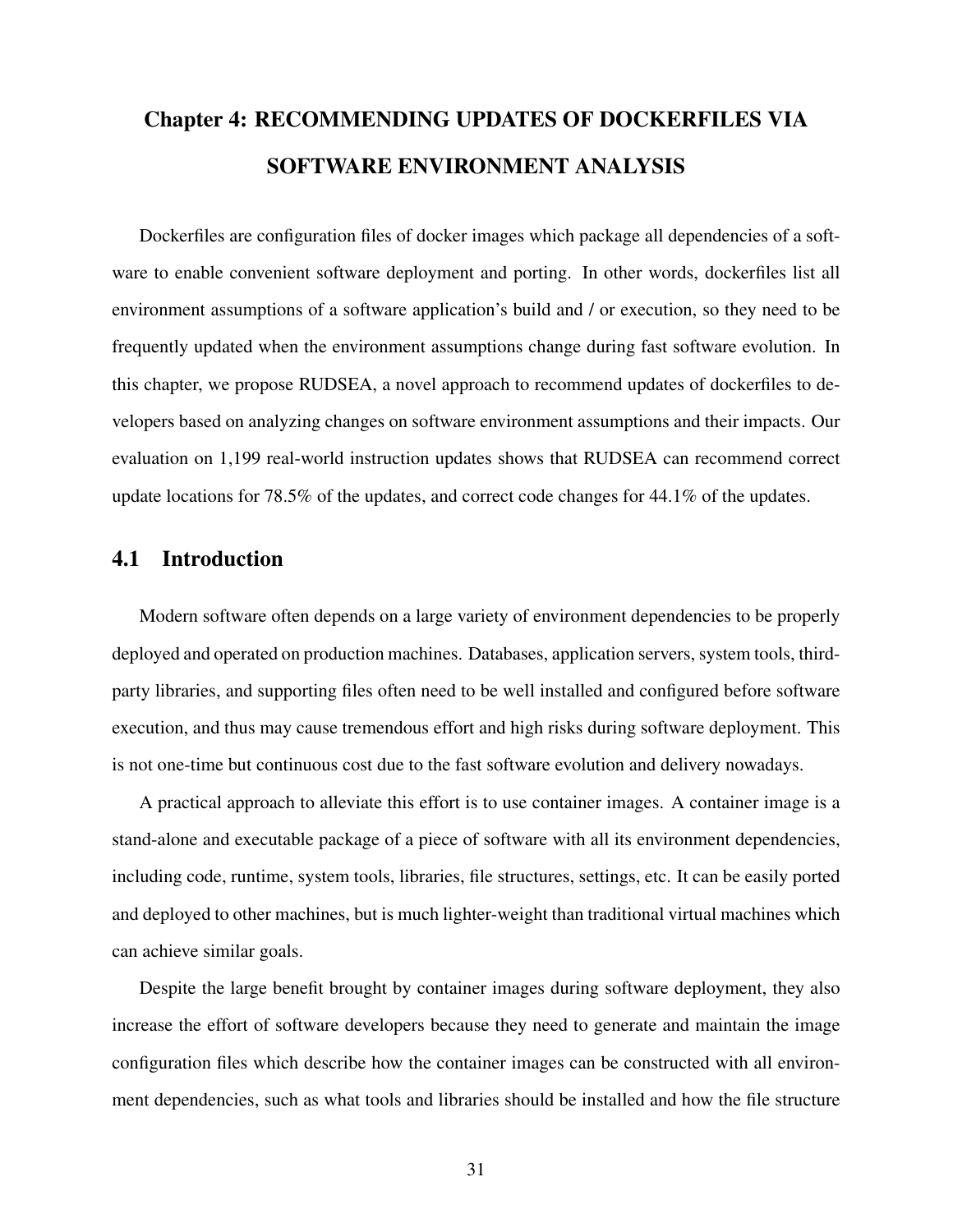should be set up. A recently study [\[21\]](#page-82-0) on Dockerfiles by Cito et al. shows that in top projects a docker file is averagely revised 5.8 times each year (note that there can be multiple dockerfiles in one project, and the average and maximum number of dockerfiles per project in our dataset is 4.9 and 41). Such a task can be tedious and error prone because (1) modern software typically relies on many environment dependencies, and due to fast evolution of software requirements and underlying frameworks, such dependencies also need to be changed very frequently; (2) some environment changes (e.g., automatic system updates, environment changes during installation of irrelevant software) can happen without any developer actions so developers may even not be aware about them; (3) developers can easily neglect environment dependencies of their software when they set up or change them because the changes are made in the operating system instead of the software itself; and (4) many environment dependencies (e.g., system tools, supporting files) cannot be checked during software compilation but only used at runtime, so they can be easily missed during compilation and testing (which is hardly thorough). Once an incomplete or erroneous image configuration file is being used, the container image will also be incomplete or contains errors, which may cause failures in production machines.

In this chapter, we propose a novel technique, RUDSEA, to help developer update container image configuration files more easily and with more confidence on their correctness. Specifically, based on an existing image container file, RUDSEA first tracks the accesses to the system environment from software source code and build configuration files. Such accesses are extracted as environment-related code scope. Then, for each code commit, RUDSEA traces its impact on environment-related code scope and automatically determines whether certain items in the image configuration file should be updated accordingly. Based on the type of code impact and configuration items, RUDSEA further recommends the actual updates that should be made on the items. We implement our technique for Docker<sup>[1](#page-41-0)</sup>, which is currently the dominating framework in container images for both software industry and open source community, and the image configuration files for docker are called *dockerfiles*. Note that, although the implementation and evaluation of this

<span id="page-41-0"></span><sup>1</sup>https://www.docker.com/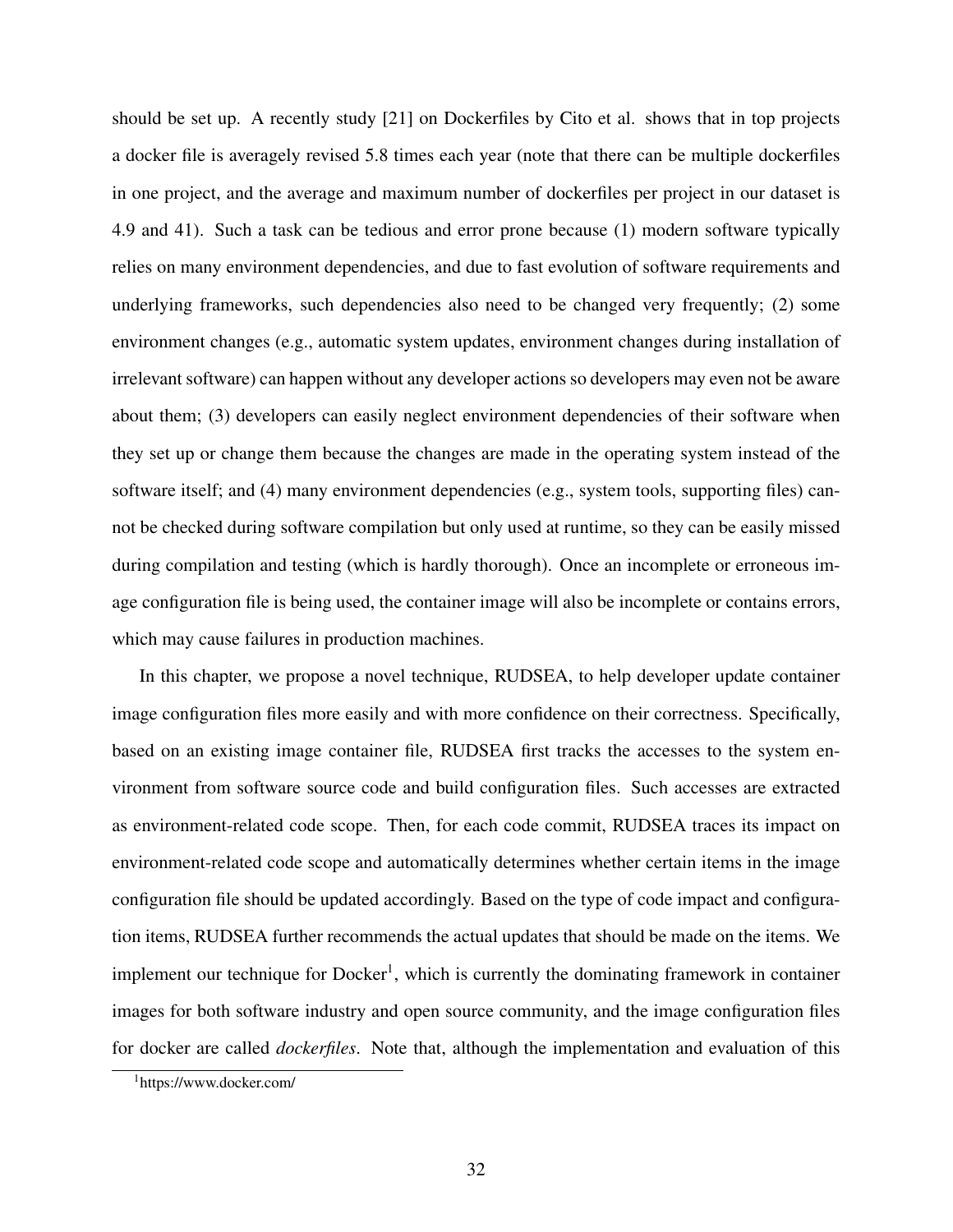<span id="page-42-1"></span>

Figure 4.1: RUDSEA Overview

research focus on docker images and dockerfiles, the general approach is applicable to any Open Container Initiative (OCI) compliant container image.

To evaluate RUDSEA, we carried out an experiment on a dataset of 375 dockerfiles in 40 software projects collected from GitHub. Our evaluation shows that RUDSEA correctly recommends update locations for 941 of 1,199 instruction updates in dockerfiles, with a precision of 49.8%. Furthermore, RUDSEA is able to correctly recommend the actual revision for 529 of the 1,199 dockerfile updates. To sum up, this paper makes the following contributions.

- RUDSEA, a novel technique on automatically recommending update locations and contents for dockerfiles during software evolution.
- A dataset of dockerfiles and their corresponding historical versions as benchmarks for future research on this topic.
- An empirical evaluation of RUDSEA's effectiveness on real world dockerfiles.

The rest of this chapter is organized as follows. First, we will introduce some background knowledge about dockerfiles in section [4.2.](#page-42-0) Then, we describe our approach and detailed techniques in section [4.3.](#page-43-0) Finally, we present our evaluation results in section [4.4.](#page-50-0)

## <span id="page-42-0"></span>4.2 Background

In this section, we will introduce some background knowledge about dockerfiles. A dockerfile typically consists of three parts. The first part (*From*) specifies an existing container image that the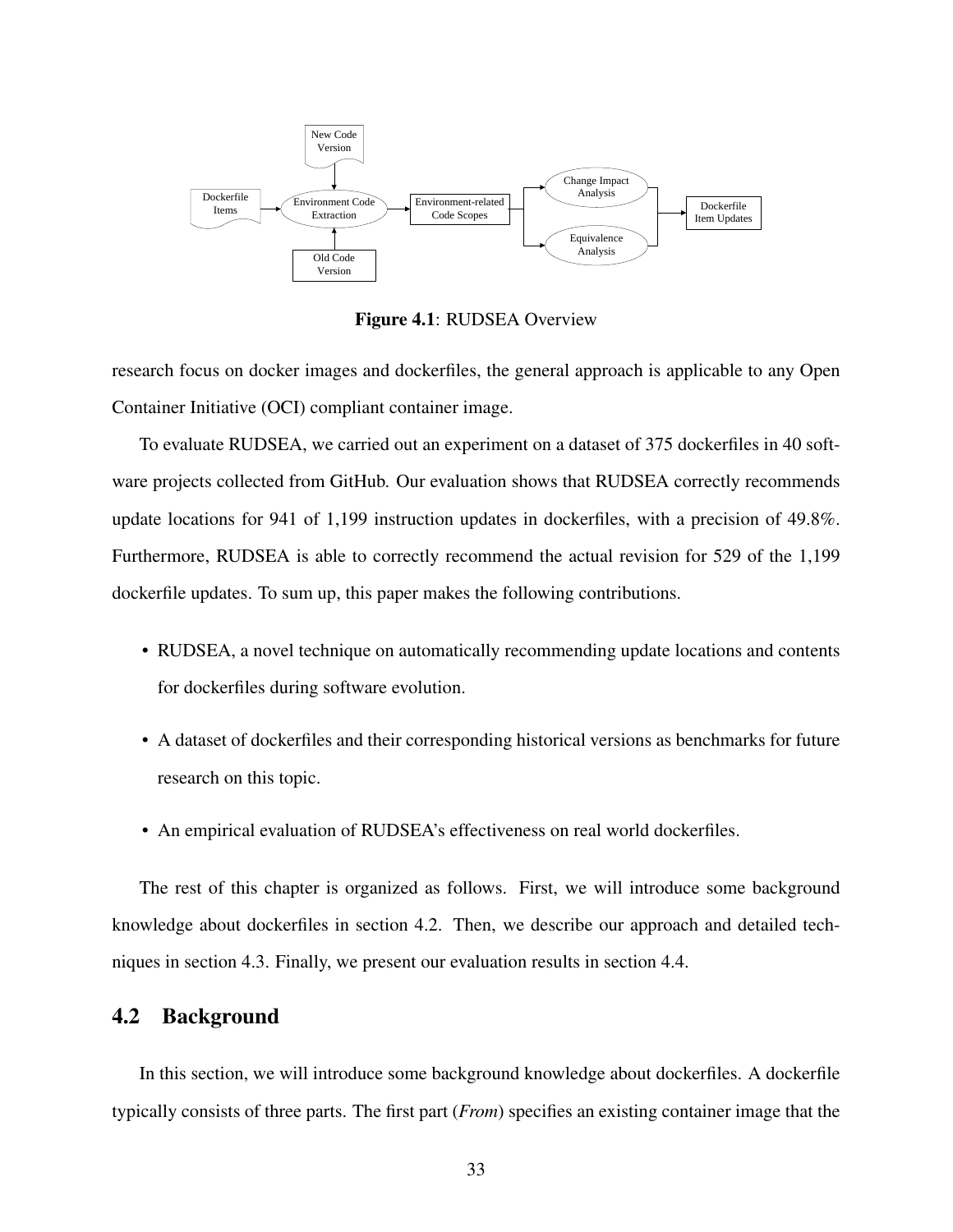configured image is based upon. Some examples of existing images may include a clean Ubuntu system of a certain version, or a publicly available image prepared with Java, Android SDK and databases. The second part (*Parser Directives*) describes rules such as escape characters on parsing the rest of the dockerfile, and is optional. The third part (*Environment Replacements*) is the main part of the dockerfile, and describes how the image should be constructed with a sequence of instructions. The major types of instructions are listed below.

- *RUN & WORKDIR*: executing a system command or executable within the working directory specified by *WORKDIR*.
- *CMD & ENTRYPOINT*: setting the default command (*CMD*) to be executed and arguments(*ENTRYPOINT*) to be use when executing the container image.
- *LABEL*: Setting environment variables in the container image.
- *EXPOSE*: exposing a network port in the container image.
- *ENV*: defining a variable to be used in the rest of the dockerfile.
- *ADD / COPY*: add a new directory / file in the file system of the container image, and copy directories / files from hosting system to the image.

From the list, we can see that three types of instructions will be updated frequently during software evolution, which are *RUN* instructions (updating versions of tools / libraries to be installed), *Label* instructions (updating environment variables), and *Add / COPY* instructions (changing default file structures). By contrast, other instructions are either typically stable (e.g., *EXPOSE*, *CMD & ENTRYPOINT*) or used only in the dockerfile itself (e.g., *ENV*). Therefore, our paper focuses on the updates of *RUN*, *LABEL*, and *ADD / COPY* instructions.

## <span id="page-43-0"></span>4.3 Approach

As shown in Figure [4.1,](#page-42-1) our approach consists of two major components. The first component extracts software code that is related to the items in dockerfiles. Here the software code base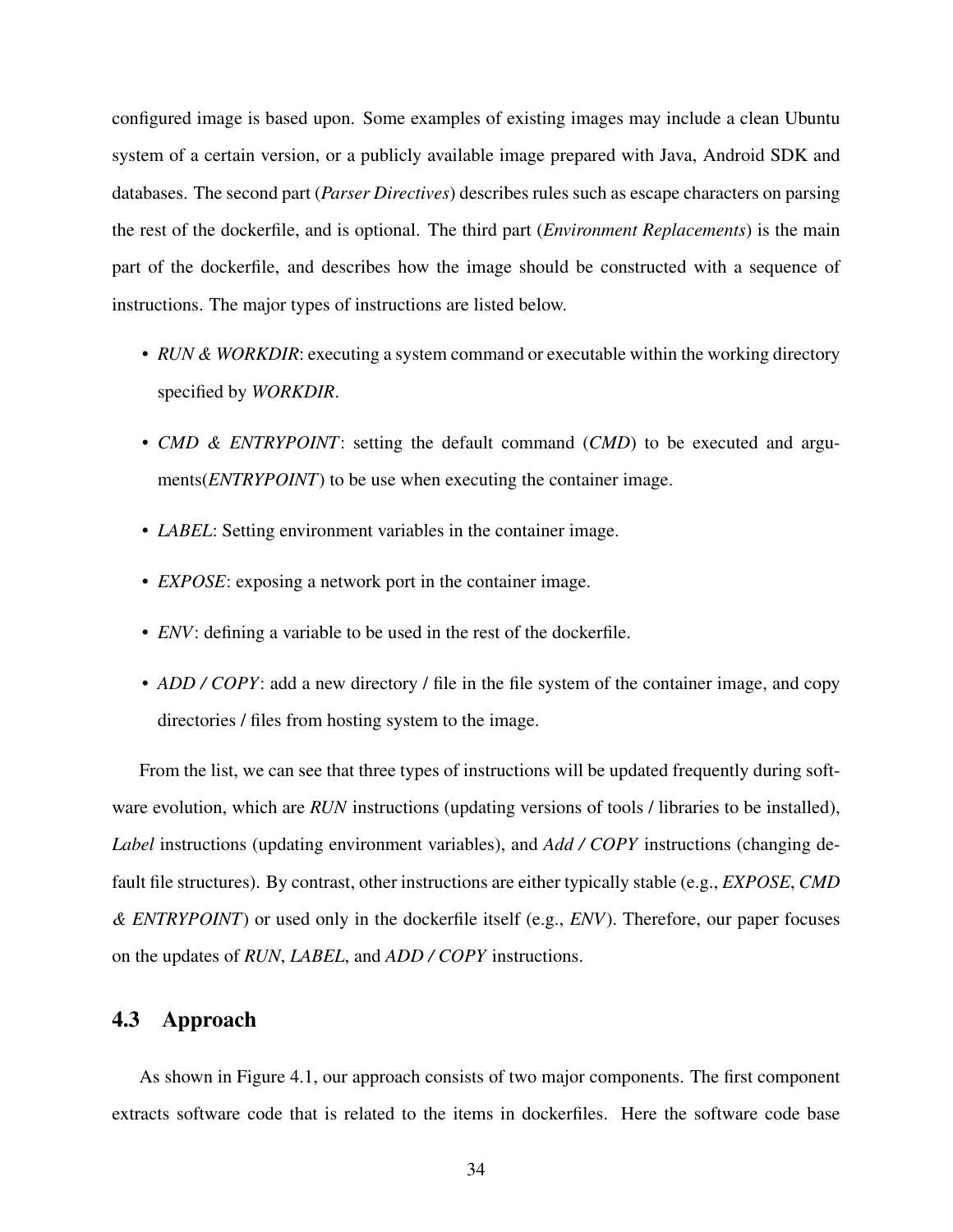includes source files, build configuration files, and property files. The core part of this component is value dependency analysis, and we apply it to both old and new versions to acquire the results for both versions. The second component receives the analysis results of two code versions and generates the actual updates. It leverages change impact analysis to determine whether the code change may affect the environment-related code, and equivalence analysis to check whether new code is added as the equivalent part of known environment-related code.

#### 4.3.1 Extracting Environment-related Code Scope

The major challenge of extracting environment-related code is the complicated interface between software and its environment. While software libraries and their versions are typically listed in build configuration files (e.g., makefile for GNU Make, pom. xml for Maven, build.gradle for Gradle), references to file paths and environment variables are often scattered in source code, build configuration files, property files, etc. A thorough definition of all possible environment interfaces requires huge manual effort, and the definition can easily be out-of-date due to quick evolution of the underlying development frameworks, build configuration tools, and their various plug-ins.

To overcome this challenge, RUDSEA uses a different solution. Our intuition is that, all the environment related code, no matter how they interface with environment, must refer to the values in the items of dockerfiles. Note that here we assume that the original version of the dockerfile is a correct one. Simply put, we can search for the values from dockerfile items in the constant string values in various source files, since such values must be used when software interfaces with the environment.

However, a simple keyword search does not work, because developers frequently use string concatenations and value assignments to generate runtime values from the string constants. For example, the dockerfile may refer to a file path /home/project-name/foo/bar, while in the source code, the file path may be a string concatenation expression such as "/home/" + project + "/" + module + "/bar/", where project and module are variables for flexibility of chang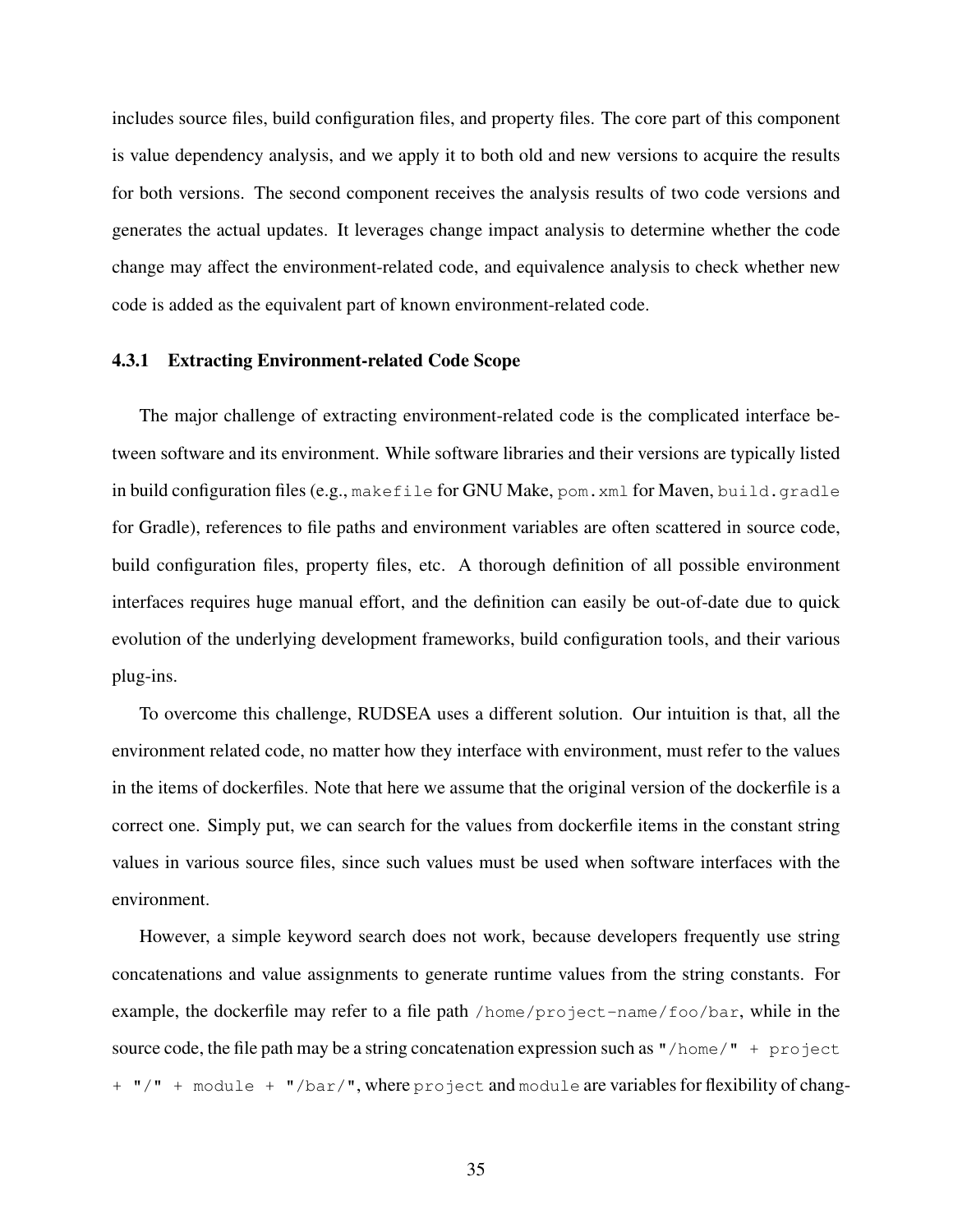ing sub-projects and modules. In such cases, the original values will not be detectable with simple keyword search, but string concatenations and assignments need to be considered. In our initial implementation of RUDSEA, we consider only string concatenations, as we find that other string operations are rarely used in generating library names, file paths, and environment variable values.

Therefore, RUDSEA uses a two-stage approach, which first locates the initial string constants which are long enough substrings of a dockerfile item. Then, RUDSEA performs value dependency analysis to compute additional values through manipulating these initial string constants. As our analysis is light weight, we need only a parser and known string concatenation functions (which are typically only several, and very similar among all programming languages) for each programming language used in the software project.

#### Locating Initial String Constants

The first step of locating initial string constants is to extract dockerfile item values from dockerfiles. To achieve this, we use a dockerfile parser to extract all argument values of *RUN*, *Label*, and *Add / COPY* instructions. Since *RUN* instructions often take Linux utility commands (e.g., *mkdir*, *apk-get install*) as their parameters, and such commands are not necessarily referred in the software code base, we filter out all such commands from dockerfile item values.

After collecting the list of dockerfile item values, RUDSEA extracts all string constants from the software code base, and verifies whether their length is over 3 and is a substring of any dockerfile item values. If so, the string constant is added to the set of initial string constants. In particular, given a string constant  $str$ , and a set of dockerfile item values  $D$ , Formula 1 presents a boolean function env which checks whether  $str$  is an initial string constant. In the rest of the paper, the set of initial string constant is denoted as Init.

$$
env(str) = len(str) \ge 3 \land \exists d \in D, d. contains(str)
$$
 (4.1)

In the formula, we use  $len(x)$  to represent the length of string x, and x.contains(y) to represent string  $y$  is a substring of  $x$ . We will use this check function also in our value dependency analysis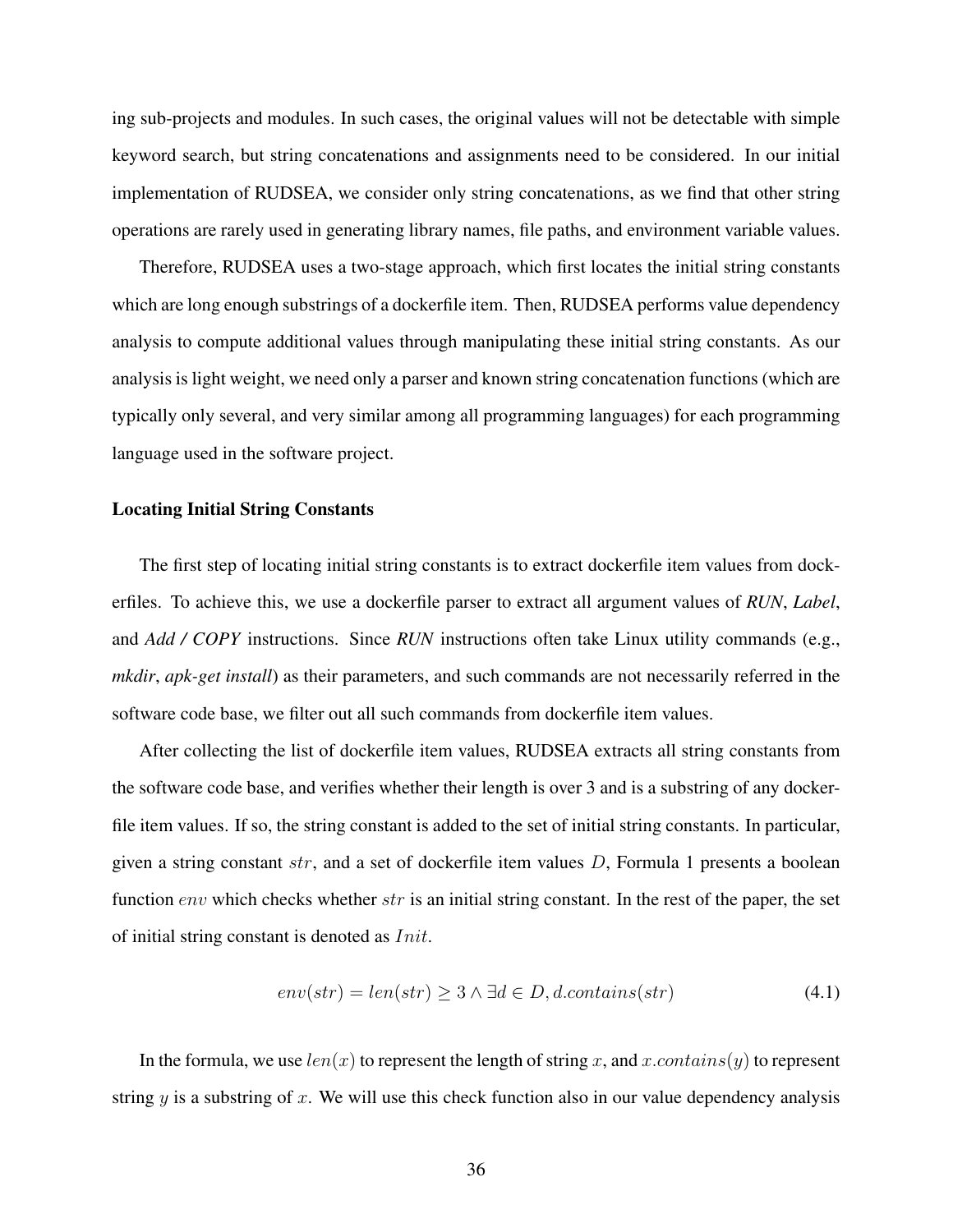to make the abstract domain bounded. Based on the initial string constants, RUDSEA performs value dependency analysis which checks how string constants are combined with each other to form more values, and tracks the string manipulation process.

#### Value Dependency Analysis

The value dependency analysis in RUDSEA is a static analysis on string concatenations and assignments within the software code base. Value dependency analysis uses an abstract domain  $\langle \Gamma, T \rangle$ . Γ is a set of mappings from the set of string variables V in the software code base, to sets of string values generated from the set of string constants  $(S)$  in the code base. Specifically,  $\Gamma$ is defined in formula 2.

$$
\Gamma = \{ var \to L | var \in V \land L \subset S^* \}
$$
\n(4.2)

For each value in  $L$ , we also track the locations of string constants that form each value in  $T$ , so basically  $T$  is a mapping from a string value in  $L$  to a set of program points.

Why RUDSEA does not use automatons to represent string values? In our value dependency analysis, to track string concatenations and assignments, we use a string set domain instead of an automaton as in string taint analysis [\[73\]](#page-88-0) for two reasons as follows. First, string taint analysis (and also the original string analysis [\[18\]](#page-81-0)) uses the Mohri-Nederhof algorithm to handle strongly connected components in string dependencies, and generates an approximate automaton, which is a slow process and typically results in over-approximation and affect analysis accuracy. Second, in string taint analysis, the tracing from original string constants to the final string values is at character level, which makes it difficult to propagate updates from original string constants to the final string values.

Despite the accuracy, efficiency, and straightforward tracing provided by the string value set domain, its major drawback (and why it cannot be used in general string analysis) is that it is not bounded. When a string variable is written within an unbounded loop or recursive method, the possible values of the variable can be infinite.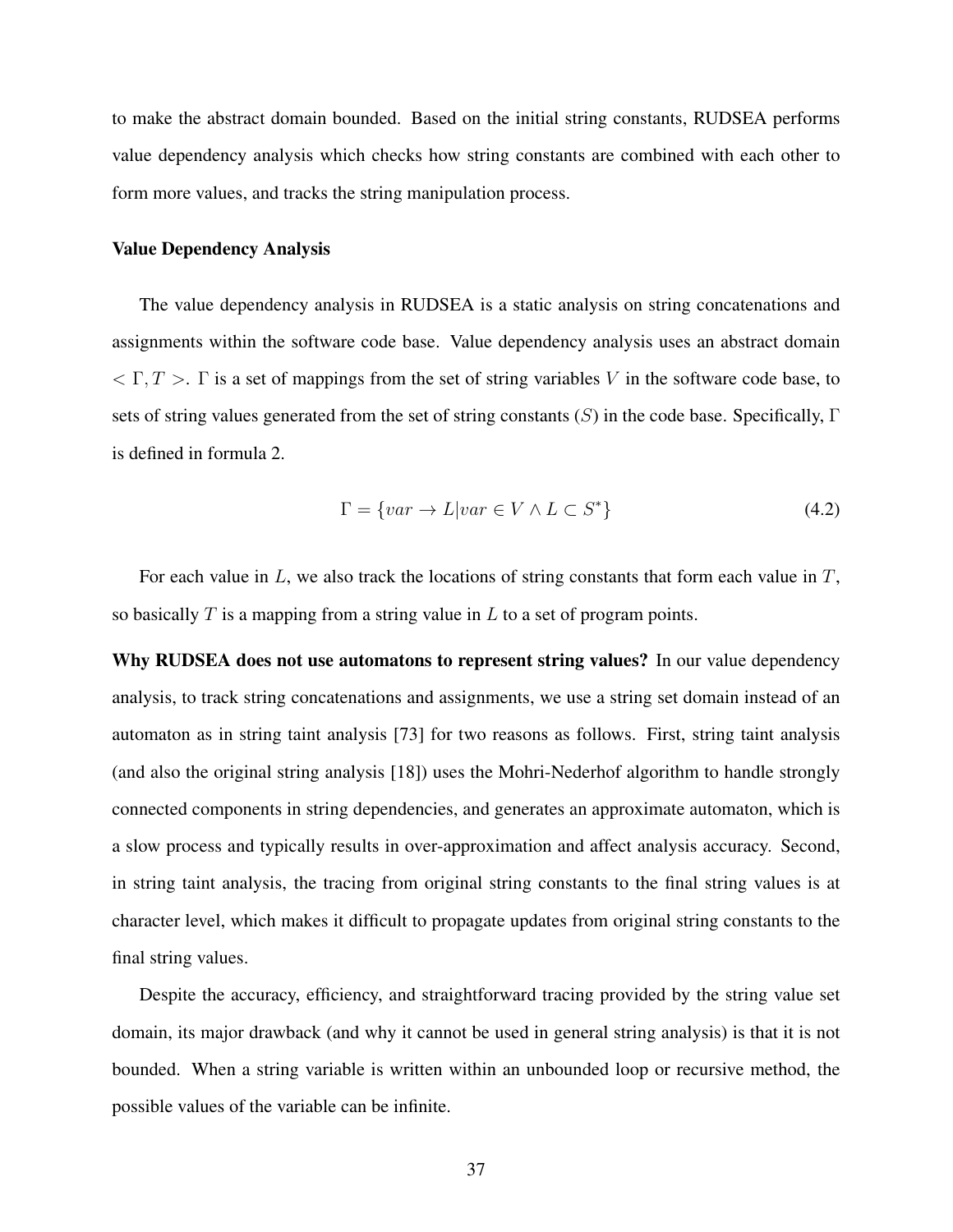In the specific application scenario of RUDSEA, we find that this problem can be solved. Our idea is to use the env function to bound the string value set in our domain. The intuition is that, if a possible value of a string variable does not satisfy  $env$  function, it will not be a reference to dockerfile item values, and thus can be discarded. Therefore, given that dockerfile item values are finite, all string values in our abstract domain will be perfectly bounded (without any accuracy loss regarding reference to dockerfiles) by the dockerfile item values through *env* function. In particular, the transfer functions of value dependency analysis on string initialization, string assignments, and string concatenations are defined in

Once value dependency analysis converges at a fixed point, we can tell for each variable, what are its possible values (satisfying env functions) and the original string constants and string concatenations used in forming each value. If a string variable var contains a value val that is identical with any dockerfile item value, we will consider  $var$  and all the statements used in forming val as in the environment-related code scope. Specifically, we denote all the dockerfile item values generated from software code base with value dependency analysis as Gen, and Gen is formally defined in Formula 3. Recall that  $D$  is the set of all dockerfile item values extracted from the dockerfiles.

$$
Gen = \bigcup_{var \in V} \Gamma(var) \cap D \tag{4.3}
$$

Then the environment-related code scope can be formally defined as in Formula 4. Recall that T is a part of our abstraction domain which maps any string value in  $\Gamma$  to program points involved in generating the value.  $Gen$  and  $T$  will be further used in our Dockerfile change generation stage.

$$
Scope = \bigcup_{val \in Gen} T(value) \tag{4.4}
$$

#### 4.3.2 Dockerfile Change Generation

Given a new software version, RUDSEA's dockerfile change analysis tries to find out what updates on the code will affect items in dockerfiles. Note that RUDSEA does not take single code commit as its input, because dockerfiles are often not updated until a new release so there may be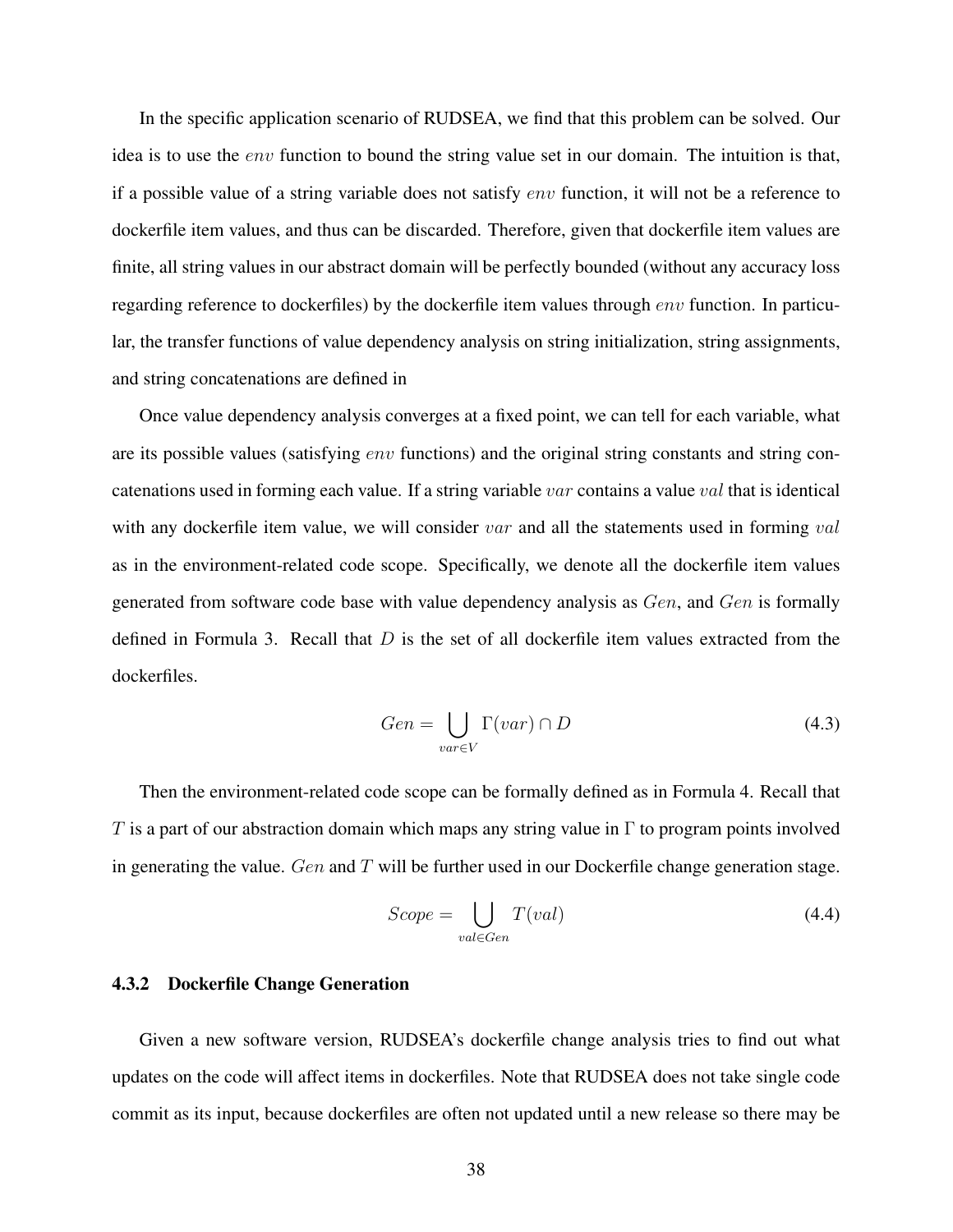many code commits in between. Environment change analysis include the change impact analysis which examines whether known environment-related code scope will be affected by the changes, and the equivalence analysis which examines whether a new environment-related code scope is added.

#### Change Impact Analysis

In the change impact analysis, RUDSEA will perform value dependency analysis on the new version of the software, and map the analysis results (string constants and statements involving string concatenations / assignments) with that from the original version with a file difference tool. In the rest of this section, we denote  $Gen, T$ , and  $Scope$  generated from the value dependency analysis on the original version as  $Gen_{old}$ ,  $T_{old}$ , and  $Scope_{old}$ , while the corresponding results on the new version as  $Gen_{new}$ ,  $T_{new}$ , and  $Scope_{new}$ . We further define the set of variables that has at least one possible value in Gen as Gvar. We refer to such variables as *docker variables*. Similarly, we have  $Gvar_{old}$  and  $Gvar_{new}$ . Note that  $Gvar$  is formally defined in Formula 5.

$$
Gvar = \{var|var \in V \land \Gamma(var) \cap Gen \neq \emptyset\}
$$
\n
$$
(4.5)
$$

The intuitive assumption behind our change impact analysis is as follows. If a variable var has a dockerfile item value in its possible value set  $\Gamma(var)$  (i.e., var is a docker variable), it is likely to be used for environment interfacing. Therefore, if it holds a different set of values in the new version, the new set of values are likely to be also used for environment interfacing and should be added to the dockerfile. Furthermore, if a docker variable is deleted in the new version, the corresponding dockerfile item value may also need to be deleted if no other docker variables hold the same value in the new version.

As an example, consider a variable var having a possible value "/home/foo/bar" in the old version, and the value is a dockerfile item value. In the new version, if the same variable has a possible value "/home/foo/bar2", then it is likely that we should add "/home/foo/bar2" to dockerfiles. In particular, if "/home/foo/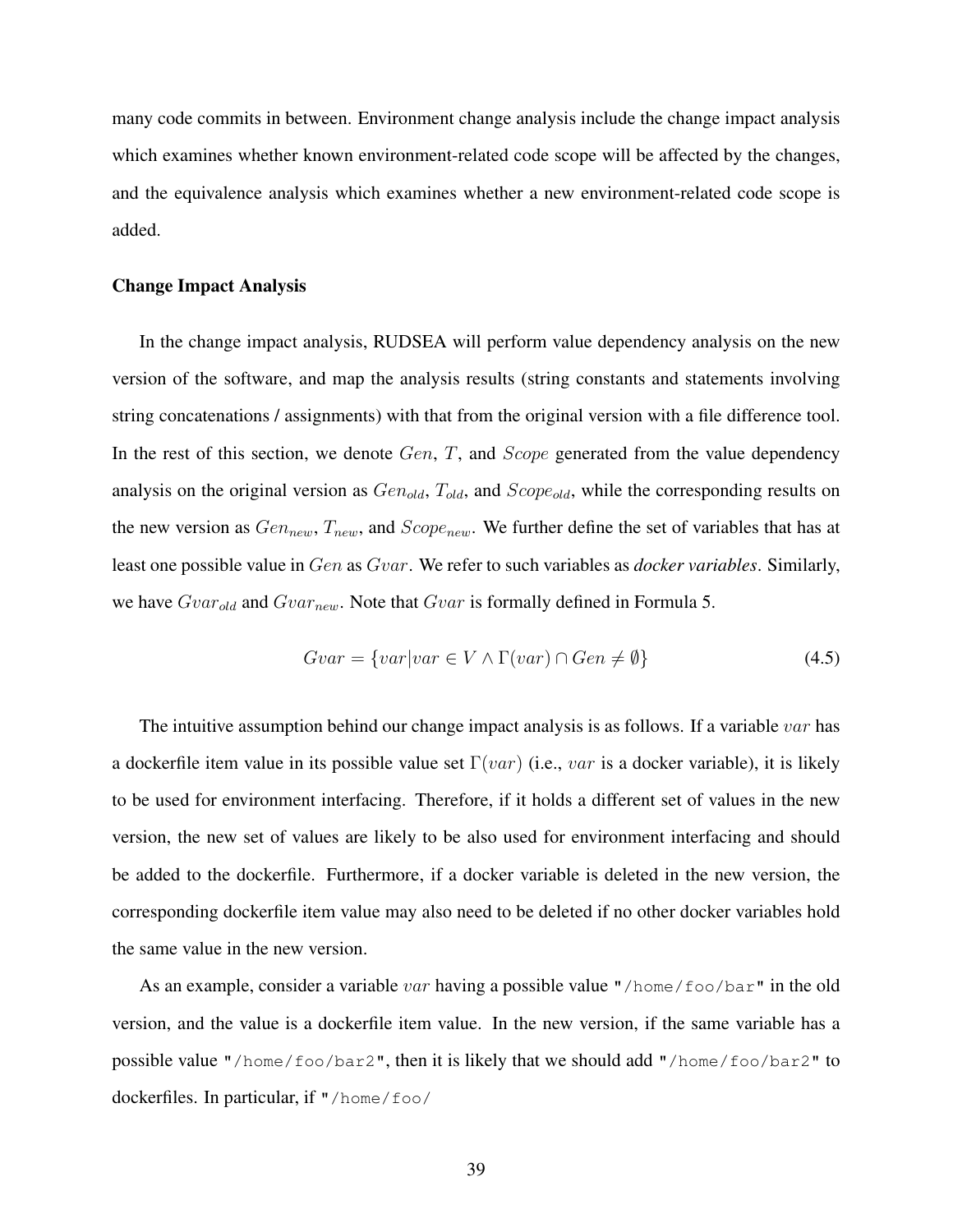bar" is no longer in  $\Gamma_{new}(var)$ , we should replace "/home/foo/

bar" with "/home/foo/bar2". If "/home/foo/bar" is still in  $\Gamma_{new}(var)$ , we should insert a new instruction that performs exact the same operation on "/home/foo/bar2" as on "/home/foo/bar". If the variable var is deleted in the new version, and no other docker variables has "/home/foo/bar" in its possible values, the value should be deleted from the dockerfile.

A complication in this process is when a old docker variable (var in  $Gvar_{old}$ ) holds multiple values in  $Gen_{old}$ , or hold other values that are not in  $Gen_{old}$ . In such cases, when the possible values of var contains some new value in the new version, it is hard to tell which old value this new value is replacing or complementing. Our solution is to compare their forming process stored in T. Given a new value  $newv$  in  $\Gamma_{new}(var)$ , we compare  $T_{new}(newv)$  with each of the old values oldv in  $\Gamma_{old}(var)$ , and map this new value to an old value oldv whose forming process  $T_{old}(oldv)$ is most similar to  $T_{new}(new)$ . Specifically, we measure similarity by the size common program points between  $T_{old}(oldv)$  and  $T_{new}(newv)$ .

#### Equivalence Analysis

While change impact analysis is able to recommend dockerfile updates related to existing dockerfile item values. There are also other cases where a new environment dependency is added. RUDSEA needs to also detect those cases and find out where the insertions need to be made.

To solve this issue, we develop equivalence analysis which checks which two program points have similar usage in the program. They are considered equivalent program points. In our analysis, we consider similar code inside one basic block or in different alternative blocks (i.e., basic blocks within the same level in a conditional statement). Examples of alternative blocks are  $i \in \mathbb{R}$  and  $e$ lse blocks within one conditional statement, or case blocks within one switch statement.

The intuition behind equivalence analysis is that if a writing statement to a string variable equiv is inserted as a equivalent program point of a writing statement s which writes to a docker variable var with dockerfile item value val, the inserted writing statement will be considered as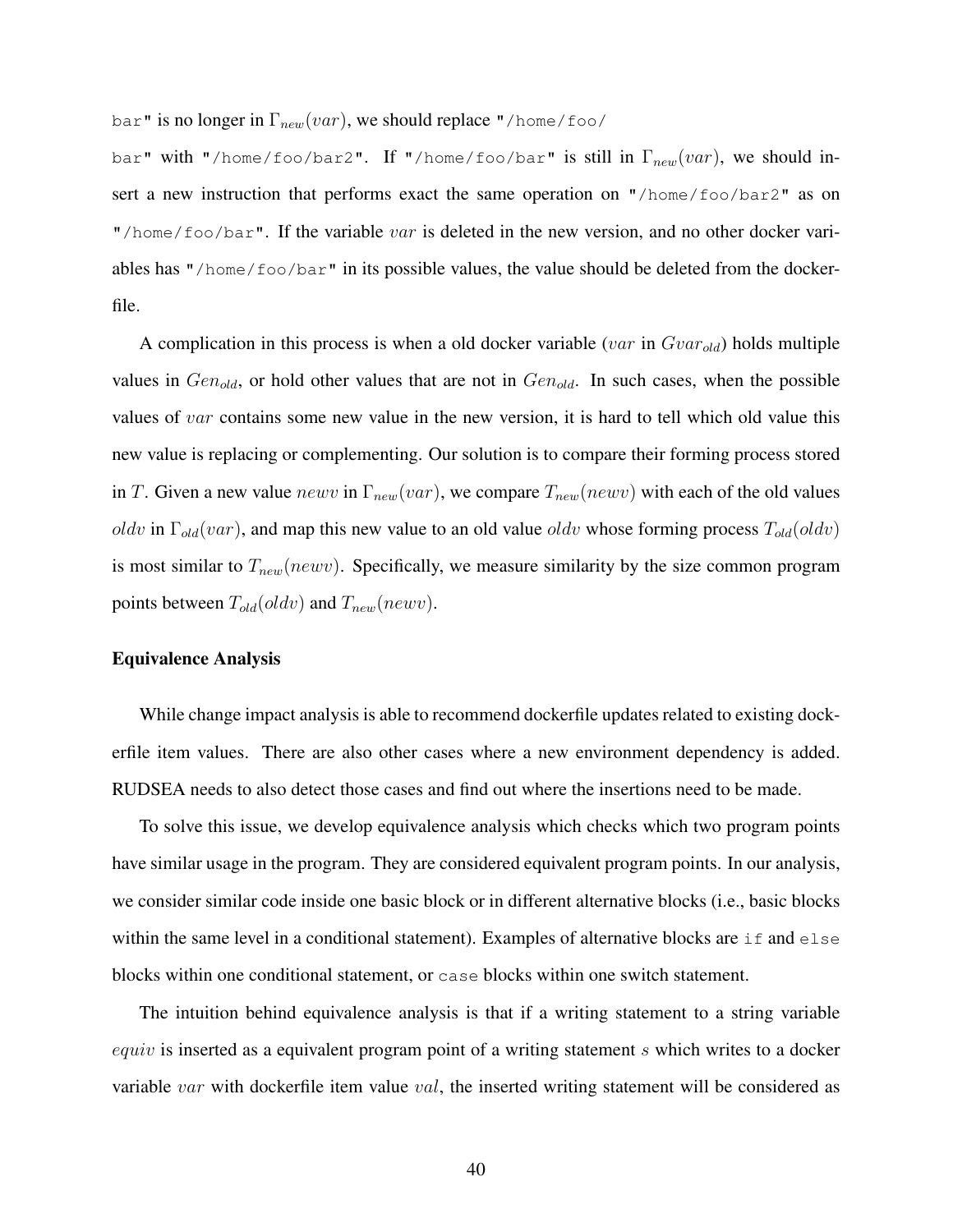a new docker variable, and its possible values will be recommended for insertion into dockerfiles. For each possible value of equiv, RUDSEA recommends an insertion of a new instruction that performs exact the same operation on equiv as on val.

#### 4.3.3 Implementation

We implemented the value dependency analysis of RUDSEA for Java, PHP, and Gradle. To support Maven, simple property files, and XML property files, we further convert all dependencies and property definition in such files as string constant assignments (i.e., assignment of property value to property name, and dependency values to a special variable "dependency"), thus they can be handled by the dockerfile-update generation component of RUDSEA.

## <span id="page-50-0"></span>4.4 Evaluation

To evaluate the effectiveness of RUDSEA, we carried out an experiment on a set of software projects with dockerfiles, and used their version histories as ground truth to check how accurate RUDSEA's recommendation is. Specifically, we try to answer the following two research questions.

- RQ1: How effective is RUDSEA on recommending update locations in Dockerfiles?
- RQ2: How effective is RUDSEA on recommending updates in Dockerfiles?
- RQ3: What are the major reasons causing RUDSEA to fail on recommending correct updates?

In the rest of this section, we introduce the dataset construction, evaluation metrics, evaluation results, and threats to validity in the following four subsections, respectively.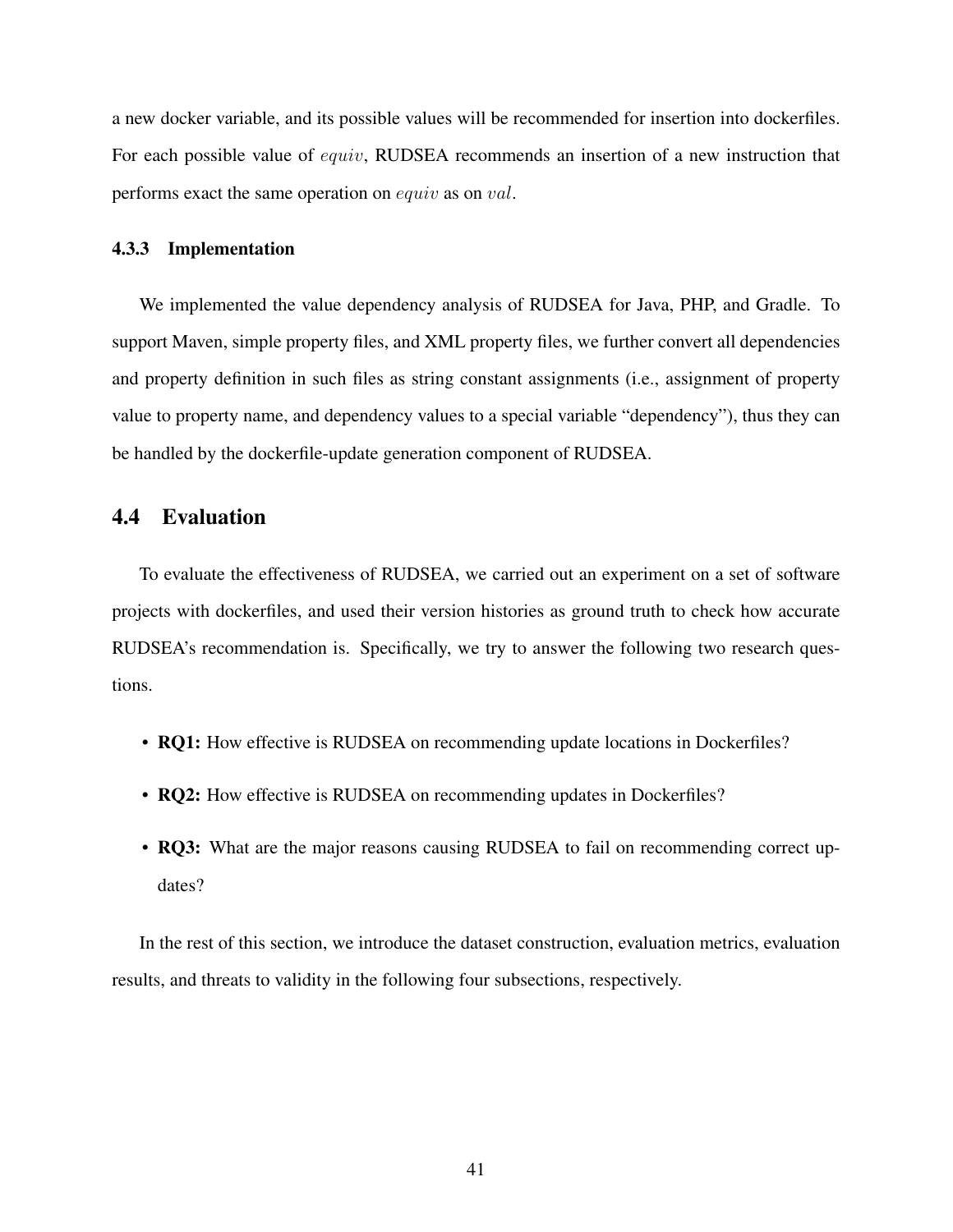#### 4.4.1 Dataset of Dockerfiles

We collected a set of Docker-using open source projects in Github<sup>[2](#page-51-0)</sup>. In particular, we searched through top Java and PHP projects by number of stars and check whether the project contains dockerfiles. If so, we added the project into our dataset. We stopped after we collected 20 PHP projects and 20 Java projects. Then, we checked the history of the dockerfiles in these projects. In some projects, dockerfiles have their own repository, so we gathered the dockerfiles from there. In some other projects, dockerfiles are attached with each release (so they do not have a version history), we collected all dockerfiles from all releases so that they form a version history. From the version history of dockerfiles, we used diff to generate ground truth updates of dockerfiles. We further removed all internal updates of dockerfiles (e.g., updates of comments, refactorings). Finally, we acquired a dataset of 375 external updates of dockerfiles, each of which can be ascribed to one or more updates in the source code and / or build configuration files. In our evaluation, we use the updates in the source code and / or build configuration files as input, and the corresponding dockerfile updates as output. It should be noted that each update may involve multiple instruction updates. In total, the dockerfile updates include 1,199 instruction insertions, revisions, and deletions.

One question should be studied is how large the dockerfiles are, so that we can see how difficult the update localization is. To answer this question, we further performed an empirical study on our dataset. In the 40 Java and PHP projects, there are 197 dockerfiles in total. The number of dockerfiles in a single project ranges from 1 to 41, and the average number is 4.9. The number of valid lines (excluding blank and comment lines) in dockerfiles varies from 1 to 64 lines, and the average is 28 lines. Since there are often multiple docker files in one project, the average number of dockerfile lines in a project is 137 lines, and the number of lines ranges from 12 lines to 622 lines. Although dockerfiles are relatively smaller than source code, they are condense formatted (i.e., there are often multiple commands to be executed in one line), and their dependency on the code is latent. So the localization of updates is still a difficult problem.

<span id="page-51-0"></span> $2$ The dataset is available at <https://sites.google.com/site/rudseaproject/>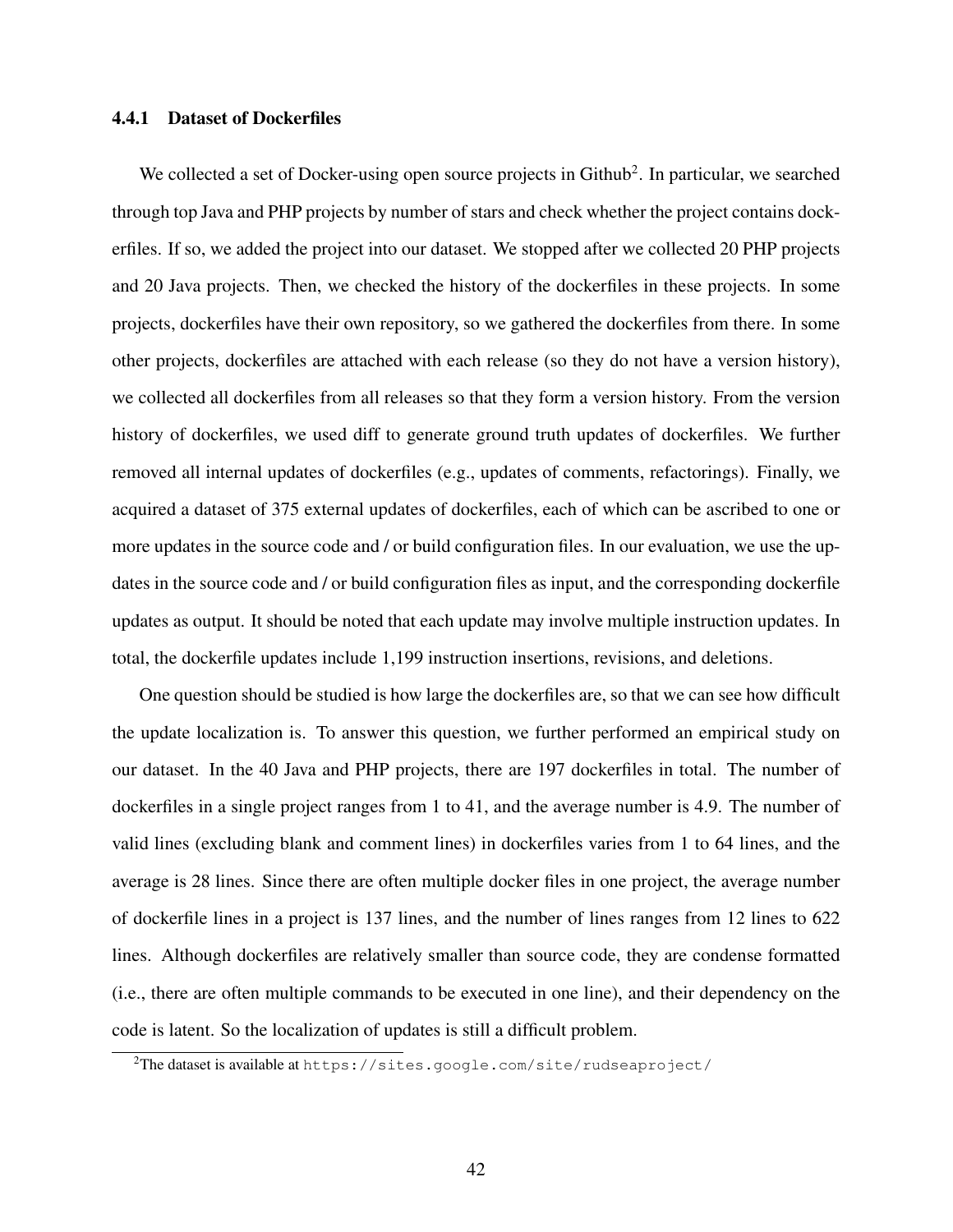|            | <b>Project</b>   # of Actual Inst. Updates   $P(\%)$ |      | $\mathbf{R}(\%)\mid \mathbf{F}(\%)\rangle$ |      |
|------------|------------------------------------------------------|------|--------------------------------------------|------|
| <b>PHP</b> | 720                                                  | 53.9 | 79.7                                       | 64.3 |
| Java       | 479                                                  | 44.5 | 76.6                                       | 56.3 |
| All        | 1.199                                                | 49.8 | 78.5                                       | 60.9 |

<span id="page-52-0"></span>Table 4.1: Effectiveness of RUDSEA on recommending update locations

## 4.4.2 Metrics

In our experiment, we use the traditional metrics of precision, recall, and F-score to measure the effectiveness of techniques. We consider a recommended location to be correct, if the recommended instruction to be updated is revised, deleted, or have another instruction inserted before of after it in the real version history.

For a recommended update to be correct, we require the recommendation has the same type (insertion, update, or deletion), same instruction type, and argument value. Here we consider equivalent updates as also correct. For example, recommending a same insertion at a different location from the real insertion is also considered correct as long as the location difference does not cause difference in semantics.

#### 4.4.3 Evaluation Results

To answer **RQ1**, we present our evaluation results in Table [4.1.](#page-52-0) In the table, we present the type of projects, the number of actual instruction updates, precision, recall, and F-score in Columns 1- 5, respectively. From the table we can see that RUDSEA is able to achieve high recall (averagely 78.5%) and acceptable precision (averagely 49.8%) in recommending update locations. Note that, since averagely less than four updates are performed in each commit, achieving a precision at around 50% means that developers need to inspect averagely eight locations, and finding four of them correct.

To answer RQ2, we present the results in Table [4.2](#page-53-0) with the same format. From the table we can see that RUDSEA can achieve an average recall of 44.1% on recommending direct updates. This means that RUDSEA can recommend exactly correct updates for 529 of 1,199 instruction updates, which may save a large amount of effort of developers. Compared with the recall on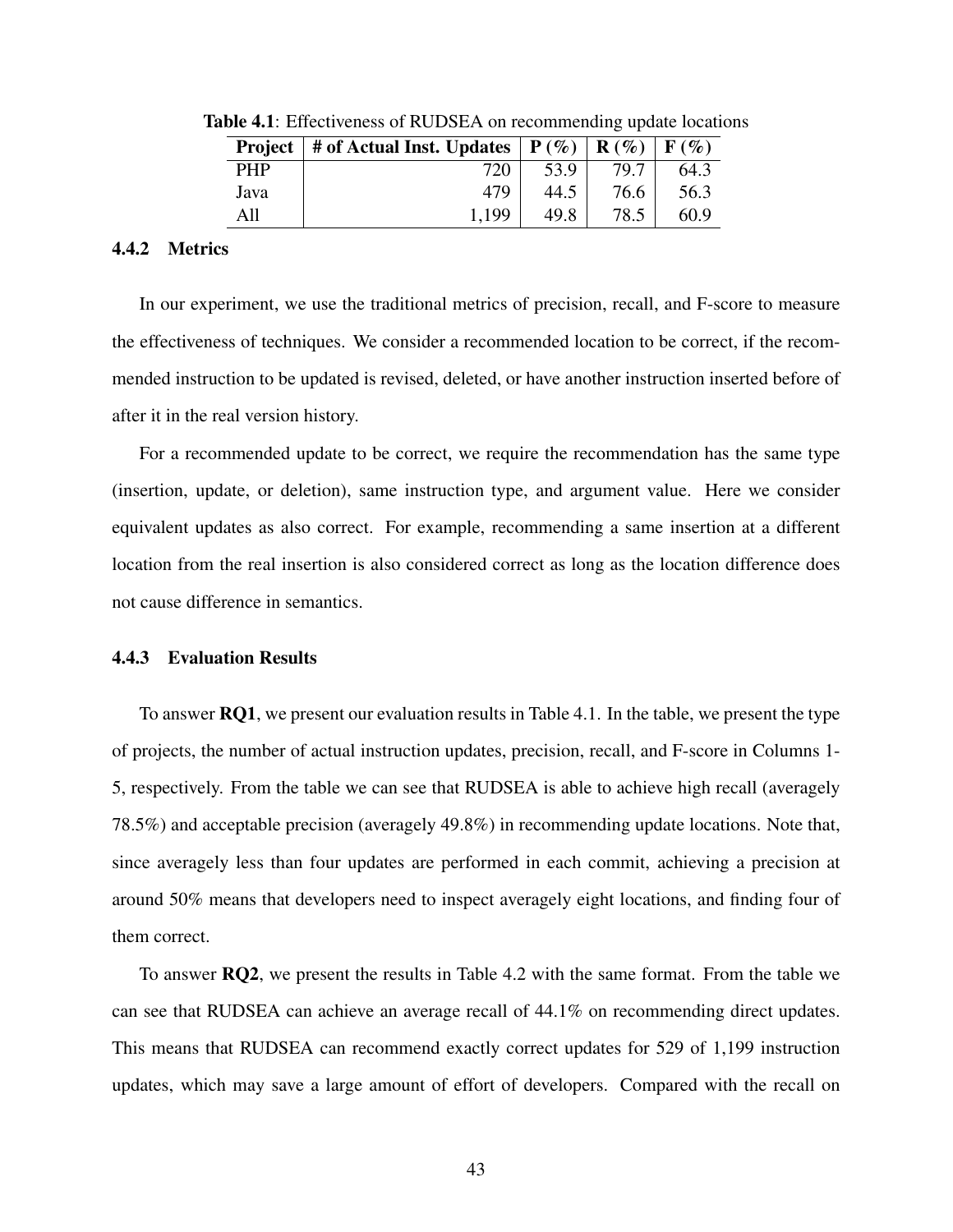<span id="page-53-0"></span>

| <b>THE THE EXPLOSIVE EXPLORED TO THE CONTINUES OF A LIGHT</b> |                                                       |      |                  |                             |  |  |
|---------------------------------------------------------------|-------------------------------------------------------|------|------------------|-----------------------------|--|--|
|                                                               | <b>Project</b>   # of Actual Inst. Updates   $P(\% )$ |      | $\mathbf{R}(\%)$ | $\mathbf{F}(\mathscr{G}_o)$ |  |  |
| <b>PHP</b>                                                    | 720                                                   | 28.7 | 42.6             | 34.3                        |  |  |
| Java                                                          | 479                                                   | 27.0 | 46.3             | 34.1                        |  |  |
| All                                                           | 1.199                                                 | 28.0 | 44.1             | 34.3                        |  |  |

Table  $4.2$ : Effectiveness of RUDSEA on recommending updates

location recommendation, we can see that for the updates RUDSEA successfully recommends locations, about 56% (529) are exactly correct updates. To answer RQ3, we studied the remaining 412 incorrect updates and find the errors mainly fall into three categories.

First, RUDSEA may insert an instruction at a wrong location. For simplicity, when RUDSEA finds that a docker variable has a new value which can be mapped to a dockerfile item value  $v$  in change impact analysis or equivalence analysis, RUDSEA always insert an extra instruction after the instruction handling  $v$ . Since instructions in dockerfiles are executed in sequence, such an insertion location may be wrong, especially when  $v$  is handled in a long instruction concatenated with "&&". This category accounts for 207 incorrect updates and we believe that most of them can be resolved by more fine-grained rules on dockerfile insertions.

Second, although RUDSEA correctly recommends an insertion, the inserted argument may not be correct. Developers sometimes add extra parameters to the *RUN* instructions they added, but RUDSEA is not able to recommend such parameters as it does not understand their semantics. This category accounts for 90 incorrect updates.

Third, when a docker variable cannot be mapped to a variable in the new version, RUDSEA simply deletes dockerfile item values in its possible value set from dockerfile. Some complicated version updates of the software cause difficulties in finding correct mapping of variables between versions and thus RUDSEA may delete a value that should be revised. This category accounts for 65 incorrect updates and we believe that they can be partly resolved by using more precise version diff tools.

#### 4.4.4 Threats to Validity

The major threat to the internal validity of our evaluation is whether the ground truth updates we used in our experiment are all correct. Although we use real-world updates, developers may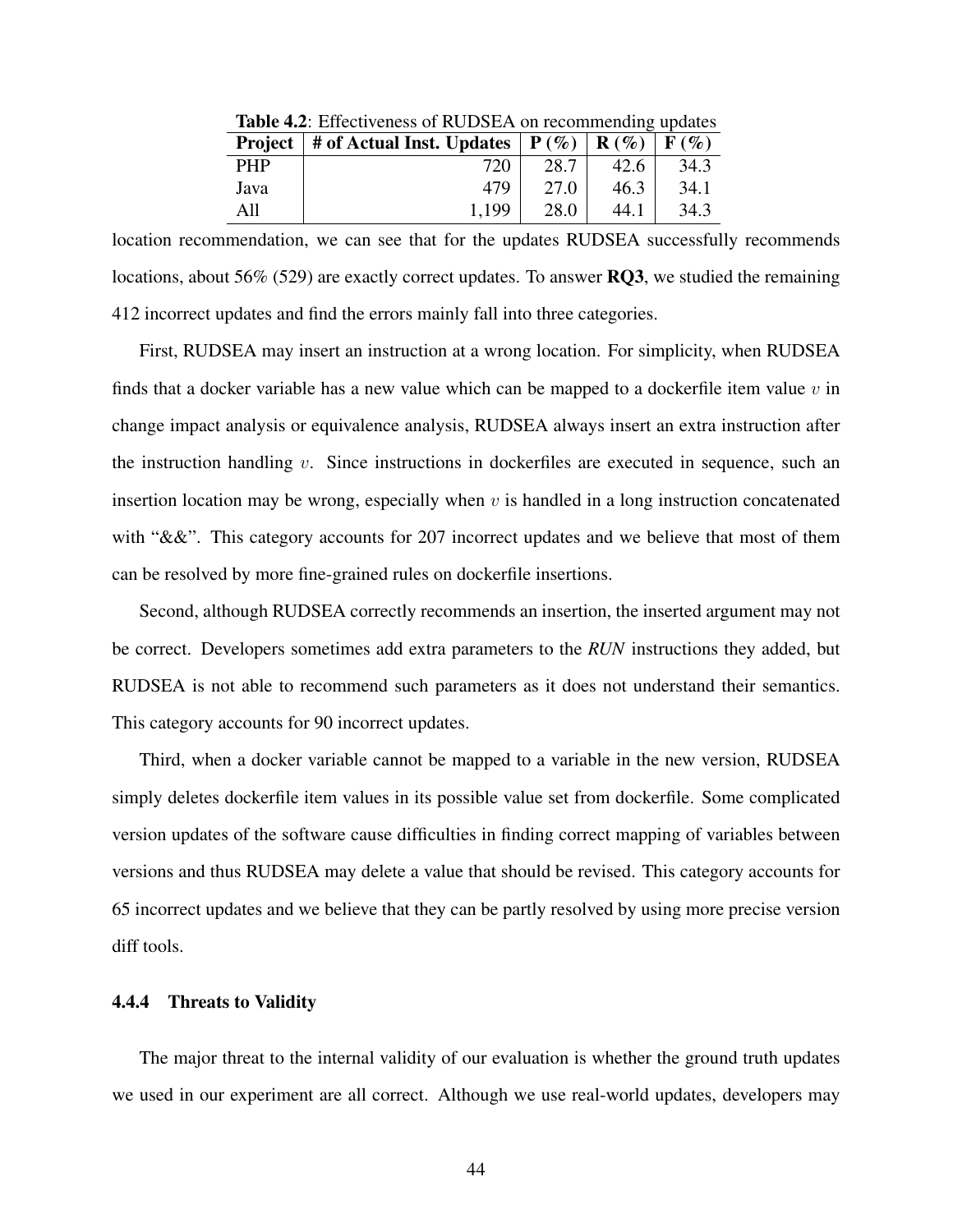make erroneous updates or miss some updates, which may cause inaccuracy in our results. Also, the implementation of RUDSEA may be not perfect and involve bugs. The major threat to the external validity is that our evaluation results apply to only the subject projects and updates, or only Java / PHP projects. To reduce this threat, we use projects from Github based on different programming languages.

#### 4.4.5 Studies and Analyses of Dockerfiles.

With the increase of software complexity and components, managing of software dependencies [\[50\]](#page-85-0) and test dependencies [\[51\]](#page-85-1) has become an important problem. Tufano et al. [\[67\]](#page-87-0) studied on broken snapshots and likely causes behind broken snapshots. Recent research work on scientific artifact reproduction [\[14\]](#page-81-1) discussed about the uses of Docker to address the challenge of operating system virtualization, cross-platform portability, and reusable software components. Cito et al. [\[20\]](#page-82-1) discussed about the rise of Docker adoption in industry, and performed an empirical study on dockerfiles [\[21\]](#page-82-0). Rahman and Williams [\[56\]](#page-86-0) performed an empirical study on the type of defects in dockerfiles. Docker is also used for lightweight virtualization for developers for distributed application development, build and ship [\[39\]](#page-84-0).

#### 4.4.6 Analysis of Building Configuration Files.

As build configuration files are getting complex and diverse, research on build configuration file is getting importance that includes dependency analysis, migration of build systems and empirical studies. To keep consistency during revision, Adams et al. [\[6\]](#page-80-0) proposed a framework to generate dependency graph of build configuration files. Al-Kofahi et al. [\[9\]](#page-80-1) proposed a fault localization technique for make files, and SYMake [\[66\]](#page-87-1) uses a symbolic-evaluation-based technique to detect common errors in Makefile. Following works by Zhou et al. [\[82\]](#page-89-0) and Al-Kofahi et al. [\[10\]](#page-80-2) try to find configuration values exercising different parts of makefiles. Shambaugh [\[60\]](#page-86-1) developed a verifier for puppet configuration script, and Sharma et al. [\[62\]](#page-86-2) proposed techniques to detect bad smells in configuration files. Recently, Hassan et al. studied the reproduction of building envi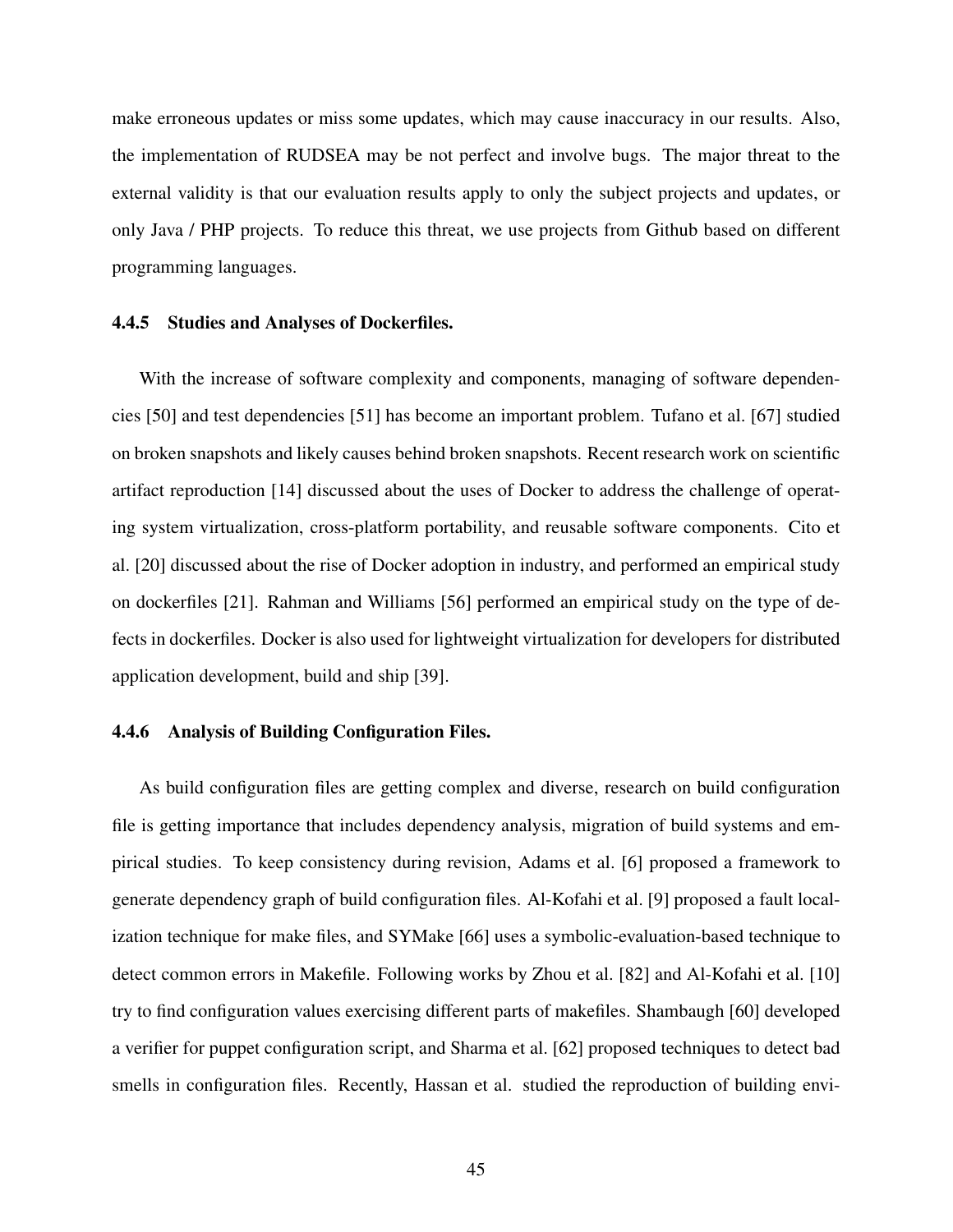ronments [\[34,](#page-83-0) [35\]](#page-83-1), and performed AST level analysis to generate fix patch for build configuration files [\[36\]](#page-83-2) .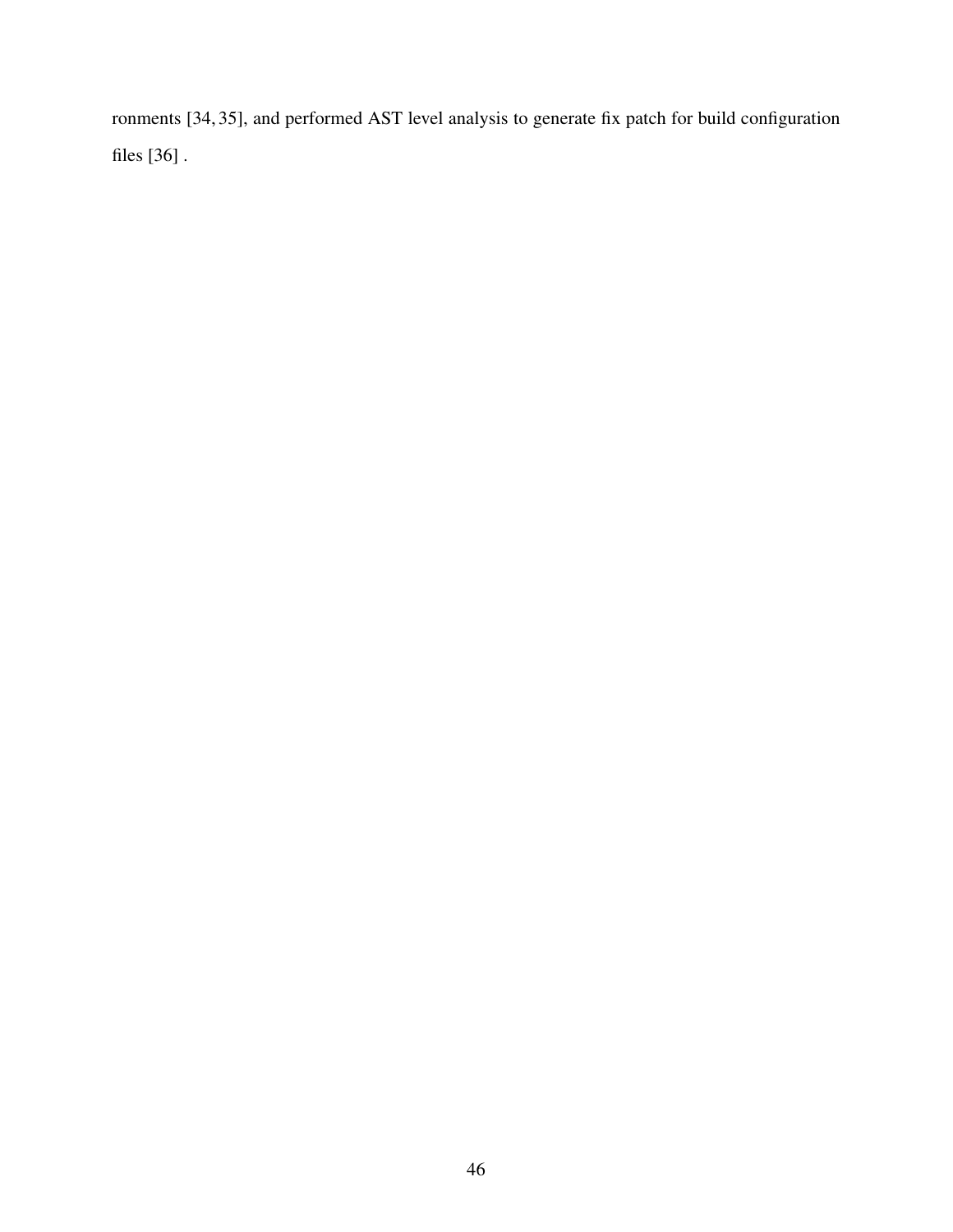## Chapter 5: DETECTING SCRIPT ERRORS

In this chapter, we use our previously proposed static analysis framework on real world data as well as compare it to existing tools commonly used by today's developers. We evaluated our analysis on 58 docker files and the experiment shows that FiFA is able to generate an expressive directory tree and report file manipulation warning and errors.

## 5.1 Introduction

File systems are widely used for data storage in computer systems. To automatically manipulate files, various software projects use file manipulation scripts combining basic operations such as touch, cp, and rm provided by the operating system. Furthermore, the emerging DevOps practice in software industry requires the developers to fully automate the software building, testing, and deployment process, which leads to more complicated file manipulations in build scripts (e.g., gradle scripts, makefiles), deployment scripts (e.g., docker files), and continuous integration scripts (e.g., gitlab.yml, travis.yml).

A large portion of runtime errors in file manipulation scripts are related to the path existence properties of the underlying file system. As a basis for estimation, in Github which stores 391,231 closed bug reports in total for all Shell script projects, searching for the key phrase "file not found" and "file already exists" returns 33,466 results ( performed on March  $22^{nd}$ , 2019). Furthermore, path-existence-related failures are typically severe because they will directly cause the termination of script execution which is often followed by a software crash.

Although file manipulation scripts are relatively short, they are still difficult to understand and run because developers often make assumptions on the existing paths in the file system over which they do not have full control. Once the system is modified by other scripts, and/or the script is executed on a different machine, the assumptions may no longer hold and the script will suffer from path-existence-related errors. To reduce path-existence-related errors, in this chapter, we present a novel static-analysis-based technique to infer path-existence pre-conditions of file-manipulation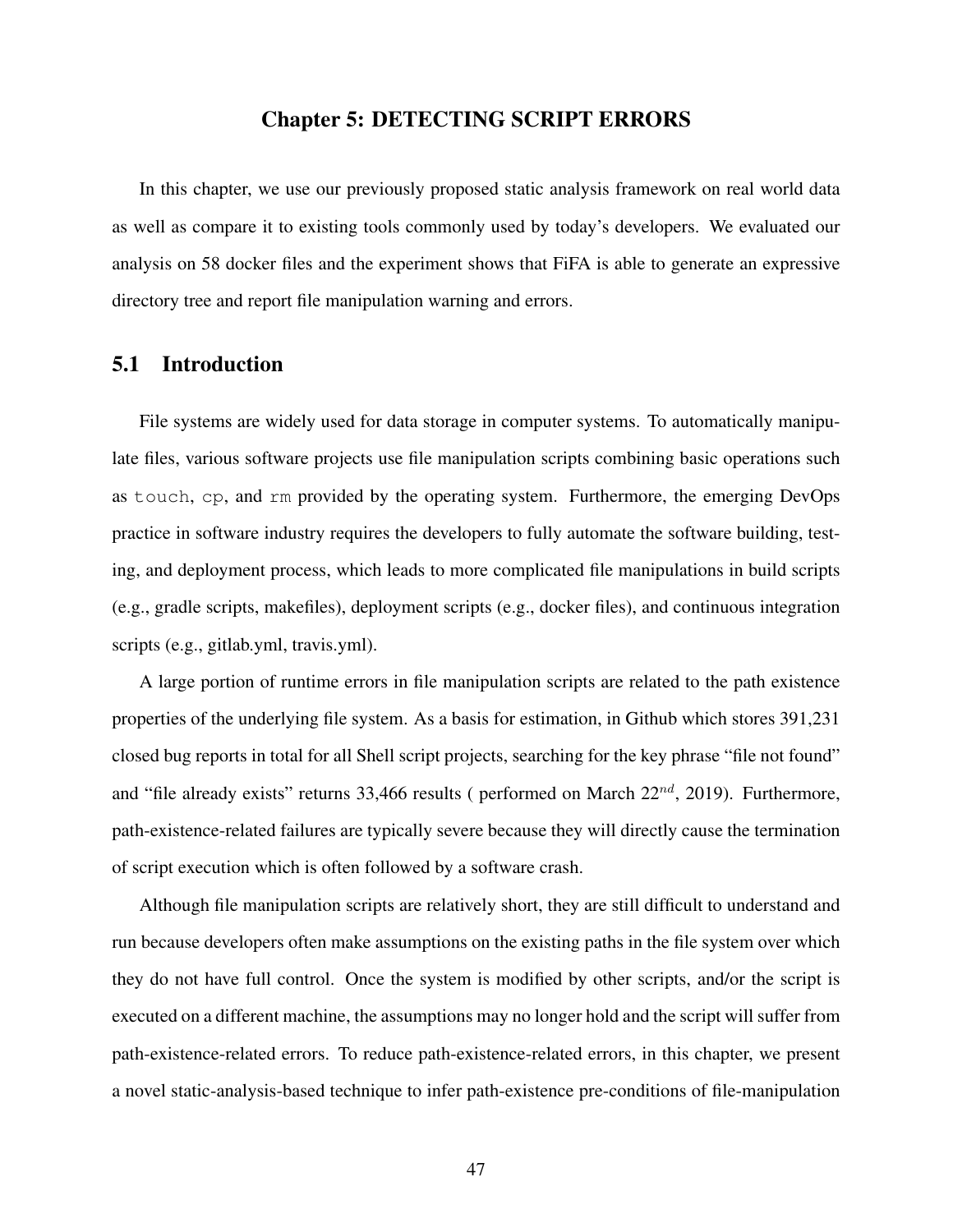scripts. In particular, given a piece of file manipulation script, our approach calculates the precondition for each control flow point in the script. The pre-condition at the beginning of the script can be then checked against a file system's file structure to determine whether the script can be executed on the file system without causing path-existence-related errors.

The first step of our technique is to design an abstract domain that summarizes the pathexistence states of a file system. Despite the extensive research efforts [\[47\]](#page-85-2) [\[23\]](#page-82-2) on summarizing memory states including modeling both variable values [\[48\]](#page-85-3) [\[22\]](#page-82-3) and heap shapes [\[77\]](#page-88-1) [\[16\]](#page-81-2) [\[31\]](#page-83-3), there have been few techniques developed to summarize file-system states, which brings two special challenges. First of all, unlike memory locations which are usually referred to by variable names and field names hard-coded in the source code, file system paths are often string values generated at run time by concatenating string variables. Second, although a file system state on path existence can be presented as a path tree, unlike the tree or graph domains used in heap shape analysis where edges can be labeled with predefined field names/indexes, the possible edge labels (folder and file names) in a directory tree are generated by the program at run time and thus are usually unbounded.

To overcome these two challenges, our key insight is to summarize the run-time state of a file system as a set of string values, each of which represents an existing path in the file system. Thus the state of the file system is presented as all the currently existing paths, and the abstract domain of the file-system state in static analysis can be defined as a string set that contains all possibly existing paths in the file system at a program point. To handle infinite paths / path sets due to loops and regular-expression-based path presentations (e.g., "rm foo/bar\*"), we further use an automaton to represent the set of all possible paths. Such an automaton is referred to as a File-System-State (FSS) automaton, and the transfer functions of file operations such as cp and rm can be modeled as finite state transducers that transform one FSS automaton to another.

To sum up, this chapter makes the following main contributions.

• An intermediate language FMIL that captures path-related semantics of file manipulation scripts.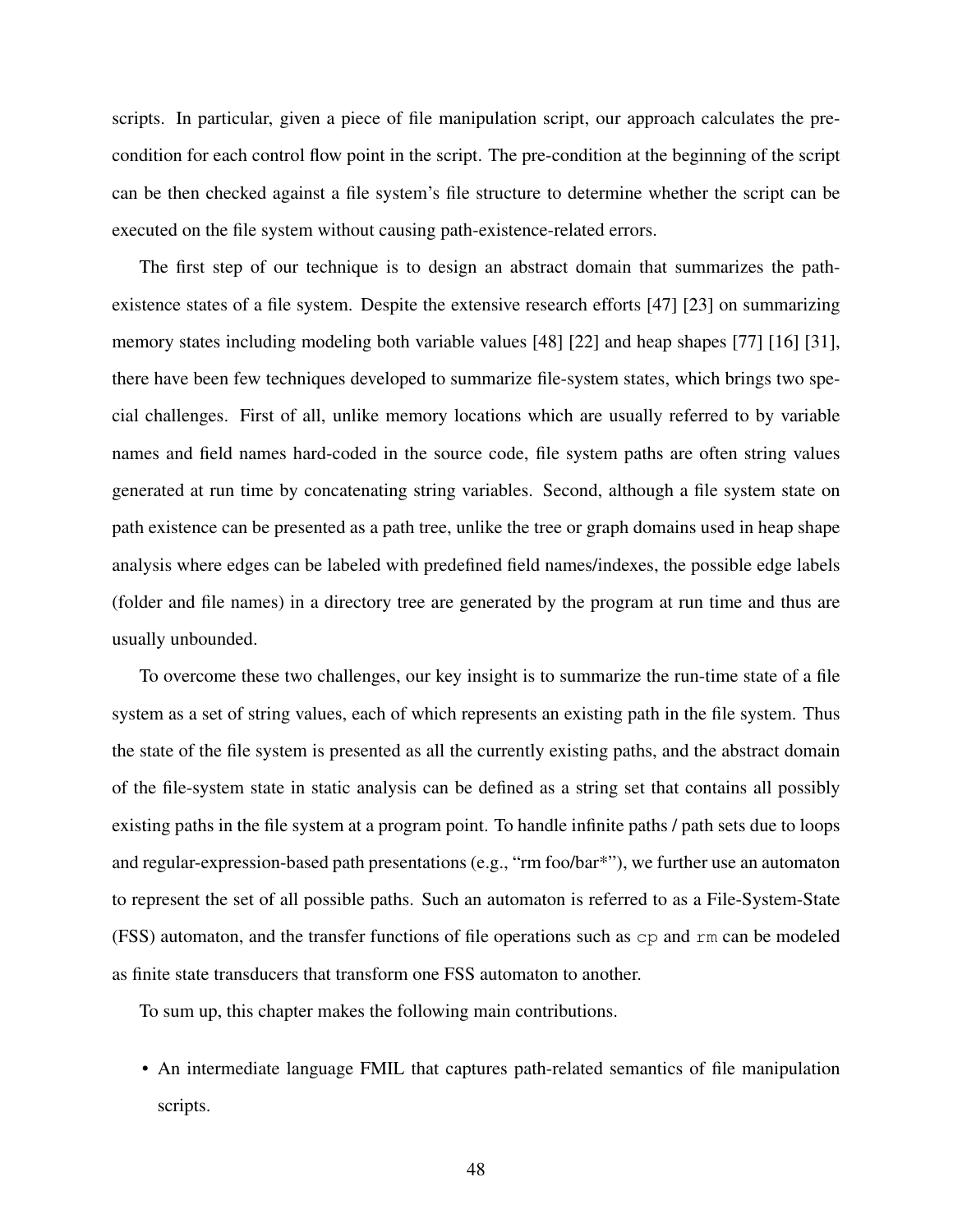- A static analysis FiFA that infers all possible directory tree states of running a given file manipulation script. Within FiFA, we use FSS automaton as abstract domains and finite state tranducers to define transfer functions.
- An evaluation on 58 dockerfiles which shows that FiFA is able to generate preconditions within reasonable amount of time.

The rest of this chapter is organized as follows. Section [5.2](#page-58-0) is going to present a motivating example to illustrate the requirement of FiFA and just the techniques we develop. We will introduce the details of FiFA in Section [5.4,](#page-60-0) and present our evaluation setup and results in Section [5.5.](#page-64-0) Finally, we conclude in Section [6.3.](#page-79-0)

## <span id="page-58-0"></span>5.2 Example

In this section, we present an example to illustrate the problem we are solving. Below is a real-world dockerfile from project Zalenium<sup>[1](#page-58-1)</sup>. The original dockerfile has 434 lines so we cannot put the whole file here and can provide only two code snippets. The two snippets show two RUN commands (running its argument as a shell command) with if conditions. The first snippet checks whether the option kubernetesSlimVersion is set to true, and if it is not set, the dockerfile will download and set up the docker libraries. The second snippet setup the testing bots when they are enabled in the configuration. Both snippets create and remove some folders / files in the file system, and make assumptions of the file system. For example, the first snippet assumes that "docker/" exists, and the second snippet assumes that "tmp/" exists.

```
RUN if \lceil "${kubernetesSlimVersion}" = "false" ]; then \
           set -x \ \backslash3 && DOCKER_VERSION="17.12.0-ce" \<br>4 && curl -fSL "https://${DOCKER_BUCKET}/linux/static/..." \<br>5 o docker.tgz \
 6 && tar −xzvf docker.tgz
 7           && mv  docker/docker /usr/bin/docker-${DOCKER_VERSION}  \<br>8          && rm  −rf  docker/ && rm  docker.tgz  \
9 && docker −${DOCKER_VERSION} −− version | grep "${DOCKER_VERSION}"; \<br>10 else \
10 else \<br>11 echo
        echo "Skipping_adding_Docker_because_of_kubernetes_slim_mode"; \
\frac{12}{13}13 ...<br>14 RUN if [ "${testingBotEnabled}" = "true" ]; t<mark>hen</mark> \
15 cd / tmp \<br>16 & & wget -
       &x wget -nv "\frac{1}{2} TB_TUNNEL_URL}"
```
<span id="page-58-1"></span><sup>1</sup>https://github.com/zalando/zalenium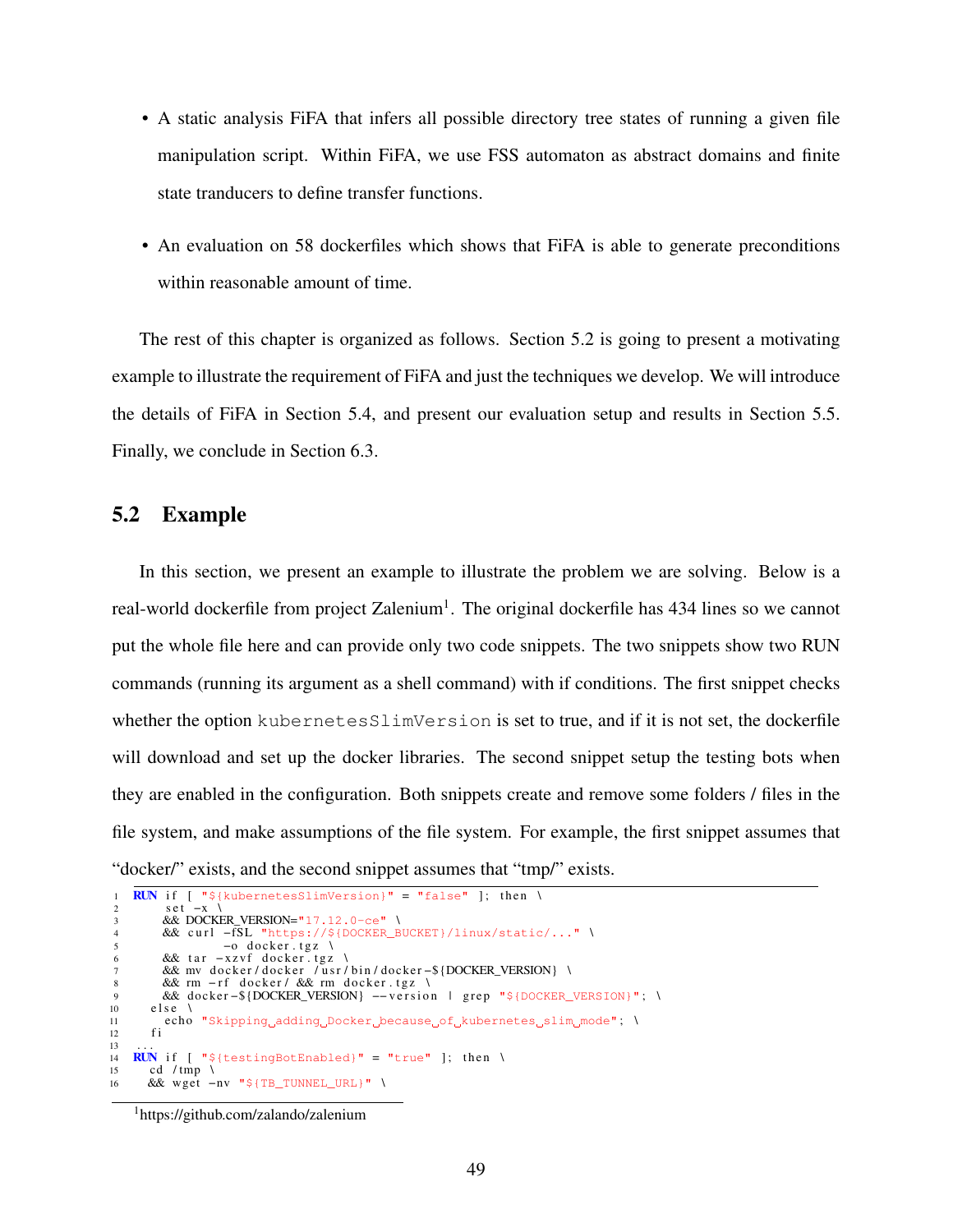```
17 && mv testingbot – tunnel.jar /usr/local/bin \<br>18 && java – jar /usr/local/bin/testingbot – tunnel.jar - – version; \
19 else echo "Testing Bot Disabled";<br>20 fi
         f i
```
There are many such configuration-guarded file manipulation pieces, making it difficult to test all of them and find out all the possible pre-conditions of the file system state before running the script.

## 5.3 Intermediate Language

File manipulation scripts can be written in many different programming languages, such as shell script, docker files, yml files, etc. These programming languages are also usually dynamic and flexible so that they allow code of other programming languages to be inserted as a part of its code. For example, it is standard practice to have embedded shell script snippets in Docker files and yml files. Furthermore, software configuration and deployment systems evolve very fast, so do the file-manipulation scripts they use. In the past decade, we witnessed the emerging of many new types of file manipulation scripts such as gradle scripts for gradle build tools, travis.yml for TravisCI continuous integration, and Docker files for Docker. Based on the above observations, we developed our technique on an intermediate language so that various current and future filemanipulation scripts can be benefit from our technique.

Since our technique uses its own intermediate language and we want to analyze Docker files in our evaluation, we needed a way to convert the Docker files to data that our framework can understand. To do this we used a Dockerfile parser to look for Docker commands that could poten-tially modify the file system<sup>[2](#page-59-0)</sup>. Commands such as COPY, ADD, and RUN can affect the Docker container's file system. The COPY and ADD commands are fairly straight forward and could be translated to our framework's copy command. The RUN command is the most challenging one to transform because it could be any shell command within the container. It is possible to make almost any modification to the file system using the RUN command. There were so many possibilities and due to time constraints we had to only consider the most common RUN commands. As

<span id="page-59-0"></span><sup>2</sup>https://github.com/asottile/dockerfile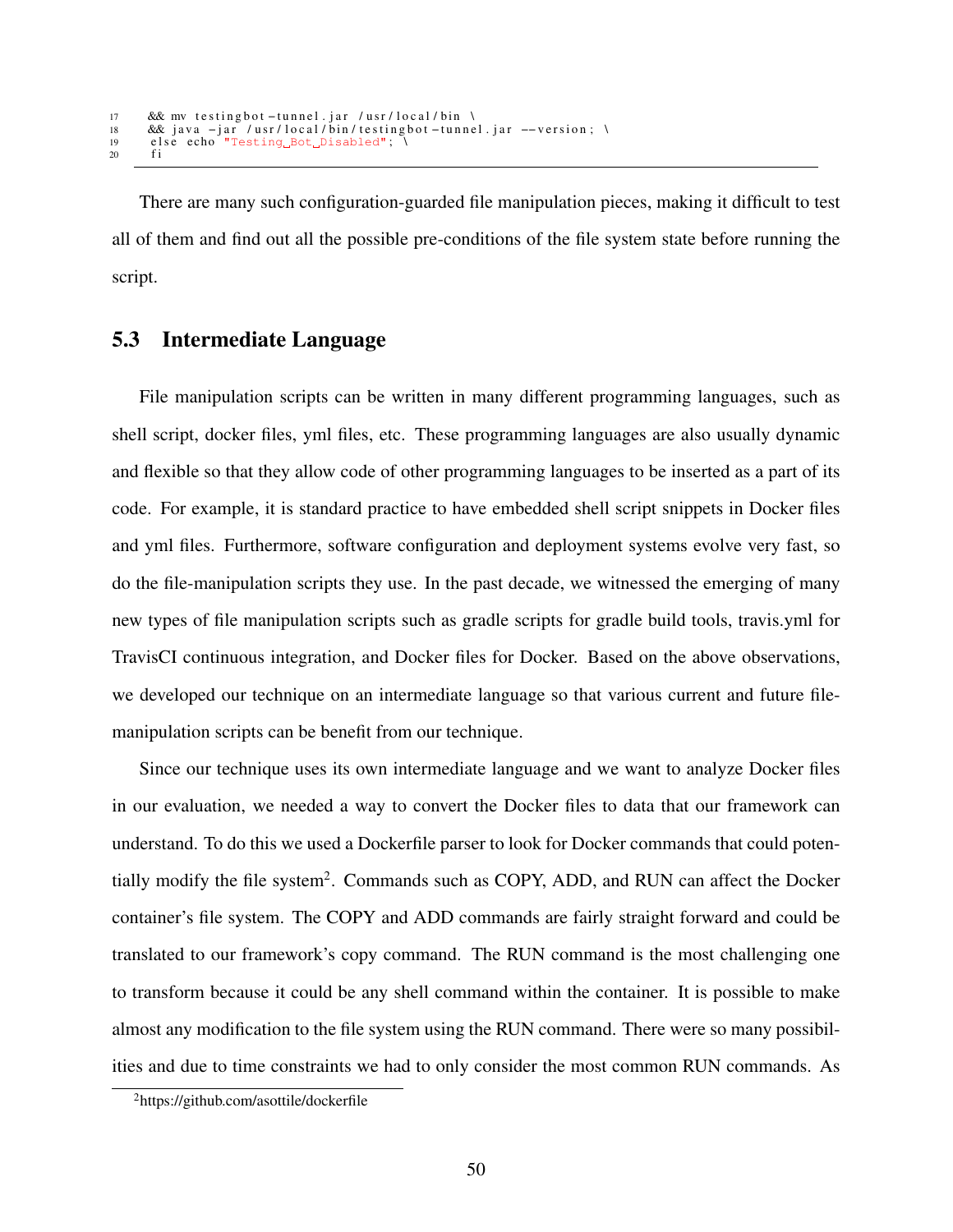per Docker's Dockerfile documentation, the RUN command is run in a shell, which by default is '/bin/sh -c' on Linux<sup>[3](#page-60-1)</sup>. In an effort to handle most RUN file cases, we implemented a shell parser to parse all the RUN commands within our Dockerfile data set<sup>[4](#page-60-2)</sup>. We searched through all the RUN commands and counted each shell command occurrence. We decided to support the top 25 shell commands with the highest number of occurrences that may modify the file system.

## <span id="page-60-0"></span>5.4 Approach

## 5.4.1 Abstraction Domain

In our technique, we use automaton as the abstract domain. The automaton represents all possibly existing file paths in the file system at a program point. For example, for the following piece of code, the automaton at the end of the program is shown in Figure [5.1](#page-61-0)

```
mkdir 'tmp'
2 if (other) {<br>3 touch 'tmp\abc'
4 }else {<br>5 touch 'def'
6 }
```
In figure 1, we can see that, FiFA uses a post fix "/" to indicate that a path value is a folder. So FiFA can detect errors when a file is being referred to as a folder and vice versa.

## 5.4.2 Transfer Functions

To infer the pre-condition of a file-manipulation script, we need to run our analysis backward from the end of the script. The abstract domain is initialized as an empty automaton because no directory tree assumption is required at the end of a script. Whenever our analysis passed a file manipulation operation, it needs to apply the transfer function to the abstract domain. Note that we maintain two abstraction domains, one for positive pre-conditions (indicating that certain paths need to be existing, denoted as  $D$ ), and the other for negative pre-conditions (indicating that certain paths must not be existing, denoted as N).

Since the basic operations such as union are well defined for automaton abstract domain, we

<span id="page-60-1"></span><sup>3</sup>https://docs.docker.com/engine/reference/builder/#run

<span id="page-60-2"></span><sup>4</sup>https://github.com/mvdan/sh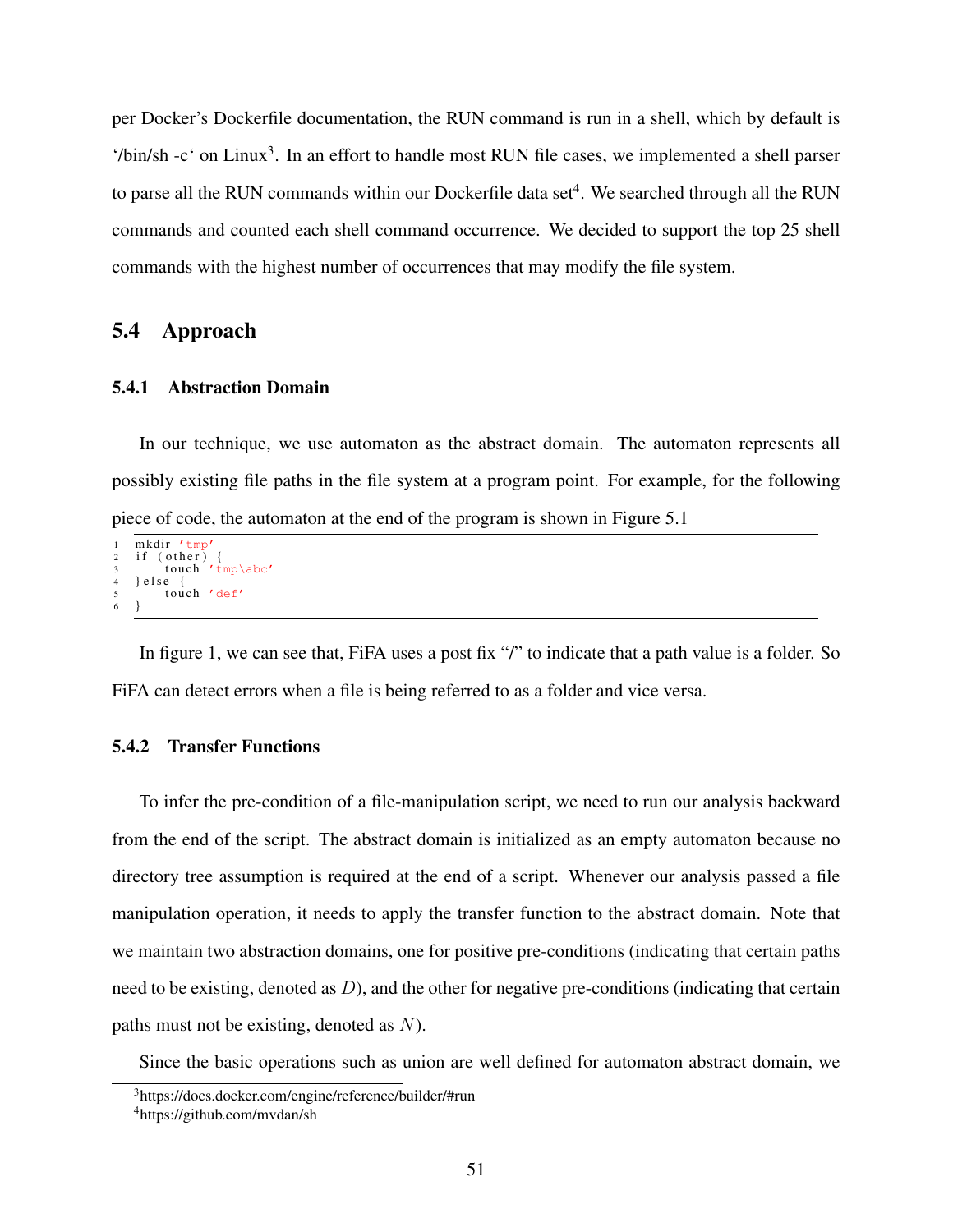<span id="page-61-0"></span>

Figure 5.1: An Exemplar FSS Automaton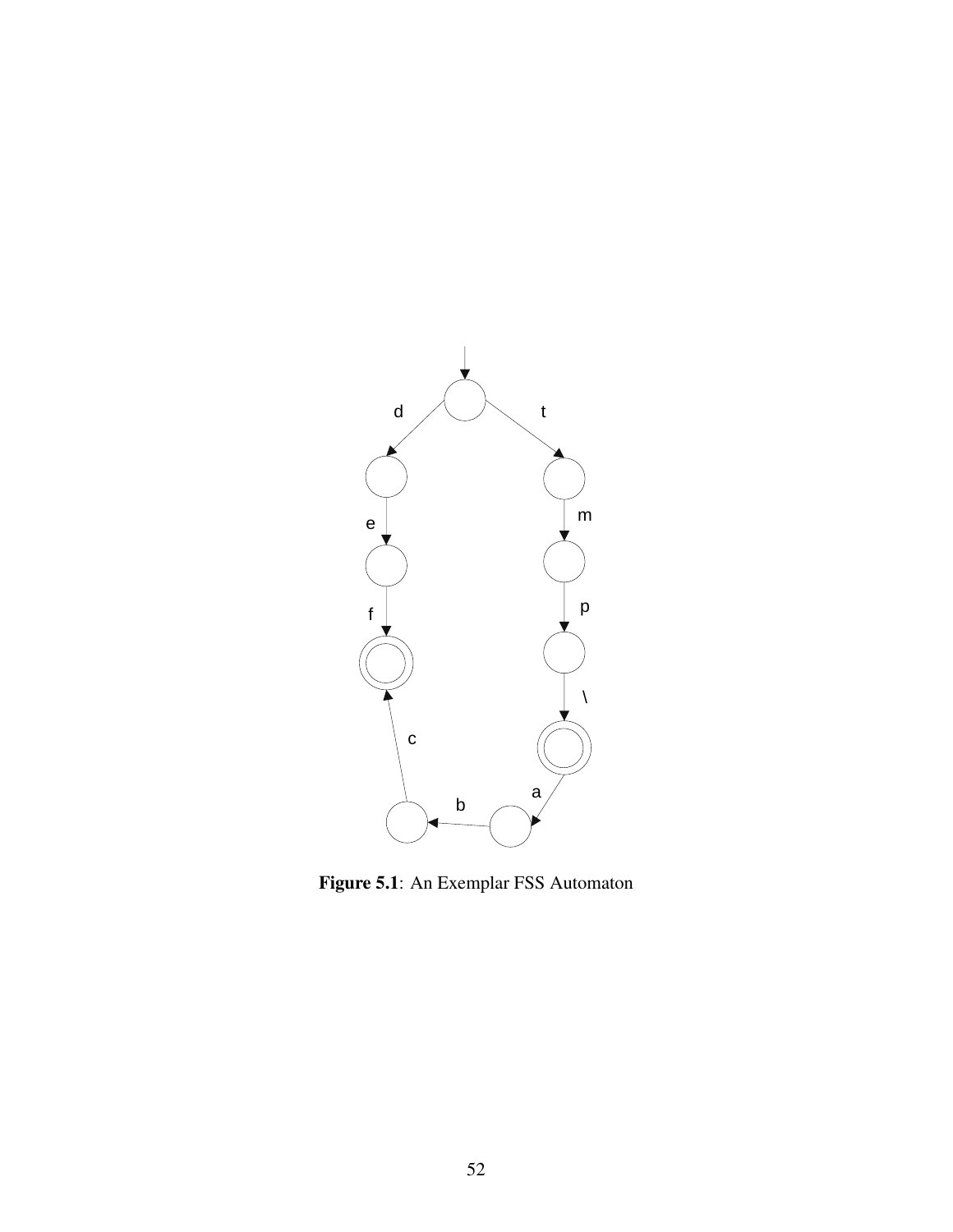just introduce our transfer functions for the basic file operations: touch, mkdir, cp, and rm. The mv operation can be presented as a cp operation and a rm operation, so we just translate it to two more basic operations. In particular, transfer functions for the five basic operations are presented below.

\n
$$
\text{touch } x: N = N \cup \text{automaton}(x)
$$
\n

\n\n $D = D \cup \text{parentdir}(x)$ \n

\n\n (5.1)\n

$$
mkdir \ x : N = N \cup automaton(x + \text{``/''})
$$
  

$$
D = D \cup parentdir(x)
$$
 (5.2)

$$
cp x y : N = N \cup automaton(y + basename(x))
$$
\n
$$
D = D \cup automaton(x)
$$
\n
$$
rm x : D = D \cup automaton(x)
$$
\n(5.4)

In the functions, we use  $D$  and  $N$  to denote the positive and negative abstract domain before (on the right hand side) and after (on the left hand side) the operation. We use function  $automaton(x)$ to denote the automaton generated by string analysis for path variable  $x$ . It should be noted that we do not have a transfer function for cd because it does not change the file system state, but only change the current directory. We handle cd by moving CD flags (indicating Current Directory) on the states of the FSS automaton. When  $cd \times x$  is encountered, we will calculate the intersection between FSS automaton D and  $automaton(x)$ , and put flags on the states in D which are paired with an acceptance state of  $automaton(x)$  during the intersection process, and remove CD flags from all other states. For  $rm$  and  $rm$ ; we will do the automaton difference only if x is a constant string, to make sure our transfer functions are conservative. Otherwise since  $automaton(x)$  is an over-estimation of x's possible values, the difference between D and  $automaton(x)$  can be an under-estimation.

We use function  $basename(x)$  to denote the automaton generated by extracting the base file-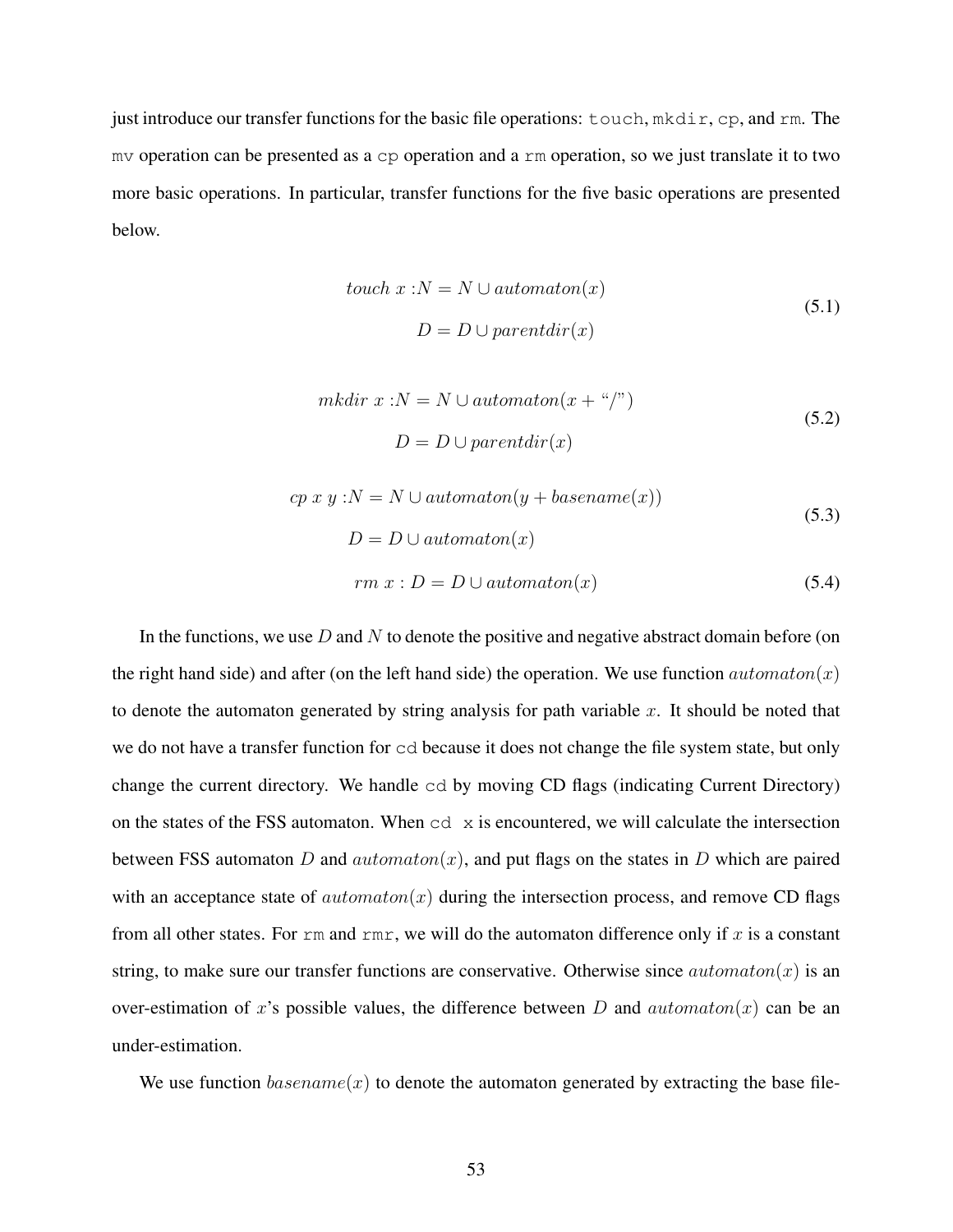name of a path variable x. Here we can see that because x is an automaton, the function basename can only be implemented as a transducer, which is presented in Figure [5.2.](#page-63-0) In the finite state transducer, we use  $eps$  to denote  $\epsilon$ , and textitu0001-uffff to denote the whole character set  $\Sigma$ , and  $*$  as an output indicates that the output of the transducer at the specific transition will be the same as the input.

<span id="page-63-0"></span>

Figure 5.2: FST to extract the basename

We use function  $parentdir(x)$  to denote the automaton generated by extracting the parent directory of a path variable x. For example, the parent directory of a regular expression  $a/b/c|a/d$ would be  $a/b/|a/$ . The transducer to extract parent directory from a path variable x is presented in Figure [5.3.](#page-63-1)

<span id="page-63-1"></span>

Figure 5.3: FST to extract the parent folder

The definition of paths in file manipulation scripts can be various. For example,  $mkdir = abc$ and mkdir abc/ both create a folder with name abc. This may cause our automaton to have extra file path separators, resulting in double file path separators or extra file path separator at the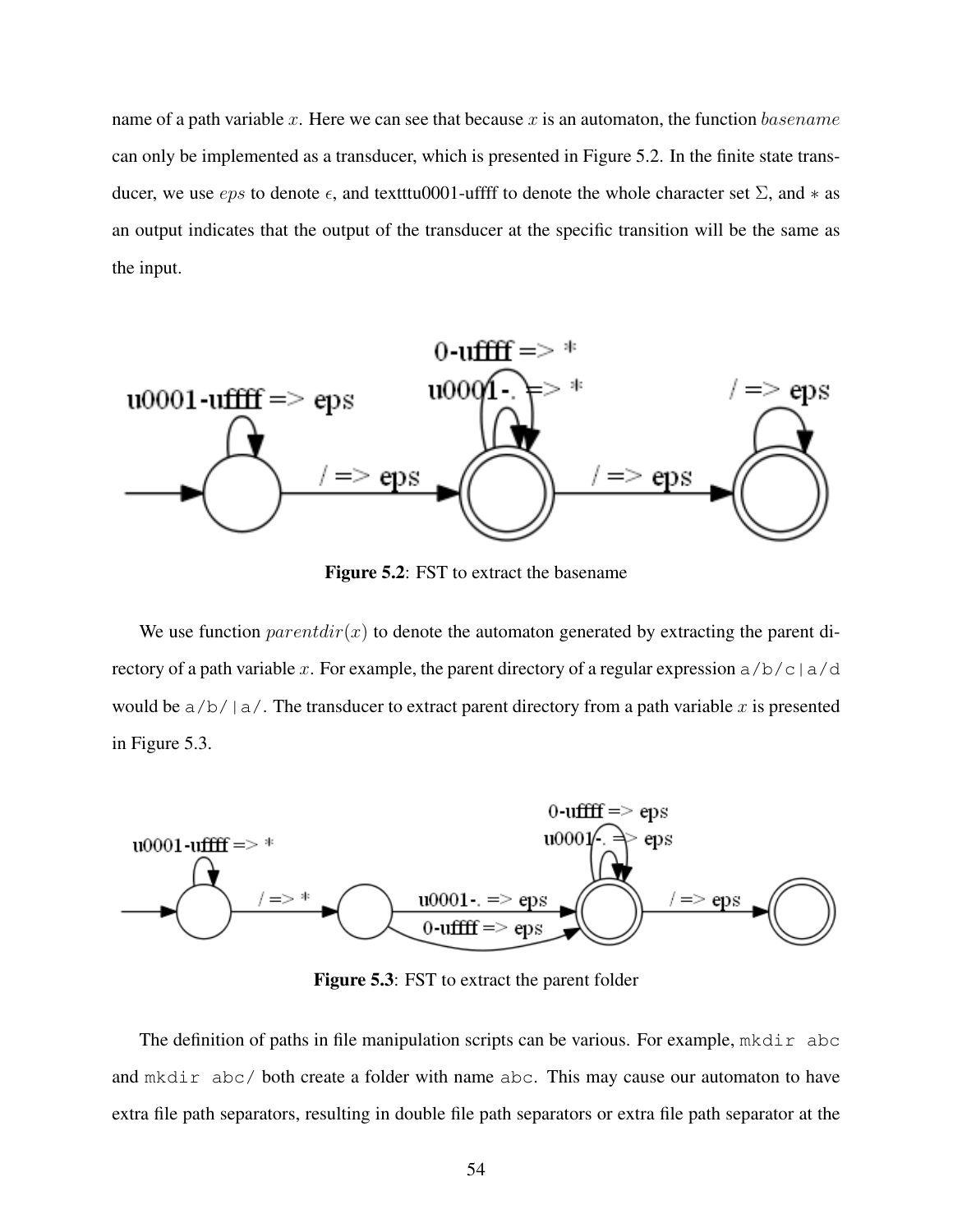end of a path value. To remove such extra path separators, we design the following two finite state transducers as shown in Figures [5.4](#page-64-1) and [5.5.](#page-64-2)

<span id="page-64-1"></span>

Figure 5.4: FST to remove double file path separators

<span id="page-64-2"></span>

Figure 5.5: FST to remove the last file path separator

# <span id="page-64-0"></span>5.5 Evaluation

## 5.5.1 Evaluation Setup

In our evaluation, we use a set of Docker files from a popular curated list of Docker resources and projects on Github<sup>[5](#page-64-3)</sup>. We created a simple program to extract any projects that included any source code written using the Go programming language. We used a Dockerfile from each repository and automatically parsed them to generate an intermediate script that our framework could use to perform the analysis.

<span id="page-64-3"></span><sup>5</sup>https://github.com/veggiemonk/awesome-docker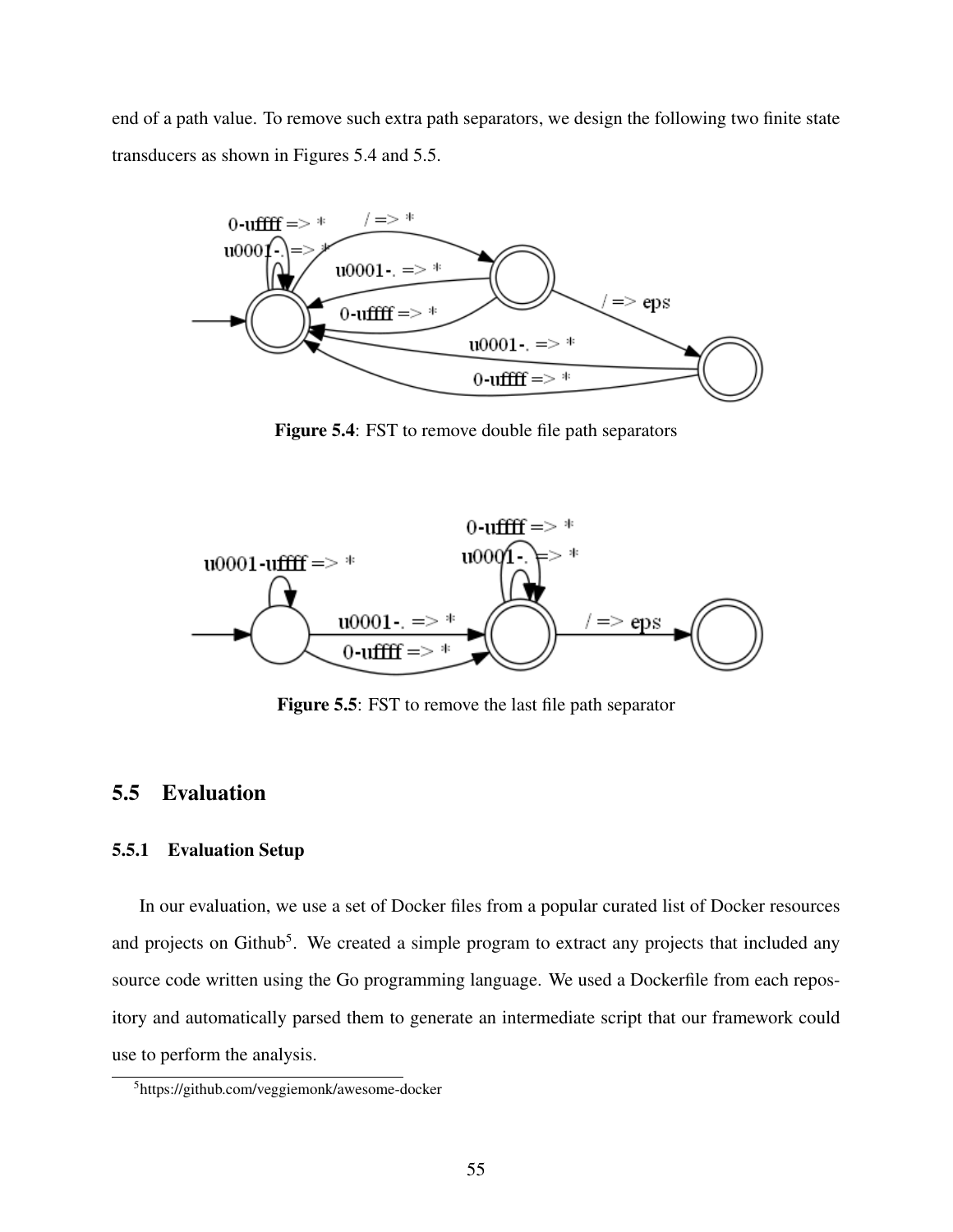The results presented in this report were performed on a computer running Windows 10 with an Intel i7-6700K CPU and 16GB RAM. Our implementation and all evaluation subjects are available at our anonymous project website<sup>[6](#page-65-0)</sup>.

## 5.5.2 Evaluation Results

Our evaluation results are presented in Table [5.1.](#page-65-1) The Columns 2-9 present the execution time of Control Flow analysis, String analysis, FiFA round 1, FiFA round 2, total line number of the docker file, total line number of the converted FMIL file, the number of nodes in precondition, and the number of nodes in post condition, respectively. From the results we can see that on average FiFA's execution time is 80 milliseconds in total. Note that we run FiFA twice when applying it. In the first round, FiFA will report errors when a file is referred to but not generated by earlier statements. Since most file-manipulation scripts run in an existing file system and assumes the existence of certain paths, we consider these reported errors to be warnings and simply add the missing path to the initial FSS automaton. It should be noted that in this process, FiFA can infer the precondition required by the file-manipulation script to successfully run. In the second round, FiFA will use the inferred precondition as the initial FSS automaton so that FiFA will report "file not found" errors in the second round because all preconditions are satisfied.

<span id="page-65-1"></span>

| Dockerfile         | Live           | Str.             | <b>FiFA</b> | FiFA  | <b>LOC</b> | <b>LOC</b>     | Pre            | Post           |
|--------------------|----------------|------------------|-------------|-------|------------|----------------|----------------|----------------|
|                    | Ana.           | Ana.             | Run 1       | Run 2 | Dockerfile | <b>FFA</b>     | Size           | <b>Size</b>    |
| appcelerator/amp   | $\overline{2}$ | $\boldsymbol{0}$ | 102         | 84    | 5          | 3              | 47             | 62             |
| bcicen/ctop        | $\overline{0}$ | $\mathbf{1}$     | 263         | 366   | 13         | $\tau$         | 46             | 109            |
| caicloud/cyclone   | $\overline{0}$ | $\overline{0}$   | 8           | 13    | 18         | $\mathbf{1}$   | $\overline{2}$ | $\overline{2}$ |
| Century/dray       | $\overline{0}$ | $\overline{0}$   | 8           | 10    | 5          | 1<br>-1        | 6              | 6              |
| cisco/elsy         | $\overline{0}$ | $\mathbf{1}$     | 69          | 120   | 16         | $\overline{2}$ | 69             | 76             |
| cloud66/habitus    | $\overline{0}$ | $\overline{0}$   | 128         | 136   | 14         | 5              | 40             | 45             |
| containous/traefik | $\overline{0}$ | $\overline{0}$   | 33          | 20    | 16         | $\overline{2}$ | 15             | 15             |

<span id="page-65-0"></span><sup>6</sup>https://sites.google.com/site/fifarepo/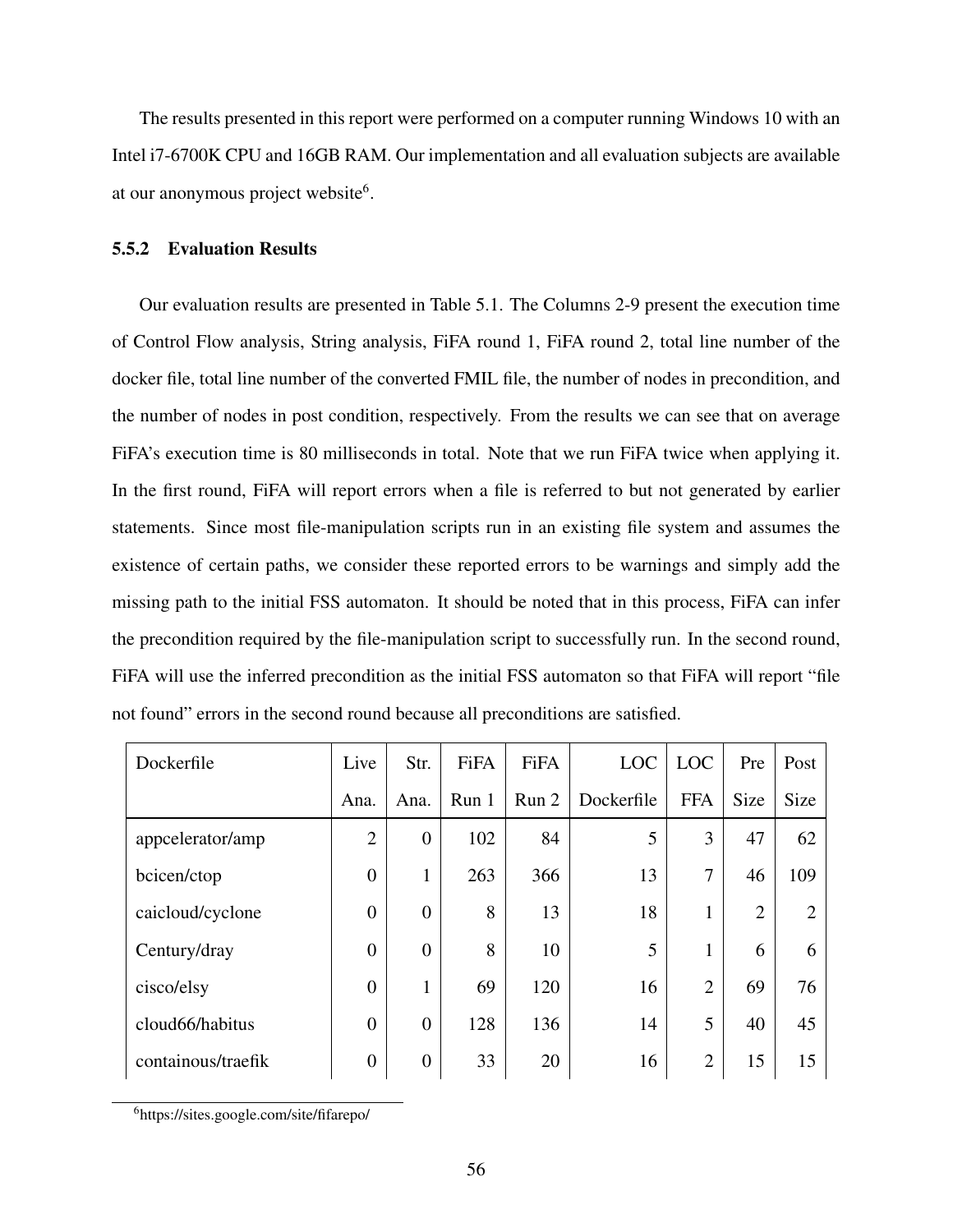| ContainX/netshare       | $\overline{0}$   | $\overline{0}$   | 86  | 89  | 7  | 3              | 3              | 52             |
|-------------------------|------------------|------------------|-----|-----|----|----------------|----------------|----------------|
| cpuguy83/ambassador     | $\boldsymbol{0}$ | $\boldsymbol{0}$ | 85  | 112 | 5  | $\overline{2}$ | 84             | 100            |
| crosbymichael/dockersql | $\boldsymbol{0}$ | $\boldsymbol{0}$ | 39  | 32  | 5  | $\overline{2}$ | 43             | 43             |
| CWSpear/persist         | $\overline{0}$   | $\boldsymbol{0}$ | 15  | 15  | 9  | $\mathbf{1}$   | $\overline{2}$ | 29             |
| Dataman/crane           | $\boldsymbol{0}$ | $\boldsymbol{0}$ | 5   | 5   | 7  | $\mathbf{1}$   | $\overline{2}$ | $\overline{2}$ |
| deltaskelta/alertd      | $\overline{0}$   | 1                | 15  | 9   | 30 | $\overline{2}$ | 14             | 14             |
| dnephin/dobi            | $\boldsymbol{0}$ | 1                | 13  | 20  | 6  | 3              | 15             | 20             |
| docker-flow/monitor     | $\boldsymbol{0}$ | $\boldsymbol{0}$ | 75  | 80  | 12 | $\overline{2}$ | 63             | 89             |
| docker-slim/slim        | $\overline{0}$   | $\boldsymbol{0}$ | 18  | 19  | 8  | $\overline{2}$ | 16             | 16             |
| docker/distribution     | 1                | $\boldsymbol{0}$ | 113 | 120 | 5  | 4              | 53             | 126            |
| docker/libcompose       | $\overline{0}$   | $\boldsymbol{0}$ | 107 | 163 | 51 | 9              | 71             | 116            |
| docker/machine          | $\overline{0}$   | $\boldsymbol{0}$ | 36  | 25  | 14 | 3              | 37             | 40             |
| drone/drone             | $\boldsymbol{0}$ | $\boldsymbol{0}$ | 18  | 17  | 42 | 6              | $\overline{2}$ | 36             |
| etcd-io/etcd            | $\boldsymbol{0}$ | $\mathbf{1}$     | 3   | 3   | 34 | $\overline{2}$ | $\overline{2}$ | $\overline{2}$ |
| fabiolb/fabio           | $\boldsymbol{0}$ | $\boldsymbol{0}$ | 21  | 17  | 42 | 6              | $\overline{2}$ | 36             |
| fsouza/dockerclient     | $\boldsymbol{0}$ | $\boldsymbol{0}$ | 31  | 58  | 14 | 5              | 40             | 45             |
| genuinetools/bane       | $\boldsymbol{0}$ | $\boldsymbol{0}$ | 62  | 50  | 25 | 6              | 62             | 101            |
| genuinetools/img        | $\boldsymbol{0}$ | $\boldsymbol{0}$ | 46  | 27  | 15 | 3              | 88             | 88             |
| genuinetools/reg        | $\boldsymbol{0}$ | $\boldsymbol{0}$ | 48  | 45  | 26 | 7              | 60             | 97             |
| goharbor/harbor         | $\overline{0}$   | $\boldsymbol{0}$ | 45  | 29  | 13 | 3              | 88             | 88             |
| GoogleContainer/diff    | $\boldsymbol{0}$ | $\boldsymbol{0}$ | 22  | 21  | 6  | $\overline{2}$ | $\overline{2}$ | 41             |
| GoogleContainer/test    | $\overline{0}$   | $\overline{0}$   | 14  | 21  | 7  | $\mathbf{1}$   | 37             | 57             |
| google/cadvisor         | $\overline{0}$   | $\overline{0}$   | 16  | 16  | 42 | 6              | $\overline{2}$ | 36             |
| harbur/captain          | $\overline{0}$   | $\overline{0}$   | 6   | 6   | 6  | $\overline{2}$ | $\overline{2}$ | 13             |
| hashicorp/nomad         | $\boldsymbol{0}$ | $\overline{0}$   | 18  | 24  | 6  | $\overline{2}$ | 40             | 42             |
| hasura/gitkube          | $\boldsymbol{0}$ | 1                | 22  | 19  | 42 | 6              | $\overline{2}$ | 36             |
| howtowhale/dvm          | $\boldsymbol{0}$ | $\boldsymbol{0}$ | 51  | 54  | 13 | 3              | 88             | 88             |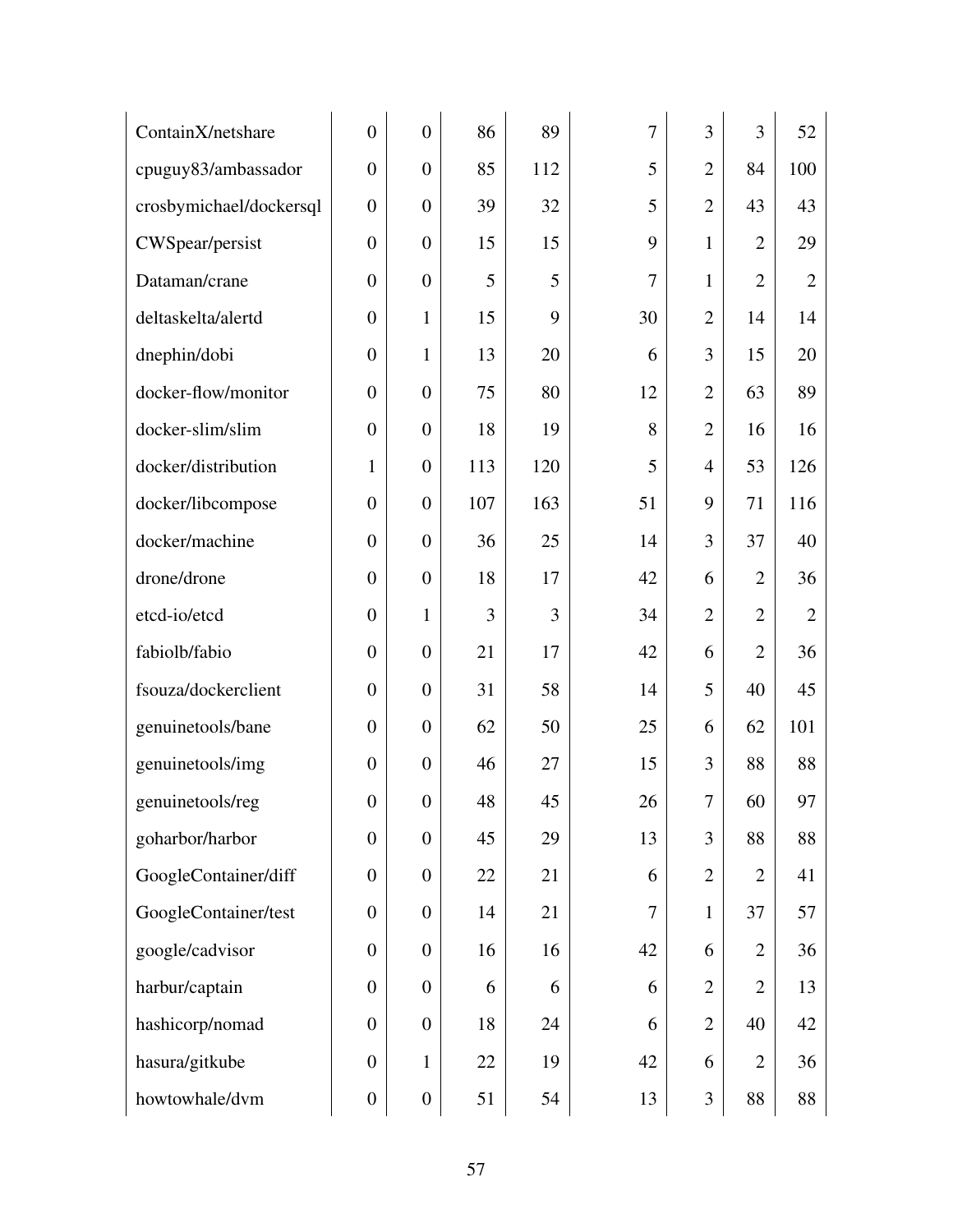| iron-io/functions     | $\overline{0}$   | $\overline{0}$   | $\overline{4}$ | 3              | $\overline{4}$ | $\mathbf{1}$            | $\overline{2}$ | $\overline{2}$ |
|-----------------------|------------------|------------------|----------------|----------------|----------------|-------------------------|----------------|----------------|
| istio/istio           | $\boldsymbol{0}$ | $\overline{0}$   | 26             | 45             | 16             | $\mathbf{1}$            | 45             | 45             |
| ivanilves/lstags      | $\boldsymbol{0}$ | $\overline{0}$   | 25             | 14             | 17             | $\overline{2}$          | 26             | 26             |
| jessfraz/dockfmt      | $\boldsymbol{0}$ | $\boldsymbol{0}$ | 158            | 146            | 25             | 6                       | 64             | 105            |
| jlhawn/dockramp       | $\boldsymbol{0}$ | $\overline{0}$   | 8              | 8              | 14             | $\mathbf{1}$            | 11             | 12             |
| jwilder/docker-gen    | $\boldsymbol{0}$ | $\boldsymbol{0}$ | $\tau$         | 5              | 8              | $\mathbf{1}$            | $\overline{2}$ | 6              |
| jwilder/dockerize     | $\boldsymbol{0}$ | $\boldsymbol{0}$ | 23             | 24             | 12             | $\mathbf{2}$            | 30             | 30             |
| kubernetes/kubernetes | $\boldsymbol{0}$ | $\overline{0}$   | 14             | 14             | 43             | 3                       | $\overline{2}$ | 36             |
| mayflower/docker-ls   | $\boldsymbol{0}$ | $\overline{0}$   | 14             | 14             | 5              | $\mathbf{1}$            | $\overline{2}$ | $\mathbf{2}$   |
| moncho/dry            | $\boldsymbol{0}$ | $\boldsymbol{0}$ | 12             | 16             | 16             | $\mathbf{2}$            | 21             | 21             |
| mudler/companion      | $\mathbf{1}$     | $\boldsymbol{0}$ | 63             | 28             | 15             | 3                       | 88             | 88             |
| mutable/factory       | $\mathbf{1}$     | $\boldsymbol{0}$ | 30             | 51             | 14             | 5                       | 40             | 45             |
| openfaas/faas         | $\overline{0}$   | $\boldsymbol{0}$ | 20             | 19             | 42             | 6                       | $\overline{2}$ | 36             |
| oracle/smith          | $\boldsymbol{0}$ | $\boldsymbol{0}$ | 18             | $\tau$         | 12             | 3                       | 15             | 15             |
| prologic/autodock     | $\boldsymbol{0}$ | $\boldsymbol{0}$ | 35             | 47             | 20             | 3                       | 50             | 79             |
| rancher/convoy        | $\boldsymbol{0}$ | $\boldsymbol{0}$ | 8              | 13             | 11             | 1                       | 33             | 32             |
| rancher/rancher       | $\boldsymbol{0}$ | $\boldsymbol{0}$ | 20             | 20             | 42             | 6                       | $\overline{2}$ | 36             |
| remind101/empire      | $\boldsymbol{0}$ | $\boldsymbol{0}$ | 16             | 16             | 5              | $\overline{2}$          | 38             | 38             |
| rexray/rexray         | $\boldsymbol{0}$ | $\boldsymbol{0}$ | 15             | 15             | 11             | $\overline{4}$          | $\overline{2}$ | 54             |
| stelligent/mu         | $\overline{0}$   | $\overline{0}$   | 3              | $\overline{3}$ | 6              | $\mathbf{1}$            | $\overline{2}$ | $\overline{2}$ |
| theupdate/notary      | $\overline{0}$   | $\boldsymbol{0}$ | 10             | 12             | 6              | $\overline{2}$          | 26             | 27             |
| tianon/gosu           | $\overline{0}$   | $\boldsymbol{0}$ | 22             | 26             | 49             | $\overline{4}$          | 35             | 56             |
| tpbowden/router       | $\overline{0}$   | $\boldsymbol{0}$ | 10             | 12             | 5              | $\mathbf{1}$            | 27             | 26             |
| weaveworks/weave      | $\boldsymbol{0}$ | $\boldsymbol{0}$ | 5              | 6              | 14             | $\mathbf{1}$            | 12             | 12             |
| <b>Average</b>        | $\boldsymbol{0}$ | $\boldsymbol{0}$ | 38             | 42             | 17             | $\overline{\mathbf{3}}$ | 30             | 45             |

Table 5.1: Execution Time and Sizes of Automatons (ms)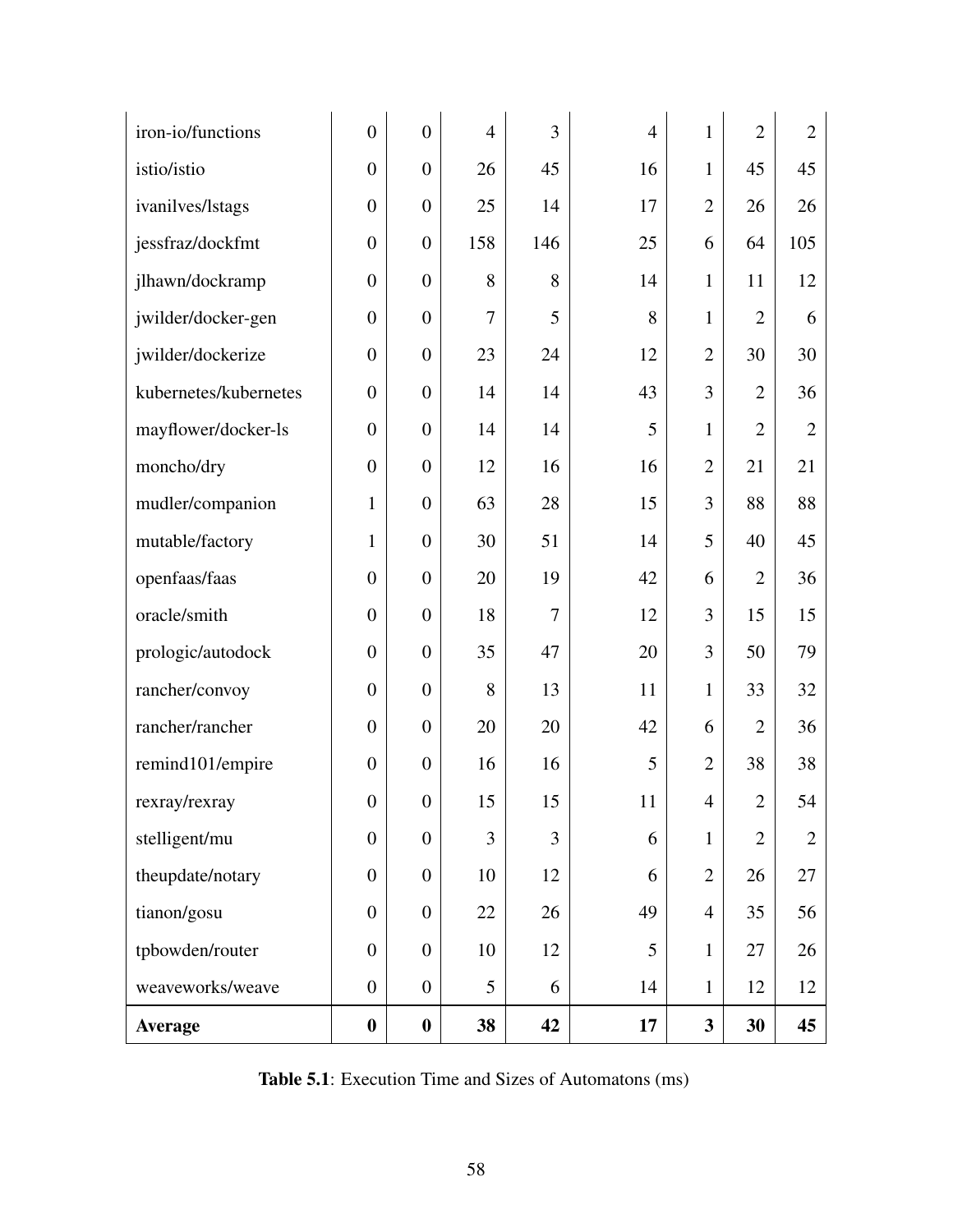## 5.5.3 Qualitative Analysis

In this subsection, we present a simple example to show what our pre-conditions and postconditions look like. The following dockerfile is from dnephin/dobi that we analyzed using our framework. It consists of six Dockerfile commands.

```
FROM rails:5
   WORKDIR / code<br>COPY setup
3 COPY setup sh / code/<br>4 RUN / setup sh
4 RUN ./setup.sh<br>5 WORKDIR /code/blog
6 \text{CMD} ["bin/rails", "server", "-b", "0.0.0.0"]
```
Then, we were able to transform the Dockerfile commands to the following FMIL code shown

below.

```
1 cd '/code' ;
2 touch '/code/setup.sh';<br>3 touch 'setup.sh';
3 touch 'setup.sh';<br>4 cd '/code/blog':
    cd '/code/blog';
```
Running this FMIL script in our framework gives us the following output.

```
\begin{array}{cc}\n 1 & \text{dnephin\_dobi\_Dockerfile} \\
 2 & \text{***} & \text{Run:} & 0\n \end{array}2 ***** Run: 0<br>3 ***** Run: 1
    ***** Run: 1
4 touch: cannot touch 'setup sh**': File already exists<br>5 Variable analysis elapsed time: 5ms
    Variable analysis elapsed time: 5ms
6 Grammar analysis elapsed time: 1ms
   FFA first run elapsed time: 59ms
8 FFA second run elapsed time: 59ms
9 Process finished with exit code 0
```
The pre-condition and post-condition FSS automatons of the dockerfile generated by our FiFA analysis tool are presented in Figure [5.6](#page-68-0) and Figure [5.7,](#page-69-0) respectively. It should be noted that, the original automatons generated by FiFA have only single character on each transition. For better readability, we combine multiple transitions on a chain to a single transition with a word on it. From the figures, we can see that FiFA successfully infers that the paths  $\sqrt{\text{code}}$  and /code/blog/ must exist before running the dockerfile. The post-condition also contains /code/setup.sh that is created by the COPY command at Line 3 of the original dockerfile.

<span id="page-68-0"></span>

Figure 5.6: Pre-condition FSS Automaton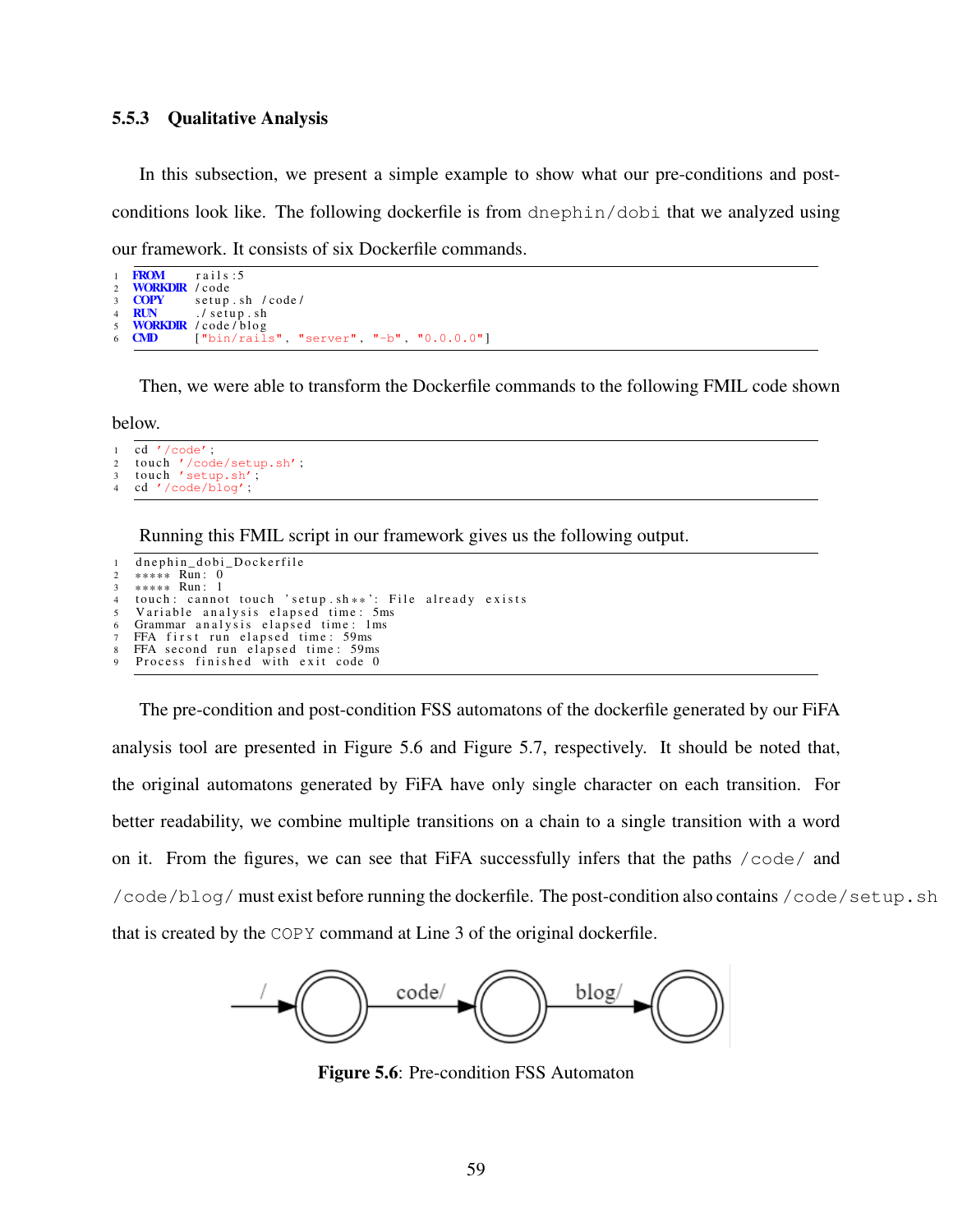<span id="page-69-0"></span>

Figure 5.7: Post-condition FSS Automaton

Due to the large size of generated automaton, we cannot show the complete automaton FiFA generated for the example in Section 2 of this paper. But they can be found at our anonymized website<sup>[7](#page-69-1)</sup>.

#### 5.5.4 Comparison With ShellCheck

In this subsection, we present the comparison of our technique with ShellCheck, an existing tool for detecting shell script warnings, errors and bad practices. Table [5.2](#page-69-2) shows the errors detected by our technique and ShellCheck. We add a check mark to the column 3 and/or 4 if the error can be detected by corresponding tool. From the table, we can see that FFA and ShellCheck detect different types of errors in shell scripts so FFA can provide additional help to shell script developers on top of ShellCheck.

<span id="page-69-2"></span>

| Script                 | Error                                       | <b>FFA</b>   | ShellCheck |
|------------------------|---------------------------------------------|--------------|------------|
| aambrioso1_pypi-flask- | WARNING: 'x' does not exist                 | √            |            |
| app_server_setup.sh    |                                             |              |            |
|                        | cp: cannot stat 'x': No such file or direc- | $\checkmark$ |            |
|                        | tory                                        |              |            |
|                        | rm: cannot remove $x$ : No such file or     | $\checkmark$ |            |
|                        | directory                                   |              |            |
|                        | cp: cannot stat 'x': No such file or direc- | $\checkmark$ |            |
|                        | tory                                        |              |            |

<span id="page-69-1"></span>7 longtable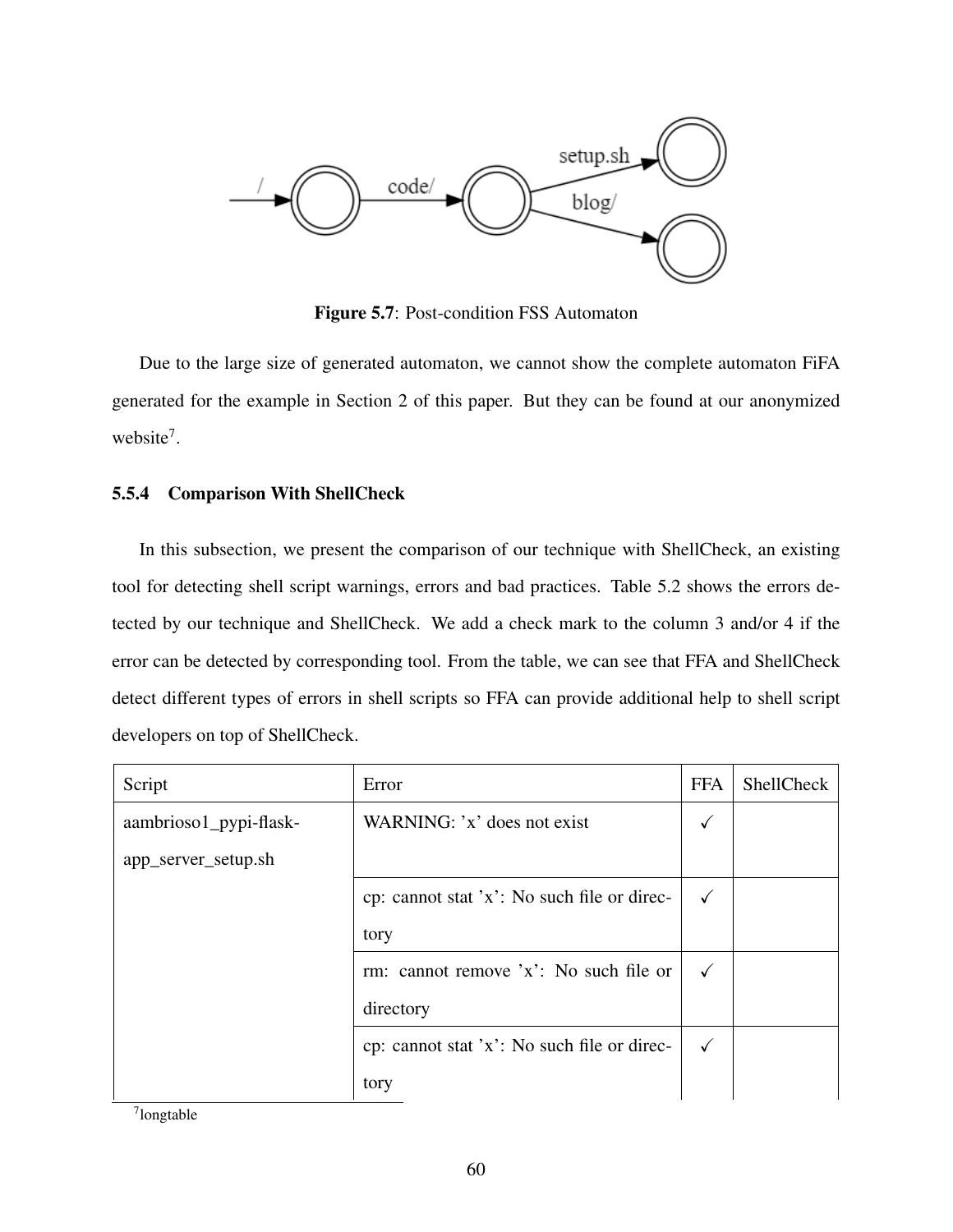|                          | SC2164: Use 'cd $\parallel$ exit' or 'cd $\parallel$ |              |              |
|--------------------------|------------------------------------------------------|--------------|--------------|
|                          | return' in case cd fails.                            |              |              |
|                          | SC1091: Not following: 'x' was not spec-             |              |              |
|                          | ified as input                                       |              |              |
| aim-leo_db-auto-         | WARNING: 'x' does not exist                          | $\checkmark$ |              |
| backup_add-schedule.sh   |                                                      |              |              |
|                          | SC2230: which is non-standard.<br>Use                |              | ✓            |
|                          | builtin 'command -v' instead.                        |              |              |
|                          | SC2086: Double quote to prevent glob-                |              | ✓            |
|                          | bing and word splitting.                             |              |              |
|                          | SC2006: Use $\$()$$ notation instead of              |              | $\checkmark$ |
|                          | legacy backticked ''.                                |              |              |
| andcan_dust_build.yml.sh | WARNING: 'x' does not exist                          | $\checkmark$ |              |
|                          | SC2148: Tips depend on target shell and              |              |              |
|                          | yours is unknown. Add a shebang.                     |              |              |
|                          | SC2164: Use 'cd $\parallel$ exit' or 'cd $\parallel$ |              | ✓            |
|                          | return' in case cd fails.                            |              |              |
| bismite_bismite-         | cp: 'x' and 'x' are the same file                    | $\checkmark$ |              |
| sdk_build_template.sh    |                                                      |              |              |
|                          | mkdir: cannot create directory 'x': File             |              |              |
|                          | exists                                               |              |              |
|                          | cp: cannot stat 'x': No such file or direc-          | ✓            |              |
|                          | tory                                                 |              |              |
|                          | WARNING: 'x' does not exist                          | $\checkmark$ |              |
|                          | SC2086: Double quote to prevent glob-                |              |              |
|                          | bing and word splitting.                             |              |              |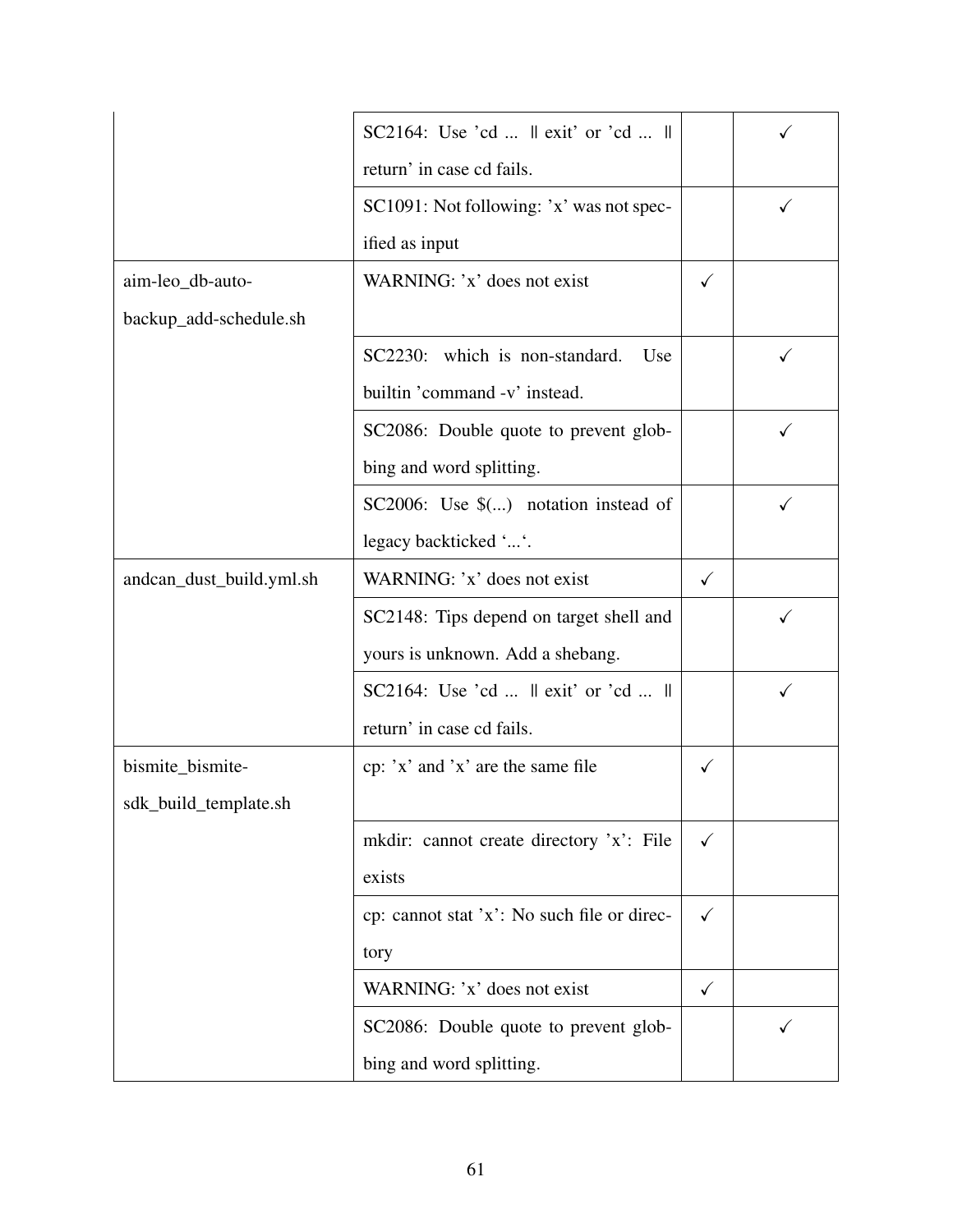| ColinPitrat_caprice32       | touch: cannot touch 'x': No such file or    | $\checkmark$ |   |
|-----------------------------|---------------------------------------------|--------------|---|
| _.travis.yml.sh             | directory                                   |              |   |
|                             | WARNING: 'x' does not exist                 | $\checkmark$ |   |
|                             | SC2148: Tips depend on target shell and     |              |   |
|                             | yours is unknown. Add a shebang.            |              |   |
|                             | SC2069: To redirect stdout+stderr, 2>&1     |              |   |
|                             | must be last                                |              |   |
| eclipse-embed-cdt_eclipse-  | cp: 'x' and 'x' are the same file           | $\checkmark$ |   |
| plugins_builds-upload.sh    |                                             |              |   |
|                             | SC2012: Use find instead of ls to better    |              |   |
|                             | handle non-alphanumeric filenames.          |              |   |
| hezrq_dotfiles_install.sh   | WARNING: 'x' does not exist                 | $\checkmark$ |   |
|                             | SC2164: Use 'cd     exit' or 'cd            |              | ✓ |
|                             | return' in case cd fails.                   |              |   |
|                             | SC2086: Double quote to prevent glob-       |              | ✓ |
|                             | bing and word splitting.                    |              |   |
| homeauto_nethunter_build.sh | mkdir: cannot create directory 'x': File    | $\checkmark$ |   |
|                             | exists                                      |              |   |
|                             | rm: cannot remove 'x': No such file or      | $\checkmark$ |   |
|                             | directory                                   |              |   |
|                             | cp: cannot stat 'x': No such file or direc- |              |   |
|                             | tory                                        |              |   |
|                             | SC2164: Use 'cd     exit' or 'cd            |              |   |
|                             | return' in case cd fails.                   |              |   |
|                             | SC2034: 'x' appears unused. Verify use      |              |   |
|                             | (or export if used externally).             |              |   |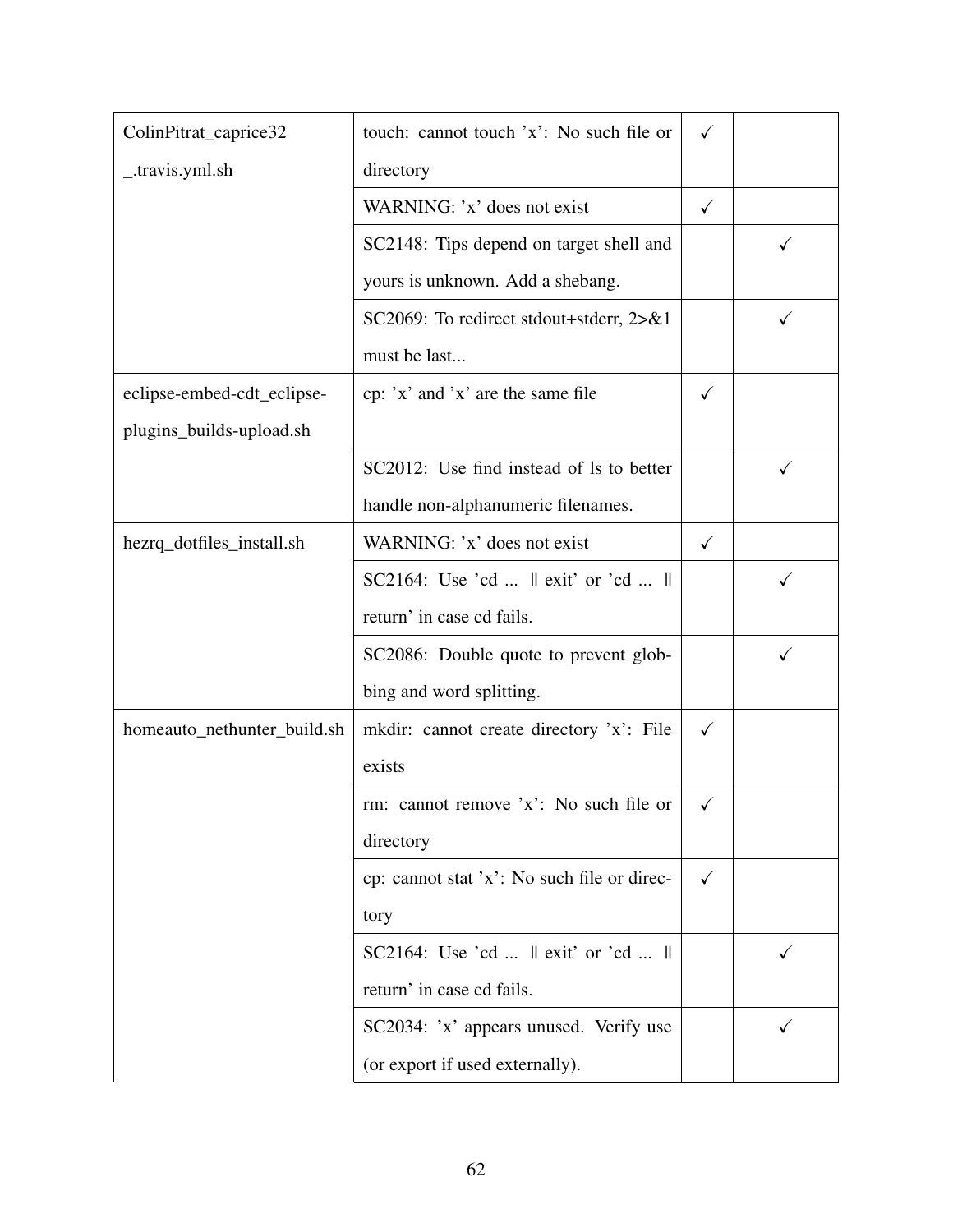|                              | SC2006: Use $\$()$$ notation instead of                                                 |              |   |
|------------------------------|-----------------------------------------------------------------------------------------|--------------|---|
|                              | legacy backticked ''.                                                                   |              |   |
|                              | SC2086: Double quote to prevent glob-                                                   |              |   |
|                              | bing and word splitting.                                                                |              |   |
|                              | $SC2004$ : / is unnecessary on arithmetic                                               |              |   |
|                              | variables.                                                                              |              |   |
|                              | C2035: Use $\ell$ <sup>*</sup> glob <sup>*</sup> or – <sup>*</sup> glob <sup>*</sup> so |              |   |
|                              | names with dashes won't become options.                                                 |              |   |
| ibm-garage-cloud_ibm-        | mkdir: cannot create directory 'x': File                                                | $\checkmark$ |   |
| garage-tiles_release.yaml.sh | exists                                                                                  |              |   |
|                              | WARNING: 'x' does not exist                                                             | $\checkmark$ |   |
|                              | SC2148: Tips depend on target shell and                                                 |              |   |
|                              | yours is unknown. Add a shebang.                                                        |              |   |
|                              | SC2002: Useless cat. Consider 'cmd <                                                    |              |   |
|                              | file $\vert \cdot \cdot \rangle$ or 'cmd file $\vert \cdot \rangle$ instead.            |              |   |
|                              | SC2086: Double quote to prevent glob-                                                   |              | ✓ |
|                              | bing and word splitting.                                                                |              |   |
| jhu-                         | cp: cannot stat 'x': No such file or direc-                                             | $\checkmark$ |   |
| cs318_vagrant_bootstrap.sh   | tory                                                                                    |              |   |
|                              | SC2164: Use 'cd $\parallel$ exit' or 'cd $\parallel$                                    |              |   |
|                              | return' in case cd fails.                                                               |              |   |
| JonMarten_RNAseq_scrap       | WARNING: 'x' does not exist                                                             |              |   |
| $_3_3a$ _map_cis_eQTLs       |                                                                                         |              |   |
| _submissions                 |                                                                                         |              |   |
| _script_3phenotest.sh        |                                                                                         |              |   |
|                              | SC1091: Not following: 'x' was not spec-                                                |              |   |
|                              | ified as input                                                                          |              |   |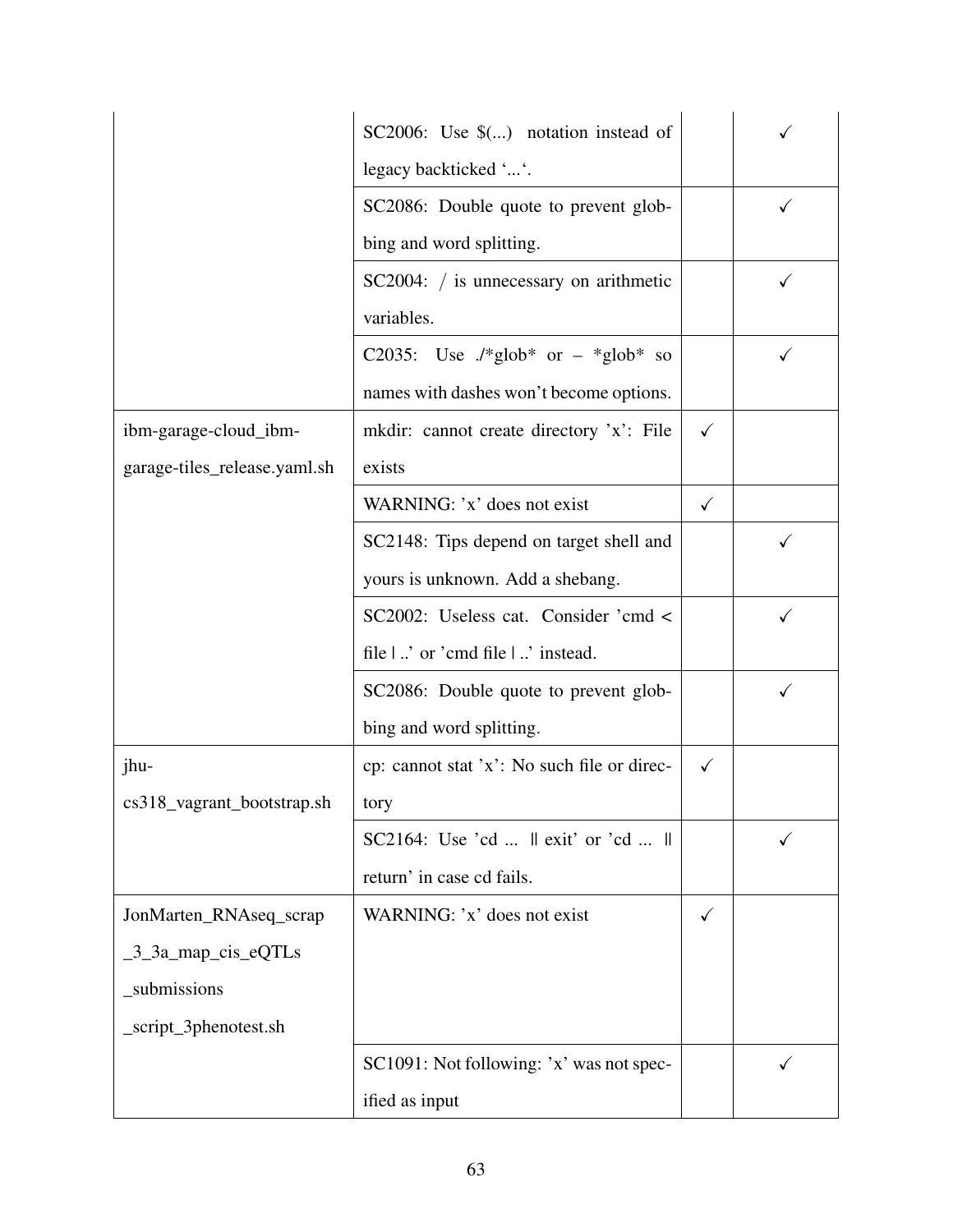| jpentland_rcfiles_startup.sh | SC2009: Consider using pgrep instead of  |              |  |
|------------------------------|------------------------------------------|--------------|--|
|                              | grepping ps output.                      |              |  |
|                              | SC2086: Double quote to prevent glob-    |              |  |
|                              | bing and word splitting.                 |              |  |
|                              | SC2002: Useless cat. Consider 'cmd <     |              |  |
|                              | file   ' or 'cmd file   ' instead.       |              |  |
|                              | SC2068: Double quote array expansions    |              |  |
|                              | to avoid re-splitting elements.          |              |  |
| lawrencewoodman_sblasm       | WARNING: 'x' does not exist              | $\checkmark$ |  |
| _.travis.yml.sh              |                                          |              |  |
|                              | SC2148: Tips depend on target shell and  |              |  |
|                              | yours is unknown. Add a shebang.         |              |  |
| layer <sub>6ai</sub> -       | mkdir: cannot create directory 'x': File | $\checkmark$ |  |
| labs_RecSys2020_run.sh       | exists                                   |              |  |
|                              | WARNING: 'x' does not exist              | $\checkmark$ |  |
|                              | SC2034: 'x' appears unused. Verify use   |              |  |
|                              | (or export if used externally).          |              |  |
| linkedin_kafka-              | SC2086: Double quote to prevent glob-    |              |  |
| monitor_single-cluster-      | bing and word splitting.                 |              |  |
| monitor.sh                   |                                          |              |  |
|                              | SC2068: Double quote array expansions    |              |  |
|                              | to avoid re-splitting elements.          |              |  |
| MaxDesiatov_swiftwasm-       | mkdir: cannot create directory 'x': File |              |  |
| build_build-toolchain.sh     | exists                                   |              |  |
|                              | SC1113: Use #!, not just #, for the she- |              |  |
|                              | bang.                                    |              |  |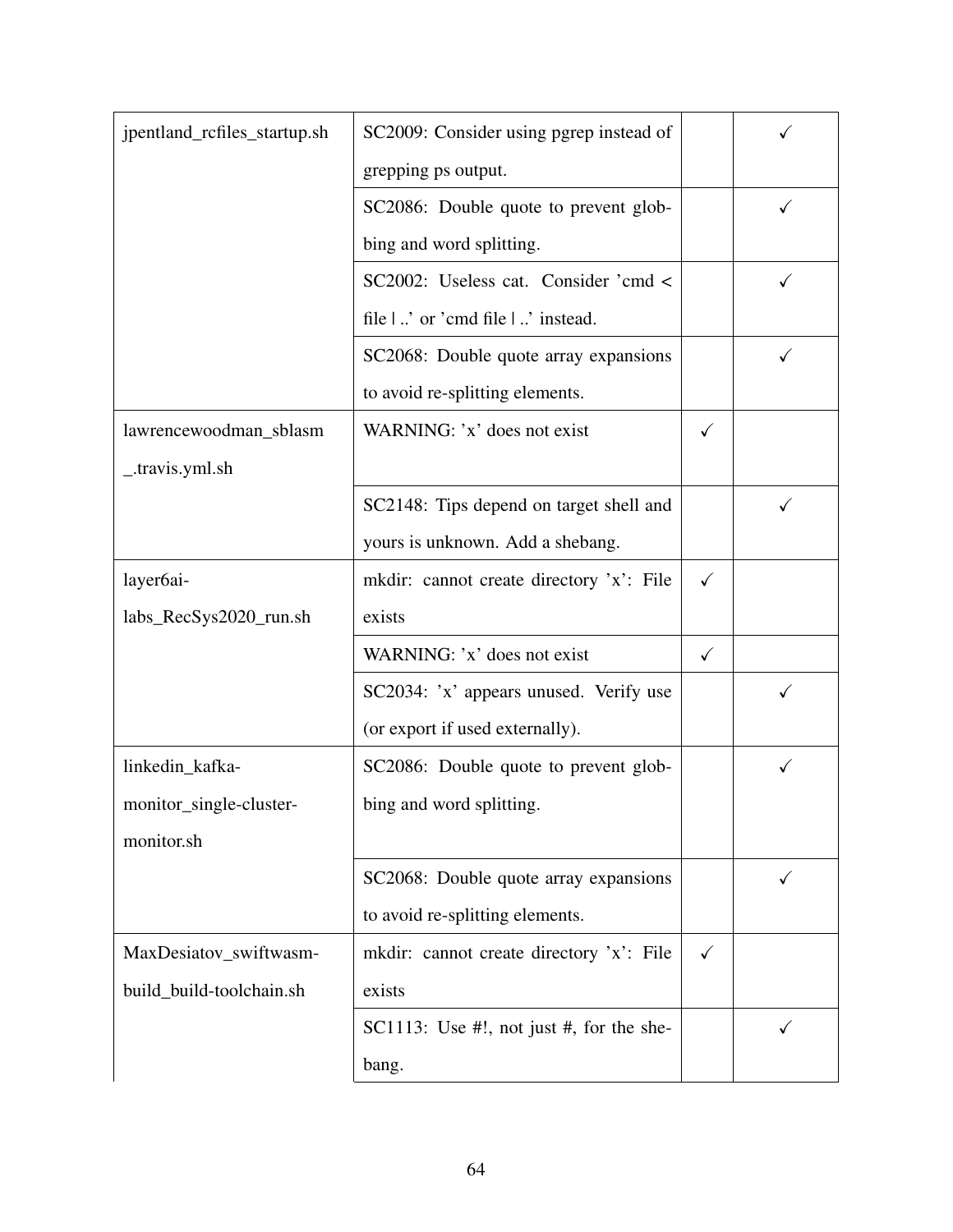|                            | SC2086: Double quote to prevent glob-                |              |   |
|----------------------------|------------------------------------------------------|--------------|---|
|                            | bing and word splitting.                             |              |   |
|                            | SC2034: 'x' appears unused. Verify use               |              |   |
|                            | (or export if used externally).                      |              |   |
|                            | SC2230: which is non-standard.<br>Use                |              |   |
|                            | builtin 'command -v' instead.                        |              |   |
| nwcd-samples_aws-instance- | WARNING: 'x' does not exist                          | ✓            |   |
| scheduler_buildspec.yml.sh |                                                      |              |   |
|                            | SC2148: Tips depend on target shell and              |              | ✓ |
|                            | yours is unknown. Add a shebang.                     |              |   |
|                            | SC2164: Use 'cd $\parallel$ exit' or 'cd $\parallel$ |              |   |
|                            | return' in case cd fails.                            |              |   |
|                            | SC2006: Use $\$()$$ notation instead of              |              | ✓ |
|                            | legacy backticked ''.                                |              |   |
|                            | SC2086: Double quote to prevent glob-                |              |   |
|                            | bing and word splitting.                             |              |   |
|                            | SC2154: bucket is referenced but not as-             |              | ✓ |
|                            | signed.                                              |              |   |
| pablochacin_operator-      | WARNING: 'x' does not exist                          | $\checkmark$ |   |
| sh_demo.sh                 |                                                      |              |   |
|                            | SC1091: Not following: ./screenplay.sh               |              |   |
|                            | was not specified as input (see shellcheck           |              |   |
|                            | $-x$ ).                                              |              |   |
| PokemonGoF_PokemonGo-      | WARNING: 'x' does not exist                          |              |   |
| Bot_setup.sh               |                                                      |              |   |
|                            | cp: cannot stat 'x': No such file or direc-          |              |   |
|                            | tory                                                 |              |   |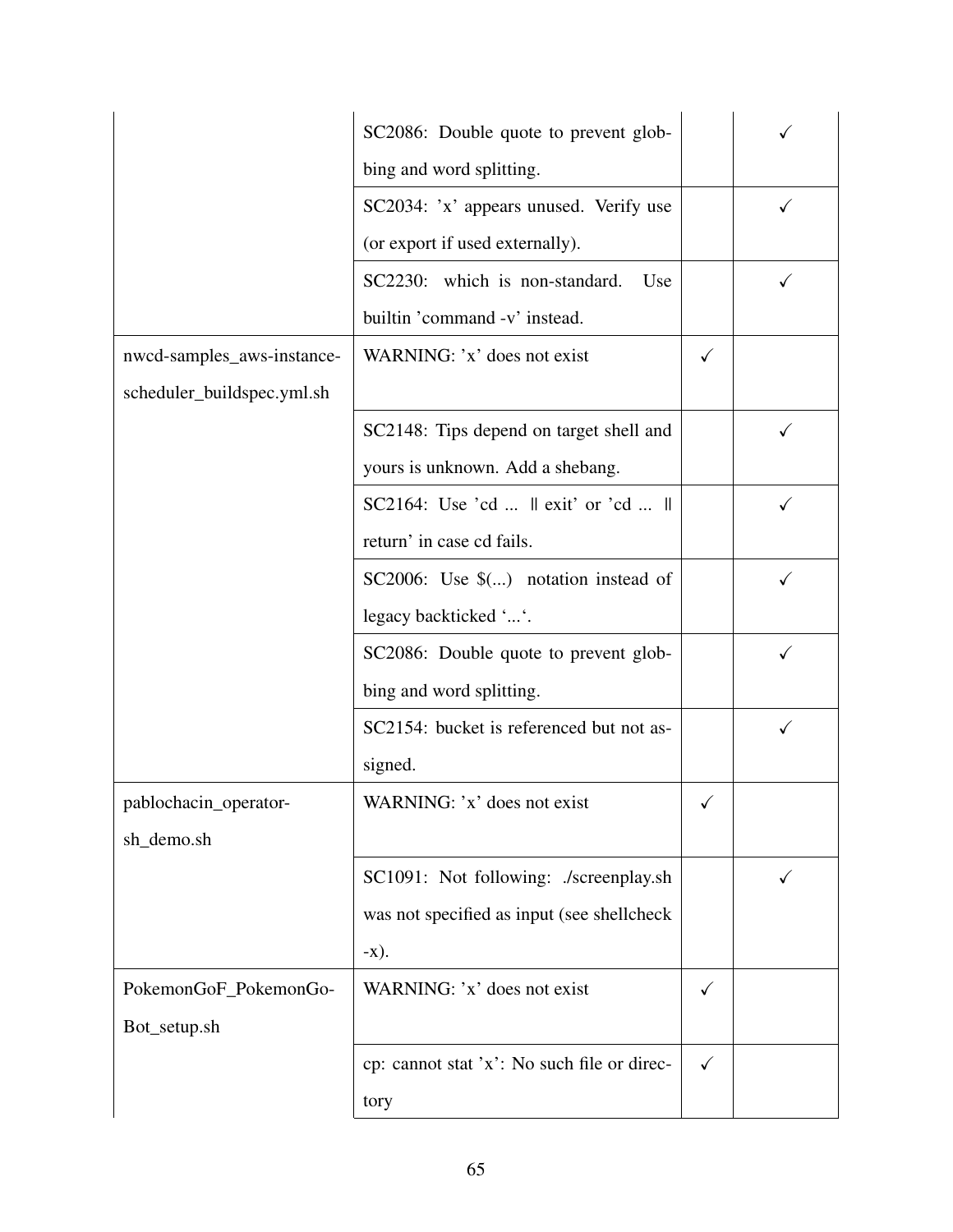|                               | rm: cannot remove 'x': No such file or               |              |   |
|-------------------------------|------------------------------------------------------|--------------|---|
|                               | directory                                            |              |   |
|                               | mkdir: cannot create directory 'x': File             | $\checkmark$ |   |
|                               | exists                                               |              |   |
|                               | SC2164: Use 'cd $\parallel$ exit' or 'cd $\parallel$ |              |   |
|                               | return' in case cd fails.                            |              |   |
|                               | SC2086: Double quote to prevent glob-                |              | ✓ |
|                               | bing and word splitting.                             |              |   |
|                               | SC1091: Not following: bin/activate was              |              |   |
|                               | not specified as input (see shellcheck -x).          |              |   |
|                               | SC2162: read without -r will mangle                  |              |   |
|                               | backslashes.                                         |              |   |
|                               | SC2027: The surrounding quotes actually              |              | ✓ |
|                               | unquote this. Remove or escape them.                 |              |   |
| seanbuckley_dotfiles_setup.sh | WARNING: 'x' does not exist                          | $\checkmark$ |   |
|                               | mkdir: cannot create directory 'x': File             | $\checkmark$ |   |
|                               | exists                                               |              |   |
|                               | rm: cannot remove 'x': No such file or               | ✓            |   |
|                               | directory                                            |              |   |
|                               | SC1091: Not following: ./utils.sh was not            |              |   |
|                               | specified as input (see shellcheck -x).              |              |   |
|                               | SC2086: Double quote to prevent glob-                |              |   |
|                               | bing and word splitting.                             |              |   |
| spring-projects-              | WARNING: 'x' does not exist                          |              |   |
| experimental_spring-          |                                                      |              |   |
| graalvm-native_build-         |                                                      |              |   |
| samples.sh                    |                                                      |              |   |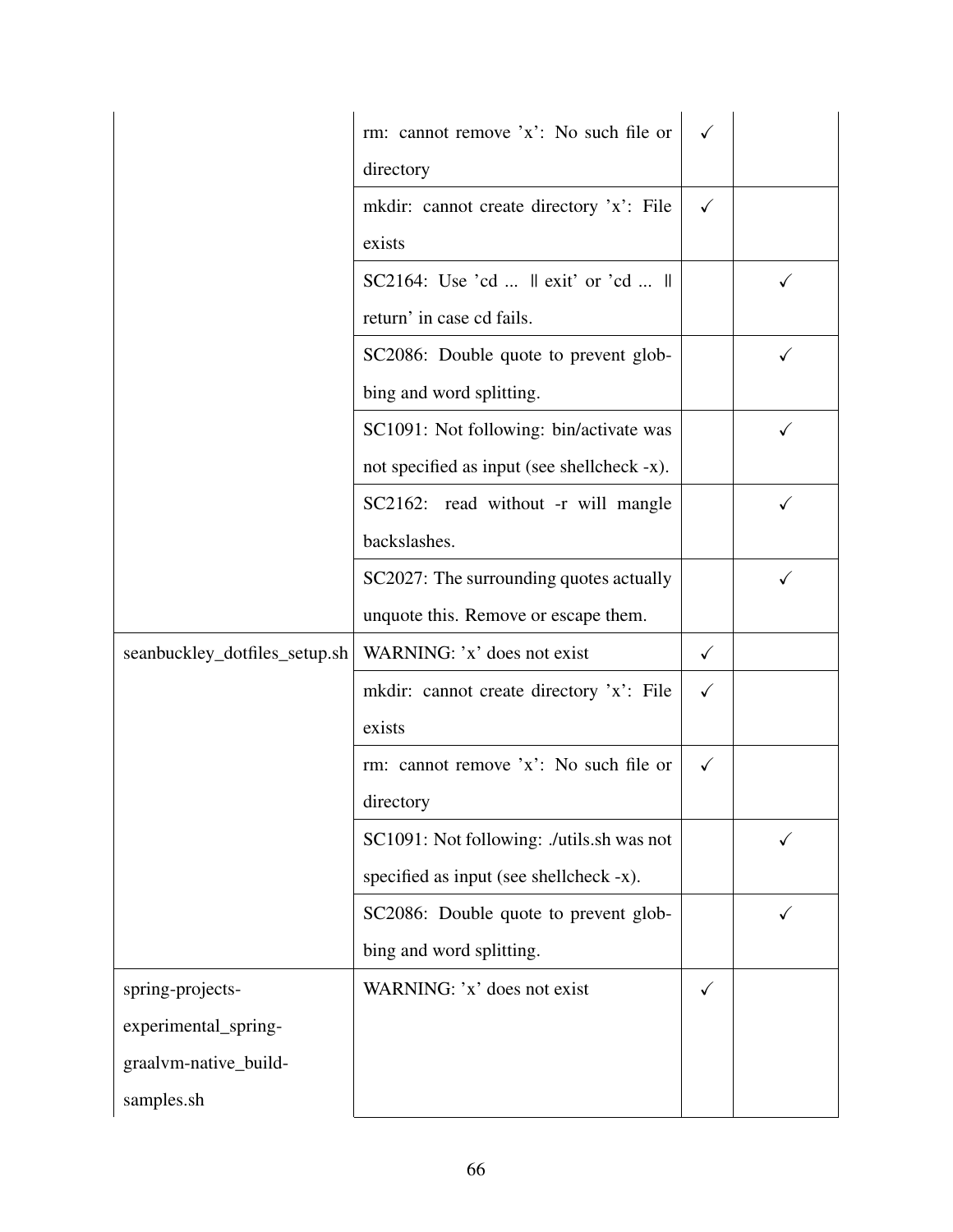|                          | SC2164: Use 'cd $\parallel$ exit' or 'cd $\parallel$             |              |   |
|--------------------------|------------------------------------------------------------------|--------------|---|
|                          | return' in case cd fails.                                        |              |   |
|                          | Stivvo_wayPreview_compile.shSC2164: Use 'cd  Il exit' or 'cd  Il |              |   |
|                          | return' in case cd fails.                                        |              |   |
| The-BB_debian-           | mkdir: cannot create directory 'x': File                         | $\checkmark$ |   |
| keenetic_debian-buster-  | exists                                                           |              |   |
| mips.sh                  |                                                                  |              |   |
|                          | cp: cannot stat 'x': No such file or direc-                      | $\checkmark$ |   |
|                          | tory                                                             |              |   |
|                          | WARNING: 'x' does not exist                                      | $\checkmark$ |   |
|                          | rm: cannot remove 'x': No such file or                           | $\checkmark$ |   |
|                          | directory                                                        |              |   |
|                          | SC2086: Double quote to prevent glob-                            |              | ✓ |
|                          | bing and word splitting.                                         |              |   |
|                          | SC2125: Brace expansions and globs are                           |              | ✓ |
|                          | literal in assignments. Quote it or use an                       |              |   |
|                          | array.                                                           |              |   |
|                          | SC2024: sudo doesn't affect redirects.                           |              | ✓ |
|                          | Use  sudo tee file                                               |              |   |
| VicerExciser_watershedpi | WARNING: 'x' does not exist                                      | ✓            |   |
| launcher.sh              |                                                                  |              |   |
|                          | SC1012: \t is just literal 't' here                              |              |   |
|                          | SC2003: expr is antiquated                                       |              |   |
|                          | SC2004: \$/\${} is unnecessary on arith-                         |              |   |
|                          | metic variables.                                                 |              |   |
|                          | SC2005: Useless echo? Instead of 'echo                           |              |   |
|                          | \$(cmd)', just use 'cmd'.                                        |              |   |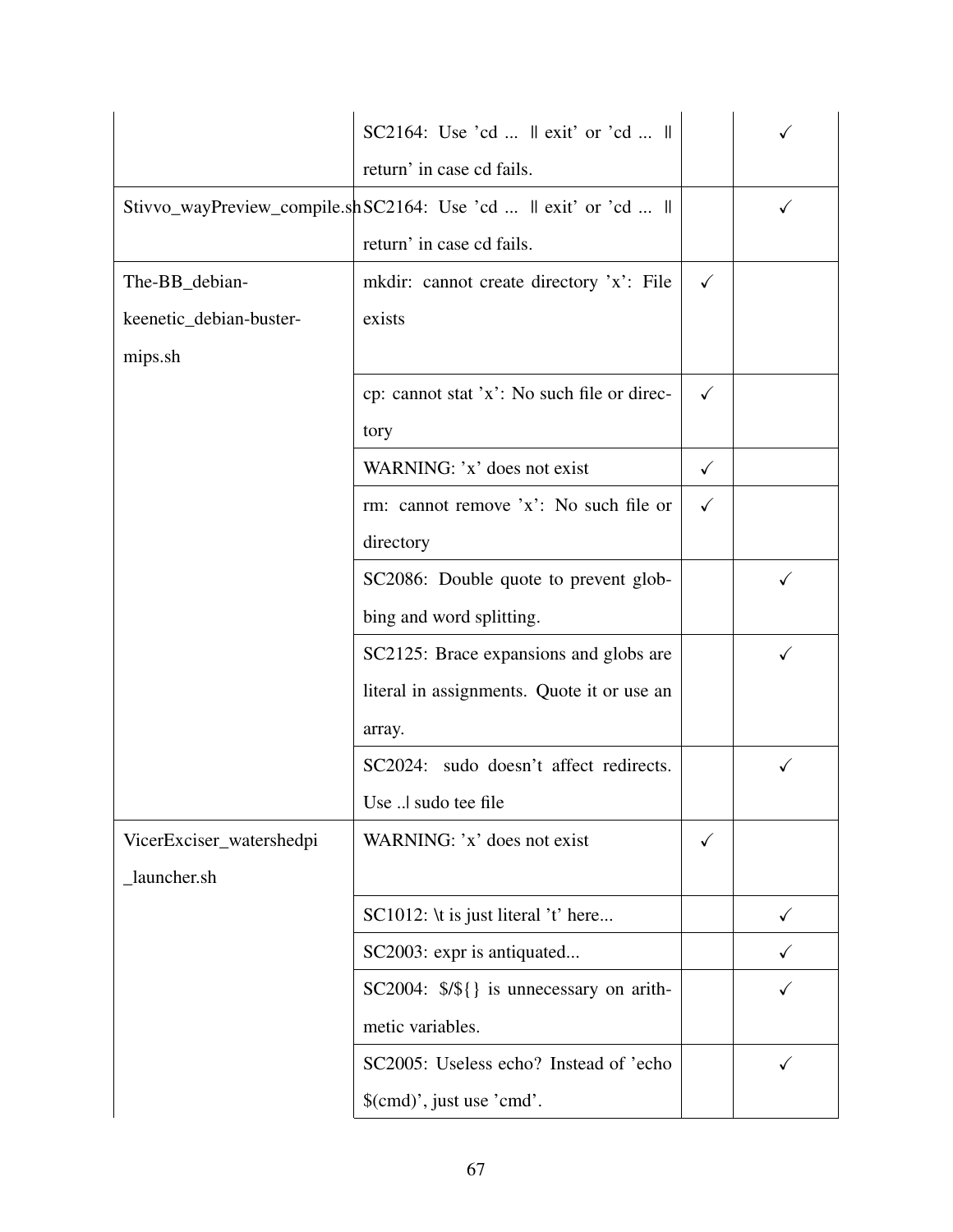| SC2006: Use $\$()$$ notation instead of              |  |
|------------------------------------------------------|--|
| legacy backticked ''.                                |  |
| SC2046: Quote this to prevent word split-            |  |
| ting.                                                |  |
| SC2059: Don't use variables in the printf            |  |
| format string. Use printf "%s" "\$foo".              |  |
| SC2086: Double quote to prevent glob-                |  |
| bing and word splitting.                             |  |
| SC2126: Consider using grep -c instead               |  |
| of greplwc -l.                                       |  |
| SC2164: Use 'cd $\parallel$ exit' or 'cd $\parallel$ |  |
| return' in case cd fails.                            |  |
| SC2196: egrep is non-standard and dep-               |  |
| recated. Use grep -E instead.                        |  |

Table 5.2: Errors Detected by FFA and ShellCheck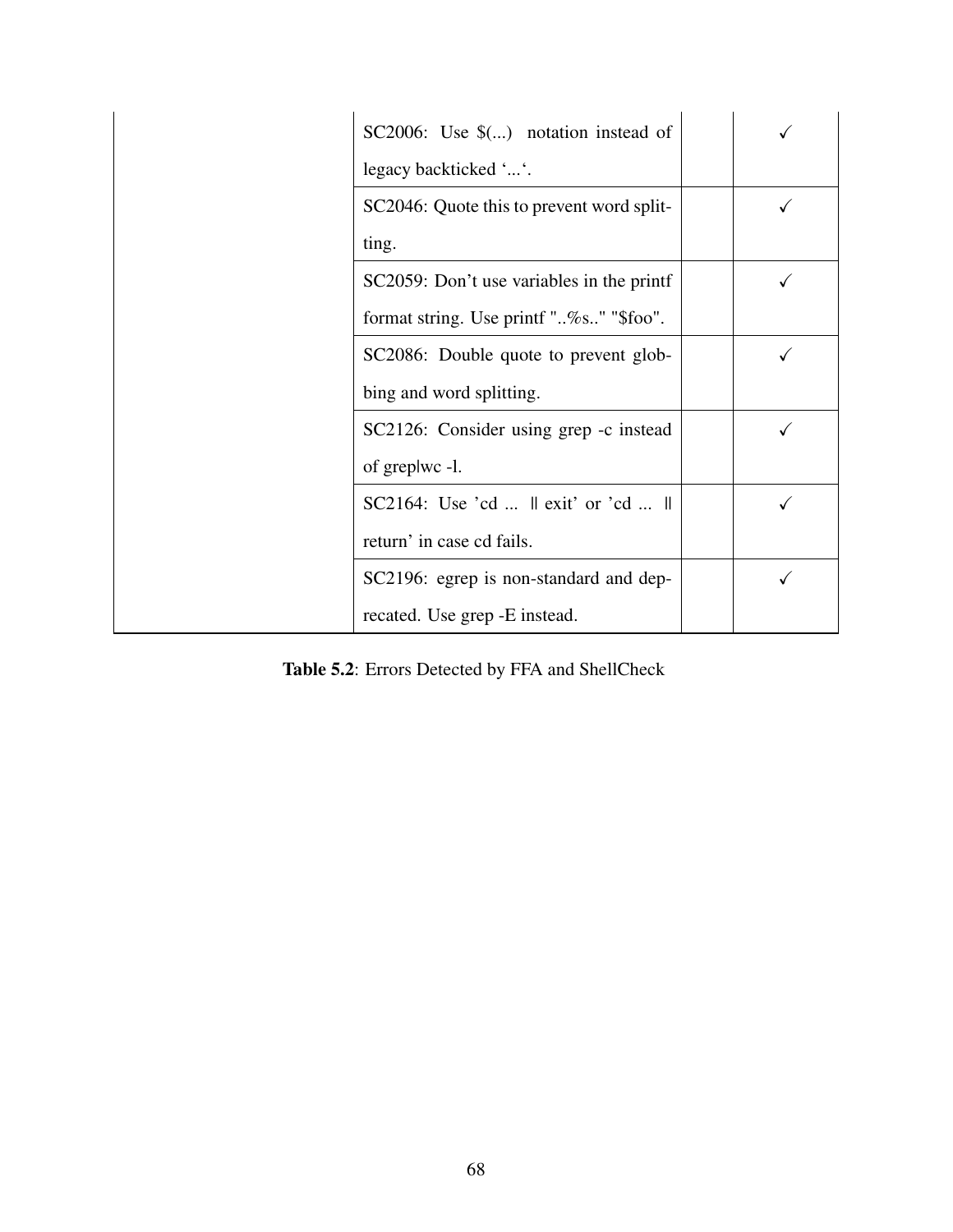### Chapter 6: CONCLUSION

# 6.1 Network Traffic

In this paper, we propose a novel approach to statically generate traceable network summaries for android apps. Our approach is based on grammar templates of network API methods and string taint analysis, and we further propose new techniques to handle complex network API invocations, and to generate signatures from string-operation grammars. We evaluate our approach on top 500 android apps and 8 maintenance tasks from open-source android projects. The results show that our approach is able to efficiently generate signatures with high quality for most of the apps. The empirical study on maintenance tasks shows that the signatures generated by our approach are able to help developers precisely and quickly locate the code locations in network-related code maintenance tasks. There are several directions to further improve our work, which are listed as below.

First of all, we plan to apply our approach on a larger set of apps and real-world maintenance tasks. We also plan to adapt our approach to GUI-based Java software projects and evaluate our adapted approach on open-source Java applications.

Second, NetDroid currently generates some invalid signatures because it cannot trace into the system library. It is inefficient to analyze the whole android system, and we plan to build an android system model for the network signature generation problem, so that we can reduce the invalid signatures.

Third, our tool NetDroid is not able to process some apps due to the failure in loading some classes in the Java byte code. We may extend our tool to tolerate such failures or avoid such failures by enhancing the converting tool from Dalvik byte code to Java byte code.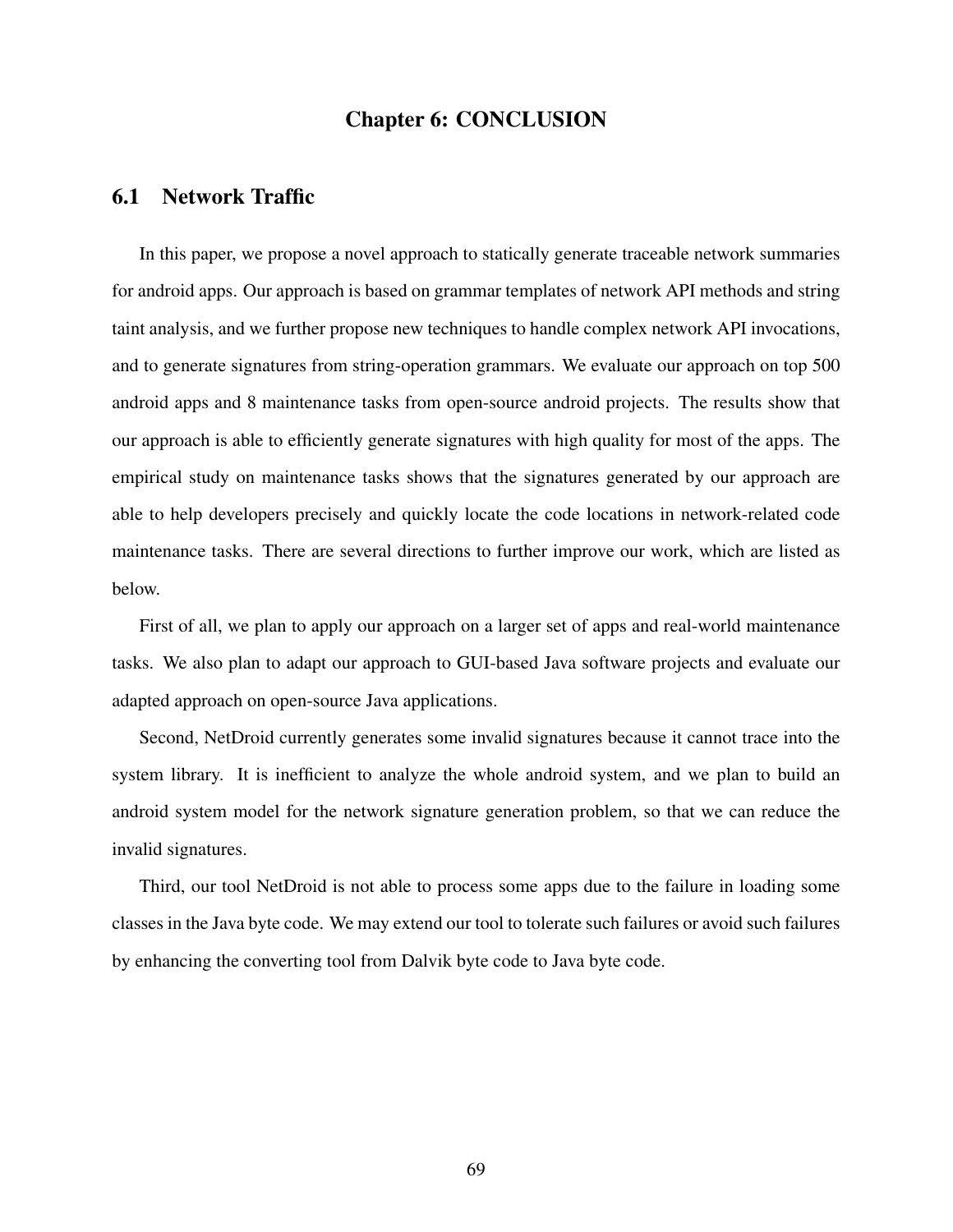# 6.2 Recommending Updates of Dockerfiles

In this paper, we present RUDSEA, which is a novel approach to recommend updates for dockerfiles during software evolution. RUDSEA leverages tracks environment accesses from code to extract environment-related scopes from the old software version and the new software version. Then, RUDSEA generates updates from the two versions of analysis results. Our evaluation on 40 projects and 1,199 real-world instruction updates shows that RUDSEA can recommend correct update locations for 78.5% of the updates, and correct updates for 44.1% of the updates, with moderate false positives.

# 6.3 File Flow Analysis

In this paper, we present FiFA, a novel file flow analysis framework that infers pre-conditions and post-conditions of file-manipulation scripts. We developed FiFA on an intermediate language called FMIL, as well as a compiler to translate Dockerfiles to FMIL. Our evaluation on more than 60 Docker files shows that our analysis can efficiently perform the analysis averagely within 80 milliseconds.

In the future, we plan to extend our translator tool to handle shell environment variables, Dockerfile ENV commands, and conditional statements within RUN statements. We may also wish to add support for additional commands within the Docker RUN command. Furthermore, we plan to consider further analyze the permission of path variables to detect permission denial errors.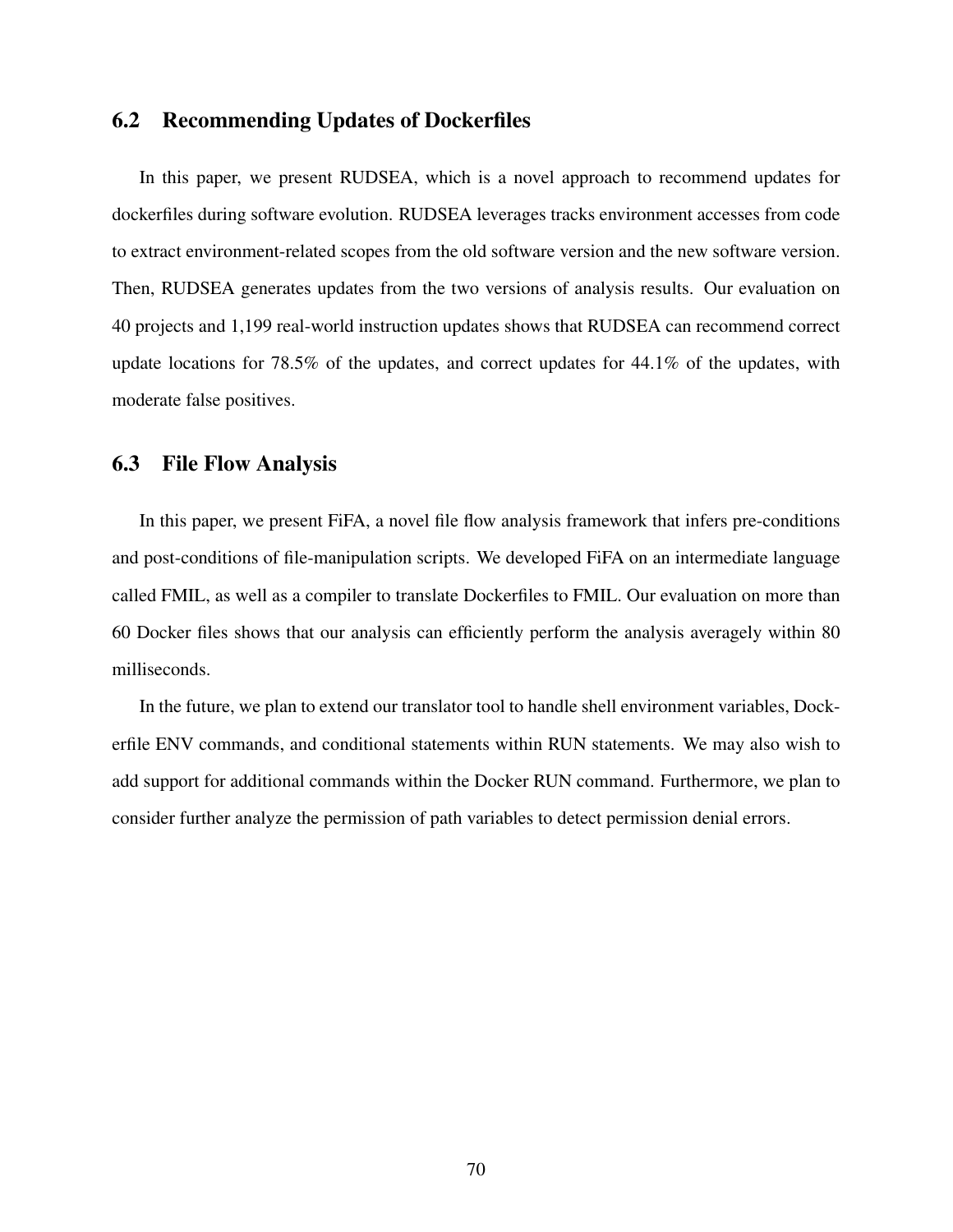#### BIBLIOGRAPHY

- [1] bashlint.
- [2] Dex2jar, [http://developer.android.com/design/patterns/](http://developer.android.com/design/patterns/app-structure.html) [app-structure.html](http://developer.android.com/design/patterns/app-structure.html).
- [3] Findbugs.
- [4] Lint.
- [5] shellcheck.
- [6] B. Adams, H. Tromp, K. De Schutter, and W. De Meuter. Design recovery and maintenance of build systems. In *ICSM*, pages 114–123, 2007.
- [7] B. Adams, H. Tromp, K. De Schutter, and W. De Meuter. Design recovery and maintenance of build systems. In *Software Maintenance, 2007. ICSM 2007. IEEE International Conference on*, pages 114–123, Oct 2007.
- [8] Jafar Al-Kofahi, Hung Viet Nguyen, and Tien N. Nguyen. Fault localization for build code errors in makefiles. In *Companion Proceedings of the 36th International Conference on Software Engineering*, ICSE Companion 2014, pages 600–601, 2014.
- [9] Jafar Al-Kofahi, Hung Viet Nguyen, and Tien N Nguyen. Fault localization for make-based build crashes. In *Software Maintenance and Evolution (ICSME), 2014 IEEE International Conference on*, pages 526–530. IEEE, 2014.
- [10] Jafar Al-Kofahi, Tien N Nguyen, and Christian Kästner. Escaping autohell: a vision for automated analysis and migration of autotools build systems. In *Release Engineering (RELENG), 4th International Workshop on*, pages 12–15, 2016.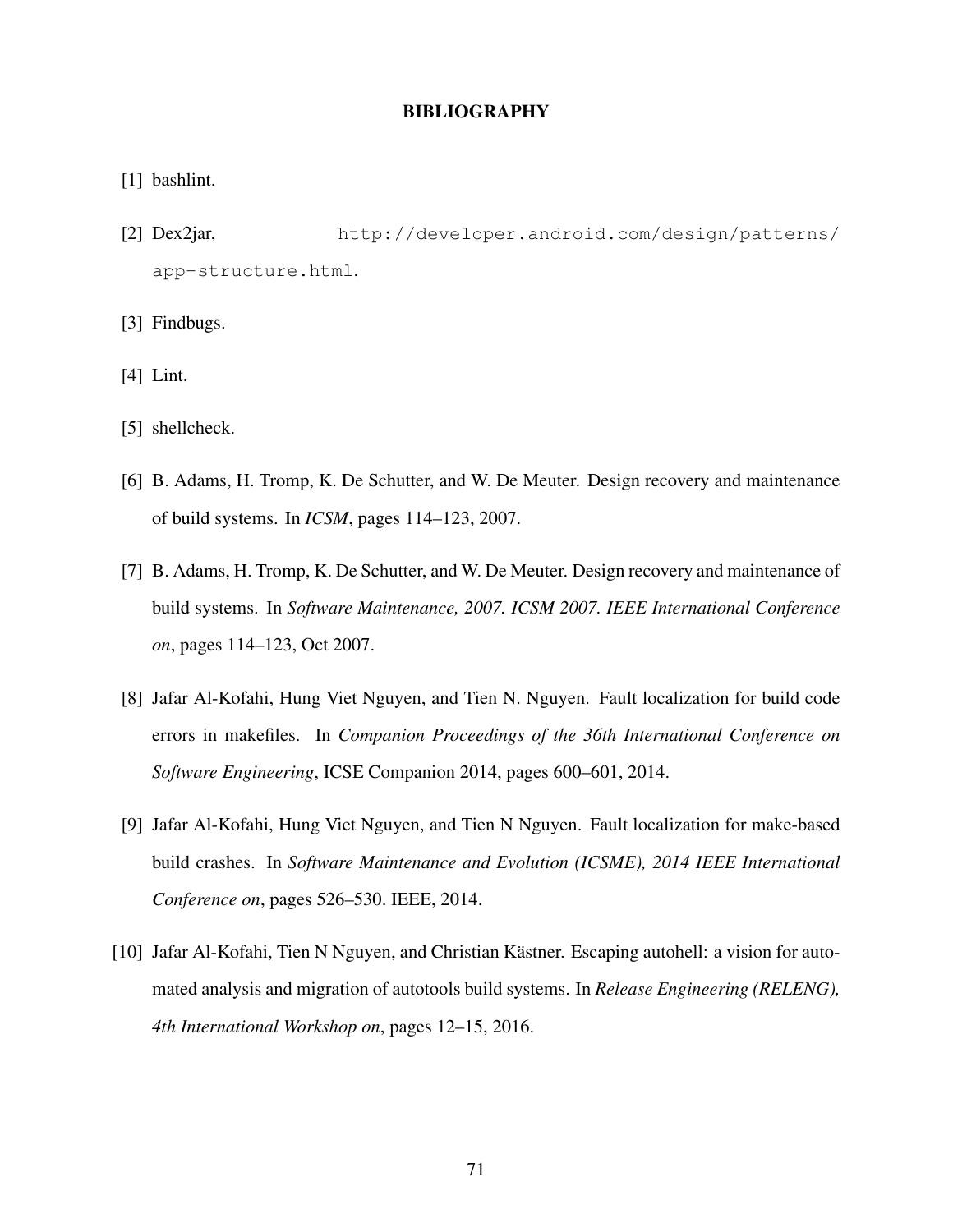- [11] J.M. Al-Kofahi, Hung Viet Nguyen, Anh Tuan Nguyen, Tung Thanh Nguyen, and T.N. Nguyen. Detecting semantic changes in makefile build code. In *Proceedings of ICSM*, pages 150–159, 2012.
- [12] Ulrich Bayer, Paolo Milani Comparetti, Clemens Hlauschek, Christopher Krügel, and Engin Kirda. Scalable, behavior-based malware clustering. In *NDSS*, 2009.
- [13] Laurent Bernaille, Renata Teixeira, Ismael Akodkenou, Augustin Soule, and Kave Salamatian. Traffic classification on the fly. *SIGCOMM Comput. Commun. Rev.*, 36:23–26, April 2006.
- [14] Carl Boettiger. An introduction to docker for reproducible research. *SIGOPS Oper. Syst. Rev.*, 49(1):71–79, January 2015.
- [15] Abhijit Bose, Xin Hu, Kang G. Shin, and Taejoon Park. Behavioral detection of malware on mobile handsets. In *Proceedings of the 6th international conference on Mobile systems, applications, and services*, MobiSys '08, pages 225–238, New York, NY, USA, 2008. ACM.
- [16] Cristiano Calcagno, Dino Distefano, Peter O'Hearn, and Hongseok Yang. Compositional shape analysis by means of bi-abduction. In *Proceedings of the 36th annual ACM SIGPLAN-SIGACT symposium on Principles of programming languages*, pages 289–300, 2009.
- [17] A. Christensen, A. Møller, and M. Schwartzbach. Precise analysis of string expressions. In *Proc. SAS*, pages 1–18, 2003.
- [18] Aske Simon Christensen, Anders Møller, and Michael I Schwartzbach. Precise analysis of string expressions. In *Static Analysis Symposium*, pages 1–18. Springer, 2003.
- [19] Aske Simon Christensen, Anders Møller, and Michael I. Schwartzbach. Precise analysis of string expressions. In *Proc. 10th International Static Analysis Symposium (SAS)*, volume 2694 of *LNCS*, pages 1–18. Springer-Verlag, June 2003. Available from http://www.brics.dk/JSA/.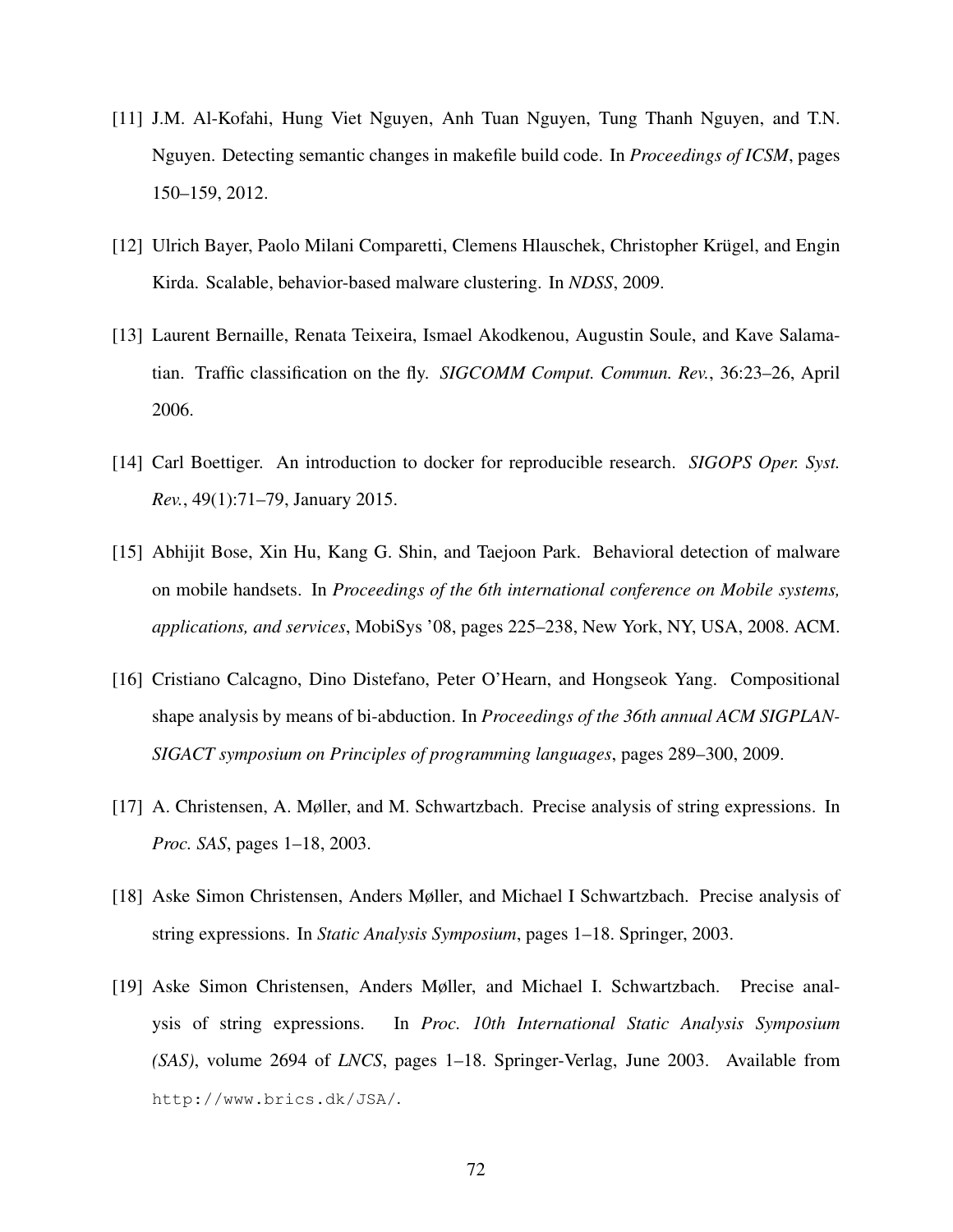- [20] Jürgen Cito, Philipp Leitner, Thomas Fritz, and Harald C. Gall. The making of cloud applications: An empirical study on software development for the cloud. In *Proceedings of the 2015 10th Joint Meeting on European Software Conference and Foundations of Software Engineering*, pages 393–403, 2015.
- [21] Jürgen Cito, Gerald Schermann, John Erik Wittern, Philipp Leitner, Sali Zumberi, and Harald C Gall. An empirical analysis of the docker container ecosystem on github. In *Mining Software Repositories (MSR), 2016 IEEE/ACM 13th Working Conference on*, pages 323–333. IEEE, 2017.
- [22] Agostino Cortesi and Matteo Zanioli. Widening and narrowing operators for abstract interpretation. *Computer Languages, Systems & Structures*, 37(1):24–42, 2011.
- [23] Patrick Cousot. Abstract interpretation. *ACM Computing Surveys (CSUR)*, 28(2):324–328, 1996.
- [24] Shuaifu Dai, A. Tongaonkar, Xiaoyin Wang, A. Nucci, and D. Song. Networkprofiler: Towards automatic fingerprinting of android apps. In *INFOCOM, 2013 Proceedings IEEE*, pages 809–817, April 2013.
- [25] John Downs, Beryl Plimmer, and John G. Hosking. Ambient awareness of build status in collocated software teams. In *Proceedings of ICSE*, pages 507–517, 2012.
- [26] Manuel Egele, Christopher Kruegel, Engin Kirda, and Giovanni Vigna. Pios: Detecting privacy leaks in ios applications. In *NDSS*, 2011.
- [27] William Enck, Peter Gilbert, Byung gon Chun, Landon P. Cox, Jaeyeon Jung, Patrick Mc-Daniel, and Anmol Sheth. Taintdroid: An information-flow tracking system for realtime privacy monitoring on smartphones. In *OSDI*, pages 393–407, 2010.
- [28] William Enck, Damien Octeau, Patrick McDaniel, and Swarat Chaudhuri. A study of android application security. In *Proceedings of the 20th USENIX Security Symposium*, 2011.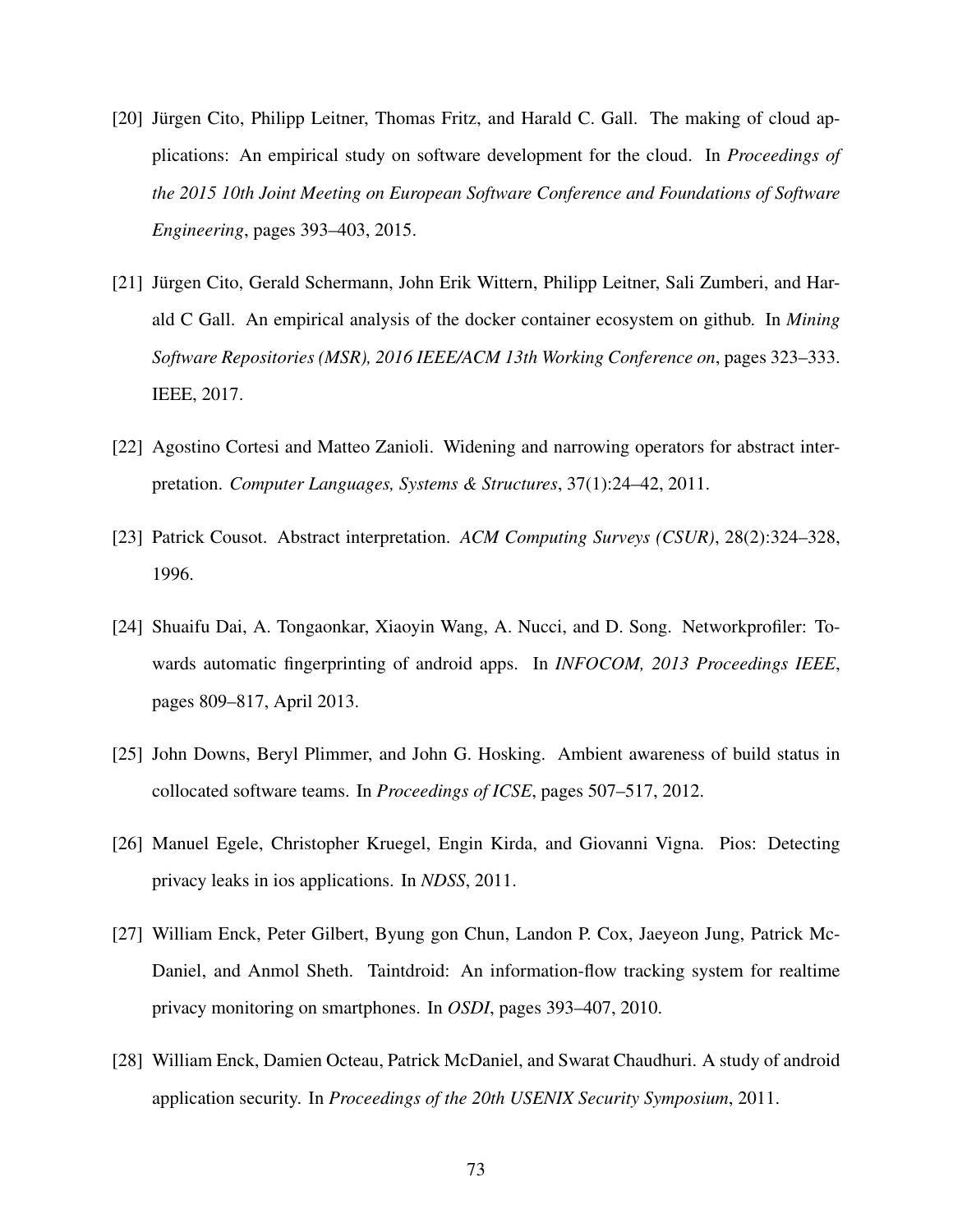- [29] William Enck, Machigar Ongtang, and Patrick Drew McDaniel. On lightweight mobile phone application certification. In *ACM Conference on Computer and Communications Security*, pages 235–245, 2009.
- [30] Adrienne Porter Felt, Erika Chin, Steve Hanna, Dawn Song, and David Wagner. Android permissions demystified. In *Proceedings of the 18th ACM conference on Computer and communications security*, CCS '11, pages 627–638, New York, NY, USA, 2011. ACM.
- [31] Bolei Guo, Neil Vachharajani, and David I August. Shape analysis with inductive recursion synthesis. In *Proceedings of the 28th ACM SIGPLAN Conference on Programming Language Design and Implementation*, pages 256–265, 2007.
- [32] Patrick Haffner, Subhabrata Sen, Oliver Spatscheck, and Dongmei Wang. Acas: automated construction of application signatures. In *Proceedings of the 2005 ACM SIGCOMM workshop on Mining network data*, MineNet '05, pages 197–202, New York, NY, USA, 2005. ACM.
- [33] William G. J. Halfond and Alessandro Orso. Amnesia: Analysis and monitoring for neutralizing sql-injection attacks. In *Proceedings of the 20th IEEE/ACM International Conference on Automated Software Engineering*, page 174â183, 2005.
- [34] Foyzul Hassan, Shaikh Mostafa, Edmund SL Lam, and Xiaoyin Wang. Automatic building of java projects in software repositories: A study on feasibility and challenges. In *ACM/IEEE Symposium on Empirical Software Engineering and Measurement*, pages 38–47, 2017.
- [35] Foyzul Hassan and Xiaoyin Wang. Mining readme files to support automatic building of java projects in software repositories: Poster. In *International Conference on Software Engineering, Poster*, pages 277–279, 2017.
- [36] Foyzul Hassan and Xiaoyin Wang. Hirebuild: An automatic approach to history-driven repair of build scripts. In *International Conference on Software Engineering*, pages 1078–1089, 2018.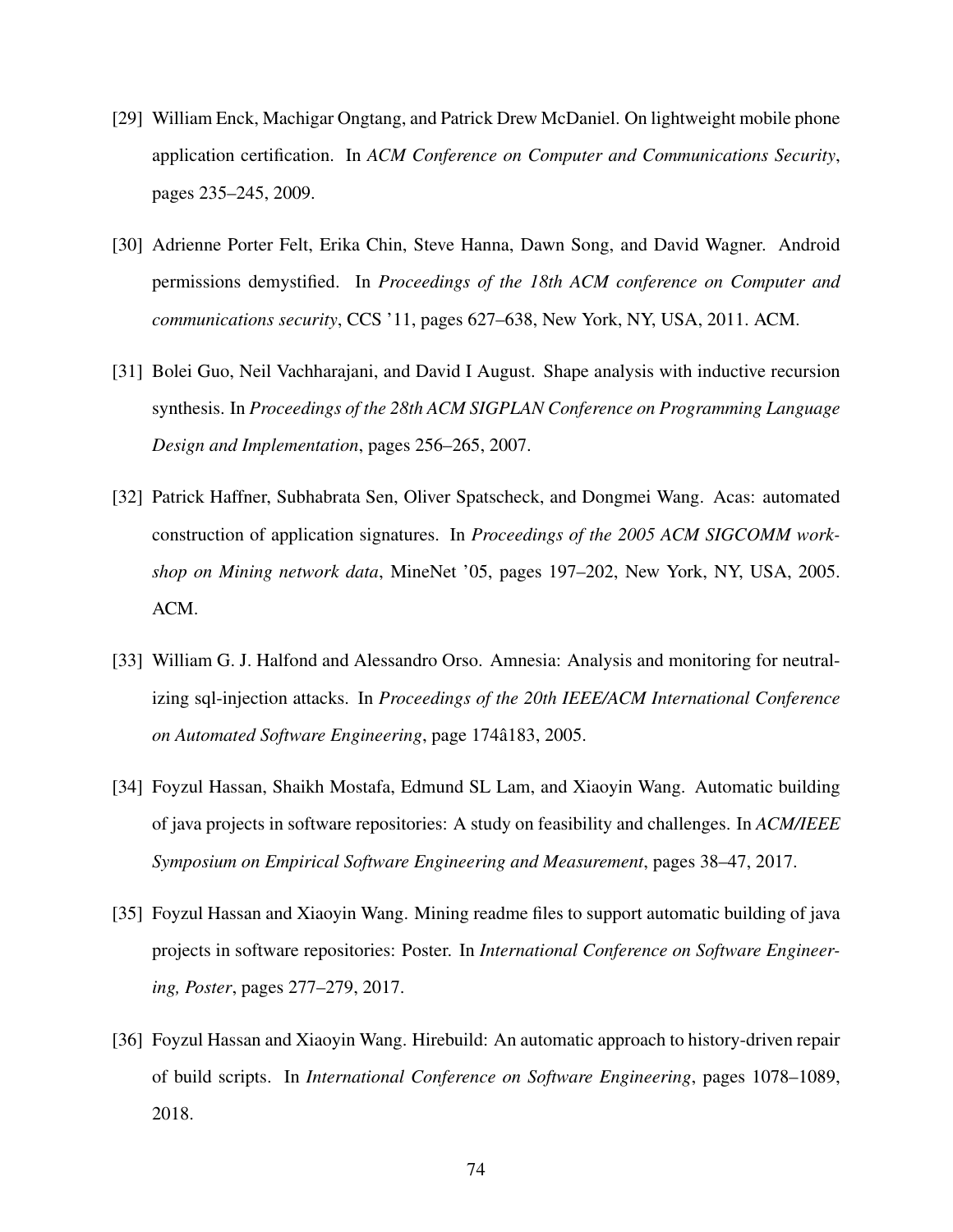- [37] Eric Horton and Chris Parnin. Dockerizeme: Automatic inference of environment dependencies for python code snippets. In *Proceedings of the 41st International Conference on Software Engineering*, page 328â338, 2019.
- [38] Newso James, Brad Karp, and Dawn Song. Polygraph: Automatically generating signatures for polymorphic worms. In *Proceedings of the 2005 IEEE Symposium on Security and Privacy*, pages 226–241, Washington, DC, USA, 2005. IEEE Computer Society.
- [39] Muhamad Fitra Kacamarga, Bens Pardamean, and Hari Wijaya. Lightweight virtualization in cloud computing for research. In Rolly Intan, Chi-Hung Chi, Henry N. Palit, and Leo W. Santoso, editors, *Intelligence in the Era of Big Data*, pages 439–445, 2015.
- [40] John Kam and Jeffrey Ullman. Global data flow analysis and iterative algorithms. *Journal of the ACM (JACM)*, 23(1):158–171, January 1976.
- [41] Adam Kieyzun, Philip J. Guo, Karthick Jayaraman, and Michael D. Ernst. Automatic creation of SQL injection and cross-site scripting attacks. In *Proc. ICSE*, pages 199–209, 2009.
- [42] Adam Kiezun, Vijay Ganesh, Philip J. Guo, Pieter Hooimeijer, and Michael D. Ernst. Hampi: A solver for string constraints. In *Proceedings of the Eighteenth International Symposium on Software Testing and Analysis*, page 105â116, 2009.
- [43] Hyang-Ah Kim and Brad Karp. Autograph: toward automated, distributed worm signature detection. In *Proceedings of the 13th conference on USENIX Security Symposium - Volume 13*, SSYM'04, pages 19–19, Berkeley, CA, USA, 2004. USENIX Association.
- [44] V. Benjamin Livshits and Monica S. Lam. Finding security vulnerabilities in Java applications with static analysis. In *Proceedings of USENIX Security*, 2005.
- [45] S. McIntosh, B. Adams, T.H.D. Nguyen, Y. Kamei, and AE. Hassan. An empirical study of build maintenance effort. In *Software Engineering (ICSE), 2011 33rd International Conference on*, pages 141–150, May 2011.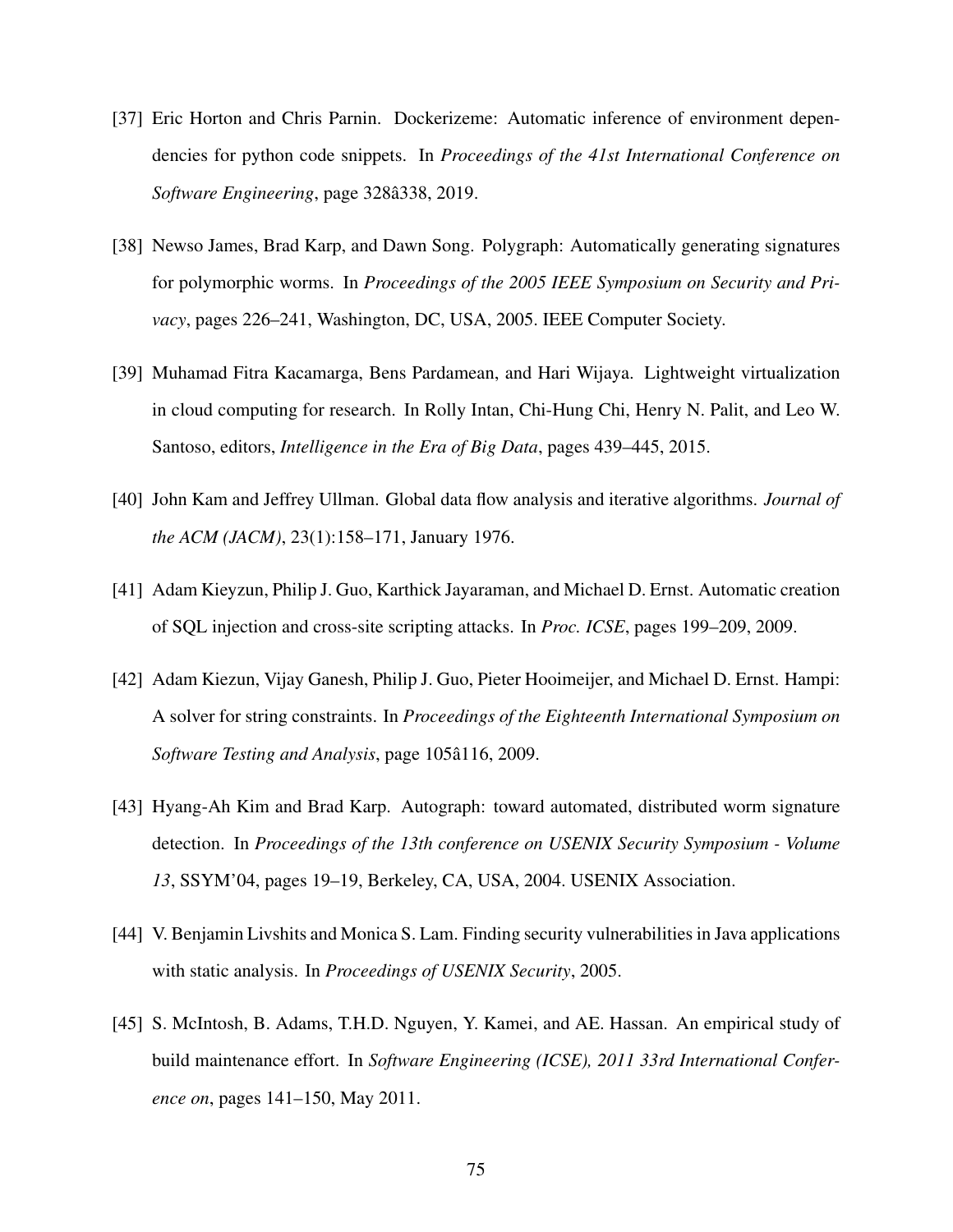- [46] Yasuhiko Minamide. Static approximation of dynamically generated web pages. In *Proc. WWW*, pages 432–441, 2005.
- [47] Antoine Miné et al. Tutorial on static inference of numeric invariants by abstract interpretation. *Foundations and Trends® in Programming Languages*, 4(3-4):120–372, 2017.
- [48] David Monniaux and Laure Gonnord. Cell morphing: From array programs to array-free horn clauses. In *International Static Analysis Symposium*, pages 361–382. Springer, 2016.
- [49] Andrew W. Moore and Denis Zuev. Internet traffic classification using bayesian analysis techniques. In *Proceedings of the 2005 ACM SIGMETRICS international conference on Measurement and modeling of computer systems*, SIGMETRICS '05, pages 50–60, New York, NY, USA, 2005. ACM.
- [50] Shaikh Mostafa, Rodney Rodriguez, and Xiaoyin Wang. Experience paper: A study on behavioral backward incompatibilities of java software libraries. In *International Symposium on Software Testing and Analysis*, pages 215–225, 2017.
- [51] Shaikh Mostafa and Xiaoyin Wang. An empirical study on the usage of mocking frameworks in software testing. In *Quality Software (QSIC), 2014 14th International Conference on*, 2014.
- [52] Mohammad Nauman, Sohail Khan, and Xinwen Zhang. Apex: extending android permission model and enforcement with user-defined runtime constraints. In *Proceedings of the 5th ACM Symposium on Information, Computer and Communications Security*, ASIACCS '10, pages 328–332, New York, NY, USA, 2010. ACM.
- [53] Damien Octeau, Daniel Luchaup, Matthew Dering, Somesh Jha, and Patrick McDaniel. Composite constant propagation: Application to android inter-component communication analysis. In *International Conference on Software Engineering*, pages 77–88, 2015.
- [54] Byung-Chul Park, Young J. Won, Myung-Sup Kim, and James W. Hong. Towards automated application signature generation for traffic identification. In *NOMS*, pages 160–167, 2008.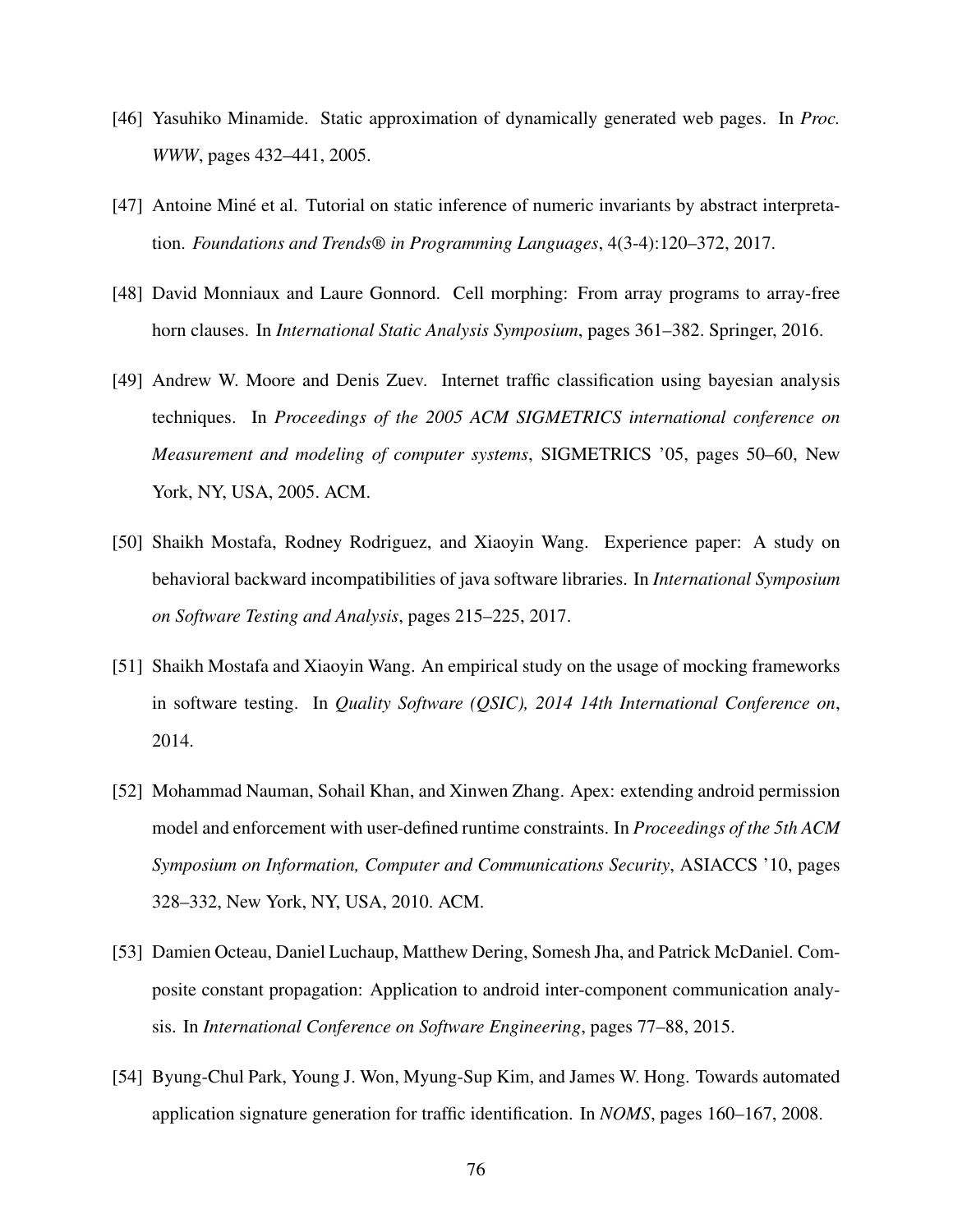- [55] Roberto Perdisci, Wenke Lee, and Nick Feamster. Behavioral clustering of http-based malware and signature generation using malicious network traces. In *Proceedings of the 7th USENIX conference on Networked systems design and implementation*, NSDI'10, pages 26– 26, Berkeley, CA, USA, 2010. USENIX Association.
- [56] Akond Rahman and Laurie Williams. Characterizing defective configuration scripts used for continuous deployment. In *International Conference on Software Testing*, pages 34–45, 2018.
- [57] Thomas Reps, Susan Horwitz, and Mooly Sagiv. Precise interprocedural dataflow analysis via graph reachability. In *Proceedings of the 22Nd ACM SIGPLAN-SIGACT Symposium on Principles of Programming Languages*, pages 49–61, 1995.
- [58] Konrad Rieck, Thorsten Holz, Carsten Willems, Patrick Düssel, and Pavel Laskov. Learning and classification of malware behavior. In *DIMVA*, pages 108–125, 2008.
- [59] S. Sen, O. Spatscheck, and D. Wang. Accurate, Scalable In-Network Identification of P2P Traffic Using Application Signatures. In *WWW2004*, May 2004.
- [60] Rian Shambaugh, Aaron Weiss, and Arjun Guha. Rehearsal: a configuration verification tool for puppet. In *International Conference on Programming Language Design and Implementation*, pages 416–430, 2016.
- [61] Rian Shambaugh, Aaron Weiss, and Arjun Guha. Rehearsal: A configuration verification tool for puppet. In *Proceedings of the 37th ACM SIGPLAN Conference on Programming Language Design and Implementation*, page 416â430, 2016.
- [62] Tushar Sharma, Marios Fragkoulis, and Diomidis Spinellis. Does your configuration code smell? In *Mining Software Repositories (MSR), 2016 IEEE/ACM 13th Working Conference on*, pages 189–200. IEEE, 2016.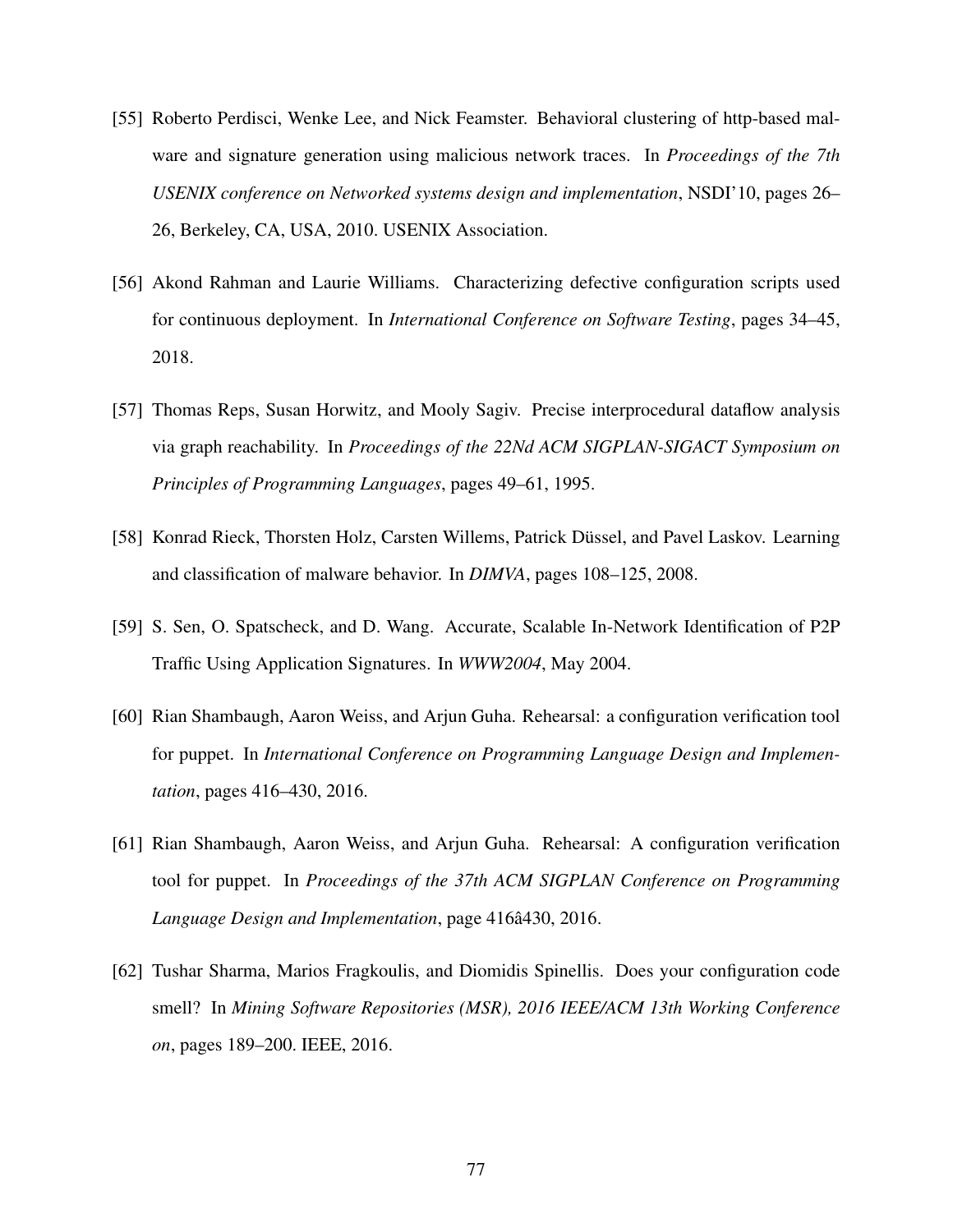- [63] Sumeet Singh, Cristian Estan, George Varghese, and Stefan Savage. Automated worm fingerprinting. In *Proceedings of the 6th conference on Symposium on Opearting Systems Design & Implementation - Volume 6*, pages 4–4, Berkeley, CA, USA, 2004. USENIX Association.
- [64] A Tamrawi, Hoan Anh Nguyen, Hung Viet Nguyen, and T.N. Nguyen. Build code analysis with symbolic evaluation. In *Software Engineering (ICSE), 2012 34th International Conference on*, pages 650–660, June 2012.
- [65] Ahmed Tamrawi, Hoan Anh Nguyen, Hung Viet Nguyen, and Tien N. Nguyen. Build code analysis with symbolic evaluation. In *Proceedings of the 34th International Conference on Software Engineering*, page 650â660, 2012.
- [66] Ahmed Tamrawi, Hoan Anh Nguyen, Hung Viet Nguyen, and Tien N. Nguyen. Symake: A build code analysis and refactoring tool for makefiles. In *ACM/IEEE Conference on Automated Software Engineering*, pages 366–369, 2012.
- [67] Michele Tufano, Fabio Palomba, Gabriele Bavota, Massimiliano Di Penta, Rocco Oliveto, Andrea De Lucia, and Denys Poshyvanyk. There and back again: Can you compile that snapshot? *Journal of Software: Evolution and Process*, 29(4), 2017.
- [68] Raja Vallée-Rai, Phong Co, Etienne Gagnon, Laurie Hendren, Patrick Lam, and Vijay Sundaresan. Soot - a java bytecode optimization framework. In *Proceedings of the 1999 Conference of the Centre for Advanced Studies on Collaborative Research*, pages 13–, 1999.
- [69] X. Wang, L. Zhang, T. Xie, H. Mei, and J. Sun. Locating need-to-externalize constant strings for software internationalization with generalized string-taint analysis. *IEEE Transactions on Software Engineering*, 39(4):516–536, 2013.
- [70] Xiaoyin Wang, Lu Zhang, Tao Xie, Hong Mei, and Jiasu Sun. Transtrl: An automatic needto-translate string locator for software internationalization. In *International Conference on Software Engineering, Tool Demo*, pages 555–558, 2009.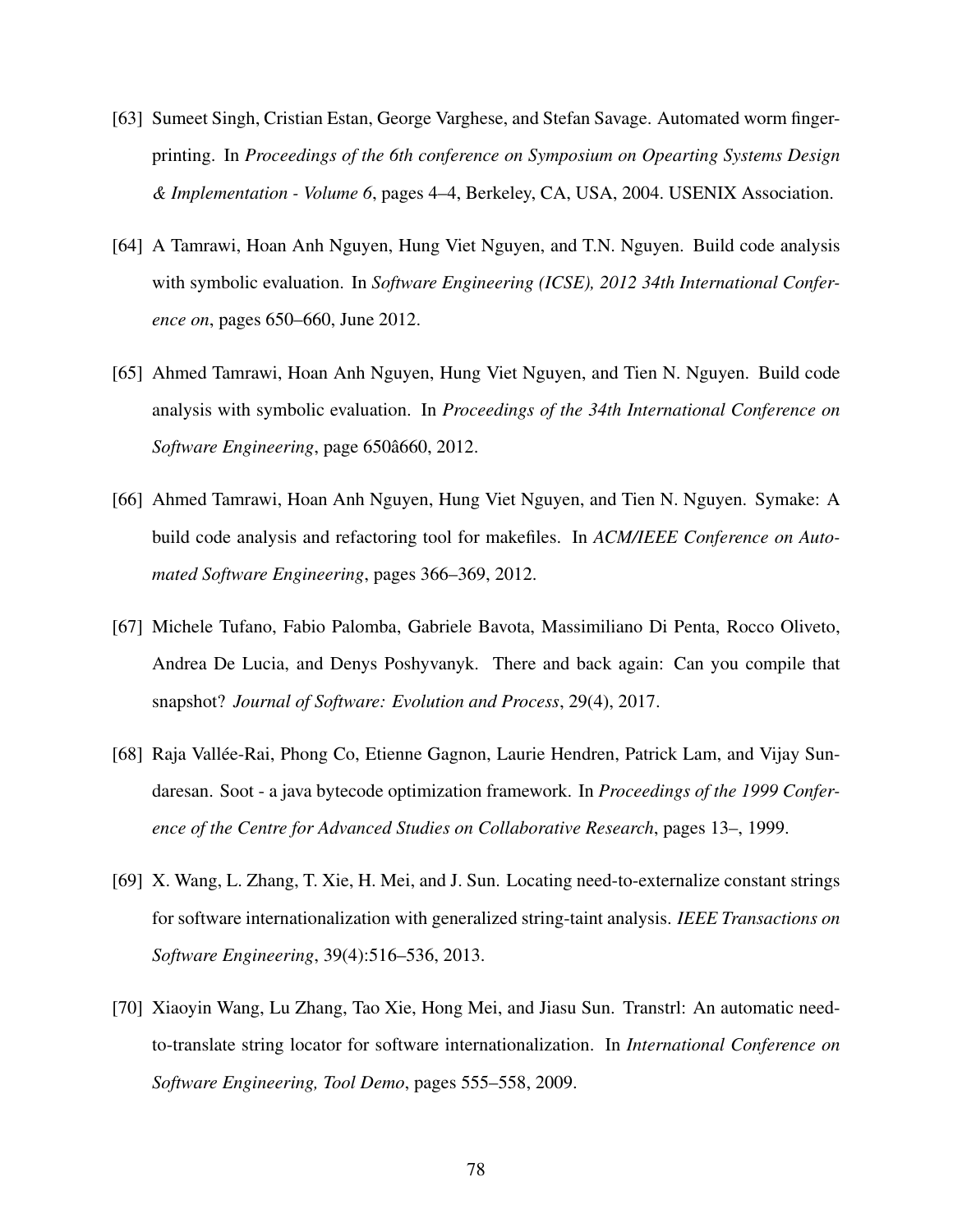- [71] Xiaoyin Wang, Lu Zhang, Tao Xie, Hong Mei, and Jiasu Sun. Locating need-to-translate constant strings in web applications. In *Proceedings of the eighteenth ACM SIGSOFT international symposium on Foundations of software engineering*, pages 87–96. ACM, 2010.
- [72] Xiaoyin Wang, Lu Zhang, Tao Xie, Yingfei Xiong, and Hong Mei. Automating presentation changes in dynamic web applications via collaborative hybrid analysis. In *Proceedings of the 2015 10th Joint Meeting on European Softwar Engineering Conference and Foundations of Software Engineering*, page 16, 2012.
- [73] Gary Wassermann and Zhendong Su. Sound and precise analysis of web applications for injection vulnerabilities. In *Proceedings of the 28th ACM SIGPLAN Conference on Programming Language Design and Implementation*, pages 32–41, 2007.
- [74] Gary Wassermann and Zhendong Su. Sound and precise analysis of web applications for injection vulnerabilities. In *Proc. PLDI*, pages 32–41, 2007.
- [75] Gary Wassermann and Zhendong Su. Static detection of cross-site scripting vulnerabilities. In *Proc. ICSE*, pages 171–180, 2008.
- [76] Gary Wassermann, Dachuan Yu, Ajay Chander, Dinakar Dhurjati, Hiroshi Inamura, and Zhendong Su. Dynamic test input generation for web applications. In *Proc. ISSTA*, pages 249–260, 2008.
- [77] Reinhard Wilhelm, Mooly Sagiv, and Thomas Reps. Shape analysis. In *International Conference on Compiler Construction*, pages 1–17. Springer, 2000.
- [78] Timo Wolf, Adrian Schroter, Daniela Damian, and Thanh Nguyen. Predicting build failures using social network analysis on developer communication. In *Proceedings of ICSE*, pages 1–11, 2009.
- [79] X. Xia, X. Zhou, D. Lo, and X. Zhao. An empirical study of bugs in software build systems. In *2013 13th International Conference on Quality Software*, pages 200–203, 2013.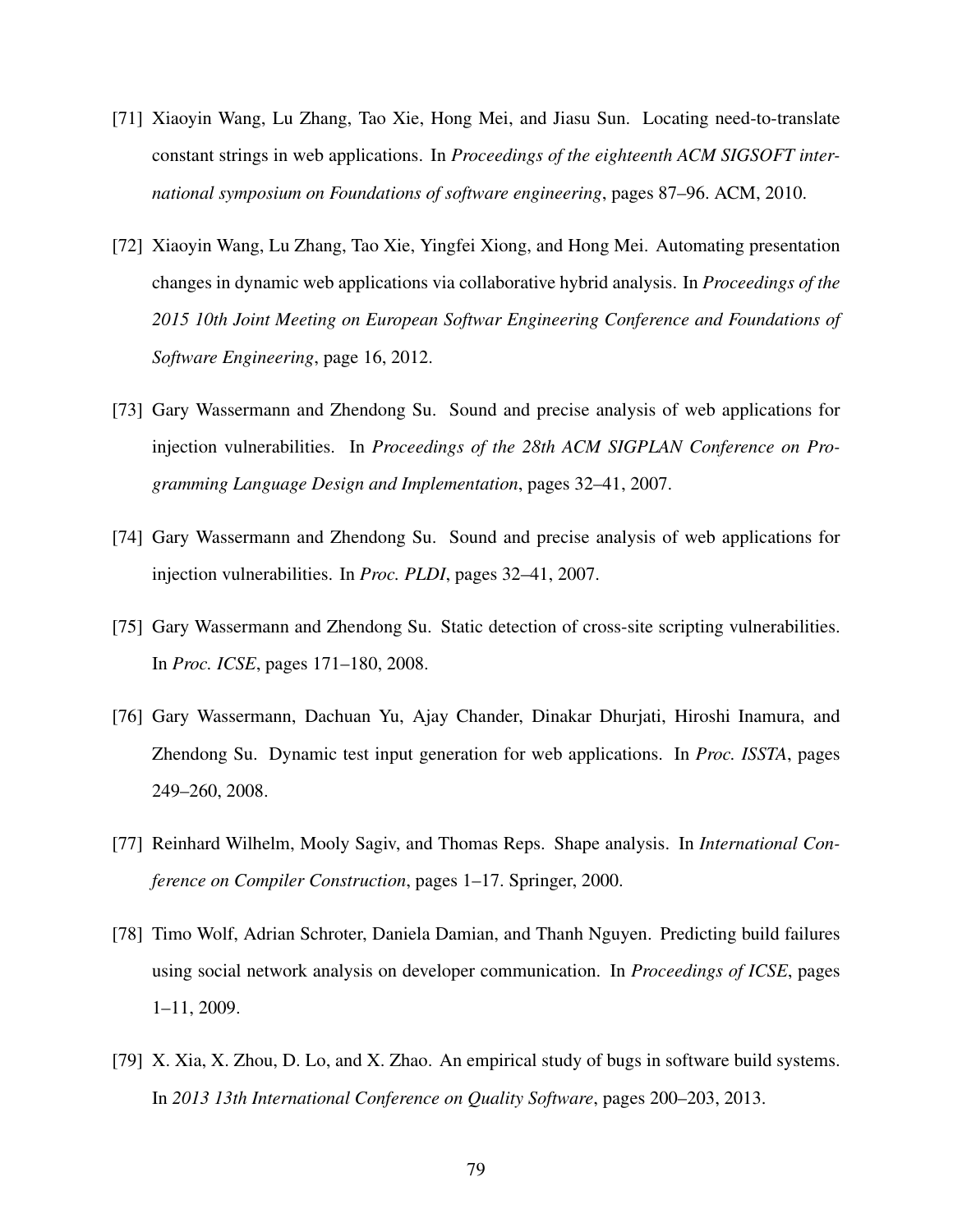- [80] Kok-Kiong Yap, Te-Yuan Huang, Masayoshi Kobayashi, Yiannis Yiakoumis, Nick McKeown, Sachin Katti, and Guru Parulkar. Making use of all the networks around us: A case study in android. In *Proceedings of the 2012 ACM SIGCOMM Workshop on Cellular Networks: Operations, Challenges, and Future Design*, pages 19–24, 2012.
- [81] Fang Yu, Muath Alkhalaf, Tevfik Bultan, and Oscar H. Ibarra. Automata-based symbolic string analysis for vulnerability detection. *Form. Methods Syst. Des.*, 44(1):44–70, February 2014.
- [82] Shurui Zhou, Jafar Al-Kofahi, Tien N Nguyen, Christian Kästner, and Sarah Nadi. Extracting configuration knowledge from build files with symbolic analysis. In *Release Engineering (RELENG), 3rd International Workshop on*, pages 20–23, 2015.
- [83] Yajin Zhou, Xinwen Zhang, Xuxian Jiang, and Vincent W. Freeh. Taming informationstealing smartphone applications (on android). In *Proceedings of the 4th international conference on Trust and trustworthy computing*, TRUST'11, pages 93–107, Berlin, Heidelberg, 2011. Springer-Verlag.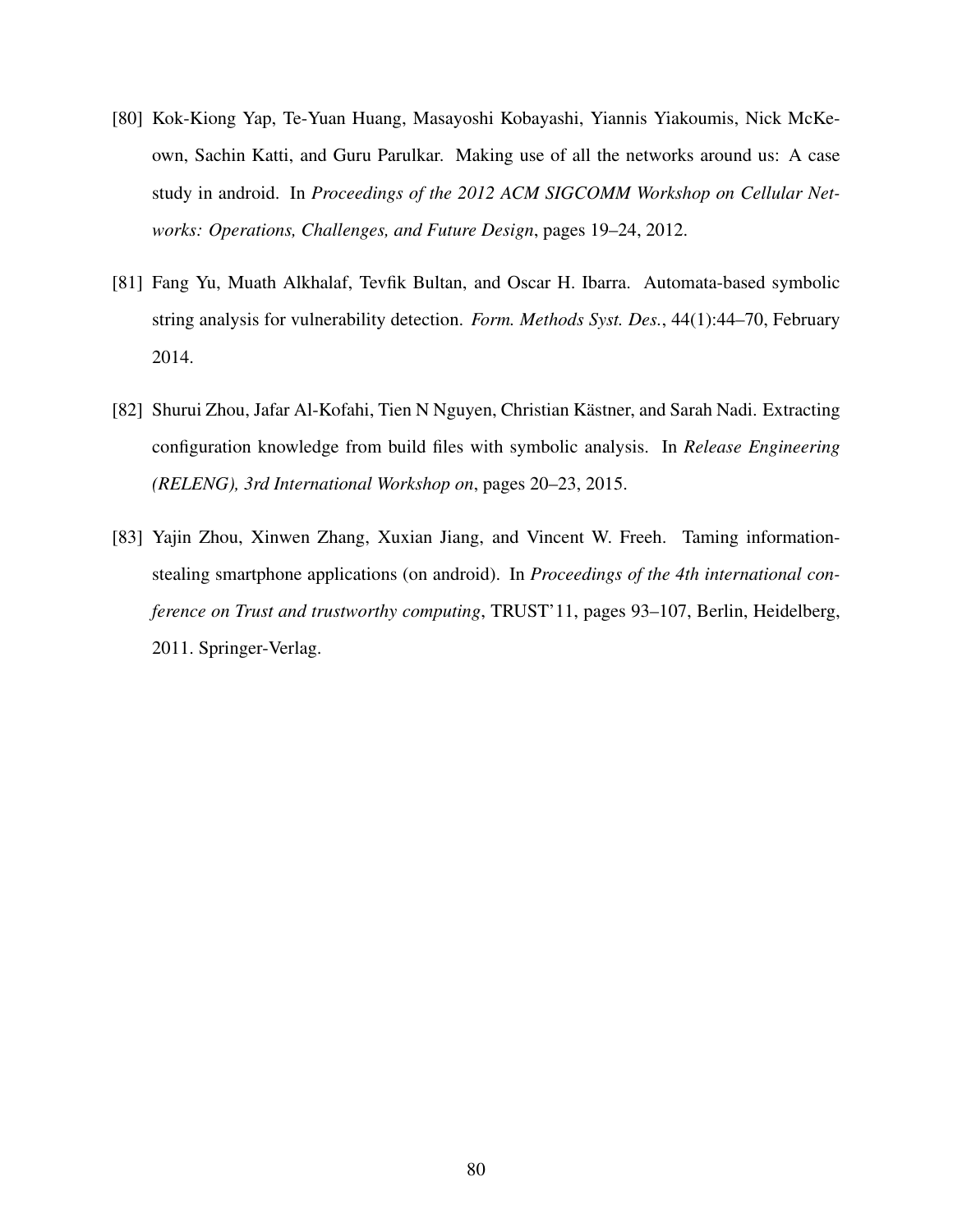Rodney Rodriguez is from San Antonio, TX. He earned a Bachelorâs and Master's degree in Computer Science from The University of Texas at San Antonio. He plans to work as a research and development engineer with a focus in DevOps.